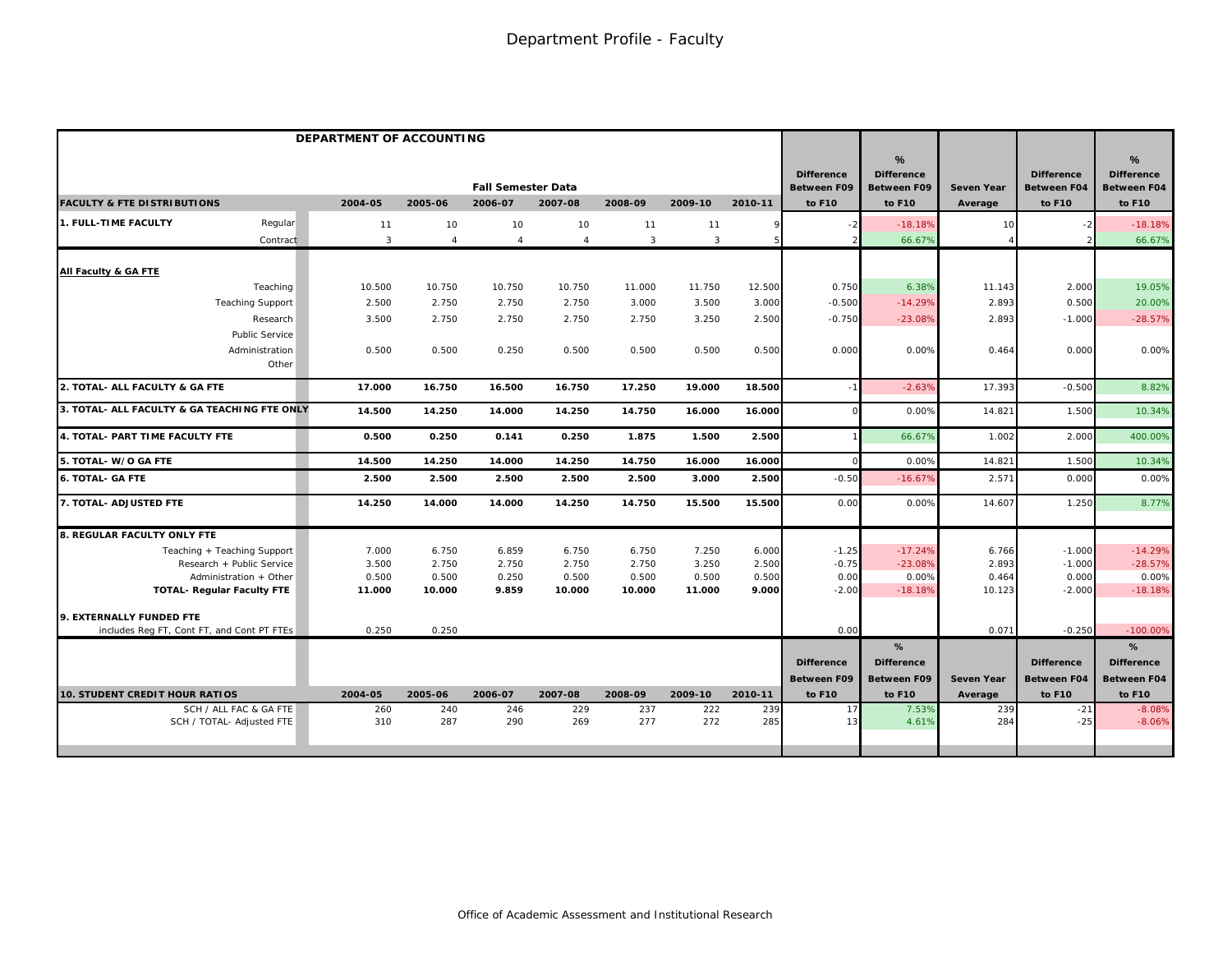|                                                             | DEPARTMENT OF ANTHROPOLOGY |                |                           |                |                |                |                 |                                         | %                                |                   |                                         | $\frac{9}{6}$                           |
|-------------------------------------------------------------|----------------------------|----------------|---------------------------|----------------|----------------|----------------|-----------------|-----------------------------------------|----------------------------------|-------------------|-----------------------------------------|-----------------------------------------|
|                                                             |                            |                | <b>Fall Semester Data</b> |                |                |                |                 | <b>Difference</b><br><b>Between F09</b> | <b>Difference</b><br>Between F09 | <b>Seven Year</b> | <b>Difference</b><br><b>Between F04</b> | <b>Difference</b><br><b>Between F04</b> |
| <b>FACULTY &amp; FTE DISTRIBUTIONS</b>                      | 2004-05                    | 2005-06        | 2006-07                   | 2007-08        | 2008-09        | 2009-10        | 2010-11         | to F10                                  | to F10                           | Average           | to F10                                  | to F10                                  |
| 1. FULL-TIME FACULTY<br>Regular                             | 8                          | $\overline{7}$ | 8                         | 9              | 9              | 9              | 10              |                                         | 11.11%                           |                   |                                         | 25.00%                                  |
| Contract                                                    | $\overline{3}$             | $\overline{4}$ | 3                         | 3              | 3              | $\overline{4}$ |                 |                                         | $-25.00%$                        |                   |                                         | 0.00%                                   |
| All Faculty & GA FTE                                        |                            |                |                           |                |                |                |                 |                                         |                                  |                   |                                         |                                         |
| Teaching                                                    | 14.567                     | 13.997         | 16.500                    | 17.323         | 13.865         | 13.943         | 13.590          | $-0.353$                                | $-2.53%$                         | 14.826            | $-0.977$                                | $-6.71%$                                |
| <b>Teaching Support</b>                                     | 2.000                      | 2.000          | 2.000                     | 1.997          | 1.984          | 2.000          | 2.500           | 0.500                                   | 25.00%                           | 2.069             | 0.500                                   | 25.00%                                  |
| Research                                                    | 1.790                      | 1.359          | 1.298                     | 2.191          | 2.533          | 1.965          | 2.180           | 0.215                                   | 10.94%                           | 1.902             | 0.390                                   | 21.79%                                  |
| Public Service                                              |                            |                |                           |                |                |                |                 |                                         |                                  |                   |                                         |                                         |
| Administration                                              | 2.140                      | 0.665          | 1.243                     | 0.500          | 1.280          | 0.900          | 0.720           | $-0.180$                                | $-20.00%$                        | 1.064             | $-1.420$                                | $-66.36%$                               |
| Other                                                       |                            |                |                           |                |                |                | 1.250           | 1.250                                   |                                  | 0.179             | 1.250                                   |                                         |
| 2. TOTAL- ALL FACULTY & GA FTE                              | 20.497                     | 18.021         | 21.041                    | 22.011         | 19.662         | 18.808         | 20.240          |                                         | 7.61%                            | 20                | $-0.257$                                | $-1.25%$                                |
| 3. TOTAL- ALL FACULTY & GA TEACHING FTE ONLY                | 18.497                     | 16.021         | 19.041                    | 20.014         | 17.678         | 16.808         | 17.740          |                                         | 5.54%                            | 18                |                                         | $-4.09%$                                |
| 4. TOTAL- PART TIME FACULTY FTE                             | 4.997                      | 3.511          | 6.290                     | 6.260          | 3.870          | 2.000          | 3.300           |                                         | 65.00%                           |                   | $-2$                                    | $-33.96%$                               |
| 5. TOTAL- W/O GA FTE                                        | 18.497                     | 16.021         | 19.041                    | 20.011         | 17.662         | 16.808         | 17.740          |                                         | 5.54%                            | 18                | $-1$                                    | $-4.09%$                                |
| 6. TOTAL- GA FTE                                            | 2.000                      | 2.000          | 2.000                     | 2.000          | 2.000          | 2.000          | 2.500           | 0.50                                    | 25.00%                           | 2.07              | 0.50                                    | 25.00%                                  |
| 7. TOTAL- ADJUSTED FTE                                      | 16.997                     | 14.511         | 17.291                    | 18.072         | 15.210         | 14.626         | 13.690          | $-0.94$                                 | $-6.40%$                         | 15.77             | $-3.31$                                 | $-19.46%$                               |
| 8. REGULAR FACULTY ONLY FTE                                 |                            |                |                           |                |                |                |                 |                                         |                                  |                   |                                         |                                         |
| Teaching + Teaching Support                                 | 6.280                      | 5.226          | 5.709                     | 6.809          | 6.557          | 6.343          | 6.933           | 0.59                                    | 9.30%                            | 6.27              | 0.65                                    | 10.40%                                  |
| Research + Public Service                                   | 1.490                      | 1.359          | 1.298                     | 1.941          | 1.985          | 1.965          | 1.180           | $-0.79$                                 | $-39.95%$                        | 1.60              | $-0.31$                                 | $-20.81%$                               |
| Administration + Other<br><b>TOTAL- Regular Faculty FTE</b> | 1.480<br>9.250             | 0.415<br>7.000 | 1.243<br>8.250            | 0.500<br>9.250 | 0.500<br>9.042 | 0.900<br>9.208 | 1.970<br>10.083 | 1.07<br>0.88                            | 118.89%<br>9.50%                 | 1.00<br>8.87      | 0.49<br>0.83                            | 33.11%<br>9.01%                         |
|                                                             |                            |                |                           |                |                |                |                 |                                         |                                  |                   |                                         |                                         |
| 9. EXTERNALLY FUNDED FTE                                    |                            |                |                           |                |                |                |                 |                                         |                                  |                   |                                         |                                         |
| includes Reg FT, Cont FT, and Cont PT FTEs                  |                            |                |                           | 0.189          | 0.908          | 0.124          | 1.117           | 0.99                                    | 800.81%                          | 0.33              | 1.12                                    |                                         |
|                                                             |                            |                |                           |                |                |                |                 |                                         | %                                |                   |                                         | %                                       |
|                                                             |                            |                |                           |                |                |                |                 | <b>Difference</b>                       | <b>Difference</b>                |                   | <b>Difference</b>                       | <b>Difference</b>                       |
|                                                             |                            |                |                           |                |                |                |                 | <b>Between F09</b>                      | <b>Between F09</b>               | <b>Seven Year</b> | <b>Between F04</b>                      | <b>Between F04</b>                      |
| <b>10. STUDENT CREDIT HOUR RATIOS</b>                       | 2004-05                    | 2005-06        | 2006-07                   | 2007-08        | 2008-09        | 2009-10        | 2010-11         | to F10                                  | to F10                           | Average           | to F10                                  | to F10                                  |
| SCH / ALL FAC & GA FTE                                      | 231<br>279                 | 257            | 225<br>274                | 211<br>257     | 222            | 237<br>304     | 206<br>304      | $-31$                                   | $-13.08%$                        | 227               | $-25$                                   | $-10.82%$                               |
| SCH / TOTAL- Adjusted FTE                                   |                            | 319            |                           |                | 286            |                |                 |                                         | 0.00%                            | 289               | 25                                      | 8.96%                                   |
|                                                             |                            |                |                           |                |                |                |                 |                                         |                                  |                   |                                         |                                         |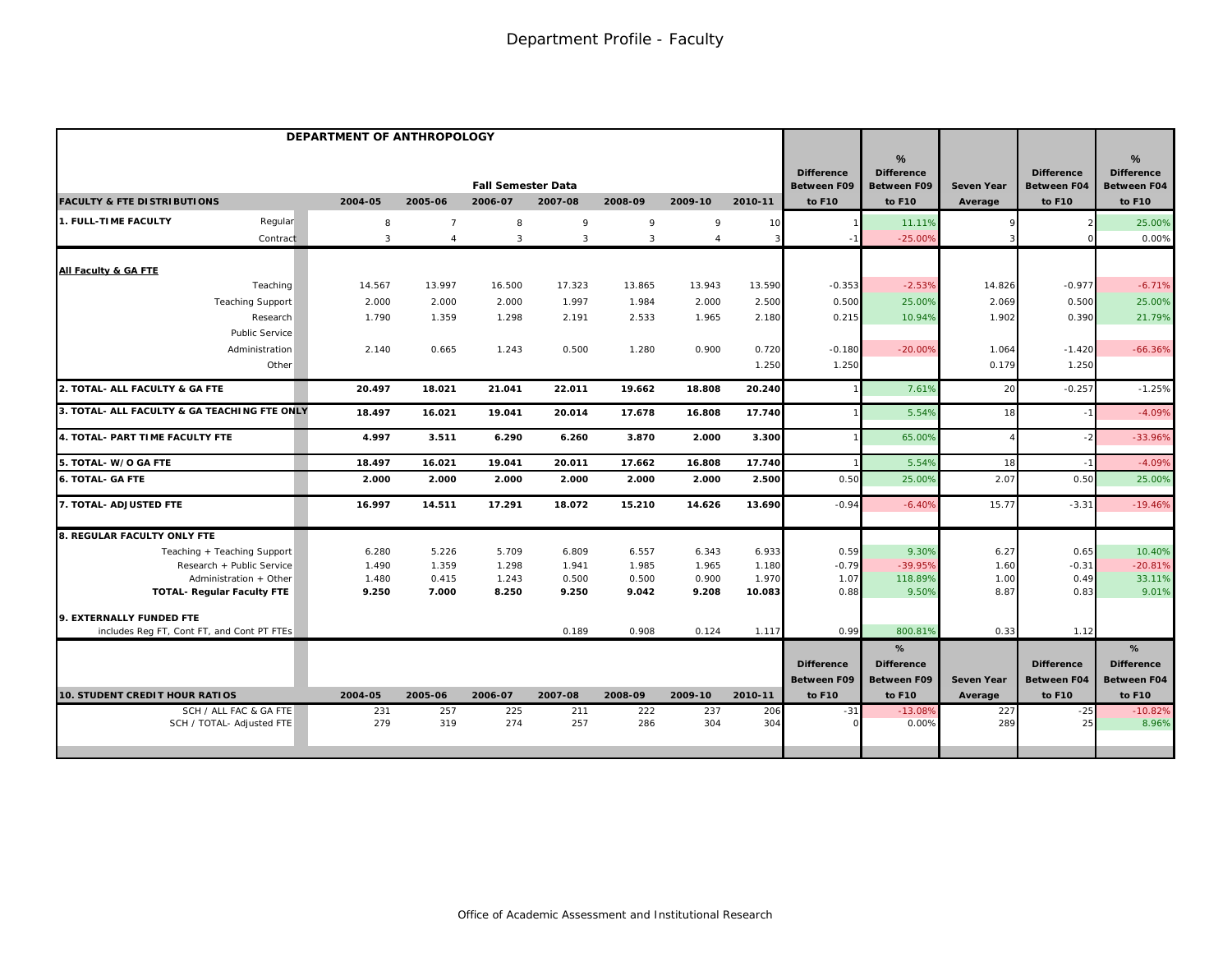|                                              | DEPARTMENT OF ARCHITECTURE |              |                |                                      |         |                |                |         |                                                   |                                                        |                              |                                                   |                                                                    |
|----------------------------------------------|----------------------------|--------------|----------------|--------------------------------------|---------|----------------|----------------|---------|---------------------------------------------------|--------------------------------------------------------|------------------------------|---------------------------------------------------|--------------------------------------------------------------------|
| <b>FACULTY &amp; FTE DISTRIBUTIONS</b>       |                            | 2004-05      | 2005-06        | <b>Fall Semester Data</b><br>2006-07 | 2007-08 | 2008-09        | 2009-10        | 2010-11 | <b>Difference</b><br><b>Between F09</b><br>to F10 | %<br><b>Difference</b><br><b>Between F09</b><br>to F10 | <b>Seven Year</b><br>Average | <b>Difference</b><br><b>Between F04</b><br>to F10 | $\frac{9}{6}$<br><b>Difference</b><br><b>Between F04</b><br>to F10 |
|                                              |                            |              |                |                                      |         |                |                |         |                                                   |                                                        |                              |                                                   |                                                                    |
| 1. FULL-TIME FACULTY                         | Regular                    | 21           | 23             | 21                                   | 23      | 24             | 24             | 22      | - 2                                               | $-8.33%$                                               | 23                           |                                                   | 4.76%                                                              |
|                                              | Contract                   | $\mathbf{3}$ | $\overline{4}$ | 8                                    | 8       | $\overline{4}$ | $\overline{4}$ |         |                                                   | 25.00%                                                 |                              |                                                   | 66.67%                                                             |
| All Faculty & GA FTE                         |                            |              |                |                                      |         |                |                |         |                                                   |                                                        |                              |                                                   |                                                                    |
|                                              | Teaching                   | 24.651       | 25.083         | 23.466                               | 23.666  | 20.677         | 22.750         | 22.001  | $-0.749$                                          | $-3.29%$                                               | 23.185                       | $-2.650$                                          | $-10.75%$                                                          |
|                                              | <b>Teaching Support</b>    | 1.625        | 3.375          | 5.916                                | 8.625   | 2.250          | 1.750          | 4.750   | 3.000                                             | 171.43%                                                | 4.042                        | 3.125                                             | 192.31%                                                            |
|                                              | Research                   | 3.708        | 4.250          | 7.459                                | 9.416   | 4.417          | 17.916         | 4.375   | $-13.541$                                         | $-75.58%$                                              | 7.363                        | 0.667                                             | 17.99%                                                             |
|                                              | <b>Public Service</b>      | 2.125        | 5.000          | 1.750                                | 1.500   | 0.500          | 0.250          | 0.375   | 0.125                                             | 50.00%                                                 | 1.643                        | $-1.750$                                          | $-82.35%$                                                          |
|                                              | Administration             | 5.500        | 5.375          | 10.084                               | 6.792   | 6.250          | 4.833          | 4.875   | 0.042                                             | 0.87%                                                  | 6.244                        | $-0.625$                                          | $-11.36%$                                                          |
|                                              | Other                      | 1.000        | 1.250          | 0.250                                | 1.500   | 1.500          | 0.750          |         | $-0.750$                                          | $-100.00%$                                             | 0.893                        | $-1.000$                                          | $-100.00%$                                                         |
| 2. TOTAL- ALL FACULTY & GA FTE               |                            | 38.609       | 44.333         | 48.925                               | 51.499  | 35.594         | 48.249         | 36.376  | $-12$                                             | $-24.61%$                                              | 43.369                       | $-2.233$                                          | $-5.78%$                                                           |
| 3. TOTAL- ALL FACULTY & GA TEACHING FTE ONLY |                            | 31.859       | 33.833         | 33.675                               | 33.749  | 31.344         | 32.499         | 30.126  | $-2$                                              | $-7.309$                                               | 32.441                       | $-1.733$                                          | $-5.44%$                                                           |
| 4. TOTAL- PART TIME FACULTY FTE              |                            | 4.667        | 6.375          | 2.375                                | 2.999   | 2.834          | 3.583          | 4.376   |                                                   | 22.13%                                                 | 3.887                        | $-0.291$                                          | $-6.24%$                                                           |
| 5. TOTAL- W/O GA FTE                         |                            | 31.859       | 33.833         | 33.675                               | 33.749  | 31.344         | 32.499         | 30.126  | $-2$                                              | $-7.309$                                               | 32.441                       | $-1.733$                                          | $-5.44%$                                                           |
| <b>6. TOTAL- GA FTE</b>                      |                            | 6.75         | 10.5           | 15.25                                | 17.75   | 4.25           | 15.75          | 6.250   | $-9.50$                                           | $-60.329$                                              | 10.929                       | $-0.500$                                          | $-7.41%$                                                           |
| 7. TOTAL- ADJUSTED FTE                       |                            | 30.459       | 32.000         | 31.750                               | 31.749  | 28.760         | 30.350         | 29.126  | $-1.22$                                           | $-4.03%$                                               | 30.599                       | $-1.333$                                          | $-4.38%$                                                           |
| 8. REGULAR FACULTY ONLY FTE                  |                            |              |                |                                      |         |                |                |         |                                                   |                                                        |                              |                                                   |                                                                    |
| Teaching + Teaching Support                  |                            | 15.917       | 16.333         | 14.249                               | 15.667  | 14.333         | 16.334         | 13.750  | $-2.58$                                           | $-15.82%$                                              | 15.226                       | $-2.167$                                          | $-13.61%$                                                          |
|                                              | Research + Public Service  | 2.708        | 2.625          | 1.959                                | 2.541   | 2.667          | 4.416          | 3.750   | $-0.67$                                           | $-15.08%$                                              | 2.952                        | 1.042                                             | 38.48%                                                             |
|                                              | Administration + Other     | 3.750        | 4.000          | 5.542                                | 4.542   | 5.750          | 3.583          | 3.750   | 0.17                                              | 4.66%                                                  | 4.417                        | 0.000                                             | 0.00%                                                              |
| <b>TOTAL- Regular Faculty FTE</b>            |                            | 22.375       | 22.958         | 21.750                               | 22.750  | 22.750         | 24.333         | 21.250  | $-3.08$                                           | $-12.67%$                                              | 22.595                       | $-1.125$                                          | $-5.03%$                                                           |
| 9. EXTERNALLY FUNDED FTE                     |                            |              |                |                                      |         |                |                |         |                                                   |                                                        |                              |                                                   |                                                                    |
| includes Reg FT, Cont FT, and Cont PT FTEs   |                            | 0.250        |                | 0.375                                | 0.250   | 0.070          | 0.316          | 0.250   | $-0.07$                                           | $-20.899$                                              | 0.216                        | 0.000                                             | 0.00%                                                              |
|                                              |                            |              |                |                                      |         |                |                |         |                                                   | %                                                      |                              |                                                   | %                                                                  |
|                                              |                            |              |                |                                      |         |                |                |         | <b>Difference</b>                                 | <b>Difference</b>                                      |                              | <b>Difference</b>                                 | <b>Difference</b>                                                  |
|                                              |                            |              |                |                                      |         |                |                |         | <b>Between F09</b>                                | <b>Between F09</b>                                     | <b>Seven Year</b>            | <b>Between F04</b>                                | <b>Between F04</b>                                                 |
| <b>10. STUDENT CREDIT HOUR RATIOS</b>        |                            | 2004-05      | 2005-06        | 2006-07                              | 2007-08 | 2008-09        | 2009-10        | 2010-11 | to F10                                            | to F10                                                 | Average                      | to F10                                            | to F10                                                             |
|                                              | SCH / ALL FAC & GA FTE     | 121          | 104            | 90                                   | 89      | 123            | 100            | 120     | 20                                                | 20.00%                                                 | 107                          |                                                   | $-0.83%$                                                           |
|                                              | SCH / TOTAL- Adjusted FTE  | 153          | 144            | 139                                  | 145     | 152            | 159            | 150     | $-9$                                              | $-5.66%$                                               | 149                          |                                                   | $-1.96%$                                                           |
|                                              |                            |              |                |                                      |         |                |                |         |                                                   |                                                        |                              |                                                   |                                                                    |
|                                              |                            |              |                |                                      |         |                |                |         |                                                   |                                                        |                              |                                                   |                                                                    |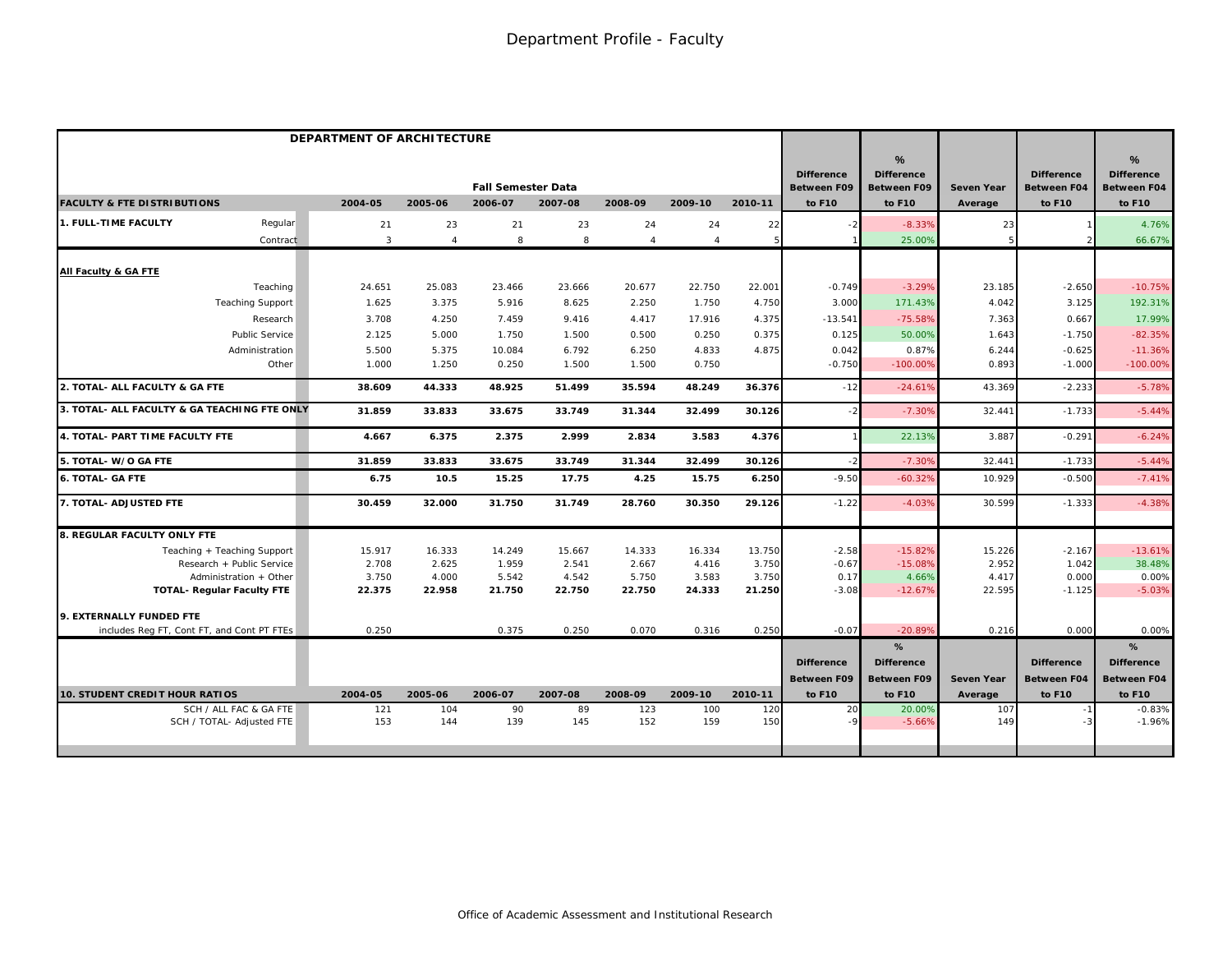|                                                                 | <b>DEPARTMENT OF ART</b> |                 |                                      |                 |                 |                 |                 |                                                   |                                                        |                   |                                                   |                                                        |
|-----------------------------------------------------------------|--------------------------|-----------------|--------------------------------------|-----------------|-----------------|-----------------|-----------------|---------------------------------------------------|--------------------------------------------------------|-------------------|---------------------------------------------------|--------------------------------------------------------|
| <b>FACULTY &amp; FTE DISTRIBUTIONS</b>                          | 2004-05                  | 2005-06         | <b>Fall Semester Data</b><br>2006-07 | 2007-08         | 2008-09         | 2009-10         | 2010-11         | <b>Difference</b><br><b>Between F09</b><br>to F10 | %<br><b>Difference</b><br><b>Between F09</b><br>to F10 | <b>Seven Year</b> | <b>Difference</b><br><b>Between F04</b><br>to F10 | %<br><b>Difference</b><br><b>Between F04</b><br>to F10 |
|                                                                 |                          |                 |                                      |                 |                 |                 |                 |                                                   |                                                        | Average           |                                                   |                                                        |
| Regular<br>1. FULL-TIME FACULTY                                 | 21                       | 21              | 21                                   | 21              | 21              | 22              | 23              |                                                   | 4.55%                                                  | 21                |                                                   | 9.52%                                                  |
| Contract                                                        | 8                        | 9               | 9                                    | 9               | 9               | 8               | $\mathsf{Q}$    |                                                   | 12.50%                                                 |                   |                                                   | 12.50%                                                 |
| All Faculty & GA FTE                                            |                          |                 |                                      |                 |                 |                 |                 |                                                   |                                                        |                   |                                                   |                                                        |
| Teaching                                                        | 28.498                   | 27.501          | 28.960                               | 29.940          | 30.750          | 33.697          | 33.040          | $-0.657$                                          | $-1.95%$                                               | 30.341            | 4.542                                             | 15.94%                                                 |
| <b>Teaching Support</b>                                         |                          |                 |                                      |                 |                 | 6.391           | 2.500           | $-3.891$                                          | $-60.88%$                                              | 1.270             | 2.500                                             |                                                        |
| Research                                                        | 2.834                    | 2.333           | 4.250                                | 3.860           | 2.500           | 1.550           | 1.300           | $-0.250$                                          | $-16.13%$                                              | 2.661             | $-1.534$                                          | $-54.13%$                                              |
| Public Service                                                  |                          |                 |                                      |                 | 1.100           |                 |                 |                                                   |                                                        | 0.157             | 0.000                                             |                                                        |
| Administration                                                  | 3.166                    | 2.999           | 3.300                                | 2.450           | 2.250           | 2.050           | 3.050           | 1.000                                             | 48.78%                                                 | 2.752             | $-0.116$                                          | $-3.66%$                                               |
| Other                                                           | 1.000                    |                 |                                      |                 |                 |                 |                 | 0.000                                             |                                                        | 0.143             | $-1.000$                                          | $-100.00%$                                             |
| 2. TOTAL- ALL FACULTY & GA FTE                                  | 35.498                   | 32.833          | 36.510                               | 36.250          | 36.600          | 43.688          | 39.890          |                                                   | $-8.69%$                                               | 37.324            | 4.392                                             | 12.37%                                                 |
| 3. TOTAL- ALL FACULTY & GA TEACHING FTE ONLY                    | 32.498                   | 30.833          | 33.510                               | 33.750          | 34.100          | 37.422          | 37.390          |                                                   | $-0.09%$                                               | 34.215            | 4.892                                             | 15.05%                                                 |
| 4. TOTAL- PART TIME FACULTY FTE                                 | 2.251                    | 1.500           | 2.500                                | 3.050           | 2.350           | 2.925           | 3.900           |                                                   | 33.33%                                                 | 2.639             | 1.649                                             | 73.26%                                                 |
| 5. TOTAL- W/O GA FTE                                            | 32.498                   | 30.833          | 33.510                               | 33.750          | 34.100          | 35.144          | 37.390          |                                                   | 6.39%                                                  | 33.889            | 4.892                                             | 15.05%                                                 |
| <b>6. TOTAL- GA FTE</b>                                         | 3.000                    | 2.000           | 3.000                                | 2.500           | 2.500           | 8.544           | 2.500           | $-6.04$                                           | $-70.74%$                                              | 3.435             | $-0.500$                                          | $-16.67%$                                              |
| 7. TOTAL- ADJUSTED FTE                                          | 30.667                   | 29.917          | 31.260                               | 31.650          | 31.300          | 32.844          | 34.840          | 2.00                                              | 6.08%                                                  | 31.783            | 4.173                                             | 13.61%                                                 |
| 8. REGULAR FACULTY ONLY FTE                                     |                          |                 |                                      |                 |                 |                 |                 |                                                   |                                                        |                   |                                                   |                                                        |
| Teaching + Teaching Support                                     | 17.500                   | 17.751          | 18.460                               | 19.690          | 19.750          | 20.450          | 19.950          | $-0.50$                                           | $-2.44%$                                               | 19.079            | 2.450                                             | 14.00%                                                 |
| Research + Public Service                                       | 0.334                    | 0.333           | 0.750                                | 0.860           | 0.750           | 1.000           | 0.750           | $-0.25$                                           | $-25.00%$                                              | 0.682             | 0.416                                             | 124.55%                                                |
| Administration + Other<br><b>TOTAL- Regular Faculty FTE</b>     | 3.166<br>21.000          | 2.249<br>20.333 | 2.550<br>21.760                      | 1.950<br>22.500 | 1.750<br>22.250 | 1.550<br>23.000 | 2.550<br>23.250 | 1.00<br>0.25                                      | 64.52%<br>1.09%                                        | 2.252<br>22.013   | $-0.616$<br>2.250                                 | $-19.46%$<br>10.71%                                    |
|                                                                 |                          |                 |                                      |                 |                 |                 |                 |                                                   |                                                        |                   |                                                   |                                                        |
| 9. EXTERNALLY FUNDED FTE                                        |                          |                 |                                      |                 |                 |                 |                 |                                                   |                                                        |                   |                                                   |                                                        |
| includes Reg FT, Cont FT, and Cont PT FTEs                      | 0.334                    | 0.333           | 1.250                                | 1.350           | 1.050           | 1.300           | 1.300           | 0.00                                              | 0.00%                                                  | 0.988             | 0.966                                             | 289.22%                                                |
|                                                                 |                          |                 |                                      |                 |                 |                 |                 |                                                   | %                                                      |                   |                                                   | %                                                      |
|                                                                 |                          |                 |                                      |                 |                 |                 |                 | <b>Difference</b>                                 | <b>Difference</b>                                      |                   | <b>Difference</b>                                 | <b>Difference</b>                                      |
|                                                                 |                          |                 |                                      |                 |                 |                 |                 | <b>Between F09</b>                                | <b>Between F09</b>                                     | <b>Seven Year</b> | <b>Between F04</b>                                | Between F04                                            |
| <b>10. STUDENT CREDIT HOUR RATIOS</b><br>SCH / ALL FAC & GA FTE | 2004-05<br>197           | 2005-06<br>227  | 2006-07<br>193                       | 2007-08<br>190  | 2008-09<br>188  | 2009-10<br>169  | 2010-11<br>186  | to F10<br>17                                      | to F10<br>10.26%                                       | Average<br>193    | to F10<br>$-11$                                   | to F10<br>$-5.58%$                                     |
| SCH / TOTAL- Adjusted FTE                                       | 228                      | 249             | 225                                  | 217             | 220             | 224             | 213             | $-11$                                             | $-5.08%$                                               | 225               | $-15$                                             | $-6.58%$                                               |
|                                                                 |                          |                 |                                      |                 |                 |                 |                 |                                                   |                                                        |                   |                                                   |                                                        |
|                                                                 |                          |                 |                                      |                 |                 |                 |                 |                                                   |                                                        |                   |                                                   |                                                        |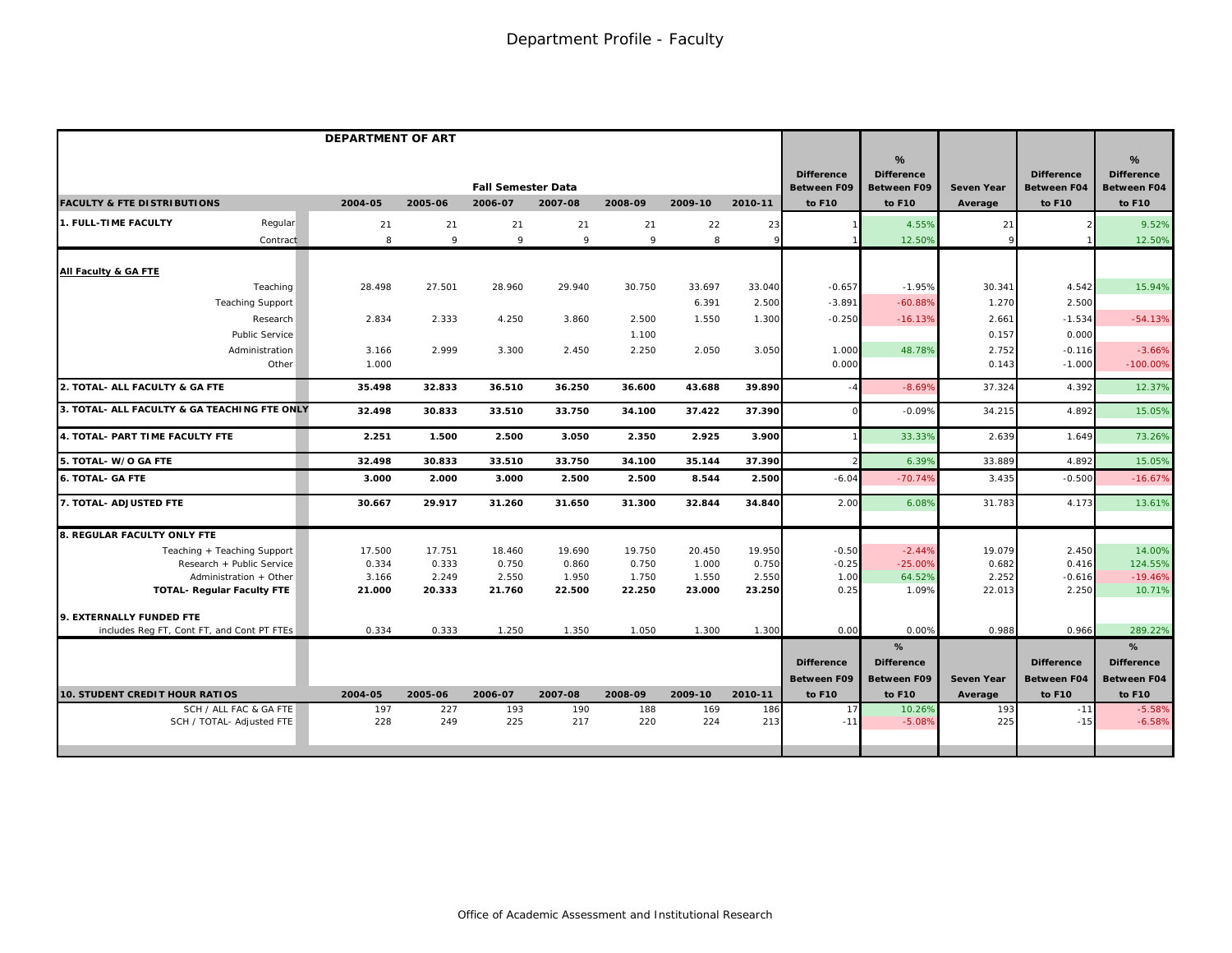|                                                                 | DEPARTMENT OF BIOLOGY |                |                           |                |                |                |                |                                         |                                                          |                |                                         |                                              |
|-----------------------------------------------------------------|-----------------------|----------------|---------------------------|----------------|----------------|----------------|----------------|-----------------------------------------|----------------------------------------------------------|----------------|-----------------------------------------|----------------------------------------------|
|                                                                 |                       |                | <b>Fall Semester Data</b> |                |                |                |                | <b>Difference</b><br><b>Between F09</b> | $\frac{9}{6}$<br><b>Difference</b><br><b>Between F09</b> | Seven Year     | <b>Difference</b><br><b>Between F04</b> | %<br><b>Difference</b><br><b>Between F04</b> |
| <b>FACULTY &amp; FTE DISTRIBUTIONS</b>                          | 2004-05               | 2005-06        | 2006-07                   | 2007-08        | 2008-09        | 2009-10        | 2010-11        | to F10                                  | to F10                                                   | Average        | to F10                                  | to F10                                       |
| 1. FULL-TIME FACULTY<br>Regular                                 | 22                    | 21             | 20                        | 21             | 22             | 22             | 22             |                                         | 0.00%                                                    | 21             |                                         | 0.00%                                        |
| Contract                                                        | 3                     | $\overline{4}$ | $\overline{4}$            | $\overline{4}$ | 3              | 2              | 3              |                                         | 50.00%                                                   |                |                                         | 0.00%                                        |
| All Faculty & GA FTE                                            |                       |                |                           |                |                |                |                |                                         |                                                          |                |                                         |                                              |
| Teaching                                                        | 20.464                | 19.946         | 20.945                    | 19.194         | 22.502         | 21.113         | 22.468         | 1.355                                   | 6.42%                                                    | 20.947         | 2.004                                   | 9.79%                                        |
| <b>Teaching Support</b>                                         | 13.001                | 11.092         | 12.338                    | 12.327         | 12.004         | 11.076         | 13.175         | 2.099                                   | 18.95%                                                   | 12.145         | 0.174                                   | 1.34%                                        |
| Research                                                        | 12.525                | 10.932         | 6.606                     | 7.091          | 7.554          | 5.999          | 6.046          | 0.047                                   | 0.78%                                                    | 8.108          | $-6.479$                                | $-51.73%$                                    |
| <b>Public Service</b>                                           |                       |                |                           |                |                |                |                |                                         |                                                          |                |                                         |                                              |
| Administration<br>Other                                         | 2.200<br>0.725        | 2.777<br>0.333 | 1.355<br>0.084            | 1.124<br>1.891 | 1.166<br>1.630 | 1.958<br>1.000 | 1.000          | $-0.958$<br>$-1.000$                    | $-48.93%$<br>$-100.00%$                                  | 1.654<br>0.809 | $-1.200$<br>$-0.725$                    | $-54.55%$<br>$-100.00%$                      |
|                                                                 |                       |                |                           |                |                |                |                |                                         |                                                          |                |                                         |                                              |
| 2. TOTAL- ALL FACULTY & GA FTE                                  | 48.915                | 45.080         | 41.328                    | 41.627         | 44.856         | 41.146         | 42.689         | 1.543                                   | 3.75%                                                    | 43.663         | $-6.226$                                | $-12.73%$                                    |
| 3. TOTAL- ALL FACULTY & GA TEACHING FTE ONLY                    | 29.823                | 34.238         | 26.490                    | 27.300         | 31.352         | 29.070         | 29.264         | 0.194                                   | 0.67%                                                    | 29.648         | $-0.559$                                | $-1.87%$                                     |
| 4. TOTAL- PART TIME FACULTY FTE                                 | 1.250                 | 6.000          | 0.750                     | 0.752          | 4.250          | 0.500          | 0.500          | 0.000                                   | 0.00%                                                    | 2.000          | $-0.750$                                | $-60.009$                                    |
| 5. TOTAL- W/O GA FTE                                            | 27.415                | 31.580         | 25.328                    | 26.127         | 30.256         | 27.646         | 28.689         | 1.043                                   | 3.77%                                                    | 28.149         | 1.274                                   | 4.65%                                        |
| <b>6. TOTAL- GA FTE</b>                                         | 21.500                | 13.500         | 16.000                    | 15.500         | 14.600         | 13.500         | 14.000         | 0.500                                   | 3.70%                                                    | 15.514         | $-7.500$                                | $-34.88%$                                    |
| 7. TOTAL- ADJUSTED FTE                                          | 25.701                | 25.130         | 24.659                    | 23.373         | 27.680         | 25.229         | 27.580         | 2.351                                   | 9.32%                                                    | 25.622         | 1.879                                   | 7.31%                                        |
| 8. REGULAR FACULTY ONLY FTE                                     |                       |                |                           |                |                |                |                |                                         |                                                          |                |                                         |                                              |
| Teaching + Teaching Support                                     | 14.049                | 13.121         | 14.787                    | 13.477         | 15.192         | 16.613         | 16.270         | $-0.343$                                | $-2.06%$                                                 | 14.787         | 2.221                                   | 15.81%                                       |
| Research + Public Service                                       | 5.025                 | 5.432          | 4.106                     | 5.091          | 5.054          | 4.499          | 6.046          | 1.547                                   | 34.39%                                                   | 5.036          | 1.021                                   | 20.32%                                       |
| Administration + Other                                          | 2.925                 | 3.110          | 1.439                     | 2.932          | 2.796          | 2.958          | 1.000          | $-1.958$                                | $-66.19%$                                                | 2.451          | $-1.925$                                | $-65.81%$                                    |
| <b>TOTAL- Regular Faculty FTE</b>                               | 21.999                | 21.663         | 20.332                    | 21.500         | 23.042         | 24.070         | 23.316         | $-0.754$                                | $-3.13%$                                                 | 22.275         | 1.317                                   | 5.99%                                        |
| 9. EXTERNALLY FUNDED FTE                                        |                       |                |                           |                |                |                |                |                                         |                                                          |                |                                         |                                              |
| includes Reg FT, Cont FT, and Cont PT FTEs                      | 1.465                 | 6.450          | 0.254                     | 0.697          | 1.523          | 0.500          | 0.360          | $-0.140$                                | $-28.00%$                                                | 1.607          | $-1.105$                                | $-75.43%$                                    |
|                                                                 |                       |                |                           |                |                |                |                |                                         | %                                                        |                |                                         | %                                            |
|                                                                 |                       |                |                           |                |                |                |                | <b>Difference</b>                       | <b>Difference</b>                                        |                | <b>Difference</b>                       | <b>Difference</b>                            |
|                                                                 |                       |                |                           |                |                |                |                | <b>Between F09</b>                      | <b>Between F09</b>                                       | Seven Year     | <b>Between F04</b>                      | <b>Between F04</b>                           |
| <b>10. STUDENT CREDIT HOUR RATIOS</b><br>SCH / ALL FAC & GA FTE | 2004-05<br>142        | 2005-06<br>157 | 2006-07                   | 2007-08<br>156 | 2008-09<br>148 | 2009-10<br>176 | 2010-11<br>175 | to F10                                  | to F10<br>$-0.38%$                                       | Average<br>160 | to F10<br>33                            | to F10<br>23.24%                             |
| SCH / TOTAL- Adjusted FTE                                       | 270                   | 282            | 166<br>279                | 278            | 240            | 286            | 271            | $-15$                                   | $-5.41%$                                                 | 272            |                                         | 0.37%                                        |
|                                                                 |                       |                |                           |                |                |                |                |                                         |                                                          |                |                                         |                                              |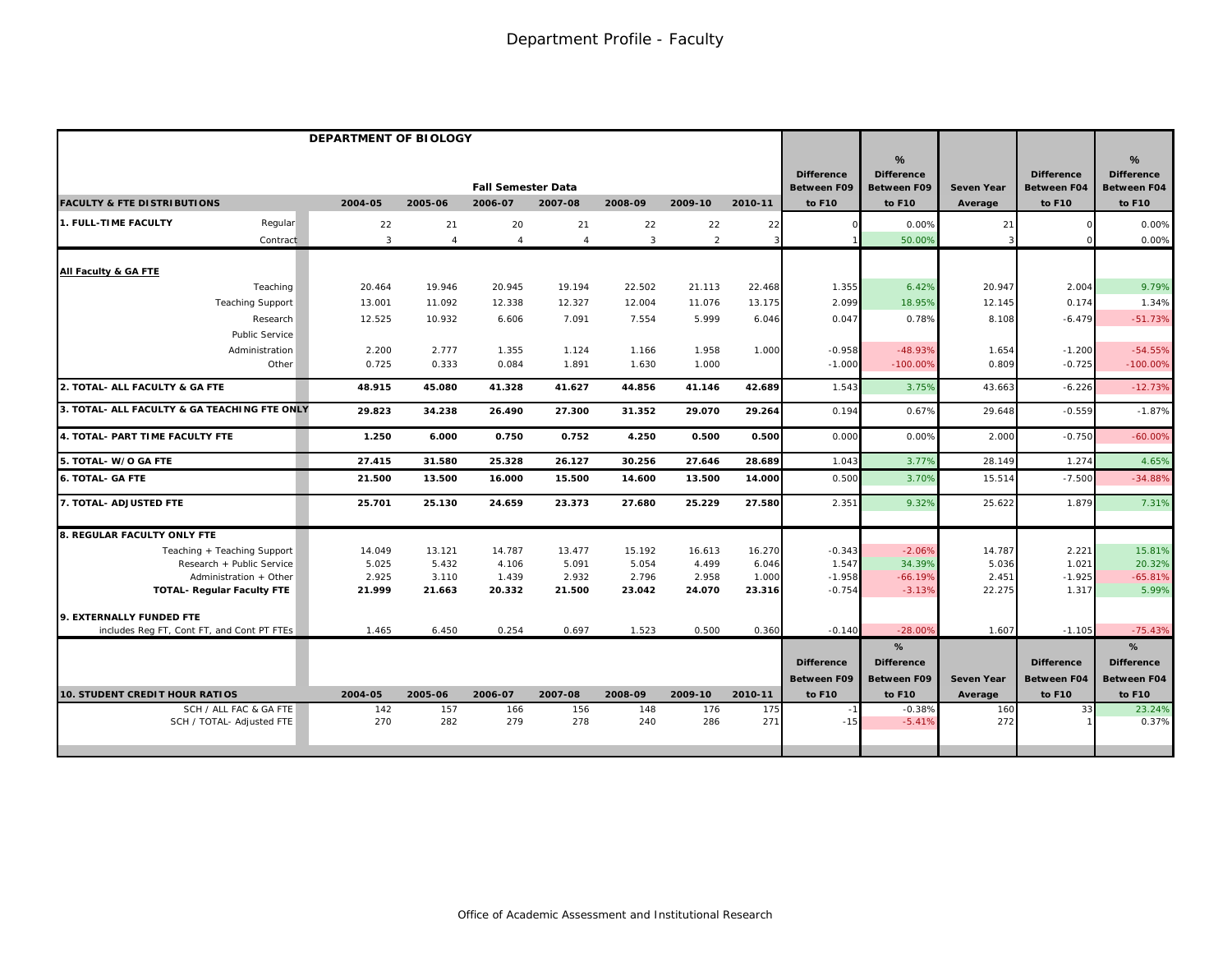|                                              | DEPARTMENT OF CHEMISTRY |                |                           |         |                |                |         |                                         |                                              |                   |                                         |                                                          |
|----------------------------------------------|-------------------------|----------------|---------------------------|---------|----------------|----------------|---------|-----------------------------------------|----------------------------------------------|-------------------|-----------------------------------------|----------------------------------------------------------|
|                                              |                         |                | <b>Fall Semester Data</b> |         |                |                |         | <b>Difference</b><br><b>Between F09</b> | %<br><b>Difference</b><br><b>Between F09</b> | <b>Seven Year</b> | <b>Difference</b><br><b>Between F04</b> | $\frac{9}{6}$<br><b>Difference</b><br><b>Between F04</b> |
| <b>FACULTY &amp; FTE DISTRIBUTIONS</b>       | 2004-05                 | 2005-06        | 2006-07                   | 2007-08 | 2008-09        | 2009-10        | 2010-11 | to F10                                  | to F10                                       | Average           | to F10                                  | to F10                                                   |
| <b>1. FULL-TIME FACULTY</b><br>Regular       | 13                      | 13             | 12                        | 13      | 12             | 13             | 14      |                                         | 7.69%                                        | 13                |                                         | 7.69%                                                    |
| Contract                                     | $\mathbf{3}$            | $\overline{3}$ | $\overline{7}$            | 5       | $\overline{7}$ | $\overline{7}$ | 6       |                                         | $-14.299$                                    |                   |                                         | 100.00%                                                  |
| All Faculty & GA FTE                         |                         |                |                           |         |                |                |         |                                         |                                              |                   |                                         |                                                          |
| Teaching                                     | 15.027                  | 14.875         | 16.159                    | 15.611  | 16.729         | 18.461         | 19.989  | 1.528                                   | 8.28%                                        | 16.693            | 4.962                                   | 33.02%                                                   |
| <b>Teaching Support</b>                      | 5.000                   | 5.500          | 5.000                     | 6.000   | 5.000          | 5.500          | 6.000   | 0.500                                   | 9.09%                                        | 5.429             | 1.000                                   | 20.00%                                                   |
| Research                                     | 1.235                   | 1.747          | 2.117                     | 2.314   | 2.968          | 2.842          | 2.756   | $-0.086$                                | $-3.03%$                                     | 2.283             | 1.521                                   | 123.16%                                                  |
| <b>Public Service</b>                        |                         |                |                           |         |                |                |         |                                         |                                              |                   |                                         |                                                          |
| Administration                               | 0.500                   | 0.500          | 0.500                     | 0.500   | 0.750          | 0.750          | 0.750   | 0.000                                   | 0.00%                                        | 0.607             | 0.250                                   | 50.00%                                                   |
| Other                                        |                         | 0.250          | 1.000                     |         | 1.000          |                |         |                                         |                                              | 0.321             | 0.000                                   |                                                          |
| 2. TOTAL- ALL FACULTY & GA FTE               | 21.762                  | 22.872         | 24.776                    | 24.425  | 26.447         | 27.553         | 29.495  | 1.942                                   | 7.05%                                        | 25.333            | 7.733                                   | 35.53%                                                   |
| 3. TOTAL- ALL FACULTY & GA TEACHING FTE ONLY | 16.762                  | 17.372         | 19.276                    | 18.425  | 20.947         | 22.053         | 22.995  | 0.942                                   | 4.27%                                        | 19.690            | 6.233                                   | 37.19%                                                   |
| 4. TOTAL- PART TIME FACULTY FTE              |                         | 0.250          |                           | 0.050   | 1.406          | 1.000          | 0.917   | $-0.083$                                | $-8.309$                                     | 0.518             | 0.917                                   |                                                          |
| 5. TOTAL- W/O GA FTE                         | 16.762                  | 17.372         | 19.276                    | 18.425  | 20.947         | 22.053         | 22.995  | 0.942                                   | 4.279                                        | 19.690            | 6.233                                   | 37.19%                                                   |
| <b>6. TOTAL- GA FTE</b>                      | 5.000                   | 5.500          | 5.500                     | 6.000   | 5.500          | 5.500          | 6.500   | 1.000                                   | 18.18%                                       | 5.643             | 1.500                                   | 30.00%                                                   |
| 7. TOTAL- ADJUSTED FTE                       | 16.262                  | 16.622         | 18.276                    | 17.761  | 19.910         | 21.491         | 20.828  | $-0.663$                                | $-3.099$                                     | 18.736            | 4.566                                   | 28.08%                                                   |
| 8. REGULAR FACULTY ONLY FTE                  |                         |                |                           |         |                |                |         |                                         |                                              |                   |                                         |                                                          |
| Teaching + Teaching Support                  | 11.527                  | 10.125         | 9.326                     | 10.061  | 8.907          | 10.533         | 11.877  | 1.344                                   | 12.76%                                       | 10.337            | 0.350                                   | 3.04%                                                    |
| Research + Public Service                    | 1.235                   | 1.747          | 1.450                     | 2.314   | 1.218          | 1.592          | 1.506   | $-0.086$                                | $-5.40%$                                     | 1.580             | 0.271                                   | 21.94%                                                   |
| Administration + Other                       | 0.500                   | 0.750          | 1.500                     | 0.500   | 1.750          | 0.750          | 0.750   | 0.000                                   | 0.00%                                        | 0.929             | 0.250                                   | 50.00%                                                   |
| <b>TOTAL- Regular Faculty FTE</b>            | 13.262                  | 12.622         | 12.276                    | 12.875  | 11.875         | 12.875         | 14.133  | 1.258                                   | 9.77%                                        | 12.845            | 0.871                                   | 6.57%                                                    |
| 9. EXTERNALLY FUNDED FTE                     |                         |                |                           |         |                |                |         |                                         |                                              |                   |                                         |                                                          |
| includes Reg FT, Cont FT, and Cont PT FTEs   |                         | 0.250          |                           | 0.164   | 0.040          |                | 0.750   | 0.750                                   |                                              | 0.172             | 0.750                                   |                                                          |
|                                              |                         |                |                           |         |                |                |         |                                         | %                                            |                   |                                         | $\%$                                                     |
|                                              |                         |                |                           |         |                |                |         | <b>Difference</b>                       | <b>Difference</b>                            |                   | <b>Difference</b>                       | <b>Difference</b>                                        |
|                                              |                         |                |                           |         |                |                |         | <b>Between F09</b>                      | <b>Between F09</b>                           | <b>Seven Year</b> | <b>Between F04</b>                      | <b>Between F04</b>                                       |
| <b>10. STUDENT CREDIT HOUR RATIOS</b>        | 2004-05                 | 2005-06        | 2006-07                   | 2007-08 | 2008-09        | 2009-10        | 2010-11 | to F10                                  | to F10                                       | Average           | to F10                                  | to F10                                                   |
| SCH / ALL FAC & GA FTE                       | 288                     | 277            | 259                       | 274     | 264            | 268            | 269     |                                         | 0.37%                                        | 271               | $-19$                                   | $-6.60%$                                                 |
| SCH / TOTAL- Adjusted FTE                    | 386                     | 382            | 351                       | 377     | 351            | 344            | 380     | 36                                      | 10.47%                                       | 367               |                                         | $-1.55%$                                                 |
|                                              |                         |                |                           |         |                |                |         |                                         |                                              |                   |                                         |                                                          |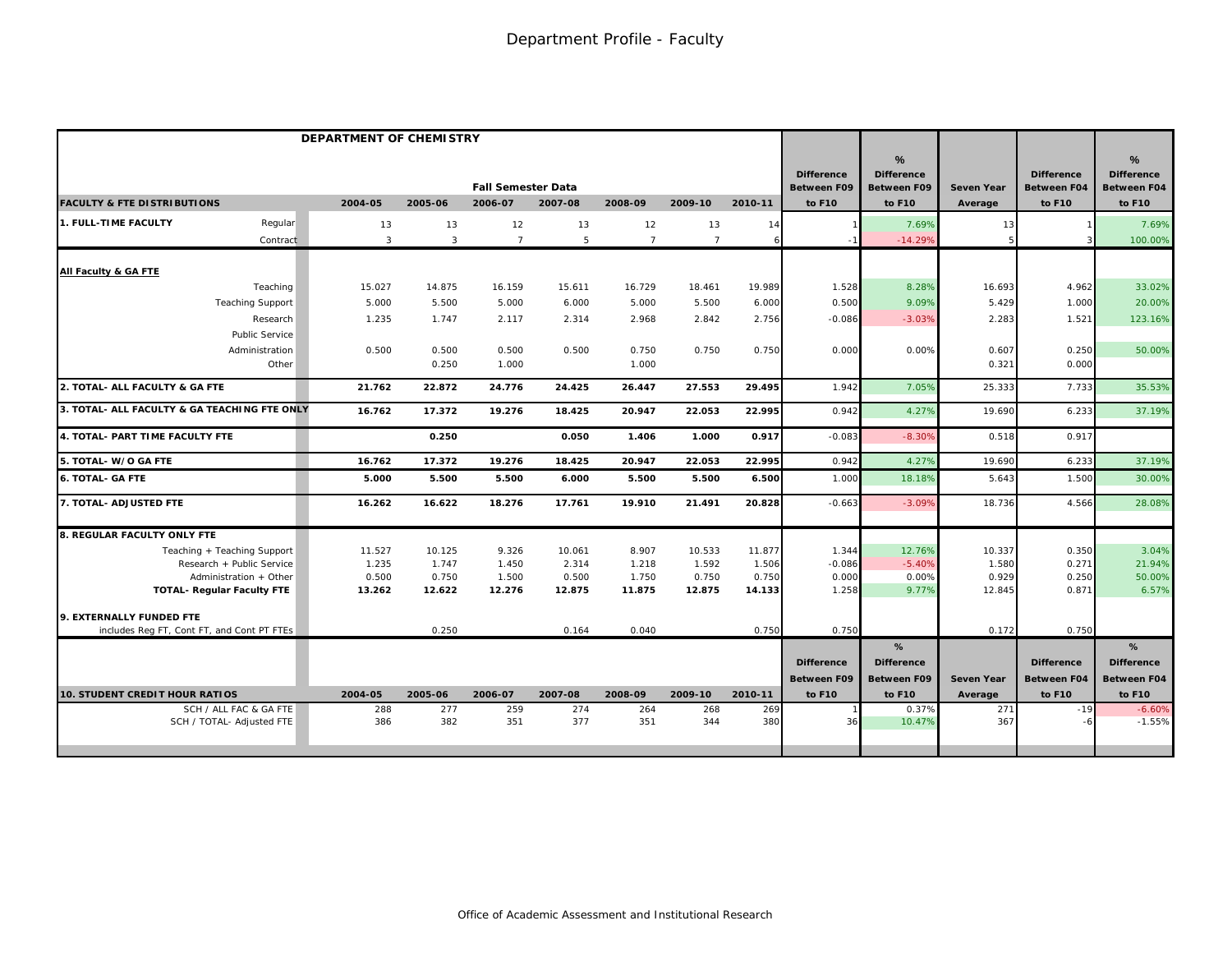|                                                     | <b>CENTER FOR INFORMATION &amp; COMMUNICATION SCIENCES</b> |                |                           |                |                |                |           |                                         |                                                          |                   |                                         |                                              |
|-----------------------------------------------------|------------------------------------------------------------|----------------|---------------------------|----------------|----------------|----------------|-----------|-----------------------------------------|----------------------------------------------------------|-------------------|-----------------------------------------|----------------------------------------------|
|                                                     |                                                            |                | <b>Fall Semester Data</b> |                |                |                |           | <b>Difference</b><br><b>Between F09</b> | $\frac{9}{6}$<br><b>Difference</b><br><b>Between F09</b> | <b>Seven Year</b> | <b>Difference</b><br><b>Between F04</b> | %<br><b>Difference</b><br><b>Between F04</b> |
| <b>FACULTY &amp; FTE DISTRIBUTIONS</b>              | 2004-05                                                    | 2005-06        | 2006-07                   | 2007-08        | 2008-09        | 2009-10        | 2010-11   | to F10                                  | to F10                                                   | Average           | to F10                                  | to F10                                       |
| Regular<br>1. FULL-TIME FACULTY                     | $\overline{7}$                                             | $\overline{7}$ | $\overline{7}$            | $\overline{7}$ | $\overline{7}$ | $\overline{7}$ |           |                                         | 0.00%                                                    |                   |                                         | 0.00%                                        |
| Contract                                            |                                                            |                |                           |                |                |                |           |                                         |                                                          |                   |                                         |                                              |
| All Faculty & GA FTE                                |                                                            |                |                           |                |                |                |           |                                         |                                                          |                   |                                         |                                              |
| Teaching                                            | 2.802                                                      | 2.333          | 2.582                     | 2.334          | 2.585          | 2.668          | 2.418     | $-0.250$                                | $-9.37%$                                                 | 2.532             | $-0.384$                                | $-13.70%$                                    |
| <b>Teaching Support</b>                             | 10.803                                                     | 7.970          | 8.600                     | 8.575          | 8.367          | 8.900          | 9.700     | 0.800                                   | 8.99%                                                    | 8.988             | $-1.103$                                | $-10.21%$                                    |
| Research                                            | 1.090                                                      | 1.384          | 1.268                     | 1.707          | 1.498          | 1.266          | 1.716     | 0.450                                   | 35.55%                                                   | 1.418             | 0.626                                   | 57.43%                                       |
| <b>Public Service</b>                               | 0.100                                                      | 0.100          |                           |                | 0.150          | 0.150          |           | $-0.150$                                | $-100.00%$                                               | 0.071             | $-0.100$                                | $-100.00%$                                   |
| Administration                                      | 0.674                                                      | 0.623          | 0.400                     | 0.534          | 0.850          | 0.816          | 0.966     | 0.150                                   | 18.38%                                                   | 0.695             | 0.292                                   | 43.32%                                       |
| Other                                               | 1.630                                                      | 1.590          | 1.650                     | 0.850          | 0.800          | 0.700          | 0.700     | 0.000                                   | 0.00%                                                    | 1.131             | $-0.930$                                | $-57.06%$                                    |
| 2. TOTAL- ALL FACULTY & GA FTE                      | 17.099                                                     | 14.000         | 14.500                    | 14.000         | 14.250         | 14.500         | 15.500    | 1.000                                   | 6.90%                                                    | 14.836            | $-1.599$                                | $-9.35%$                                     |
| 3. TOTAL- ALL FACULTY & GA TEACHING FTE ONLY        | 7.099                                                      | 7.000          | 7.000                     | 7.000          | 7.250          | 7.000          | 7.000     | 0.000                                   | 0.00%                                                    | 7.050             | $-0.099$                                | $-1.39%$                                     |
| 4. TOTAL- PART TIME FACULTY FTE                     | 0.999                                                      |                |                           |                | 2.000          |                |           | 0.000                                   |                                                          | 0.428             | $-0.999$                                | $-100.00%$                                   |
| 5. TOTAL- W/O GA FTE                                | 7.099                                                      | 7.000          | 7.000                     | 7.000          | 7.250          | 7.000          | 7.000     | 0.000                                   | 0.00%                                                    | 7.050             | $-0.099$                                | $-1.39%$                                     |
| <b>6. TOTAL- GA FTE</b>                             | 10.000                                                     | 7.000          | 7.500                     | 7.000          | 7.000          | 7.500          | 8.500     | 1.000                                   | 13.33%                                                   | 7.786             | $-1.500$                                | $-15.00%$                                    |
| 7. TOTAL- ADJUSTED FTE                              | 6.009                                                      | 6.000          | 6.000                     | 7.000          | 7.000          | 7.000          | 6.250     | $-0.750$                                | $-10.71%$                                                | 6.466             | 0.241                                   | 4.01%                                        |
| 8. REGULAR FACULTY ONLY FTE                         |                                                            |                |                           |                |                |                |           |                                         |                                                          |                   |                                         |                                              |
| Teaching + Teaching Support                         | 3.506                                                      | 3.303          | 3.682                     | 3.909          | 3.051          | 4.068          | 3.618     | $-0.450$                                | $-11.06%$                                                | 3.591             | 0.112                                   | 3.19%                                        |
| Research + Public Service                           | 1.190                                                      | 1.484          | 1.268                     | 1.707          | 1.249          | 1.416          | 1.716     | 0.300                                   | 21.19%                                                   | 1.433             | 0.526                                   | 44.20%                                       |
| Administration + Other                              | 2.304                                                      | 2.213          | 2.050                     | 1.384          | 0.950          | 1.516          | 1.666     | 0.150                                   | 9.89%                                                    | 1.726             | $-0.638$                                | $-27.69%$                                    |
| <b>TOTAL- Requiar Faculty FTE</b>                   | 7.000                                                      | 7.000          | 7.000                     | 7.000          | 5.250          | 7.000          | 7.000     | 0.000                                   | 0.00%                                                    | 6.750             | 0.000                                   | 0.00%                                        |
| 9. EXTERNALLY FUNDED FTE                            |                                                            |                |                           |                |                |                |           |                                         |                                                          |                   |                                         |                                              |
| includes Reg FT, Cont FT, and Cont PT FTEs          |                                                            |                |                           |                | 0.250          |                | 0.750     | 0.750                                   |                                                          | 0.143             | 0.750                                   |                                              |
|                                                     |                                                            |                |                           |                |                |                |           |                                         | %                                                        |                   |                                         | %                                            |
|                                                     |                                                            |                |                           |                |                |                |           | <b>Difference</b>                       | <b>Difference</b>                                        |                   | <b>Difference</b>                       | <b>Difference</b>                            |
|                                                     |                                                            |                |                           |                |                |                |           | <b>Between F09</b>                      | <b>Between F09</b>                                       | <b>Seven Year</b> | <b>Between F04</b>                      | <b>Between F04</b>                           |
| <b>10. STUDENT CREDIT HOUR RATIOS</b>               | 2004-05                                                    | 2005-06        | 2006-07                   | 2007-08        | 2008-09        | 2009-10        | 2010-11   | to F10                                  | to F10                                                   | Average           | to F10                                  | to F10                                       |
| SCH / ALL FAC & GA FTE<br>SCH / TOTAL- Adjusted FTE | 35<br>99                                                   | 39<br>91       | 47<br>113                 | 41<br>82       | 50<br>102      | 53<br>110      | 54<br>133 | 23                                      | 1.89%<br>20.91%                                          | 46<br>104         | 19<br>34                                | 54.29%<br>34.34%                             |
|                                                     |                                                            |                |                           |                |                |                |           |                                         |                                                          |                   |                                         |                                              |
|                                                     |                                                            |                |                           |                |                |                |           |                                         |                                                          |                   |                                         |                                              |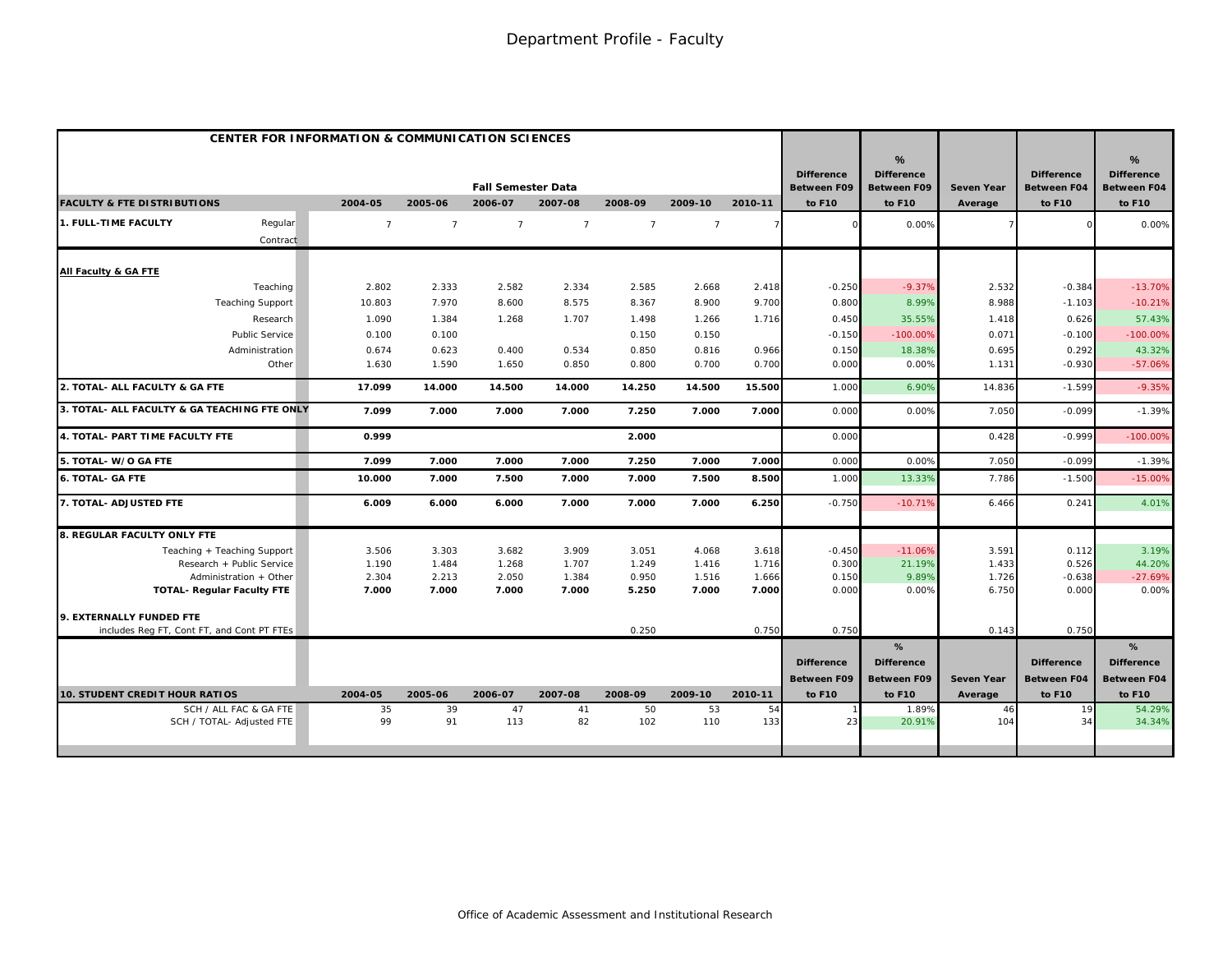| %<br>$\frac{9}{6}$<br><b>Difference</b><br><b>Difference</b><br><b>Difference</b><br><b>Difference</b><br><b>Fall Semester Data</b><br><b>Between F09</b><br><b>Between F09</b><br><b>Seven Year</b><br><b>Between F04</b><br><b>Between F04</b><br>2004-05<br>2005-06<br>2006-07<br>2007-08<br>2008-09<br>2009-10<br>2010-11<br>to F10<br>to F10<br>to F10<br>to F10<br>Average<br>Regular<br>9<br>9<br>9<br>9<br>9<br>9<br>$-11.11%$<br>$-11.11%$<br>8<br>$\overline{2}$<br>3<br>50.00%<br>0.00%<br>Contract<br>$\overline{4}$<br>$\overline{4}$<br>$\boldsymbol{\Delta}$<br>$\overline{4}$<br>3<br>2.55%<br>Teaching<br>11.580<br>12.060<br>13.750<br>14.525<br>12.315<br>9.083<br>9.315<br>0.232<br>11.804<br>$-2.265$<br>$-19.56%$<br>1.500<br>2.000<br>2.000<br>2.000<br>0.000<br>0.00%<br>0.500<br>33.33%<br><b>Teaching Support</b><br>1.500<br>1.500<br>1.500<br>1.714<br>1.920<br>1.690<br>1.750<br>2.500<br>2.125<br>1.455<br>$-0.670$<br>$-31.53%$<br>$-24.22%$<br>Research<br>1.725<br>1.881<br>$-0.465$<br>Public Service<br>0.250<br>0.250<br>0.036<br>0.250<br>0.500<br>0.500<br>0.500<br>1.375<br>0.980<br>$-0.395$<br>$-28.73%$<br>0.694<br>0.480<br>96.00%<br>Administration<br>0.500<br>0.500<br>Other<br>1.000<br>1.000<br>0.000<br>0.429<br>0.000<br>1.000<br>15.500<br>16.750<br>18.500<br>19.250<br>17.315<br>14.583<br>14.000<br>$-0.583$<br>$-4.00%$<br>16.557<br>$-1.500$<br>$-9.68%$<br>15.057<br>14.000<br>15.250<br>17.000<br>17.750<br>15.815<br>13.083<br>12.500<br>$-0.583$<br>$-4.46%$<br>$-1.500$<br>$-10.71%$<br>0.750<br>1.000<br>2.250<br>3.000<br>2.250<br>1.500<br>1.000<br>$-0.500$<br>$-33.33%$<br>1.679<br>0.250<br>33.33%<br>15.250<br>17.000<br>15.815<br>13.083<br>12.500<br>$-0.583$<br>$-4.46%$<br>15.057<br>$-1.500$<br>$-10.719$<br>14.000<br>17.750<br>1.500<br>1.500<br>1.500<br>1.500<br>1.500<br>1.500<br>1.500<br>0.00C<br>0.00%<br>1.500<br>0.000<br>0.00%<br>14.750<br>12.000<br>11.500<br>$-0.500$<br>$-9.80%$<br>12.750<br>14.000<br>14.250<br>15.000<br>$-4.17%$<br>13.464<br>$-1.250$<br>6.500<br>0.065<br>1.08%<br>$-17.26%$<br>Teaching + Teaching Support<br>7.330<br>6.310<br>6.000<br>6.525<br>6.000<br>6.065<br>6.390<br>$-1.265$<br>Research + Public Service<br>1.920<br>2.000<br>1.625<br>1.205<br>$-0.420$<br>$-25.85%$<br>1.702<br>$-0.715$<br>$-37.24%$<br>1.690<br>1.750<br>1.725<br>Administration + Other<br>0.500<br>1.500<br>0.500<br>1.375<br>0.980<br>$-0.395$<br>$-28.73%$<br>1.122<br>0.480<br>96.00%<br>1.500<br>1.500<br>9.750<br>8.250<br>$-8.33%$<br>$-15.38%$<br><b>TOTAL- Regular Faculty FTE</b><br>9.500<br>9.250<br>9.750<br>9.000<br>9.000<br>$-0.750$<br>9.214<br>$-1.500$<br>0.00%<br>0.500<br>includes Reg FT, Cont FT, and Cont PT FTEs<br>0.500<br>0.500<br>0.500<br>0.000<br>0.214<br>%<br>%<br><b>Difference</b><br><b>Difference</b><br><b>Difference</b><br><b>Difference</b><br><b>Between F09</b><br><b>Between F09</b><br><b>Seven Year</b><br><b>Between F04</b><br><b>Between F04</b><br><b>10. STUDENT CREDIT HOUR RATIOS</b><br>2004-05<br>2005-06<br>2006-07<br>2007-08<br>2008-09<br>2009-10<br>2010-11<br>to F10<br>to F10<br>to F10<br>to F10<br>Average<br>SCH / ALL FAC & GA FTE<br>326<br>287<br>258<br>235<br>233<br>237<br>303<br>66<br>27.85%<br>268<br>$-23$<br>$-7.06%$<br>344<br>335<br>288<br>369<br>396<br>301<br>274<br>81<br>330<br>$-27$<br>$-6.82%$<br>SCH / TOTAL- Adjusted FTE<br>28.13% |                                              | DEPARTMENT OF CRIMINAL JUSTICE & CRIMINOLOGY |  |  |  |  |  |  |
|---------------------------------------------------------------------------------------------------------------------------------------------------------------------------------------------------------------------------------------------------------------------------------------------------------------------------------------------------------------------------------------------------------------------------------------------------------------------------------------------------------------------------------------------------------------------------------------------------------------------------------------------------------------------------------------------------------------------------------------------------------------------------------------------------------------------------------------------------------------------------------------------------------------------------------------------------------------------------------------------------------------------------------------------------------------------------------------------------------------------------------------------------------------------------------------------------------------------------------------------------------------------------------------------------------------------------------------------------------------------------------------------------------------------------------------------------------------------------------------------------------------------------------------------------------------------------------------------------------------------------------------------------------------------------------------------------------------------------------------------------------------------------------------------------------------------------------------------------------------------------------------------------------------------------------------------------------------------------------------------------------------------------------------------------------------------------------------------------------------------------------------------------------------------------------------------------------------------------------------------------------------------------------------------------------------------------------------------------------------------------------------------------------------------------------------------------------------------------------------------------------------------------------------------------------------------------------------------------------------------------------------------------------------------------------------------------------------------------------------------------------------------------------------------------------------------------------------------------------------------------------------------------------------------------------------------------------------------------------------------------------------------------------------------------------------------------------------------------------------------------------------------------------------------------------------------------------------------------------------------------------------------------------------------------------------------------------------------------------------------------------------------------------------------------|----------------------------------------------|----------------------------------------------|--|--|--|--|--|--|
|                                                                                                                                                                                                                                                                                                                                                                                                                                                                                                                                                                                                                                                                                                                                                                                                                                                                                                                                                                                                                                                                                                                                                                                                                                                                                                                                                                                                                                                                                                                                                                                                                                                                                                                                                                                                                                                                                                                                                                                                                                                                                                                                                                                                                                                                                                                                                                                                                                                                                                                                                                                                                                                                                                                                                                                                                                                                                                                                                                                                                                                                                                                                                                                                                                                                                                                                                                                                                           |                                              |                                              |  |  |  |  |  |  |
|                                                                                                                                                                                                                                                                                                                                                                                                                                                                                                                                                                                                                                                                                                                                                                                                                                                                                                                                                                                                                                                                                                                                                                                                                                                                                                                                                                                                                                                                                                                                                                                                                                                                                                                                                                                                                                                                                                                                                                                                                                                                                                                                                                                                                                                                                                                                                                                                                                                                                                                                                                                                                                                                                                                                                                                                                                                                                                                                                                                                                                                                                                                                                                                                                                                                                                                                                                                                                           | <b>FACULTY &amp; FTE DISTRIBUTIONS</b>       |                                              |  |  |  |  |  |  |
|                                                                                                                                                                                                                                                                                                                                                                                                                                                                                                                                                                                                                                                                                                                                                                                                                                                                                                                                                                                                                                                                                                                                                                                                                                                                                                                                                                                                                                                                                                                                                                                                                                                                                                                                                                                                                                                                                                                                                                                                                                                                                                                                                                                                                                                                                                                                                                                                                                                                                                                                                                                                                                                                                                                                                                                                                                                                                                                                                                                                                                                                                                                                                                                                                                                                                                                                                                                                                           | 1. FULL-TIME FACULTY                         |                                              |  |  |  |  |  |  |
|                                                                                                                                                                                                                                                                                                                                                                                                                                                                                                                                                                                                                                                                                                                                                                                                                                                                                                                                                                                                                                                                                                                                                                                                                                                                                                                                                                                                                                                                                                                                                                                                                                                                                                                                                                                                                                                                                                                                                                                                                                                                                                                                                                                                                                                                                                                                                                                                                                                                                                                                                                                                                                                                                                                                                                                                                                                                                                                                                                                                                                                                                                                                                                                                                                                                                                                                                                                                                           |                                              |                                              |  |  |  |  |  |  |
|                                                                                                                                                                                                                                                                                                                                                                                                                                                                                                                                                                                                                                                                                                                                                                                                                                                                                                                                                                                                                                                                                                                                                                                                                                                                                                                                                                                                                                                                                                                                                                                                                                                                                                                                                                                                                                                                                                                                                                                                                                                                                                                                                                                                                                                                                                                                                                                                                                                                                                                                                                                                                                                                                                                                                                                                                                                                                                                                                                                                                                                                                                                                                                                                                                                                                                                                                                                                                           | All Faculty & GA FTE                         |                                              |  |  |  |  |  |  |
|                                                                                                                                                                                                                                                                                                                                                                                                                                                                                                                                                                                                                                                                                                                                                                                                                                                                                                                                                                                                                                                                                                                                                                                                                                                                                                                                                                                                                                                                                                                                                                                                                                                                                                                                                                                                                                                                                                                                                                                                                                                                                                                                                                                                                                                                                                                                                                                                                                                                                                                                                                                                                                                                                                                                                                                                                                                                                                                                                                                                                                                                                                                                                                                                                                                                                                                                                                                                                           |                                              |                                              |  |  |  |  |  |  |
|                                                                                                                                                                                                                                                                                                                                                                                                                                                                                                                                                                                                                                                                                                                                                                                                                                                                                                                                                                                                                                                                                                                                                                                                                                                                                                                                                                                                                                                                                                                                                                                                                                                                                                                                                                                                                                                                                                                                                                                                                                                                                                                                                                                                                                                                                                                                                                                                                                                                                                                                                                                                                                                                                                                                                                                                                                                                                                                                                                                                                                                                                                                                                                                                                                                                                                                                                                                                                           |                                              |                                              |  |  |  |  |  |  |
|                                                                                                                                                                                                                                                                                                                                                                                                                                                                                                                                                                                                                                                                                                                                                                                                                                                                                                                                                                                                                                                                                                                                                                                                                                                                                                                                                                                                                                                                                                                                                                                                                                                                                                                                                                                                                                                                                                                                                                                                                                                                                                                                                                                                                                                                                                                                                                                                                                                                                                                                                                                                                                                                                                                                                                                                                                                                                                                                                                                                                                                                                                                                                                                                                                                                                                                                                                                                                           |                                              |                                              |  |  |  |  |  |  |
|                                                                                                                                                                                                                                                                                                                                                                                                                                                                                                                                                                                                                                                                                                                                                                                                                                                                                                                                                                                                                                                                                                                                                                                                                                                                                                                                                                                                                                                                                                                                                                                                                                                                                                                                                                                                                                                                                                                                                                                                                                                                                                                                                                                                                                                                                                                                                                                                                                                                                                                                                                                                                                                                                                                                                                                                                                                                                                                                                                                                                                                                                                                                                                                                                                                                                                                                                                                                                           |                                              |                                              |  |  |  |  |  |  |
|                                                                                                                                                                                                                                                                                                                                                                                                                                                                                                                                                                                                                                                                                                                                                                                                                                                                                                                                                                                                                                                                                                                                                                                                                                                                                                                                                                                                                                                                                                                                                                                                                                                                                                                                                                                                                                                                                                                                                                                                                                                                                                                                                                                                                                                                                                                                                                                                                                                                                                                                                                                                                                                                                                                                                                                                                                                                                                                                                                                                                                                                                                                                                                                                                                                                                                                                                                                                                           |                                              |                                              |  |  |  |  |  |  |
|                                                                                                                                                                                                                                                                                                                                                                                                                                                                                                                                                                                                                                                                                                                                                                                                                                                                                                                                                                                                                                                                                                                                                                                                                                                                                                                                                                                                                                                                                                                                                                                                                                                                                                                                                                                                                                                                                                                                                                                                                                                                                                                                                                                                                                                                                                                                                                                                                                                                                                                                                                                                                                                                                                                                                                                                                                                                                                                                                                                                                                                                                                                                                                                                                                                                                                                                                                                                                           |                                              |                                              |  |  |  |  |  |  |
|                                                                                                                                                                                                                                                                                                                                                                                                                                                                                                                                                                                                                                                                                                                                                                                                                                                                                                                                                                                                                                                                                                                                                                                                                                                                                                                                                                                                                                                                                                                                                                                                                                                                                                                                                                                                                                                                                                                                                                                                                                                                                                                                                                                                                                                                                                                                                                                                                                                                                                                                                                                                                                                                                                                                                                                                                                                                                                                                                                                                                                                                                                                                                                                                                                                                                                                                                                                                                           | 2. TOTAL- ALL FACULTY & GA FTE               |                                              |  |  |  |  |  |  |
|                                                                                                                                                                                                                                                                                                                                                                                                                                                                                                                                                                                                                                                                                                                                                                                                                                                                                                                                                                                                                                                                                                                                                                                                                                                                                                                                                                                                                                                                                                                                                                                                                                                                                                                                                                                                                                                                                                                                                                                                                                                                                                                                                                                                                                                                                                                                                                                                                                                                                                                                                                                                                                                                                                                                                                                                                                                                                                                                                                                                                                                                                                                                                                                                                                                                                                                                                                                                                           | 3. TOTAL- ALL FACULTY & GA TEACHING FTE ONLY |                                              |  |  |  |  |  |  |
|                                                                                                                                                                                                                                                                                                                                                                                                                                                                                                                                                                                                                                                                                                                                                                                                                                                                                                                                                                                                                                                                                                                                                                                                                                                                                                                                                                                                                                                                                                                                                                                                                                                                                                                                                                                                                                                                                                                                                                                                                                                                                                                                                                                                                                                                                                                                                                                                                                                                                                                                                                                                                                                                                                                                                                                                                                                                                                                                                                                                                                                                                                                                                                                                                                                                                                                                                                                                                           | 4. TOTAL- PART TIME FACULTY FTE              |                                              |  |  |  |  |  |  |
|                                                                                                                                                                                                                                                                                                                                                                                                                                                                                                                                                                                                                                                                                                                                                                                                                                                                                                                                                                                                                                                                                                                                                                                                                                                                                                                                                                                                                                                                                                                                                                                                                                                                                                                                                                                                                                                                                                                                                                                                                                                                                                                                                                                                                                                                                                                                                                                                                                                                                                                                                                                                                                                                                                                                                                                                                                                                                                                                                                                                                                                                                                                                                                                                                                                                                                                                                                                                                           | 5. TOTAL-W/O GA FTE                          |                                              |  |  |  |  |  |  |
|                                                                                                                                                                                                                                                                                                                                                                                                                                                                                                                                                                                                                                                                                                                                                                                                                                                                                                                                                                                                                                                                                                                                                                                                                                                                                                                                                                                                                                                                                                                                                                                                                                                                                                                                                                                                                                                                                                                                                                                                                                                                                                                                                                                                                                                                                                                                                                                                                                                                                                                                                                                                                                                                                                                                                                                                                                                                                                                                                                                                                                                                                                                                                                                                                                                                                                                                                                                                                           | <b>6. TOTAL- GA FTE</b>                      |                                              |  |  |  |  |  |  |
|                                                                                                                                                                                                                                                                                                                                                                                                                                                                                                                                                                                                                                                                                                                                                                                                                                                                                                                                                                                                                                                                                                                                                                                                                                                                                                                                                                                                                                                                                                                                                                                                                                                                                                                                                                                                                                                                                                                                                                                                                                                                                                                                                                                                                                                                                                                                                                                                                                                                                                                                                                                                                                                                                                                                                                                                                                                                                                                                                                                                                                                                                                                                                                                                                                                                                                                                                                                                                           | 7. TOTAL- ADJUSTED FTE                       |                                              |  |  |  |  |  |  |
|                                                                                                                                                                                                                                                                                                                                                                                                                                                                                                                                                                                                                                                                                                                                                                                                                                                                                                                                                                                                                                                                                                                                                                                                                                                                                                                                                                                                                                                                                                                                                                                                                                                                                                                                                                                                                                                                                                                                                                                                                                                                                                                                                                                                                                                                                                                                                                                                                                                                                                                                                                                                                                                                                                                                                                                                                                                                                                                                                                                                                                                                                                                                                                                                                                                                                                                                                                                                                           | 8. REGULAR FACULTY ONLY FTE                  |                                              |  |  |  |  |  |  |
|                                                                                                                                                                                                                                                                                                                                                                                                                                                                                                                                                                                                                                                                                                                                                                                                                                                                                                                                                                                                                                                                                                                                                                                                                                                                                                                                                                                                                                                                                                                                                                                                                                                                                                                                                                                                                                                                                                                                                                                                                                                                                                                                                                                                                                                                                                                                                                                                                                                                                                                                                                                                                                                                                                                                                                                                                                                                                                                                                                                                                                                                                                                                                                                                                                                                                                                                                                                                                           |                                              |                                              |  |  |  |  |  |  |
|                                                                                                                                                                                                                                                                                                                                                                                                                                                                                                                                                                                                                                                                                                                                                                                                                                                                                                                                                                                                                                                                                                                                                                                                                                                                                                                                                                                                                                                                                                                                                                                                                                                                                                                                                                                                                                                                                                                                                                                                                                                                                                                                                                                                                                                                                                                                                                                                                                                                                                                                                                                                                                                                                                                                                                                                                                                                                                                                                                                                                                                                                                                                                                                                                                                                                                                                                                                                                           |                                              |                                              |  |  |  |  |  |  |
|                                                                                                                                                                                                                                                                                                                                                                                                                                                                                                                                                                                                                                                                                                                                                                                                                                                                                                                                                                                                                                                                                                                                                                                                                                                                                                                                                                                                                                                                                                                                                                                                                                                                                                                                                                                                                                                                                                                                                                                                                                                                                                                                                                                                                                                                                                                                                                                                                                                                                                                                                                                                                                                                                                                                                                                                                                                                                                                                                                                                                                                                                                                                                                                                                                                                                                                                                                                                                           |                                              |                                              |  |  |  |  |  |  |
|                                                                                                                                                                                                                                                                                                                                                                                                                                                                                                                                                                                                                                                                                                                                                                                                                                                                                                                                                                                                                                                                                                                                                                                                                                                                                                                                                                                                                                                                                                                                                                                                                                                                                                                                                                                                                                                                                                                                                                                                                                                                                                                                                                                                                                                                                                                                                                                                                                                                                                                                                                                                                                                                                                                                                                                                                                                                                                                                                                                                                                                                                                                                                                                                                                                                                                                                                                                                                           |                                              |                                              |  |  |  |  |  |  |
|                                                                                                                                                                                                                                                                                                                                                                                                                                                                                                                                                                                                                                                                                                                                                                                                                                                                                                                                                                                                                                                                                                                                                                                                                                                                                                                                                                                                                                                                                                                                                                                                                                                                                                                                                                                                                                                                                                                                                                                                                                                                                                                                                                                                                                                                                                                                                                                                                                                                                                                                                                                                                                                                                                                                                                                                                                                                                                                                                                                                                                                                                                                                                                                                                                                                                                                                                                                                                           | 9. EXTERNALLY FUNDED FTE                     |                                              |  |  |  |  |  |  |
|                                                                                                                                                                                                                                                                                                                                                                                                                                                                                                                                                                                                                                                                                                                                                                                                                                                                                                                                                                                                                                                                                                                                                                                                                                                                                                                                                                                                                                                                                                                                                                                                                                                                                                                                                                                                                                                                                                                                                                                                                                                                                                                                                                                                                                                                                                                                                                                                                                                                                                                                                                                                                                                                                                                                                                                                                                                                                                                                                                                                                                                                                                                                                                                                                                                                                                                                                                                                                           |                                              |                                              |  |  |  |  |  |  |
|                                                                                                                                                                                                                                                                                                                                                                                                                                                                                                                                                                                                                                                                                                                                                                                                                                                                                                                                                                                                                                                                                                                                                                                                                                                                                                                                                                                                                                                                                                                                                                                                                                                                                                                                                                                                                                                                                                                                                                                                                                                                                                                                                                                                                                                                                                                                                                                                                                                                                                                                                                                                                                                                                                                                                                                                                                                                                                                                                                                                                                                                                                                                                                                                                                                                                                                                                                                                                           |                                              |                                              |  |  |  |  |  |  |
|                                                                                                                                                                                                                                                                                                                                                                                                                                                                                                                                                                                                                                                                                                                                                                                                                                                                                                                                                                                                                                                                                                                                                                                                                                                                                                                                                                                                                                                                                                                                                                                                                                                                                                                                                                                                                                                                                                                                                                                                                                                                                                                                                                                                                                                                                                                                                                                                                                                                                                                                                                                                                                                                                                                                                                                                                                                                                                                                                                                                                                                                                                                                                                                                                                                                                                                                                                                                                           |                                              |                                              |  |  |  |  |  |  |
|                                                                                                                                                                                                                                                                                                                                                                                                                                                                                                                                                                                                                                                                                                                                                                                                                                                                                                                                                                                                                                                                                                                                                                                                                                                                                                                                                                                                                                                                                                                                                                                                                                                                                                                                                                                                                                                                                                                                                                                                                                                                                                                                                                                                                                                                                                                                                                                                                                                                                                                                                                                                                                                                                                                                                                                                                                                                                                                                                                                                                                                                                                                                                                                                                                                                                                                                                                                                                           |                                              |                                              |  |  |  |  |  |  |
|                                                                                                                                                                                                                                                                                                                                                                                                                                                                                                                                                                                                                                                                                                                                                                                                                                                                                                                                                                                                                                                                                                                                                                                                                                                                                                                                                                                                                                                                                                                                                                                                                                                                                                                                                                                                                                                                                                                                                                                                                                                                                                                                                                                                                                                                                                                                                                                                                                                                                                                                                                                                                                                                                                                                                                                                                                                                                                                                                                                                                                                                                                                                                                                                                                                                                                                                                                                                                           |                                              |                                              |  |  |  |  |  |  |
|                                                                                                                                                                                                                                                                                                                                                                                                                                                                                                                                                                                                                                                                                                                                                                                                                                                                                                                                                                                                                                                                                                                                                                                                                                                                                                                                                                                                                                                                                                                                                                                                                                                                                                                                                                                                                                                                                                                                                                                                                                                                                                                                                                                                                                                                                                                                                                                                                                                                                                                                                                                                                                                                                                                                                                                                                                                                                                                                                                                                                                                                                                                                                                                                                                                                                                                                                                                                                           |                                              |                                              |  |  |  |  |  |  |
|                                                                                                                                                                                                                                                                                                                                                                                                                                                                                                                                                                                                                                                                                                                                                                                                                                                                                                                                                                                                                                                                                                                                                                                                                                                                                                                                                                                                                                                                                                                                                                                                                                                                                                                                                                                                                                                                                                                                                                                                                                                                                                                                                                                                                                                                                                                                                                                                                                                                                                                                                                                                                                                                                                                                                                                                                                                                                                                                                                                                                                                                                                                                                                                                                                                                                                                                                                                                                           |                                              |                                              |  |  |  |  |  |  |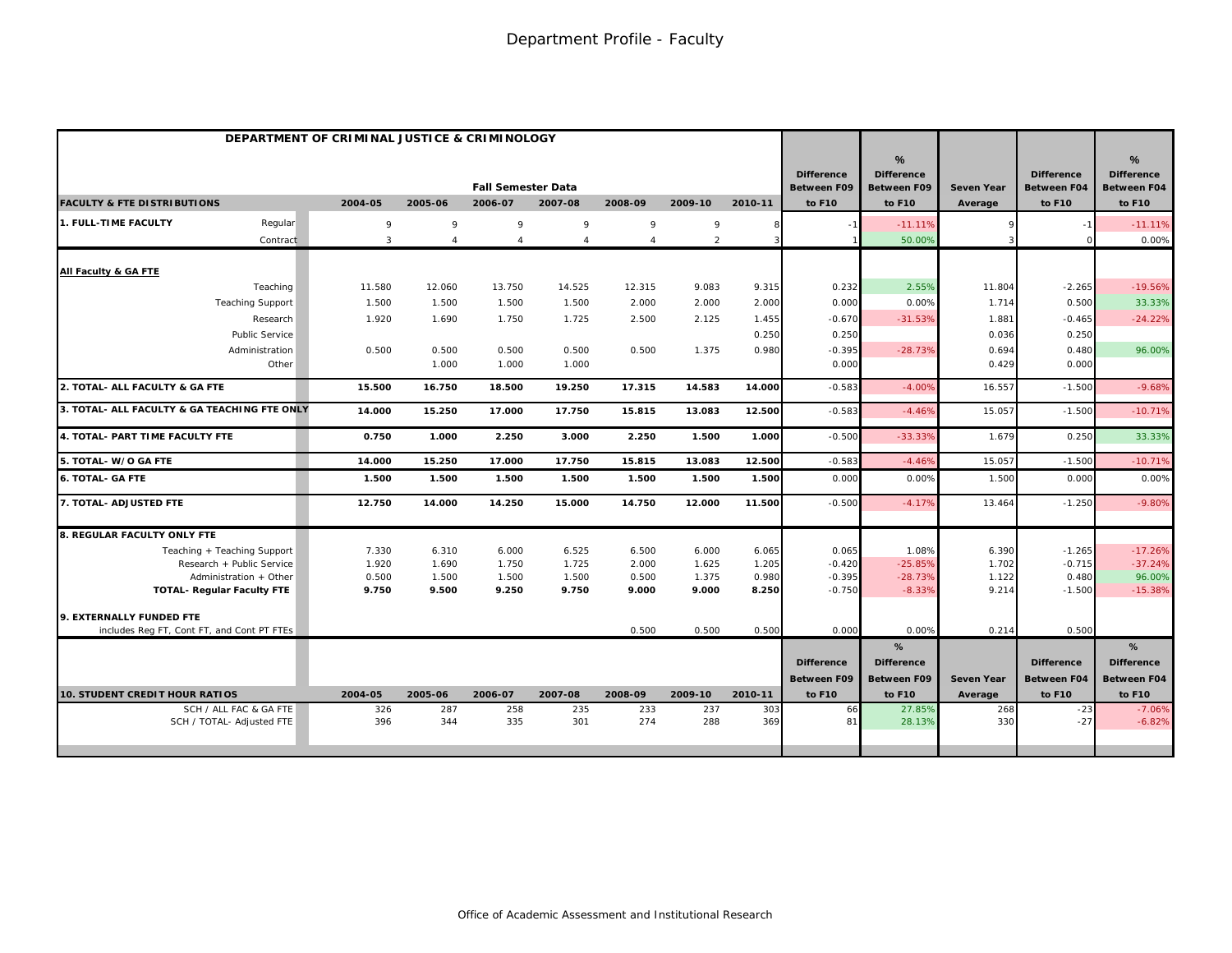|                                              | DEPARTMENT OF COMMUNICATION STUDIES |         |                           |                |         |         |         |                                         |                                              |                   |                                         |                                                          |
|----------------------------------------------|-------------------------------------|---------|---------------------------|----------------|---------|---------|---------|-----------------------------------------|----------------------------------------------|-------------------|-----------------------------------------|----------------------------------------------------------|
|                                              |                                     |         | <b>Fall Semester Data</b> |                |         |         |         | <b>Difference</b><br><b>Between F09</b> | %<br><b>Difference</b><br><b>Between F09</b> | <b>Seven Year</b> | <b>Difference</b><br><b>Between F04</b> | $\frac{9}{6}$<br><b>Difference</b><br><b>Between F04</b> |
| <b>FACULTY &amp; FTE DISTRIBUTIONS</b>       | 2004-05                             | 2005-06 | 2006-07                   | 2007-08        | 2008-09 | 2009-10 | 2010-11 | to F10                                  | to F10                                       | Average           | to F10                                  | to F10                                                   |
| 1. FULL-TIME FACULTY<br>Regular              | 5                                   | 5       | 6                         | $\overline{7}$ | 6       | 8       | 8       |                                         | 0.00%                                        |                   |                                         | 60.00%                                                   |
| Contract                                     | 10                                  | 9       | 10                        | 9              | 11      | 9       | Q       |                                         | 0.00%                                        | 10                |                                         | $-10.00%$                                                |
| All Faculty & GA FTE                         |                                     |         |                           |                |         |         |         |                                         |                                              |                   |                                         |                                                          |
| Teaching                                     | 28.011                              | 26.759  | 31.140                    | 31.731         | 30.259  | 33.384  | 30.961  | $-2.423$                                | $-7.26%$                                     | 30.321            | 2.950                                   | 10.53%                                                   |
| <b>Teaching Support</b>                      | 2.613                               | 2.783   | 3.142                     | 3.265          | 3.103   | 4.007   | 1.331   | $-2.676$                                | $-66.78%$                                    | 2.892             | $-1.282$                                | $-49.06%$                                                |
| Research                                     | 2.309                               | 0.960   | 2.644                     | 2.355          | 2.908   | 2.168   | 2.000   | $-0.168$                                | $-7.75%$                                     | 2.192             | $-0.309$                                | $-13.38%$                                                |
| Public Service                               | 0.074                               |         |                           |                |         |         |         | 0.000                                   |                                              | 0.011             | $-0.074$                                | $-100.00%$                                               |
| Administration                               | 0.908                               | 0.980   | 0.994                     | 0.990          | 1.000   | 1.324   | 4.540   | 3.216                                   | 242.90%                                      | 1.534             | 3.632                                   | 400.00%                                                  |
| Other                                        |                                     |         | 0.250                     | 0.939          | 0.730   | 0.181   |         | $-0.181$                                | $-100.00%$                                   | 0.300             | 0.000                                   |                                                          |
| 2. TOTAL- ALL FACULTY & GA FTE               | 33.915                              | 31.482  | 38.170                    | 39.280         | 38.000  | 41.064  | 38.832  | $-2.232$                                | $-5.44%$                                     | 37.249            | 4.917                                   | 14.50%                                                   |
| 3. TOTAL- ALL FACULTY & GA TEACHING FTE ONLY | 30.922                              | 29.818  | 34.677                    | 36.035         | 35.172  | 38.321  | 35.961  | $-2.360$                                | $-6.16%$                                     | 34.415            | 5.039                                   | 16.30%                                                   |
| 4. TOTAL- PART TIME FACULTY FTE              | 5.280                               | 5.292   | 7.250                     | 5.750          | 5.000   | 6.379   | 6.000   | $-0.379$                                | $-5.94%$                                     | 5.850             | 0.720                                   | 13.64%                                                   |
| 5. TOTAL- W/O GA FTE                         | 21.415                              | 20.482  | 24.170                    | 25.030         | 23.000  | 24.810  | 23.582  | $-1.228$                                | $-4.959$                                     | 23.213            | 2.167                                   | 10.12%                                                   |
| <b>6. TOTAL- GA FTE</b>                      | 12.5                                | 11      | 14                        | 14.25          | 15      | 16.254  | 15.250  | $-1.004$                                | $-6.18%$                                     | 14.036            | 2.750                                   | 22.00%                                                   |
| 7. TOTAL- ADJUSTED FTE                       | 19.780                              | 19.292  | 23.250                    | 23.750         | 22.180  | 23.770  | 22.749  | $-1.021$                                | $-4.30%$                                     | 22.110            | 2.969                                   | 15.01%                                                   |
| 8. REGULAR FACULTY ONLY FTE                  |                                     |         |                           |                |         |         |         |                                         |                                              |                   |                                         |                                                          |
| Teaching + Teaching Support                  | 3.352                               | 3.060   | 3.776                     | 4.298          | 3.080   | 4.909   | 4.500   | $-0.409$                                | $-8.33%$                                     | 3.854             | 1.148                                   | 34.25%                                                   |
| Research + Public Service                    | 0.740                               | 0.960   | 0.980                     | 1.189          | 1.420   | 1.670   | 2.000   | 0.330                                   | 19.76%                                       | 1.280             | 1.260                                   | 170.27%                                                  |
| Administration + Other                       | 0.908                               | 0.980   | 1.244                     | 1.513          | 1.500   | 1.421   | 1.500   | 0.079                                   | 5.56%                                        | 1.295             | 0.592                                   | 65.20%                                                   |
| <b>TOTAL- Regular Faculty FTE</b>            | 5.000                               | 5.000   | 6.000                     | 7.000          | 6.000   | 8.000   | 8.000   | 0.000                                   | 0.00%                                        | 6.429             | 3.000                                   | 60.00%                                                   |
| 9. EXTERNALLY FUNDED FTE                     |                                     |         |                           |                |         |         |         |                                         |                                              |                   |                                         |                                                          |
| includes Reg FT, Cont FT, and Cont PT FTEs   | 0.250                               |         |                           |                | 0.073   |         |         | 0.00C                                   |                                              | 0.046             | $-0.250$                                | $-100.00%$                                               |
|                                              |                                     |         |                           |                |         |         |         |                                         | %                                            |                   |                                         | %                                                        |
|                                              |                                     |         |                           |                |         |         |         | <b>Difference</b>                       | <b>Difference</b>                            |                   | <b>Difference</b>                       | <b>Difference</b>                                        |
|                                              |                                     |         |                           |                |         |         |         | Between F09                             | <b>Between F09</b>                           | <b>Seven Year</b> | <b>Between F04</b>                      | <b>Between F04</b>                                       |
| <b>10. STUDENT CREDIT HOUR RATIOS</b>        | 2004-05                             | 2005-06 | 2006-07                   | 2007-08        | 2008-09 | 2009-10 | 2010-11 | to F10                                  | to F10                                       | Average           | to F10                                  | to F10                                                   |
| SCH / ALL FAC & GA FTE                       | 243                                 | 252     | 229                       | 220            | 238     | 246     | 251     |                                         | 1.98%                                        | 240               |                                         | 3.29%                                                    |
| SCH / TOTAL- Adjusted FTE                    | 416                                 | 411     | 376                       | 363            | 408     | 425     | 429     |                                         | 0.89%                                        | 404               | $1^{\circ}$                             | 3.13%                                                    |
|                                              |                                     |         |                           |                |         |         |         |                                         |                                              |                   |                                         |                                                          |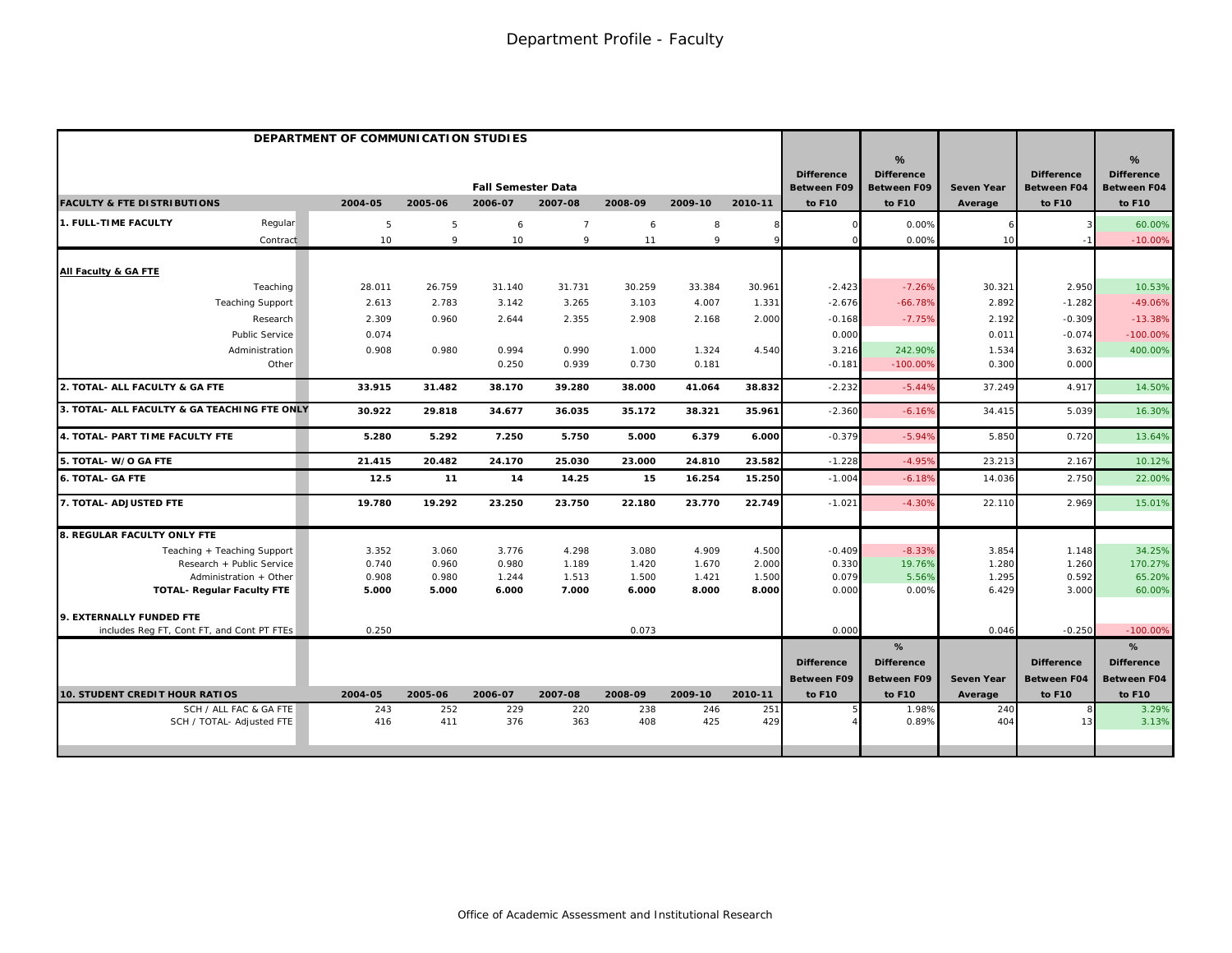| <b>DEPARTMENT OF COUNSELING PSYCHOLOGY &amp; GUIDANCE SERVICES</b> |                 |                 |                           |                 |                 |                 |         |                                         |                                                          |                       |                                         |                                              |
|--------------------------------------------------------------------|-----------------|-----------------|---------------------------|-----------------|-----------------|-----------------|---------|-----------------------------------------|----------------------------------------------------------|-----------------------|-----------------------------------------|----------------------------------------------|
|                                                                    |                 |                 | <b>Fall Semester Data</b> |                 |                 |                 |         | <b>Difference</b><br><b>Between F09</b> | $\frac{9}{6}$<br><b>Difference</b><br><b>Between F09</b> | Seven Year            | <b>Difference</b><br><b>Between F04</b> | %<br><b>Difference</b><br><b>Between F04</b> |
| <b>FACULTY &amp; FTE DISTRIBUTIONS</b>                             | 2004-05         | 2005-06         | 2006-07                   | 2007-08         | 2008-09         | 2009-10         | 2010-11 | to F10                                  | to F10                                                   | Average               | to F10                                  | to F10                                       |
| 1. FULL-TIME FACULTY<br>Regular                                    | 12              | 11              | 11                        | 11              | 11              | 11              | 11      |                                         | 0.00%                                                    | 11                    | $-1$                                    | $-8.33%$                                     |
| Contract                                                           | $\overline{1}$  | 2               | 2                         | $\overline{2}$  | $\overline{1}$  | $\overline{1}$  |         |                                         | 0.00%                                                    |                       |                                         | 0.00%                                        |
| All Faculty & GA FTE                                               |                 |                 |                           |                 |                 |                 |         |                                         |                                                          |                       |                                         |                                              |
| Teaching                                                           | 12.417          | 15.333          | 16.166                    | 15.166          | 14.166          | 11.167          | 12.298  | 1.131                                   | 10.13%                                                   | 13.816                | $-0.119$                                | $-0.96%$                                     |
| <b>Teaching Support</b>                                            | 2.417           | 2.917           | 2.750                     | 2.250           | 2.584           | 2.500           | 2.750   | 0.250                                   | 10.00%                                                   | 2.595                 | 0.333                                   | 13.78%                                       |
| Research                                                           | 7.000           | 7.501           | 7.584                     | 6.333           | 6.250           | 6.333           | 6.584   | 0.251                                   | 3.96%                                                    | 6.798                 | $-0.416$                                | $-5.94%$                                     |
| <b>Public Service</b>                                              | 3.500           | 3.250           | 2.500                     | 4.500           | 3.250           | 4.250           | 3.750   | $-0.500$                                | $-11.76%$                                                | 3.571                 | 0.250                                   | 7.14%                                        |
| Administration                                                     | 2.000           | 2.083           | 1.500                     | 2.500           | 3.500           | 3.500           | 5.000   | 1.500                                   | 42.86%                                                   | 2.869                 | 3.000                                   | 150.00%                                      |
| Other                                                              | 2.250           | 1.000           | 2.750                     | 2.000           | 0.250           | 1.000           |         | $-1.000$                                | $-100.00%$                                               | 1.321                 | $-2.250$                                | $-100.00%$                                   |
| 2. TOTAL- ALL FACULTY & GA FTE                                     | 29.584          | 32.084          | 33.250                    | 32.749          | 30.000          | 28.750          | 30.382  | 1.632                                   | 5.68%                                                    | 30.971                | 0.798                                   | 2.70%                                        |
| 3. TOTAL- ALL FACULTY & GA TEACHING FTE ONLY                       | 19.334          | 21.750          | 23.166                    | 21.916          | 19.916          | 17.667          | 18.548  | 0.881                                   | 4.99%                                                    | 20.328                | $-0.786$                                | $-4.07%$                                     |
| 4. TOTAL- PART TIME FACULTY FTE                                    | 2.500           | 5.000           | 5.000                     | 5.250           | 3.500           | 2.000           | 1.750   | $-0.250$                                | $-12.50%$                                                | 3.571                 | $-0.750$                                | $-30.00%$                                    |
| 5. TOTAL- W/O GA FTE                                               | 16.084          | 18.584          | 19.250                    | 18.750          | 16.000          | 14.500          | 15.132  | 0.632                                   | 4.36%                                                    | 16.900                | $-0.952$                                | $-5.929$                                     |
| <b>6. TOTAL- GA FTE</b>                                            | 13.500          | 13.500          | 14.000                    | 13.999          | 14.000          | 14.250          | 15.250  | 1.000                                   | 7.02%                                                    | 14.071                | 1.750                                   | 12.96%                                       |
| 7. TOTAL- ADJUSTED FTE                                             | 14.500          | 17.834          | 16.750                    | 18.000          | 15.500          | 13.000          | 15.132  | 2.132                                   | 16.40%                                                   | 15.817                | 0.632                                   | 4.36%                                        |
| 8. REGULAR FACULTY ONLY FTE                                        |                 |                 |                           |                 |                 |                 |         |                                         |                                                          |                       |                                         |                                              |
| Teaching + Teaching Support                                        | 6.584           | 6.084           | 5.250                     | 5.000           | 6.250           | 5.000           | 6.000   | 1.000                                   | 20,00%                                                   | 5.738                 | $-0.584$                                | $-8.87%$                                     |
| Research + Public Service                                          | 3.000           | 3.750           | 3.250                     | 3.250           | 2.750           | 2.750           | 2.750   | 0.000                                   | 0.00%                                                    | 3.071                 | $-0.250$                                | $-8.33%$                                     |
| Administration + Other                                             | 2.750<br>12.334 | 1.250<br>11.084 | 2.750<br>11.250           | 3.000<br>11.250 | 2.000<br>11.000 | 3.250<br>11.000 | 2.500   | $-0.750$<br>0.250                       | $-23.08%$<br>2.27%                                       | 2.500<br>11.310       | $-0.250$<br>$-1.084$                    | $-9.09%$<br>$-8.79%$                         |
| <b>TOTAL- Regular Faculty FTE</b>                                  |                 |                 |                           |                 |                 |                 | 11.250  |                                         |                                                          |                       |                                         |                                              |
| 9. EXTERNALLY FUNDED FTE                                           |                 |                 |                           |                 |                 |                 |         |                                         |                                                          |                       |                                         |                                              |
| includes Reg FT, Cont FT, and Cont PT FTEs                         |                 | 0.250           | 0.250                     | 0.250           |                 |                 |         | 0.000                                   |                                                          | 0.107                 | 0.000                                   |                                              |
|                                                                    |                 |                 |                           |                 |                 |                 |         |                                         | %                                                        |                       |                                         | %                                            |
|                                                                    |                 |                 |                           |                 |                 |                 |         | <b>Difference</b>                       | <b>Difference</b>                                        |                       | <b>Difference</b>                       | <b>Difference</b>                            |
| <b>10. STUDENT CREDIT HOUR RATIOS</b>                              | 2004-05         | 2005-06         | 2006-07                   | 2007-08         | 2008-09         | 2009-10         | 2010-11 | <b>Between F09</b><br>to F10            | <b>Between F09</b><br>to F10                             | Seven Year<br>Average | <b>Between F04</b><br>to F10            | <b>Between F04</b><br>to F10                 |
| SCH / ALL FAC & GA FTE                                             | 121             | 112             | 107                       | 94              | 96              | 87              | 92      |                                         | 5.75%                                                    | 101                   | $-29$                                   | $-23.97%$                                    |
| SCH / TOTAL- Adjusted FTE                                          | 247             | 202             | 213                       | 171             | 185             | 192             | 186     |                                         | $-3.13%$                                                 | 199                   | $-61$                                   | $-24.70%$                                    |
|                                                                    |                 |                 |                           |                 |                 |                 |         |                                         |                                                          |                       |                                         |                                              |
|                                                                    |                 |                 |                           |                 |                 |                 |         |                                         |                                                          |                       |                                         |                                              |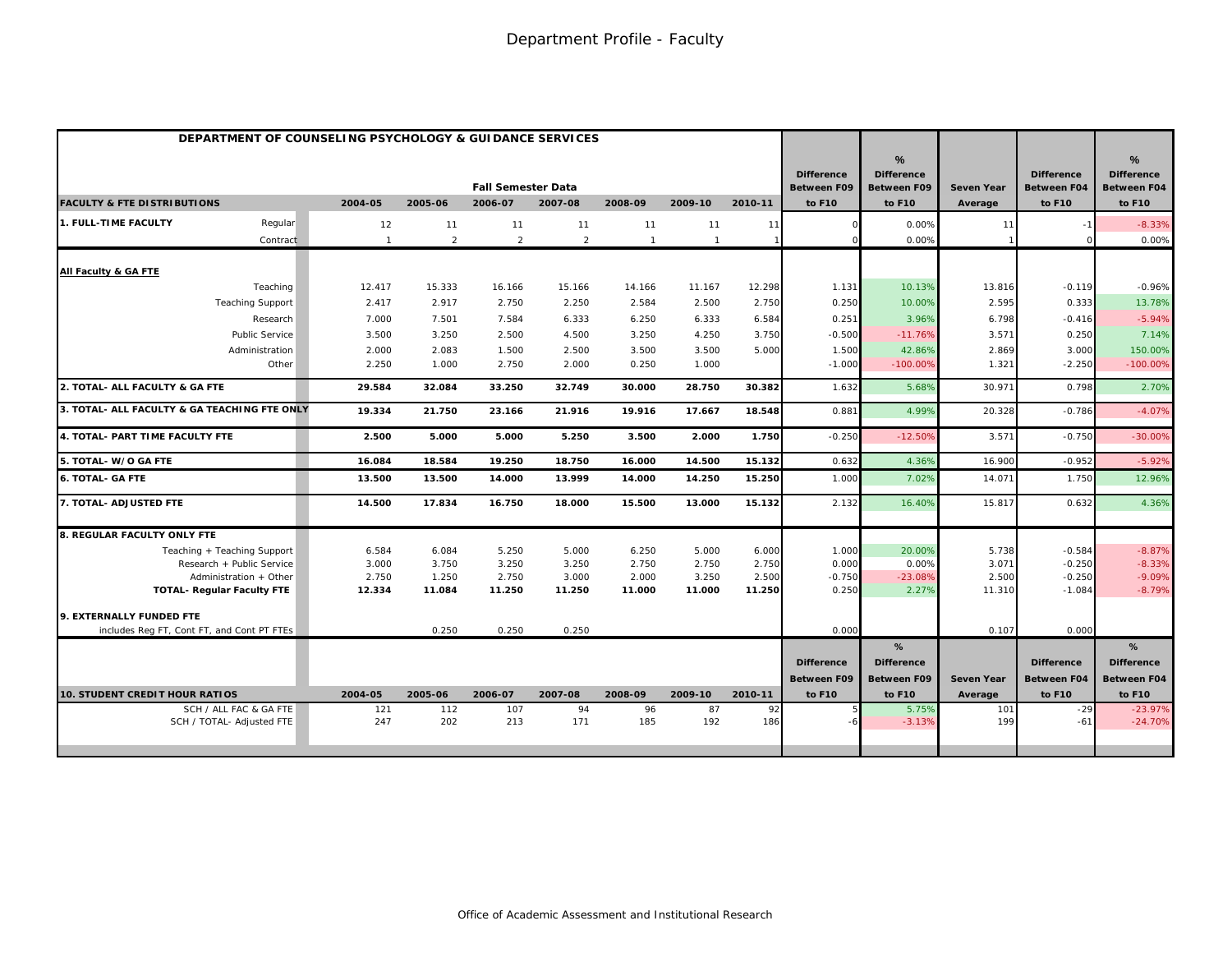|                                                     | DEPARTMENT OF COMPUTER SCIENCE |                |                           |            |                |                |            |                                         |                                              |                   |                                         |                                                          |
|-----------------------------------------------------|--------------------------------|----------------|---------------------------|------------|----------------|----------------|------------|-----------------------------------------|----------------------------------------------|-------------------|-----------------------------------------|----------------------------------------------------------|
|                                                     |                                |                | <b>Fall Semester Data</b> |            |                |                |            | <b>Difference</b><br><b>Between F09</b> | %<br><b>Difference</b><br><b>Between F09</b> | <b>Seven Year</b> | <b>Difference</b><br><b>Between F04</b> | $\frac{9}{6}$<br><b>Difference</b><br><b>Between F04</b> |
| <b>FACULTY &amp; FTE DISTRIBUTIONS</b>              | 2004-05                        | 2005-06        | 2006-07                   | 2007-08    | 2008-09        | 2009-10        | 2010-11    | to F10                                  | to F10                                       | Average           | to F10                                  | to F10                                                   |
| 1. FULL-TIME FACULTY<br>Regular                     | 11                             | 12             | 12                        | 12         | 12             | 12             | 11         |                                         | $-8.33%$                                     | 12                |                                         | 0.00%                                                    |
| Contract                                            | 5                              | $\overline{3}$ | 3                         | 3          | $\overline{2}$ | $\overline{2}$ | 3          |                                         | 50.00%                                       |                   |                                         | $-40.00%$                                                |
| All Faculty & GA FTE                                |                                |                |                           |            |                |                |            |                                         |                                              |                   |                                         |                                                          |
| Teaching                                            | 14.417                         | 12.825         | 12.286                    | 12.000     | 11.196         | 9.404          | 11.702     | 2.298                                   | 24.44%                                       | 11.976            | $-2.715$                                | $-18.83%$                                                |
| <b>Teaching Support</b>                             | 5.000                          | 5.000          | 5.000                     | 3.750      | 3.250          | 3.500          | 2.496      | $-1.004$                                | $-28.69%$                                    | 3.999             | $-2.504$                                | $-50.08%$                                                |
| Research                                            | 8.000                          | 6.200          | 6.464                     | 5.750      | 5.750          | 6.559          | 4.284      | $-2.275$                                | $-34.69%$                                    | 6.144             | $-3.716$                                | $-46.45%$                                                |
| <b>Public Service</b>                               |                                |                |                           |            |                |                |            |                                         |                                              |                   |                                         |                                                          |
| Administration                                      | 1.250                          | 1.250          | 1.250                     | 1.250      | 1.250          | 1.087          | 0.667      | $-0.420$                                | $-38.64%$                                    | 1.143             | $-0.583$                                | $-46.64%$                                                |
| Other                                               |                                |                |                           |            | 0.172          | 0.000          | 0.500      | 0.500                                   |                                              | 0.096             | 0.500                                   |                                                          |
| 2. TOTAL- ALL FACULTY & GA FTE                      | 28.667                         | 25.275         | 25.000                    | 22.750     | 21.618         | 20.550         | 19.649     | $-0.901$                                | $-4.38%$                                     | 23.358            | $-9.018$                                | $-31.46%$                                                |
| 3. TOTAL- ALL FACULTY & GA TEACHING FTE ONLY        | 20.167                         | 18.775         | 18.500                    | 18.750     | 17.618         | 15.550         | 16.903     | 1.353                                   | 8.70%                                        | 18.038            | $-3.264$                                | $-16.18%$                                                |
| 4. TOTAL- PART TIME FACULTY FTE                     | 2.250                          | 3.000          | 2.500                     | 2.750      | 3.025          | 0.500          | 2.325      | 1.825                                   | 365.00%                                      | 2.336             | 0.075                                   | 3.33%                                                    |
| 5. TOTAL- W/O GA FTE                                | 20.167                         | 18.775         | 18.500                    | 18.750     | 17.368         | 14.550         | 16.649     | 2.099                                   | 14.43%                                       | 17.823            | $-3.518$                                | $-17.44%$                                                |
| <b>6. TOTAL- GA FTE</b>                             | 8.500                          | 6.500          | 6.500                     | 4.000      | 4.250          | 6.000          | 3.000      | $-3.00C$                                | $-50.00%$                                    | 5.536             | $-5.500$                                | $-64.71%$                                                |
| 7. TOTAL- ADJUSTED FTE                              | 17.188                         | 17.025         | 15.750                    | 15.750     | 15.340         | 12.300         | 14.324     | 2.024                                   | 16.46%                                       | 15.382            | $-2.864$                                | $-16.66%$                                                |
| 8. REGULAR FACULTY ONLY FTE                         |                                |                |                           |            |                |                |            |                                         |                                              |                   |                                         |                                                          |
| Teaching + Teaching Support                         | 5.500                          | 6.800          | 6.256                     | 5.750      | 6.082          | 5.854          | 6.549      | 0.695                                   | 11.87%                                       | 6.113             | 1.049                                   | 19.07%                                                   |
| Research + Public Service                           | 4.500                          | 4.200          | 4.494                     | 5.000      | 5.000          | 4.809          | 3.784      | $-1.025$                                | $-21.31%$                                    | 4.541             | $-0.716$                                | $-15.91%$                                                |
| Administration + Other                              | 1.250                          | 1.250          | 1.250                     | 1.250      | 1.422          | 1.087          | 0.667      | $-0.420$                                | $-38.64%$                                    | 1.168             | $-0.583$                                | $-46.64%$                                                |
| <b>TOTAL- Regular Faculty FTE</b>                   | 11.250                         | 12.250         | 12.000                    | 12.000     | 12.504         | 11.750         | 11.000     | $-0.750$                                | $-6.38%$                                     | 11.822            | $-0.250$                                | $-2.22%$                                                 |
| 9. EXTERNALLY FUNDED FTE                            |                                |                |                           |            |                |                |            |                                         |                                              |                   |                                         |                                                          |
| includes Req FT, Cont FT, and Cont PT FTEs          | 1.620                          | 1.250          | 1.750                     | 2.500      | 1.500          | 2.250          | 1.750      | $-0.500$                                | $-22.22%$                                    | 1.803             | 0.130                                   | 8.02%                                                    |
|                                                     |                                |                |                           |            |                |                |            |                                         | %                                            |                   |                                         | %                                                        |
|                                                     |                                |                |                           |            |                |                |            | <b>Difference</b>                       | <b>Difference</b>                            |                   | <b>Difference</b>                       | <b>Difference</b>                                        |
|                                                     |                                |                |                           |            |                |                |            | <b>Between F09</b>                      | <b>Between F09</b>                           | Seven Year        | <b>Between F04</b>                      | <b>Between F04</b>                                       |
| <b>10. STUDENT CREDIT HOUR RATIOS</b>               | 2004-05                        | 2005-06        | 2006-07                   | 2007-08    | 2008-09        | 2009-10        | 2010-11    | to F10                                  | to F10                                       | Average           | to F10                                  | to F10                                                   |
| SCH / ALL FAC & GA FTE<br>SCH / TOTAL- Adjusted FTE | 131<br>219                     | 137<br>204     | 130<br>207                | 135<br>195 | 147<br>207     | 146<br>243     | 176<br>241 | 30                                      | 20.84%<br>$-0.96%$                           | 143<br>217        | 45<br>22                                | 34.35%<br>10.05%                                         |
|                                                     |                                |                |                           |            |                |                |            |                                         |                                              |                   |                                         |                                                          |
|                                                     |                                |                |                           |            |                |                |            |                                         |                                              |                   |                                         |                                                          |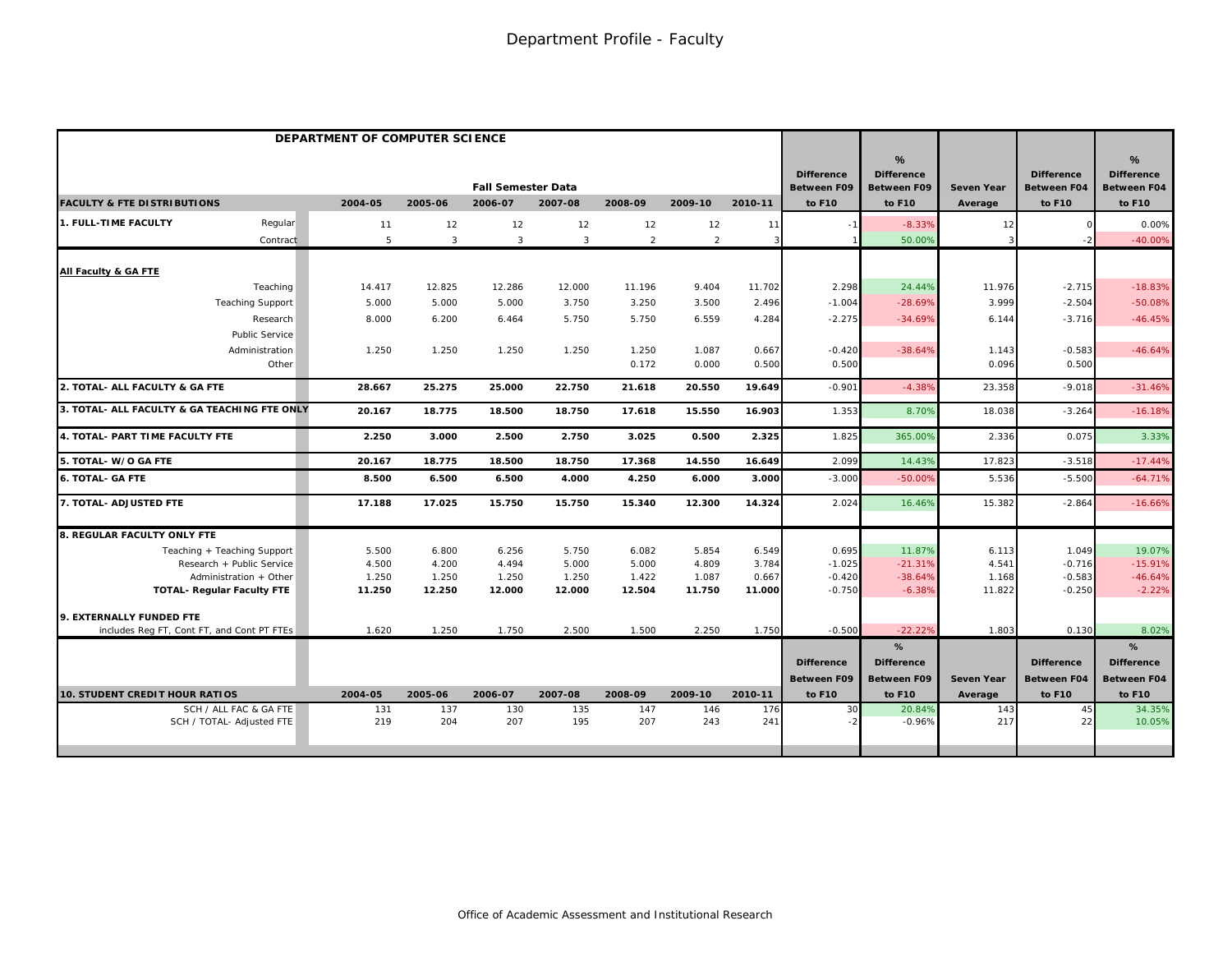|                                                     | DEPARTMENT OF ECONOMICS |            |                           |            |              |            |            |                                         |                                              |                   |                                         |                                                          |
|-----------------------------------------------------|-------------------------|------------|---------------------------|------------|--------------|------------|------------|-----------------------------------------|----------------------------------------------|-------------------|-----------------------------------------|----------------------------------------------------------|
|                                                     |                         |            | <b>Fall Semester Data</b> |            |              |            |            | <b>Difference</b><br><b>Between F09</b> | %<br><b>Difference</b><br><b>Between F09</b> | <b>Seven Year</b> | <b>Difference</b><br><b>Between F04</b> | $\frac{9}{6}$<br><b>Difference</b><br><b>Between F04</b> |
| <b>FACULTY &amp; FTE DISTRIBUTIONS</b>              | 2004-05                 | 2005-06    | 2006-07                   | 2007-08    | 2008-09      | 2009-10    | 2010-11    | to F10                                  | to F10                                       | Average           | to F10                                  | to F10                                                   |
| 1. FULL-TIME FACULTY<br>Regular                     | 15                      | 16         | 16                        | 16         | 14           | 16         | 15         |                                         | $-6.25%$                                     | 15                |                                         | 0.00%                                                    |
| Contract                                            | $\overline{1}$          |            |                           |            | $\mathbf{1}$ | $\circ$    |            |                                         |                                              |                   |                                         | 0.00%                                                    |
| All Faculty & GA FTE                                |                         |            |                           |            |              |            |            |                                         |                                              |                   |                                         |                                                          |
| Teaching                                            | 12.275                  | 12.900     | 13.150                    | 12.150     | 12.400       | 13.500     | 13.000     | $-0.500$                                | $-3.70%$                                     | 12.768            | 0.725                                   | 5.91%                                                    |
| <b>Teaching Support</b>                             | 2.500                   | 2.500      | 2.500                     | 2.500      | 2.500        | 2.500      | 3.000      | 0.500                                   | 20.00%                                       | 2.571             | 0.500                                   | 20.00%                                                   |
| Research                                            | 3.000                   | 2.750      | 2.750                     | 3.000      | 3.000        | 2.750      | 3.500      | 0.750                                   | 27.27%                                       | 2.964             | 0.500                                   | 16.67%                                                   |
| Public Service                                      |                         |            |                           |            |              |            |            |                                         |                                              |                   |                                         |                                                          |
| Administration                                      | 0.250                   | 0.500      | 0.250                     | 0.250      | 0.250        | 0.250      | 0.750      | 0.500                                   | 200.00%                                      | 0.357             | 0.500                                   | 200.00%                                                  |
| Other                                               | 1.000                   |            |                           | 1.000      |              | 1.000      |            | $-1.000$                                | $-100.00%$                                   | 0.429             | $-1.000$                                | $-100.00%$                                               |
| 2. TOTAL- ALL FACULTY & GA FTE                      | 19.025                  | 18.650     | 18.650                    | 18.900     | 18.150       | 20.000     | 20.250     | 0.250                                   | 1.25%                                        | 19.089            | 1.225                                   | 6.44%                                                    |
| 3. TOTAL- ALL FACULTY & GA TEACHING FTE ONLY        | 16.525                  | 16.150     | 16.150                    | 16.400     | 15.650       | 17.500     | 17.250     | $-0.250$                                | $-1.43%$                                     | 16.518            | 0.725                                   | 4.39%                                                    |
| 4. TOTAL- PART TIME FACULTY FTE                     | 0.500                   |            |                           | 0.250      | 0.250        | 1.500      |            | $-1.500$                                | $-100.00%$                                   | 0.357             | $-0.500$                                | $-100.00%$                                               |
| 5. TOTAL- W/O GA FTE                                | 16.525                  | 16.150     | 16.150                    | 16.400     | 15.650       | 17.500     | 17.250     | $-0.250$                                | $-1.43%$                                     | 16.518            | 0.725                                   | 4.39%                                                    |
| <b>6. TOTAL- GA FTE</b>                             | 2.500                   | 2.500      | 2.500                     | 2.500      | 2.500        | 2.500      | 3.000      | 0.50C                                   | 20.00%                                       | 2.571             | 0.500                                   | 20.00%                                                   |
| 7. TOTAL- ADJUSTED FTE                              | 15.375                  | 16.000     | 16.000                    | 15.250     | 11.650       | 14.500     | 17.000     | 2.500                                   | 17.24%                                       | 15.111            | 1.625                                   | 10.57%                                                   |
| 8. REGULAR FACULTY ONLY FTE                         |                         |            |                           |            |              |            |            |                                         |                                              |                   |                                         |                                                          |
| Teaching + Teaching Support                         | 11.000                  | 12.750     | 13.000                    | 11.750     | 11.000       | 12.000     | 10.750     | $-1.250$                                | $-10.42%$                                    | 11.750            | $-0.250$                                | $-2.27%$                                                 |
| Research + Public Service                           | 2.750                   | 2.750      | 2.750                     | 3.000      | 2.750        | 2.750      | 3.500      | 0.750                                   | 27.27%                                       | 2.893             | 0.750                                   | 27.27%                                                   |
| Administration + Other                              | 1.250                   | 0.500      | 0.250                     | 1.250      | 0.250        | 1.250      | 0.750      | $-0.500$                                | $-40.00%$                                    | 0.786             | $-0.500$                                | $-40.00%$                                                |
| <b>TOTAL- Regular Faculty FTE</b>                   | 15.000                  | 16.000     | 16.000                    | 16.000     | 14.000       | 16.000     | 15.000     | $-1.000$                                | $-6.25%$                                     | 15.429            | 0.000                                   | 0.00%                                                    |
| 9. EXTERNALLY FUNDED FTE                            |                         |            |                           |            |              |            |            |                                         |                                              |                   |                                         |                                                          |
| includes Req FT, Cont FT, and Cont PT FTEs          |                         |            |                           |            |              |            |            |                                         |                                              |                   |                                         |                                                          |
|                                                     |                         |            |                           |            |              |            |            |                                         | %                                            |                   |                                         | %                                                        |
|                                                     |                         |            |                           |            |              |            |            | <b>Difference</b>                       | <b>Difference</b>                            |                   | <b>Difference</b>                       | <b>Difference</b>                                        |
|                                                     |                         |            |                           |            |              |            |            | <b>Between F09</b>                      | <b>Between F09</b>                           | Seven Year        | <b>Between F04</b>                      | Between F04                                              |
| <b>10. STUDENT CREDIT HOUR RATIOS</b>               | 2004-05                 | 2005-06    | 2006-07                   | 2007-08    | 2008-09      | 2009-10    | 2010-11    | to F10                                  | to F10                                       | Average           | to F10                                  | to F10                                                   |
| SCH / ALL FAC & GA FTE<br>SCH / TOTAL- Adjusted FTE | 327<br>405              | 338<br>394 | 300<br>350                | 279<br>346 | 317<br>494   | 299<br>412 | 282<br>336 | $-17$<br>$-76$                          | $-5.53%$<br>$-18.39%$                        | 306<br>391        | $-45$<br>$-69$                          | $-13.76%$<br>$-17.04%$                                   |
|                                                     |                         |            |                           |            |              |            |            |                                         |                                              |                   |                                         |                                                          |
|                                                     |                         |            |                           |            |              |            |            |                                         |                                              |                   |                                         |                                                          |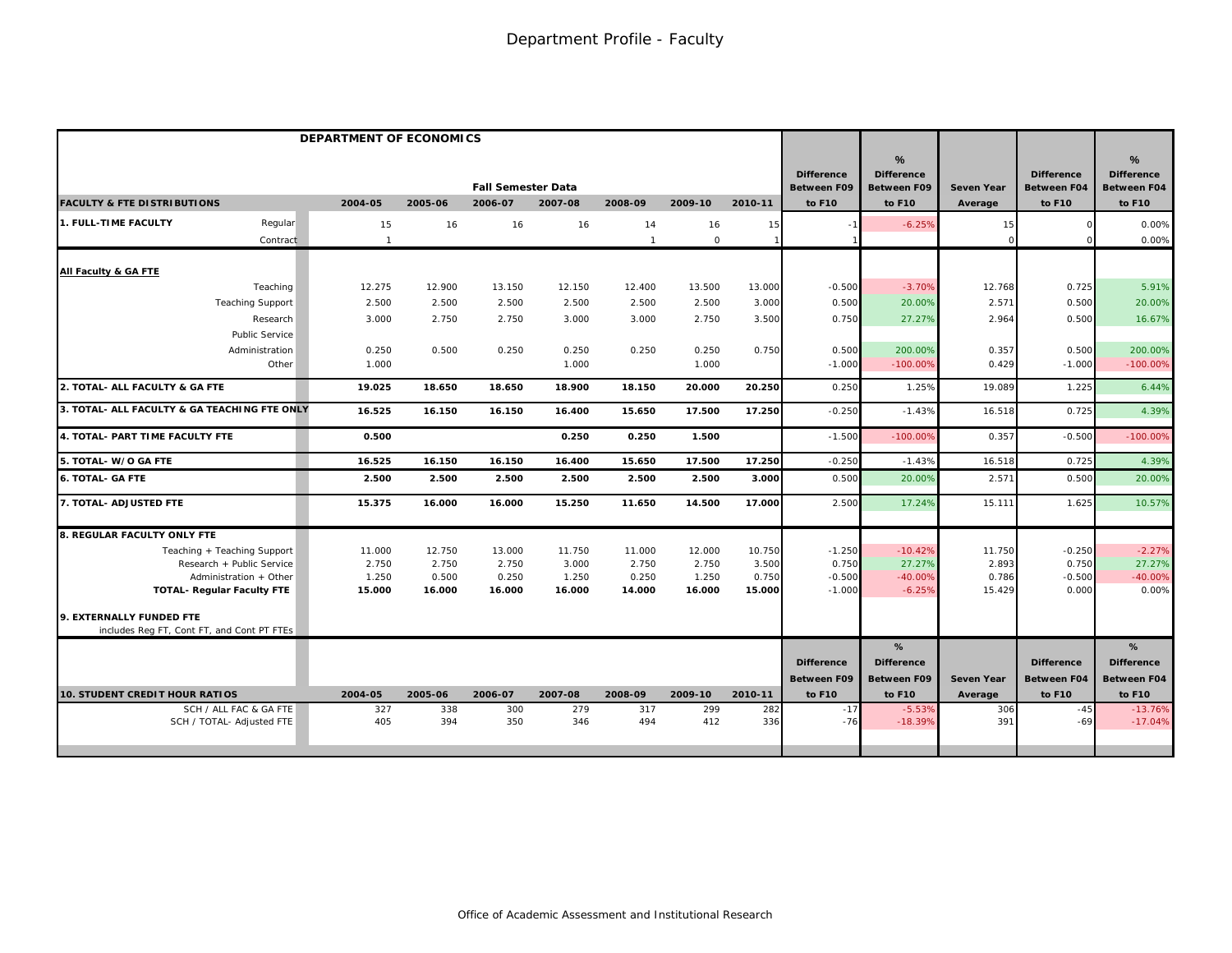|                                                     | DEPARTMENT OF EDUCATIONAL LEADERSHIP |                |                           |                |              |                |            |                                         |                                              |                   |                                         |                                                          |
|-----------------------------------------------------|--------------------------------------|----------------|---------------------------|----------------|--------------|----------------|------------|-----------------------------------------|----------------------------------------------|-------------------|-----------------------------------------|----------------------------------------------------------|
|                                                     |                                      |                | <b>Fall Semester Data</b> |                |              |                |            | <b>Difference</b><br><b>Between F09</b> | %<br><b>Difference</b><br><b>Between F09</b> | <b>Seven Year</b> | <b>Difference</b><br><b>Between F04</b> | $\frac{9}{6}$<br><b>Difference</b><br><b>Between F04</b> |
| <b>FACULTY &amp; FTE DISTRIBUTIONS</b>              | 2004-05                              | 2005-06        | 2006-07                   | 2007-08        | 2008-09      | 2009-10        | 2010-11    | to F10                                  | to F10                                       | Average           | to F10                                  | to F10                                                   |
| 1. FULL-TIME FACULTY<br>Regular                     | $\overline{2}$                       | $\overline{3}$ | 3                         | $\overline{a}$ | $\mathbf{3}$ | 3              | 6          |                                         | 100.00%                                      |                   |                                         | 200.00%                                                  |
| Contract                                            | $\overline{2}$                       | $\overline{2}$ | $\overline{2}$            | $\mathbf{3}$   | $\mathbf{3}$ | $\overline{3}$ | $\Omega$   |                                         | $-100.00%$                                   |                   |                                         | $-100.00%$                                               |
| All Faculty & GA FTE                                |                                      |                |                           |                |              |                |            |                                         |                                              |                   |                                         |                                                          |
| Teaching                                            | 3.500                                | 4.667          | 5.000                     | 6.042          | 6.250        | 6.500          | 6.250      | $-0.250$                                | $-3.85%$                                     | 5.458             | 2.750                                   | 78.57%                                                   |
| <b>Teaching Support</b>                             |                                      |                |                           |                | 0.750        | 3.000          |            | $-3.000$                                | $-100.00%$                                   | 0.536             | 0.000                                   |                                                          |
| Research                                            | 1.250                                | 1.583          | 1.800                     | 1.416          | 1.500        | 0.500          | 3.250      | 2.750                                   | 550.00%                                      | 1.614             | 2.000                                   | 160.00%                                                  |
| <b>Public Service</b>                               | 0.750                                | 1.000          | 1.000                     | 0.750          |              |                |            | 0.000                                   |                                              | 0.500             | $-0.750$                                | $-100.00%$                                               |
| Administration                                      | 1.750                                | 1.917          | 2.000                     | 2.167          | 2.250        | 1.250          | 2.250      | 1.000                                   | 80.00%                                       | 1.941             | 0.500                                   | 28.57%                                                   |
| Other                                               |                                      | 0.083          | 0.200                     | 0.625          | 0.250        | 0.000          | 0.250      | 0.250                                   |                                              | 0.201             | 0.250                                   |                                                          |
| 2. TOTAL- ALL FACULTY & GA FTE                      | 7.250                                | 9.250          | 10.000                    | 11.000         | 11.000       | 11.250         | 12.000     | 0.750                                   | 6.67%                                        | 10.250            | 4.750                                   | 65.52%                                                   |
| 3. TOTAL- ALL FACULTY & GA TEACHING FTE ONLY        | 5.250                                | 6.750          | 7.500                     | 8.500          | 8.000        | 8.250          | 9.000      | 0.750                                   | 9.09%                                        | 7.607             | 3.750                                   | 71.43%                                                   |
| 4. TOTAL- PART TIME FACULTY FTE                     | 1.250                                | 1.000          | 1.500                     | 2.500          | 1.500        | 2.000          | 3.000      | 1.000                                   | 50.00%                                       | 1.821             | 1.750                                   | 140.00%                                                  |
| 5. TOTAL- W/O GA FTE                                | 5.250                                | 6.750          | 7.500                     | 8.500          | 8.000        | 8.250          | 9.000      | 0.750                                   | 9.09%                                        | 7.607             | 3.750                                   | 71.43%                                                   |
| <b>6. TOTAL- GA FTE</b>                             | 2.000                                | 2.500          | 2.500                     | 2.500          | 3.000        | 3.000          | 3.000      | 0.000                                   | 0.00%                                        | 2.643             | 1.000                                   | 50.00%                                                   |
| 7. TOTAL- ADJUSTED FTE                              | 5.000                                | 6.250          | 6.750                     | 7.750          | 7.500        | 8.000          | 9.000      | 1.000                                   | 12.50%                                       | 7.179             | 4.000                                   | 80.00%                                                   |
| 8. REGULAR FACULTY ONLY FTE                         |                                      |                |                           |                |              |                |            |                                         |                                              |                   |                                         |                                                          |
| Teaching + Teaching Support                         | 0.500                                | 1.667          | 1.500                     | 1.292          | 2.250        | 1.750          | 3.250      | 1.500                                   | 85.71%                                       | 1.744             | 2.750                                   | 550.00%                                                  |
| Research + Public Service                           | 0.250                                | 0.583          | 1.050                     | 0.416          | 0.250        | 0.500          | 1.250      | 0.750                                   | 150.00%                                      | 0.614             | 1.000                                   | 400.00%                                                  |
| Administration + Other                              | 1.000                                | 1.000          | 0.950                     | 0.792          | 1.000        | 1.000          | 1.500      | 0.500                                   | 50.00%                                       | 1.035             | 0.500                                   | 50.00%                                                   |
| <b>TOTAL- Regular Faculty FTE</b>                   | 1.750                                | 3.250          | 3.500                     | 2.500          | 3.500        | 3.250          | 6.000      | 2.750                                   | 84.62%                                       | 3.393             | 4.250                                   | 242.86%                                                  |
| 9. EXTERNALLY FUNDED FTE                            |                                      |                |                           |                |              |                |            |                                         |                                              |                   |                                         |                                                          |
| includes Reg FT, Cont FT, and Cont PT FTEs          |                                      |                |                           |                |              |                |            |                                         |                                              |                   |                                         |                                                          |
|                                                     |                                      |                |                           |                |              |                |            |                                         | %                                            |                   |                                         | %                                                        |
|                                                     |                                      |                |                           |                |              |                |            | <b>Difference</b>                       | <b>Difference</b>                            |                   | <b>Difference</b>                       | <b>Difference</b>                                        |
|                                                     |                                      |                |                           |                |              |                |            | <b>Between F09</b>                      | <b>Between F09</b>                           | <b>Seven Year</b> | <b>Between F04</b>                      | <b>Between F04</b>                                       |
| <b>10. STUDENT CREDIT HOUR RATIOS</b>               | 2004-05                              | 2005-06        | 2006-07                   | 2007-08        | 2008-09      | 2009-10        | 2010-11    | to F10                                  | to F10                                       | Average           | to F10                                  | to F10                                                   |
| SCH / ALL FAC & GA FTE<br>SCH / TOTAL- Adjusted FTE | 165<br>239                           | 133<br>197     | 118<br>175                | 129<br>183     | 123<br>180   | 123<br>173     | 130<br>174 |                                         | 5.44%<br>0.36%                               | 132<br>189        | $-35$<br>$-65$                          | $-21.21%$<br>$-27.20%$                                   |
|                                                     |                                      |                |                           |                |              |                |            |                                         |                                              |                   |                                         |                                                          |
|                                                     |                                      |                |                           |                |              |                |            |                                         |                                              |                   |                                         |                                                          |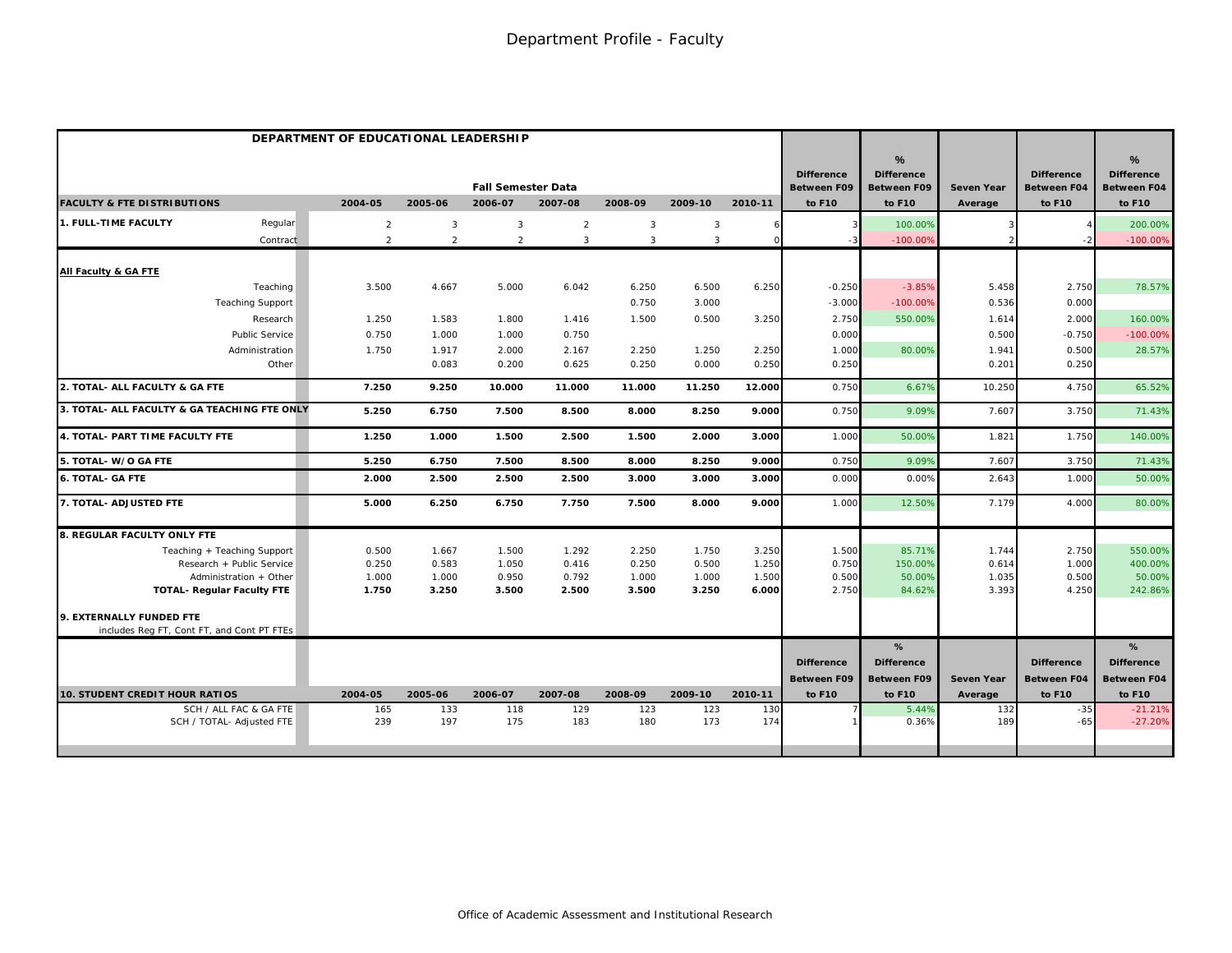|                                              | DEPARTMENT OF EDUCATIONAL PSYCHOLOGY |                |                           |         |         |         |         |                                         |                                              |                   |                                         |                                                          |
|----------------------------------------------|--------------------------------------|----------------|---------------------------|---------|---------|---------|---------|-----------------------------------------|----------------------------------------------|-------------------|-----------------------------------------|----------------------------------------------------------|
|                                              |                                      |                | <b>Fall Semester Data</b> |         |         |         |         | <b>Difference</b><br><b>Between F09</b> | %<br><b>Difference</b><br><b>Between F09</b> | <b>Seven Year</b> | <b>Difference</b><br><b>Between F04</b> | $\frac{9}{6}$<br><b>Difference</b><br><b>Between F04</b> |
| <b>FACULTY &amp; FTE DISTRIBUTIONS</b>       | 2004-05                              | 2005-06        | 2006-07                   | 2007-08 | 2008-09 | 2009-10 | 2010-11 | to F10                                  | to F10                                       | Average           | to F10                                  | to F10                                                   |
| 1. FULL-TIME FACULTY<br>Regular              | 17                                   | 17             | 14                        | 14      | 15      | 16      | 16      |                                         | 0.00%                                        | 16                |                                         | $-5.88%$                                                 |
| Contract                                     | $\overline{4}$                       | $\overline{4}$ | 5                         | 6       | 8       | 5       |         |                                         | $-20.00%$                                    |                   |                                         | 0.00%                                                    |
| All Faculty & GA FTE                         |                                      |                |                           |         |         |         |         |                                         |                                              |                   |                                         |                                                          |
| Teaching                                     | 22.000                               | 18.750         | 17.000                    | 19.750  | 21.275  | 19.000  | 21.025  | 2.025                                   | 10.66%                                       | 19.829            | $-0.975$                                | $-4.43%$                                                 |
| <b>Teaching Support</b>                      | 1.500                                |                | 0.250                     |         |         | 0.750   | 1.750   | 1.000                                   | 133.33%                                      | 0.607             | 0.250                                   | 16.67%                                                   |
| Research                                     | 23.000                               | 24.750         | 22.965                    | 26.500  | 21.000  | 23.250  | 20.750  | $-2.500$                                | $-10.75%$                                    | 23.174            | $-2.250$                                | $-9.78%$                                                 |
| Public Service                               |                                      |                | 0.035                     | 0.250   |         |         |         | 0.000                                   |                                              | 0.041             | 0.000                                   |                                                          |
| Administration                               | 1.500                                | 1.250          | 0.750                     | 1.750   | 1.500   | 2.000   | 1.250   | $-0.750$                                | $-37.50%$                                    | 1.429             | $-0.250$                                | $-16.67%$                                                |
| Other                                        | 2.000                                | 2.000          | 2.000                     | 1.250   | 0.750   | 0.250   | 0.250   | 0.000                                   | 0.00%                                        | 1.214             | $-1.750$                                | $-87.50%$                                                |
| 2. TOTAL- ALL FACULTY & GA FTE               | 50.000                               | 46.750         | 43.000                    | 49.500  | 44.525  | 45.250  | 45.025  | $-0.225$                                | $-0.50%$                                     | 46.293            | $-4.975$                                | $-9.95%$                                                 |
| 3. TOTAL- ALL FACULTY & GA TEACHING FTE ONLY | 30.000                               | 28.750         | 25.000                    | 27.250  | 31.025  | 28.250  | 31.025  | 2.775                                   | 9.82%                                        | 28.757            | 1.025                                   | 3.42%                                                    |
| 4. TOTAL- PART TIME FACULTY FTE              | 7.750                                | 6.750          | 5.500                     | 6.500   | 7.000   | 6.250   | 11.000  | 4.750                                   | 76.00%                                       | 7.250             | 3.250                                   | 41.94%                                                   |
| 5. TOTAL- W/O GA FTE                         | 30.000                               | 28.750         | 25.000                    | 27.250  | 31.025  | 27.250  | 31.025  | 3.775                                   | 13.85%                                       | 28.61             | 1.025                                   | 3.42%                                                    |
| <b>6. TOTAL- GA FTE</b>                      | 20.000                               | 18.000         | 18.000                    | 22.250  | 13.500  | 18.000  | 14.000  | $-4.00C$                                | $-22.22%$                                    | 17.679            | $-6.000$                                | $-30.00%$                                                |
| 7. TOTAL- ADJUSTED FTE                       | 27.125                               | 26.160         | 22.285                    | 25.400  | 29.680  | 26.920  | 29.710  | 2.790                                   | 10.36%                                       | 26.754            | 2.585                                   | 9.53%                                                    |
| 8. REGULAR FACULTY ONLY FTE                  |                                      |                |                           |         |         |         |         |                                         |                                              |                   |                                         |                                                          |
| Teaching + Teaching Support                  | 9.250                                | 9.500          | 8.750                     | 7.750   | 9.250   | 9.500   | 10.250  | 0.750                                   | 7.89%                                        | 9.179             | 1.000                                   | 10.81%                                                   |
| Research + Public Service                    | 4.500                                | 4.750          | 3.500                     | 4.500   | 4.250   | 4.250   | 5.000   | 0.750                                   | 17.65%                                       | 4.393             | 0.500                                   | 11.11%                                                   |
| Administration + Other                       | 3.500                                | 3.250          | 2.000                     | 2.000   | 1.750   | 2.250   | 1.500   | $-0.750$                                | $-33.33%$                                    | 2.321             | $-2.000$                                | $-57.14%$                                                |
| <b>TOTAL- Regular Faculty FTE</b>            | 17.250                               | 17.500         | 14.250                    | 14.250  | 15.250  | 16.000  | 16.750  | 0.750                                   | 4.69%                                        | 15.893            | $-0.500$                                | $-2.90%$                                                 |
| 9. EXTERNALLY FUNDED FTE                     |                                      |                |                           |         |         |         |         |                                         |                                              |                   |                                         |                                                          |
| includes Reg FT, Cont FT, and Cont PT FTEs   | 0.125                                | 0.590          | 0.965                     | 0.350   | 0.320   | 0.080   | 0.540   | 0.460                                   | 575.00%                                      | 0.424             | 0.415                                   | 332.00%                                                  |
|                                              |                                      |                |                           |         |         |         |         |                                         | %                                            |                   |                                         | %                                                        |
|                                              |                                      |                |                           |         |         |         |         | <b>Difference</b>                       | <b>Difference</b>                            |                   | <b>Difference</b>                       | <b>Difference</b>                                        |
|                                              |                                      |                |                           |         |         |         |         | Between F09                             | <b>Between F09</b>                           | <b>Seven Year</b> | <b>Between F04</b>                      | <b>Between F04</b>                                       |
| <b>10. STUDENT CREDIT HOUR RATIOS</b>        | 2004-05                              | 2005-06        | 2006-07                   | 2007-08 | 2008-09 | 2009-10 | 2010-11 | to F10                                  | to F10                                       | Average           | to F10                                  | to F10                                                   |
| SCH / ALL FAC & GA FTE                       | 124                                  | 115            | 107                       | 104     | 119     | 119     | 120     |                                         | 0.84%                                        | 115               |                                         | $-3.23%$                                                 |
| SCH / TOTAL- Adjusted FTE                    | 229                                  | 205            | 206                       | 204     | 178     | 199     | 181     | $-18$                                   | $-9.05%$                                     | 200               | $-48$                                   | $-20.96%$                                                |
|                                              |                                      |                |                           |         |         |         |         |                                         |                                              |                   |                                         |                                                          |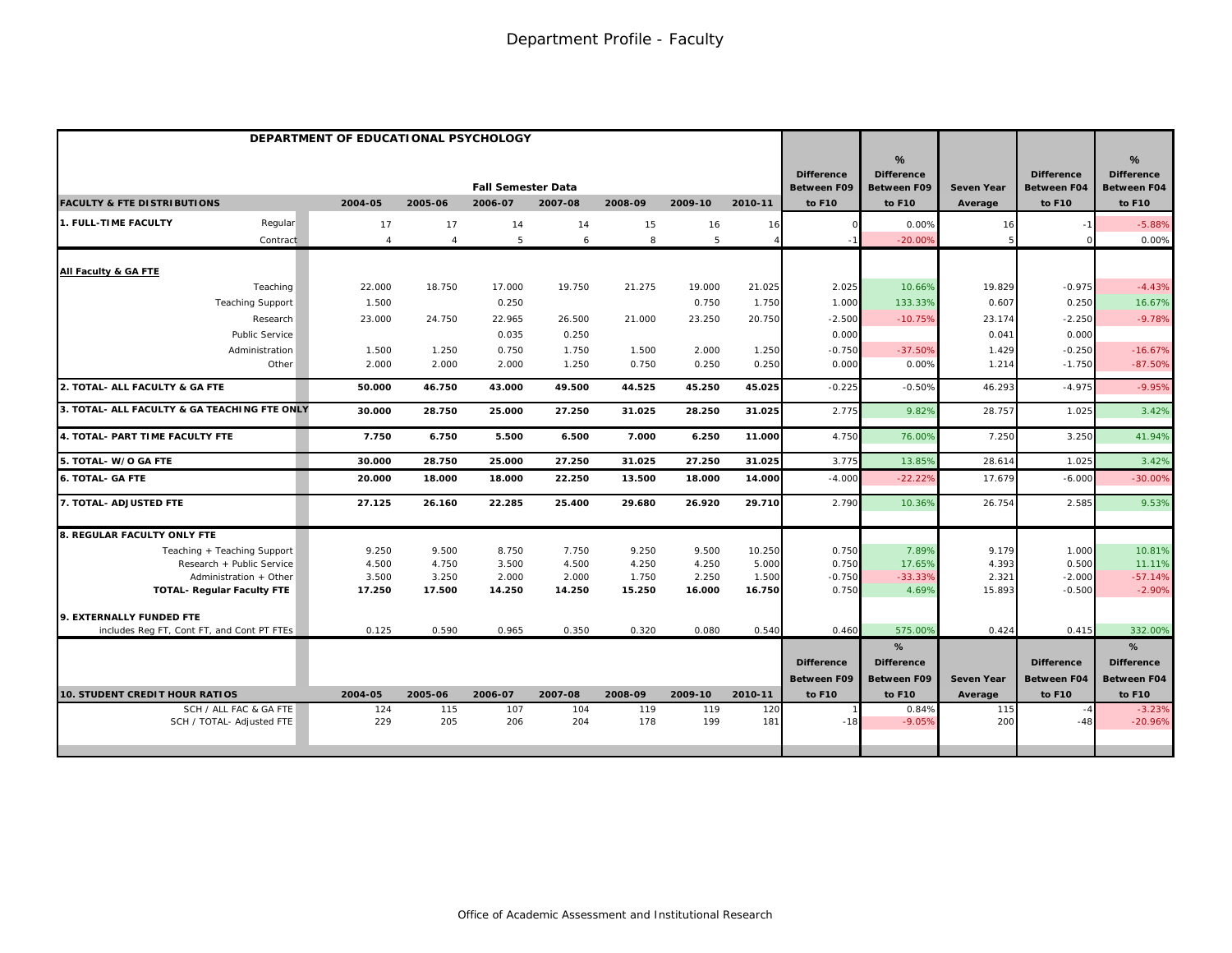|                                              | DEPARTMENT OF EDUCATIONAL STUDIES |         |                           |         |                |         |         |                                         |                                              |                   |                                         |                                                          |
|----------------------------------------------|-----------------------------------|---------|---------------------------|---------|----------------|---------|---------|-----------------------------------------|----------------------------------------------|-------------------|-----------------------------------------|----------------------------------------------------------|
|                                              |                                   |         | <b>Fall Semester Data</b> |         |                |         |         | <b>Difference</b><br><b>Between F09</b> | %<br><b>Difference</b><br><b>Between F09</b> | <b>Seven Year</b> | <b>Difference</b><br><b>Between F04</b> | $\frac{9}{6}$<br><b>Difference</b><br><b>Between F04</b> |
| <b>FACULTY &amp; FTE DISTRIBUTIONS</b>       | 2004-05                           | 2005-06 | 2006-07                   | 2007-08 | 2008-09        | 2009-10 | 2010-11 | to F10                                  | to F10                                       | Average           | to F10                                  | to F10                                                   |
| 1. FULL-TIME FACULTY<br>Regular              | 23                                | 18      | 21                        | 20      | 22             | 20      | 20      |                                         | 0.00%                                        | 21                |                                         | $-13.04%$                                                |
| Contract                                     | $\overline{7}$                    | 11      | 6                         | 5       | $\overline{4}$ | 5       | 6       |                                         | 20.00%                                       |                   |                                         | $-14.29%$                                                |
| All Faculty & GA FTE                         |                                   |         |                           |         |                |         |         |                                         |                                              |                   |                                         |                                                          |
| Teaching                                     | 28.262                            | 26.137  | 22.881                    | 22.175  | 22.801         | 19.567  | 19.412  | $-0.155$                                | $-0.79%$                                     | 23.034            | $-8.850$                                | $-31.31%$                                                |
| <b>Teaching Support</b>                      | 9.000                             | 6.500   | 5.750                     | 5.750   | 5.500          | 5.500   | 5.000   | $-0.500$                                | $-9.09%$                                     | 6.143             | $-4.000$                                | $-44.44%$                                                |
| Research                                     | 5.520                             | 5.500   | 5.750                     | 5.250   | 5.250          | 4.062   | 5.750   | 1.688                                   | 41.56%                                       | 5.297             | 0.230                                   | 4.17%                                                    |
| <b>Public Service</b>                        |                                   | 0.500   | 0.250                     |         |                |         |         |                                         |                                              | 0.107             | 0.000                                   |                                                          |
| Administration                               | 0.730                             | 2.250   | 2.250                     | 3.250   | 3.250          | 3.250   | 2.125   | $-1.125$                                | $-34.62%$                                    | 2.444             | 1.395                                   | 191.10%                                                  |
| Other                                        | 3.250                             | 1.750   | 1.000                     | 0.500   | 2.250          | 1.000   | 0.875   | $-0.125$                                | $-12.50%$                                    | 1.518             | $-2.375$                                | $-73.08%$                                                |
| 2. TOTAL- ALL FACULTY & GA FTE               | 46.762                            | 42.637  | 37.881                    | 36.925  | 39.051         | 33.379  | 33.162  | $-0.217$                                | $-0.65%$                                     | 38.542            | $-13.600$                               | $-29.08%$                                                |
| 3. TOTAL- ALL FACULTY & GA TEACHING FTE ONLY | 39.762                            | 37.137  | 32.381                    | 31.425  | 33.551         | 27.879  | 28.162  | 0.283                                   | 1.02%                                        | 32.900            | $-11.600$                               | $-29.17%$                                                |
| 4. TOTAL- PART TIME FACULTY FTE              | 6.562                             | 5.954   | 5.825                     | 7.273   | 5.915          | 3.311   | 2.526   | $-0.785$                                | $-23.71%$                                    | 5.338             | $-4.036$                                | $-61.51%$                                                |
| 5. TOTAL- W/O GA FTE                         | 39.762                            | 37.137  | 32.381                    | 31.093  | 33.551         | 27.879  | 26.662  | $-1.217$                                | $-4.379$                                     | 32.638            | $-13.100$                               | $-32.95%$                                                |
| <b>6. TOTAL- GA FTE</b>                      | 7.000                             | 5.500   | 5.500                     | 5.832   | 5.500          | 5.500   | 6.500   | 1.000                                   | 18.18%                                       | 5.905             | $-0.500$                                | $-7.14%$                                                 |
| 7. TOTAL- ADJUSTED FTE                       | 35.044                            | 35.971  | 31.883                    | 30.343  | 33.450         | 27.879  | 24.412  | $-3.467$                                | $-12.44%$                                    | 31.283            | $-10.632$                               | $-30.34%$                                                |
| <b>8. REGULAR FACULTY ONLY FTE</b>           |                                   |         |                           |         |                |         |         |                                         |                                              |                   |                                         |                                                          |
| Teaching + Teaching Support                  | 15.832                            | 14.166  | 12.416                    | 10.917  | 12.250         | 12.750  | 11.250  | $-1.500$                                | $-11.76%$                                    | 12.797            | $-4.582$                                | $-28.94%$                                                |
| Research + Public Service                    | 5.270                             | 6.000   | 5.750                     | 5.250   | 5.250          | 4.000   | 5.500   | 1.500                                   | 37.50%                                       | 5.289             | 0.230                                   | 4.36%                                                    |
| Administration + Other                       | 3.730                             | 3.500   | 3.000                     | 3.250   | 4.750          | 3.250   | 2.250   | $-1.000$                                | $-30.77%$                                    | 3.390             | $-1.480$                                | $-39.68%$                                                |
| <b>TOTAL- Regular Faculty FTE</b>            | 24.832                            | 23.666  | 21.166                    | 19.417  | 22.250         | 20.000  | 19.000  | $-1.000$                                | $-5.00%$                                     | 21.476            | $-5.832$                                | $-23.49%$                                                |
| 9. EXTERNALLY FUNDED FTE                     |                                   |         |                           |         |                |         |         |                                         |                                              |                   |                                         |                                                          |
| includes Reg FT, Cont FT, and Cont PT FTEs   | 0.820                             |         | 0.062                     |         | 0.098          |         | 2.250   | 2.250                                   |                                              | 0.461             | 1.430                                   | 174.39%                                                  |
|                                              |                                   |         |                           |         |                |         |         |                                         | %                                            |                   |                                         | %                                                        |
|                                              |                                   |         |                           |         |                |         |         | <b>Difference</b>                       | <b>Difference</b>                            |                   | <b>Difference</b>                       | <b>Difference</b>                                        |
|                                              |                                   |         |                           |         |                |         |         | Between F09                             | <b>Between F09</b>                           | <b>Seven Year</b> | <b>Between F04</b>                      | <b>Between F04</b>                                       |
| 10. STUDENT CREDIT HOUR RATIOS               | 2004-05                           | 2005-06 | 2006-07                   | 2007-08 | 2008-09        | 2009-10 | 2010-11 | to F10                                  | to F10                                       | Average           | to F10                                  | to F10                                                   |
| SCH / ALL FAC & GA FTE                       | 137                               | 147     | 144                       | 146     | 126            | 146     | 143     | $-3$                                    | $-2.05%$                                     | 141               |                                         | 4.38%                                                    |
| SCH / TOTAL- Adjusted FTE                    | 182                               | 174     | 172                       | 178     | 147            | 175     | 194     | 19                                      | 10.86%                                       | 174               | 1                                       | 6.59%                                                    |
|                                              |                                   |         |                           |         |                |         |         |                                         |                                              |                   |                                         |                                                          |
|                                              |                                   |         |                           |         |                |         |         |                                         |                                              |                   |                                         |                                                          |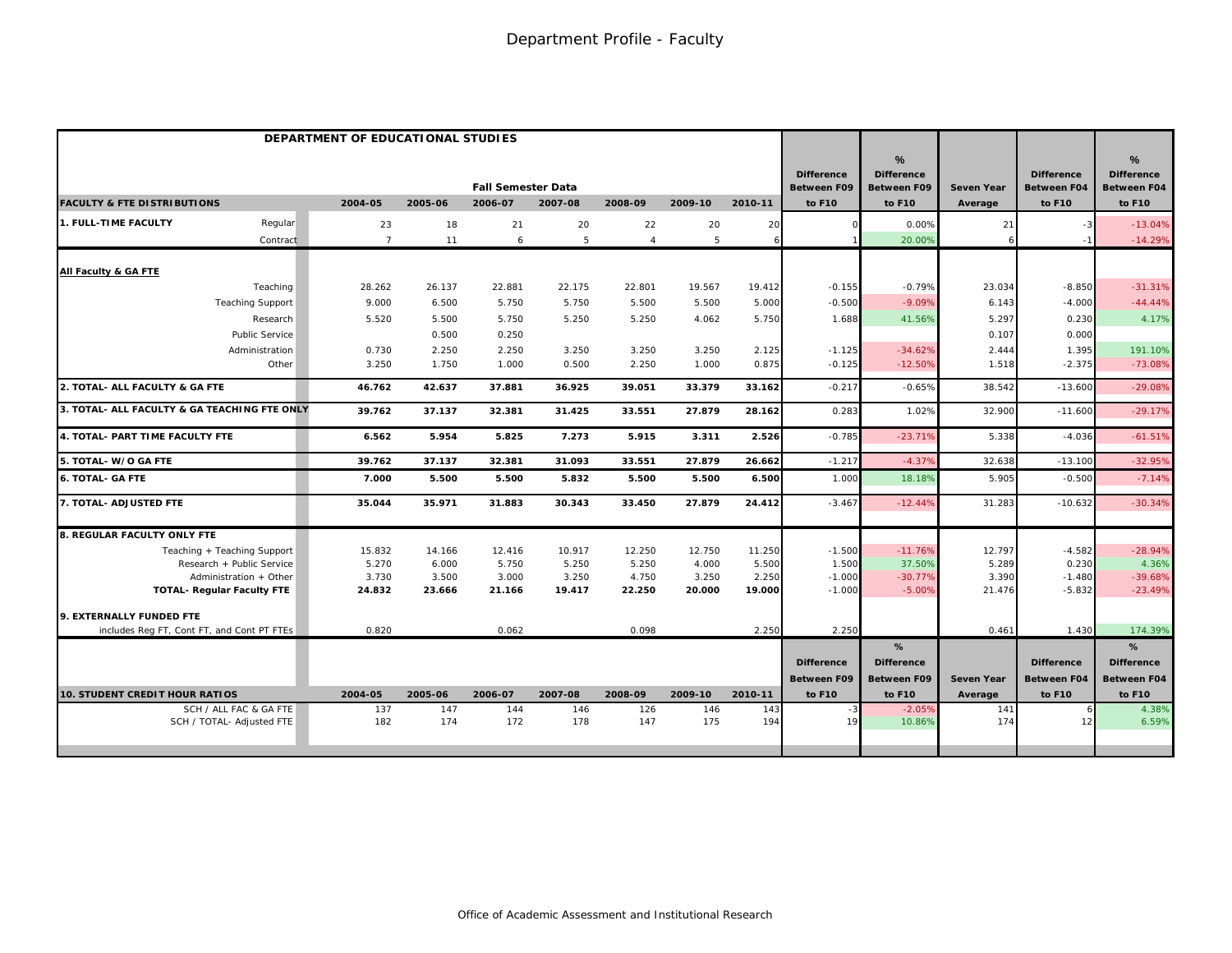|                                              | DEPARTMENT OF ELEMENTARY EDUCATION |         |                           |         |         |         |            |                                         |                                              |                   |                                         |                                                          |
|----------------------------------------------|------------------------------------|---------|---------------------------|---------|---------|---------|------------|-----------------------------------------|----------------------------------------------|-------------------|-----------------------------------------|----------------------------------------------------------|
|                                              |                                    |         | <b>Fall Semester Data</b> |         |         |         |            | <b>Difference</b><br><b>Between F09</b> | %<br><b>Difference</b><br><b>Between F09</b> | <b>Seven Year</b> | <b>Difference</b><br><b>Between F04</b> | $\frac{9}{6}$<br><b>Difference</b><br><b>Between F04</b> |
| <b>FACULTY &amp; FTE DISTRIBUTIONS</b>       | 2004-05                            | 2005-06 | 2006-07                   | 2007-08 | 2008-09 | 2009-10 | 2010-11    | to F10                                  | to F10                                       | Average           | to F10                                  | to F10                                                   |
| 1. FULL-TIME FACULTY<br>Regular              | 19                                 | 22      | 17                        | 18      | 20      | 18      | 18         |                                         | 0.00%                                        | 19                |                                         | $-5.26%$                                                 |
| Contract                                     | 9                                  | 8       | 12                        | 11      | 12      | 14      | 13         |                                         | $-7.14%$                                     | 11                |                                         | 44.44%                                                   |
| All Faculty & GA FTE                         |                                    |         |                           |         |         |         |            |                                         |                                              |                   |                                         |                                                          |
| Teaching                                     | 25.778                             | 25.544  | 27.267                    | 25.887  | 25.835  | 26.959  | 27.978     | 1.019                                   | 3.78%                                        | 26.464            | 2.200                                   | 8.53%                                                    |
| <b>Teaching Support</b>                      | 9.232                              | 8.082   | 7.666                     | 8.753   | 8.918   | 8.085   | 7.252      | $-0.833$                                | $-10.30%$                                    | 8.284             | $-1.980$                                | $-21.45%$                                                |
| Research                                     | 4.020                              | 4.250   | 6.000                     | 4.750   | 4.500   | 5.500   | 5.750      | 0.250                                   | 4.55%                                        | 4.967             | 1.730                                   | 43.03%                                                   |
| <b>Public Service</b>                        | 1.000                              |         |                           |         |         |         |            |                                         |                                              | 0.143             | $-1.000$                                | $-100.00%$                                               |
| Administration                               | 1.666                              | 1.916   | 1.083                     | 1.083   | 1.083   | 1.333   | 1.833      | 0.500                                   | 37.51%                                       | 1.428             | 0.167                                   | 10.02%                                                   |
| Other                                        | 3.583                              | 2.583   | 2.500                     | 3.500   | 5.000   | 3.500   | 2.750      | $-0.750$                                | $-21.43%$                                    | 3.345             | $-0.833$                                | $-23.25%$                                                |
| 2. TOTAL- ALL FACULTY & GA FTE               | 45.279                             | 42.375  | 44.516                    | 43.973  | 45.336  | 45.377  | 45.563     | 0.186                                   | 0.41%                                        | 44.631            | 0.284                                   | 0.63%                                                    |
| 3. TOTAL- ALL FACULTY & GA TEACHING FTE ONLY | 38.779                             | 36.375  | 38.016                    | 37.973  | 39.336  | 39.377  | 41.063     | 1.686                                   | 4.28%                                        | 38.703            | 2.284                                   | 5.89%                                                    |
| 4. TOTAL- PART TIME FACULTY FTE              | 7.281                              | 4.223   | 4.918                     | 3.616   | 3.995   | 3.249   | 3.593      | 0.344                                   | 10.59%                                       | 4.411             | $-3.688$                                | $-50.65%$                                                |
| 5. TOTAL- W/O GA FTE                         | 38.779                             | 36.375  | 38.016                    | 37.973  | 39.336  | 39.377  | 40.563     | 1.186                                   | 3.01%                                        | 38.631            | 1.784                                   | 4.60%                                                    |
| <b>6. TOTAL- GA FTE</b>                      | 6.500                              | 6.000   | 6.500                     | 6.000   | 6.000   | 6.000   | 5.000      | $-1.000$                                | $-16.679$                                    | 6.000             | $-1.500$                                | $-23.08%$                                                |
| 7. TOTAL- ADJUSTED FTE                       | 36.197                             | 35.625  | 36.016                    | 34.306  | 36.420  | 35.794  | 38.224     | 2.430                                   | 6.79%                                        | 36.083            | 2.027                                   | 5.60%                                                    |
| <b>8. REGULAR FACULTY ONLY FTE</b>           |                                    |         |                           |         |         |         |            |                                         |                                              |                   |                                         |                                                          |
| Teaching + Teaching Support                  | 13.063                             | 12.333  | 11.832                    | 12.334  | 14.083  | 11.000  | 13.083     | 2.083                                   | 18.94%                                       | 12.533            | 0.020                                   | 0.15%                                                    |
| Research + Public Service                    | 4.020                              | 4.250   | 5.000                     | 4.750   | 4.500   | 5.500   | 4.750      | $-0.750$                                | $-13.64%$                                    | 4.681             | 0.730                                   | 18.16%                                                   |
| Administration + Other                       | 2.249                              | 1.499   | 0.583                     | 1.583   | 2.083   | 1.833   | 1.583      | $-0.250$                                | $-13.64%$                                    | 1.630             | $-0.666$                                | $-29.61%$                                                |
| <b>TOTAL- Regular Faculty FTE</b>            | 19.332                             | 18.082  | 17.415                    | 18.667  | 20.666  | 18.333  | 19.416     | 1.083                                   | 5.91%                                        | 18.844            | 0.084                                   | 0.43%                                                    |
| 9. EXTERNALLY FUNDED FTE                     |                                    |         |                           |         |         |         |            |                                         |                                              |                   |                                         |                                                          |
| includes Reg FT, Cont FT, and Cont PT FTEs   | 1.000                              | 0.750   | 2.000                     | 1.750   | 1.000   | 2.000   | 1.340      | $-0.660$                                | $-33.00%$                                    | 1.406             | 0.340                                   | 34.00%                                                   |
|                                              |                                    |         |                           |         |         |         |            |                                         | %                                            |                   |                                         | %                                                        |
|                                              |                                    |         |                           |         |         |         |            | <b>Difference</b>                       | <b>Difference</b>                            |                   | <b>Difference</b>                       | <b>Difference</b>                                        |
|                                              |                                    |         |                           |         |         |         |            | <b>Between F09</b>                      | <b>Between F09</b>                           | <b>Seven Year</b> | <b>Between F04</b>                      | <b>Between F04</b>                                       |
| <b>10. STUDENT CREDIT HOUR RATIOS</b>        | 2004-05                            | 2005-06 | 2006-07                   | 2007-08 | 2008-09 | 2009-10 | 2010-11    | to F10                                  | to F10                                       | Average           | to F10                                  | to F10                                                   |
| SCH / ALL FAC & GA FTE                       | 135                                | 145     | 144                       | 133     | 134     | 138     | 146<br>174 |                                         | 5.44%                                        | 139               | $1^{\circ}$                             | 8.15%                                                    |
| SCH / TOTAL- Adjusted FTE                    | 169                                | 172     | 178                       | 171     | 167     | 176     |            |                                         | $-0.87%$                                     | 172               |                                         | 2.96%                                                    |
|                                              |                                    |         |                           |         |         |         |            |                                         |                                              |                   |                                         |                                                          |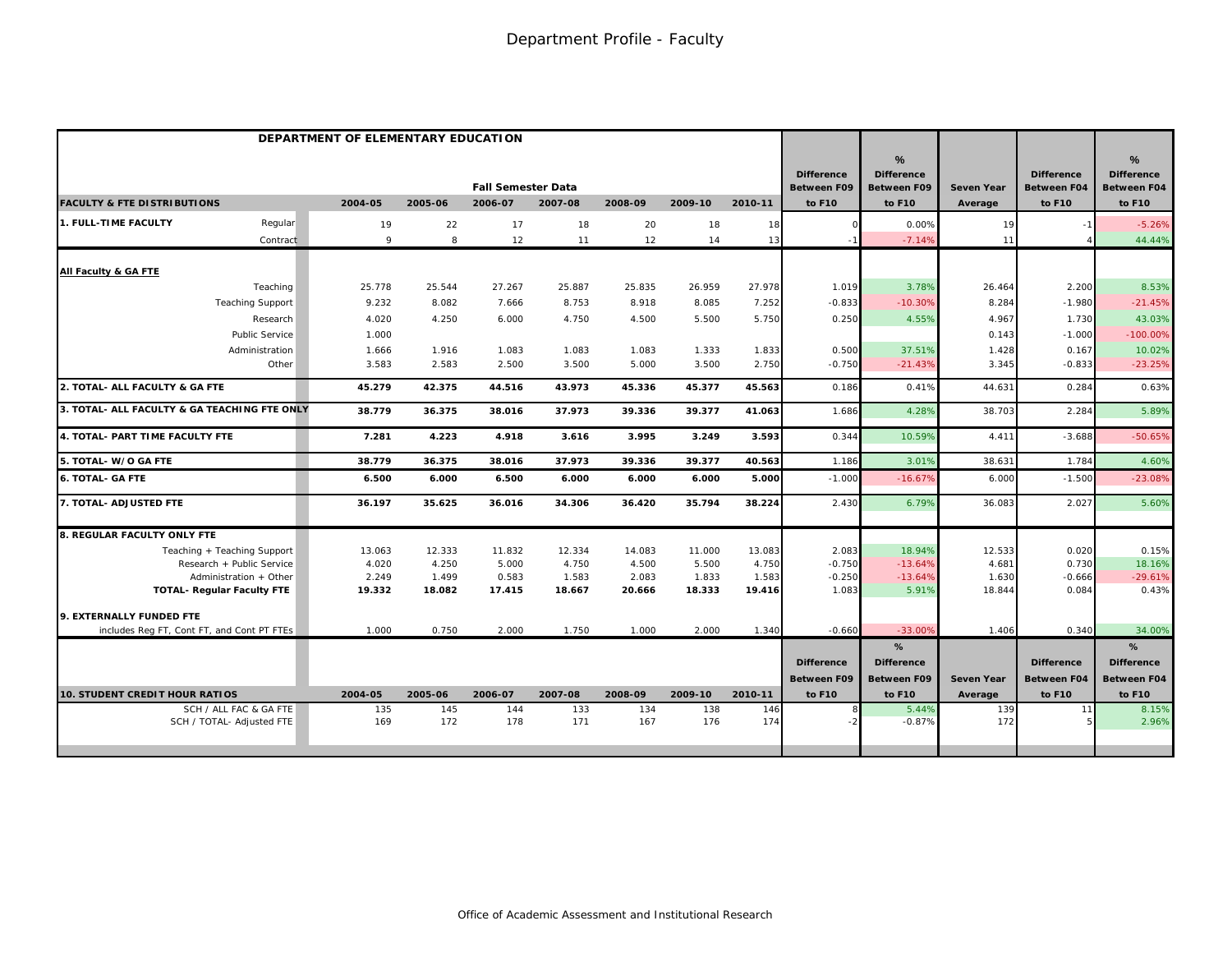|                                                     | DEPARTMENT OF ENGLISH |            |                           |            |            |            |            |                                         |                                              |                   |                                         |                                                          |
|-----------------------------------------------------|-----------------------|------------|---------------------------|------------|------------|------------|------------|-----------------------------------------|----------------------------------------------|-------------------|-----------------------------------------|----------------------------------------------------------|
|                                                     |                       |            | <b>Fall Semester Data</b> |            |            |            |            | <b>Difference</b><br><b>Between F09</b> | %<br><b>Difference</b><br><b>Between F09</b> | <b>Seven Year</b> | <b>Difference</b><br><b>Between F04</b> | $\frac{9}{6}$<br><b>Difference</b><br><b>Between F04</b> |
| <b>FACULTY &amp; FTE DISTRIBUTIONS</b>              | 2004-05               | 2005-06    | 2006-07                   | 2007-08    | 2008-09    | 2009-10    | 2010-11    | to F10                                  | to F10                                       | Average           | to F10                                  | to F10                                                   |
| 1. FULL-TIME FACULTY<br>Regular                     | 36                    | 34         | 32                        | 30         | 27         | 29         | 29         |                                         | 0.00%                                        | 31                | $-7$                                    | $-19.44%$                                                |
| Contract                                            | 32                    | 28         | 34                        | 30         | 33         | 44         | 47         |                                         | 6.82%                                        | 35                | 15                                      | 46.88%                                                   |
| All Faculty & GA FTE                                |                       |            |                           |            |            |            |            |                                         |                                              |                   |                                         |                                                          |
| Teaching                                            | 75.507                | 77.773     | 83.429                    | 84.239     | 87.654     | 92.998     | 101.110    | 8.112                                   | 8.72%                                        | 86.101            | 25.603                                  | 33.91%                                                   |
| <b>Teaching Support</b>                             | 11.554                | 10.750     | 7.865                     | 8.730      | 7.750      | 7.150      | 8.332      | 1.182                                   | 16.53%                                       | 8.876             | $-3.222$                                | $-27.89%$                                                |
| Research                                            | 19.944                | 15.729     | 17.237                    | 12.250     | 9.399      | 9.725      | 7.270      | $-2.455$                                | $-25.24%$                                    | 13.079            | $-12.674$                               | $-63.55%$                                                |
| Public Service                                      |                       |            |                           |            |            |            |            |                                         |                                              |                   |                                         |                                                          |
| Administration                                      | 6.999                 | 6.748      | 4.476                     | 7.000      | 5.918      | 5.250      | 5.233      | $-0.017$                                | $-0.32%$                                     | 5.946             | $-1.766$                                | $-25.23%$                                                |
| Other                                               | 3.748                 |            | 2.750                     | 2.000      | 2.000      | 3.250      | 2.166      | $-1.084$                                | $-33.35%$                                    | 2.273             | $-1.582$                                | $-42.21%$                                                |
| 2. TOTAL- ALL FACULTY & GA FTE                      | 117.752               | 111.000    | 115.757                   | 114.219    | 112.721    | 118.373    | 124.111    | 5.738                                   | 4.85%                                        | 116.276           | 6.359                                   | 5.40%                                                    |
| 3. TOTAL- ALL FACULTY & GA TEACHING FTE ONLY        | 96.698                | 93.750     | 99.642                    | 100.989    | 103.471    | 110.723    | 115.611    | 4.888                                   | 4.41%                                        | 102.983           | 18.913                                  | 19.56%                                                   |
| 4. TOTAL- PART TIME FACULTY FTE                     | 23.103                | 24.000     | 26.998                    | 27.717     | 28.546     | 23.648     | 25.063     | 1.415                                   | 5.98%                                        | 25.582            | 1.960                                   | 8.48%                                                    |
| 5. TOTAL- W/O GA FTE                                | 95.252                | 89.000     | 94.257                    | 90.719     | 89.719     | 95.873     | 100.361    | 4.488                                   | 4.68%                                        | 93.597            | 5.109                                   | 5.36%                                                    |
| <b>6. TOTAL- GA FTE</b>                             | 22.500                | 22.000     | 21.500                    | 23.500     | 23.002     | 22.500     | 23.750     | 1.250                                   | 5.56%                                        | 22.679            | 1.250                                   | 5.56%                                                    |
| 7. TOTAL- ADJUSTED FTE                              | 88.767                | 85.626     | 89.507                    | 86.719     | 84.870     | 90.998     | 96.195     | 5.197                                   | 5.71%                                        | 88.955            | 7.428                                   | 8.37%                                                    |
| <b>8. REGULAR FACULTY ONLY FTE</b>                  |                       |            |                           |            |            |            |            |                                         |                                              |                   |                                         |                                                          |
| Teaching + Teaching Support                         | 18.558                | 21.271     | 18.762                    | 16.750     | 13.601     | 15.025     | 17.314     | 2.289                                   | 15.23%                                       | 17.326            | $-1.244$                                | $-6.70%$                                                 |
| Research + Public Service                           | 9.944                 | 8.979      | 8.238                     | 7.750      | 8.149      | 8.975      | 6.770      | $-2.205$                                | $-24.57%$                                    | 8.401             | $-3.174$                                | $-31.92%$                                                |
| Administration + Other                              | 7.748                 | 3.750      | 4.000                     | 5.500      | 5.250      | 5.250      | 3.916      | $-1.334$                                | $-25.41%$                                    | 5.059             | $-3.832$                                | $-49.46%$                                                |
| <b>TOTAL- Regular Faculty FTE</b>                   | 36.250                | 34.000     | 31.000                    | 30.000     | 27.000     | 29.250     | 28.000     | $-1.250$                                | $-4.27%$                                     | 30.786            | $-8.250$                                | $-22.76%$                                                |
| 9. EXTERNALLY FUNDED FTE                            |                       |            |                           |            |            |            |            |                                         |                                              |                   |                                         |                                                          |
| includes Reg FT, Cont FT, and Cont PT FTEs          | 0.088                 | 1.124      | 1.250                     | 0.500      | 0.590      | 1.050      | 1.250      | 0.200                                   | 19.05%                                       | 0.836             | 1.162                                   | 1320.45%                                                 |
|                                                     |                       |            |                           |            |            |            |            |                                         | %                                            |                   |                                         | %                                                        |
|                                                     |                       |            |                           |            |            |            |            | <b>Difference</b>                       | <b>Difference</b>                            |                   | <b>Difference</b>                       | <b>Difference</b>                                        |
|                                                     |                       |            |                           |            |            |            |            | <b>Between F09</b>                      | <b>Between F09</b>                           | <b>Seven Year</b> | <b>Between F04</b>                      | Between F04                                              |
| <b>10. STUDENT CREDIT HOUR RATIOS</b>               | 2004-05               | 2005-06    | 2006-07                   | 2007-08    | 2008-09    | 2009-10    | 2010-11    | to F10                                  | to F10                                       | Average           | to F10                                  | to F10                                                   |
| SCH / ALL FAC & GA FTE<br>SCH / TOTAL- Adjusted FTE | 153<br>203            | 165<br>214 | 159<br>206                | 169<br>223 | 169<br>224 | 179<br>233 | 185<br>239 |                                         | 3.34%<br>2.63%                               | 169<br>220        | 32<br>36                                | 20.92%<br>17.73%                                         |
|                                                     |                       |            |                           |            |            |            |            |                                         |                                              |                   |                                         |                                                          |
|                                                     |                       |            |                           |            |            |            |            |                                         |                                              |                   |                                         |                                                          |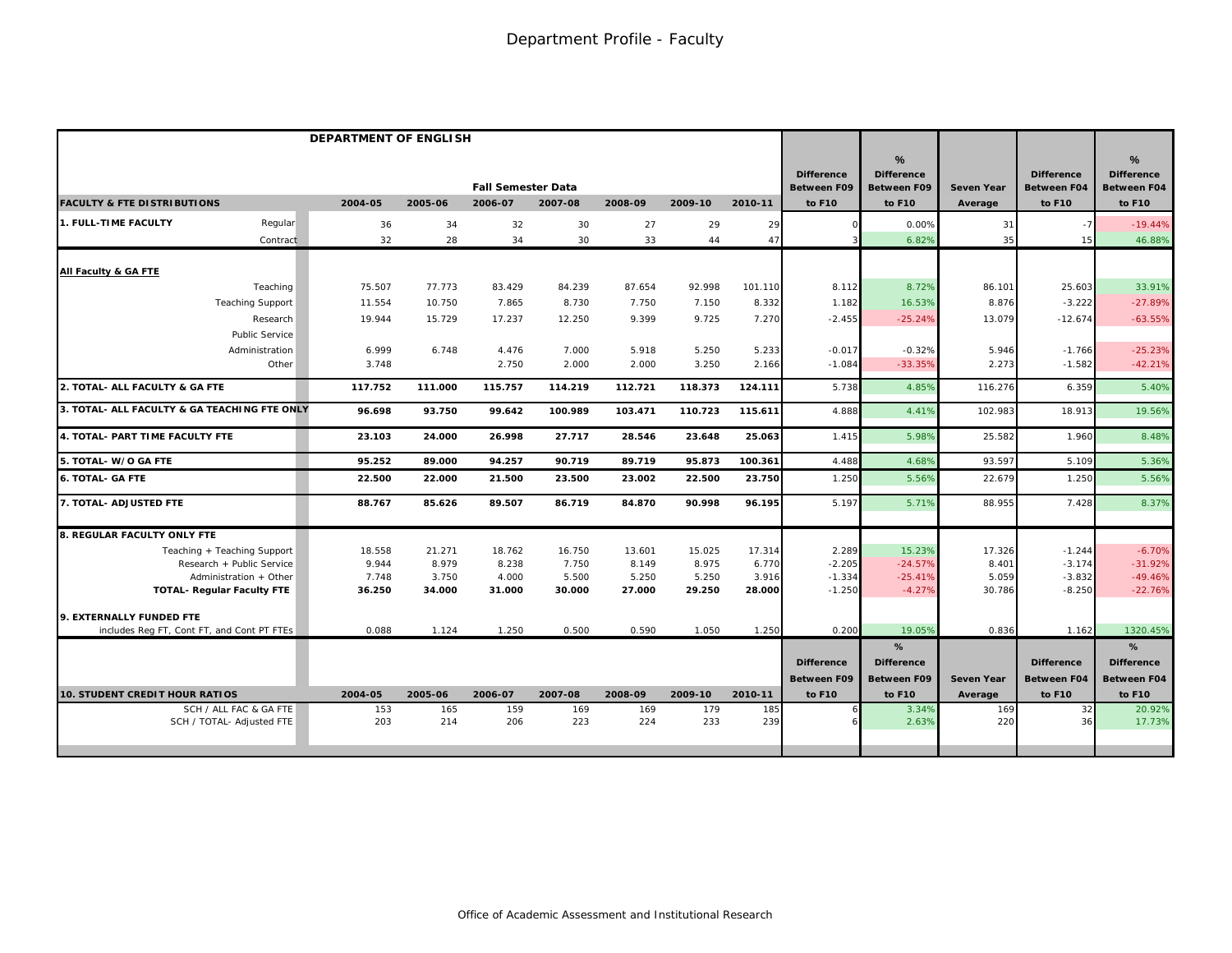|                                                     | DEPARTMENT OF FAMILY & CONSUMER SCIENCE |            |                           |            |            |            |            |                                         |                                              |                   |                                         |                                                          |
|-----------------------------------------------------|-----------------------------------------|------------|---------------------------|------------|------------|------------|------------|-----------------------------------------|----------------------------------------------|-------------------|-----------------------------------------|----------------------------------------------------------|
|                                                     |                                         |            | <b>Fall Semester Data</b> |            |            |            |            | <b>Difference</b><br><b>Between F09</b> | %<br><b>Difference</b><br><b>Between F09</b> | <b>Seven Year</b> | <b>Difference</b><br><b>Between F04</b> | $\frac{9}{6}$<br><b>Difference</b><br><b>Between F04</b> |
| <b>FACULTY &amp; FTE DISTRIBUTIONS</b>              | 2004-05                                 | 2005-06    | 2006-07                   | 2007-08    | 2008-09    | 2009-10    | 2010-11    | to F10                                  | to F10                                       | Average           | to F10                                  | to F10                                                   |
| 1. FULL-TIME FACULTY<br>Regular                     | 15                                      | 15         | 15                        | 16         | 17         | 17         | 15         |                                         | $-11.76%$                                    | 16                |                                         | 0.00%                                                    |
| Contract                                            | 8                                       | 10         | 11                        | 12         | 12         | 12         | 12         |                                         | 0.00%                                        | 11                |                                         | 50.00%                                                   |
| All Faculty & GA FTE                                |                                         |            |                           |            |            |            |            |                                         |                                              |                   |                                         |                                                          |
| Teaching                                            | 23.916                                  | 22.998     | 23.582                    | 22.998     | 26.746     | 23.514     | 27.550     | 4.036                                   | 17.16%                                       | 24.472            | 3.634                                   | 15.19%                                                   |
| <b>Teaching Support</b>                             | 8.000                                   | 2.583      |                           | 13.888     | 13.832     | 12.249     | 0.250      | $-11.999$                               | $-97.96%$                                    | 7.257             | $-7.750$                                | $-96.88%$                                                |
| Research                                            | 9.750                                   | 14.750     | 18.167                    | 5.780      | 4.500      | 4.750      | 7.000      | 2.250                                   | 47.37%                                       | 9.242             | $-2.750$                                | $-28.21%$                                                |
| <b>Public Service</b>                               |                                         |            |                           |            |            |            |            |                                         |                                              |                   |                                         |                                                          |
| Administration                                      | 1.000                                   | 1.000      | 0.750                     | 1.000      | 1.000      | 3.750      | 4.333      | 0.583                                   | 15.55%                                       | 1.833             | 3.333                                   | 333.30%                                                  |
| Other                                               | 1.000                                   |            |                           | 1.000      |            |            |            | 0.000                                   |                                              | 0.286             | $-1.000$                                | $-100.00%$                                               |
| 2. TOTAL- ALL FACULTY & GA FTE                      | 43.666                                  | 41.331     | 42.499                    | 44.666     | 46.078     | 44.263     | 39.133     | $-5.130$                                | $-11.59%$                                    | 43.091            | $-4.533$                                | $-10.38%$                                                |
| 3. TOTAL- ALL FACULTY & GA TEACHING FTE ONLY        | 33.166                                  | 31.831     | 32.499                    | 34.666     | 36.078     | 34.763     | 35.133     | 0.370                                   | 1.06%                                        | 34.019            | 1.967                                   | 5.93%                                                    |
| 4. TOTAL- PART TIME FACULTY FTE                     | 8.417                                   | 5.083      | 4.500                     | 6.500      | 6.250      | 5.000      | 6.084      | 1.084                                   | 21.68%                                       | 5.976             | $-2.333$                                | $-27.72%$                                                |
| 5. TOTAL- W/O GA FTE                                | 33.166                                  | 31.831     | 32.499                    | 34.666     | 36.078     | 34.763     | 35.133     | 0.370                                   | 1.06%                                        | 34.019            | 1.967                                   | 5.93%                                                    |
| <b>6. TOTAL- GA FTE</b>                             | 10.500                                  | 9.500      | 10.000                    | 10.000     | 10.000     | 9.500      | 4.000      | $-5.50C$                                | $-57.89%$                                    | 9.071             | $-6.500$                                | $-61.90%$                                                |
| 7. TOTAL- ADJUSTED FTE                              | 29.999                                  | 29.583     | 30.107                    | 32.323     | 34.830     | 32.916     | 32.769     | $-0.147$                                | $-0.45%$                                     | 31.790            | 2.770                                   | 9.23%                                                    |
| 8. REGULAR FACULTY ONLY FTE                         |                                         |            |                           |            |            |            |            |                                         |                                              |                   |                                         |                                                          |
| Teaching + Teaching Support                         | 10.499                                  | 10.665     | 10.416                    | 9.553      | 11.206     | 10.382     | 9.723      | $-0.659$                                | $-6.35%$                                     | 10.349            | $-0.776$                                | $-7.39%$                                                 |
| Research + Public Service                           | 3.250                                   | 3.750      | 4.250                     | 3.780      | 4.500      | 4.750      | 3.000      | $-1.750$                                | $-36.84%$                                    | 3.897             | $-0.250$                                | $-7.69%$                                                 |
| Administration + Other                              | 2.000                                   | 1.000      | 0.750                     | 2.000      | 1.000      | 1.250      | 2.500      | 1.250                                   | 100.00%                                      | 1.500             | 0.500                                   | 25.00%                                                   |
| <b>TOTAL- Regular Faculty FTE</b>                   | 15.749                                  | 15.415     | 15.416                    | 15.333     | 16.706     | 16.382     | 15.223     | $-1.159$                                | $-7.07%$                                     | 15.746            | $-0.526$                                | $-3.34%$                                                 |
| 9. EXTERNALLY FUNDED FTE                            |                                         |            |                           |            |            |            |            |                                         |                                              |                   |                                         |                                                          |
| includes Reg FT, Cont FT, and Cont PT FTEs          | 0.750                                   | 0.500      | 0.393                     | 0.260      |            | 4.750      |            | $-4.750$                                | $-100.009$                                   | 0.950             | $-0.750$                                | $-100.00%$                                               |
|                                                     |                                         |            |                           |            |            |            |            |                                         | %                                            |                   |                                         | %                                                        |
|                                                     |                                         |            |                           |            |            |            |            | <b>Difference</b>                       | <b>Difference</b>                            |                   | <b>Difference</b>                       | <b>Difference</b>                                        |
|                                                     |                                         |            |                           |            |            |            |            | <b>Between F09</b>                      | <b>Between F09</b>                           | <b>Seven Year</b> | <b>Between F04</b>                      | <b>Between F04</b>                                       |
| <b>10. STUDENT CREDIT HOUR RATIOS</b>               | 2004-05                                 | 2005-06    | 2006-07                   | 2007-08    | 2008-09    | 2009-10    | 2010-11    | to F10                                  | to F10                                       | Average           | to F10                                  | to F10                                                   |
| SCH / ALL FAC & GA FTE<br>SCH / TOTAL- Adjusted FTE | 175<br>254                              | 190<br>265 | 182<br>256                | 170<br>235 | 172<br>227 | 178<br>239 | 228<br>272 | 50<br>33                                | 28.31%<br>13.84%                             | 185<br>250        | 53<br>18                                | 30.29%<br>7.09%                                          |
|                                                     |                                         |            |                           |            |            |            |            |                                         |                                              |                   |                                         |                                                          |
|                                                     |                                         |            |                           |            |            |            |            |                                         |                                              |                   |                                         |                                                          |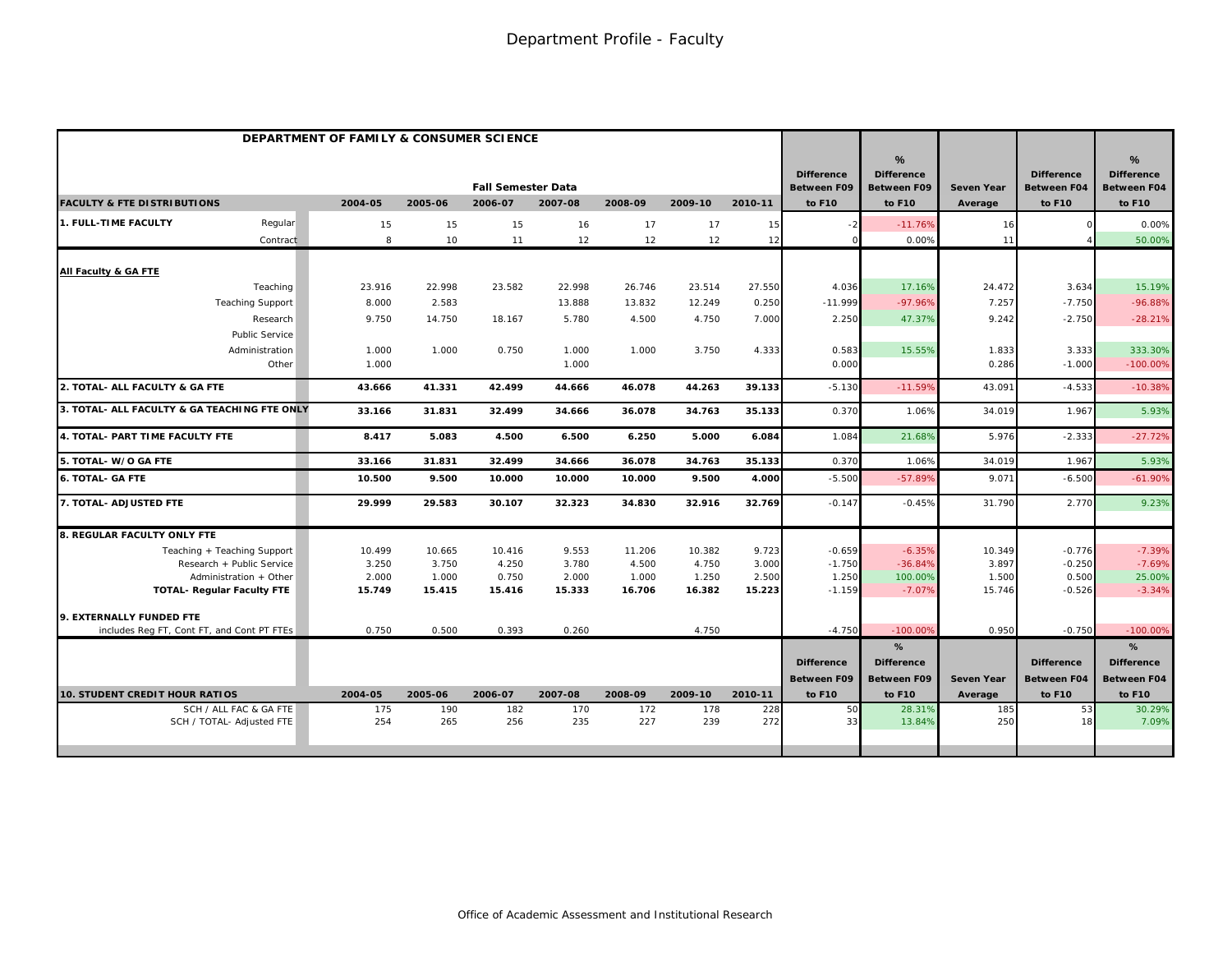|                                                     | DEPARTMENT OF FINANCE & INSURANCE |            |                                      |            |            |            |            |                                                   |                                                                    |                              |                                                   |                                                           |
|-----------------------------------------------------|-----------------------------------|------------|--------------------------------------|------------|------------|------------|------------|---------------------------------------------------|--------------------------------------------------------------------|------------------------------|---------------------------------------------------|-----------------------------------------------------------|
| <b>FACULTY &amp; FTE DISTRIBUTIONS</b>              | 2004-05                           | 2005-06    | <b>Fall Semester Data</b><br>2006-07 | 2007-08    | 2008-09    | 2009-10    | 2010-11    | <b>Difference</b><br><b>Between F09</b><br>to F10 | $\frac{9}{6}$<br><b>Difference</b><br><b>Between F09</b><br>to F10 | <b>Seven Year</b><br>Average | <b>Difference</b><br><b>Between F04</b><br>to F10 | $\%$<br><b>Difference</b><br><b>Between F04</b><br>to F10 |
|                                                     |                                   |            |                                      |            |            |            |            |                                                   |                                                                    |                              |                                                   |                                                           |
| 1. FULL-TIME FACULTY<br>Regular                     | 13                                | 12         | 13                                   | 13         | 12         | 13         | 13         |                                                   | 0.00%                                                              | 13                           |                                                   | 0.00%                                                     |
| Contract                                            |                                   |            |                                      |            |            |            |            |                                                   |                                                                    |                              |                                                   |                                                           |
| All Faculty & GA FTE                                |                                   |            |                                      |            |            |            |            |                                                   |                                                                    |                              |                                                   |                                                           |
| Teaching                                            | 11.120                            | 9.000      | 9.250                                | 9.500      | 10.500     | 10.999     | 12.086     | 1.087                                             | 9.88%                                                              | 10.351                       | 0.966                                             | 8.69%                                                     |
| <b>Teaching Support</b>                             | 2.500                             | 2.500      | 2.500                                | 2.500      | 2.500      | 3.000      | 2.500      | $-0.500$                                          | $-16.67%$                                                          | 2.571                        | 0.000                                             | 0.00%                                                     |
| Research                                            | 2.880                             | 1.750      | 2.500                                | 2.750      | 2.500      | 3.250      | 3.500      | 0.250                                             | 7.69%                                                              | 2.733                        | 0.620                                             | 21.53%                                                    |
| <b>Public Service</b>                               |                                   |            |                                      |            |            |            |            |                                                   |                                                                    |                              |                                                   |                                                           |
| Administration                                      | 0.500                             | 0.500      | 0.250                                | 0.250      | 0.250      | 0.250      | 0.250      | 0.000                                             | 0.00%                                                              | 0.321                        | $-0.250$                                          | $-50.00%$                                                 |
| Other                                               | 0.250                             | 1.250      | 1.000                                |            | 0.250      | 0.250      | 0.250      | 0.000                                             | 0.00%                                                              | 0.464                        | 0.000                                             | 0.00%                                                     |
| 2. TOTAL- ALL FACULTY & GA FTE                      | 17.250                            | 15.000     | 15.500                               | 15.000     | 16.000     | 17.749     | 18.586     | 0.837                                             | 4.72%                                                              | 16.441                       | 1.336                                             | 7.74%                                                     |
| 3. TOTAL- ALL FACULTY & GA TEACHING FTE ONLY        | 14.750                            | 12.500     | 13.000                               | 12.500     | 13.500     | 14.749     | 16.086     | 1.337                                             | 9.07%                                                              | 13.869                       | 1.336                                             | 9.06%                                                     |
| 4. TOTAL- PART TIME FACULTY FTE                     | 1.750                             | 1.250      | 0.250                                | 0.750      | 0.750      | 1.499      | 3.086      | 1.587                                             | 105.87%                                                            | 1.334                        | 1.336                                             | 76.34%                                                    |
| 5. TOTAL- W/O GA FTE                                | 14.750                            | 12.500     | 13.000                               | 12.500     | 13.500     | 14.749     | 16.086     | 1.337                                             | 9.07%                                                              | 13.869                       | 1.336                                             | 9.06%                                                     |
| <b>6. TOTAL- GA FTE</b>                             | 2.500                             | 2.500      | 2.500                                | 2.500      | 2.500      | 3.000      | 2.500      | $-0.500$                                          | $-16.67%$                                                          | 2.57'                        | 0.000                                             | 0.00%                                                     |
| 7. TOTAL- ADJUSTED FTE                              | 14.700                            | 11.500     | 13.000                               | 12.500     | 13.250     | 14.749     | 15.336     | 0.587                                             | 3.98%                                                              | 13.576                       | 0.636                                             | 4.33%                                                     |
| 8. REGULAR FACULTY ONLY FTE                         |                                   |            |                                      |            |            |            |            |                                                   |                                                                    |                              |                                                   |                                                           |
| Teaching + Teaching Support                         | 9.370                             | 7.750      | 9.250                                | 9.000      | 8.250      | 9.250      | 9.000      | $-0.250$                                          | $-2.70%$                                                           | 8.839                        | $-0.370$                                          | $-3.95%$                                                  |
| Research + Public Service                           | 2.880                             | 1.750      | 2.500                                | 2.750      | 2.500      | 3.250      | 3.500      | 0.250                                             | 7.69%                                                              | 2.733                        | 0.620                                             | 21.53%                                                    |
| Administration + Other                              | 0.750                             | 1.750      | 1.250                                | 0.250      | 0.500      | 0.500      | 0.500      | 0.000                                             | 0.00%                                                              | 0.786                        | $-0.250$                                          | $-33.33%$                                                 |
| <b>TOTAL- Requiar Faculty FTE</b>                   | 13.000                            | 11.250     | 13.000                               | 12.000     | 11.250     | 13.000     | 13.000     | 0.000                                             | 0.00%                                                              | 12.357                       | 0.000                                             | 0.00%                                                     |
| 9. EXTERNALLY FUNDED FTE                            |                                   |            |                                      |            |            |            |            |                                                   |                                                                    |                              |                                                   |                                                           |
| includes Req FT, Cont FT, and Cont PT FTEs          | 0.500                             |            |                                      |            |            |            |            | 0.000                                             |                                                                    | 0.071                        | $-0.500$                                          | $-100.00%$                                                |
|                                                     |                                   |            |                                      |            |            |            |            |                                                   | %                                                                  |                              |                                                   | %                                                         |
|                                                     |                                   |            |                                      |            |            |            |            | <b>Difference</b>                                 | <b>Difference</b>                                                  |                              | <b>Difference</b>                                 | <b>Difference</b>                                         |
|                                                     |                                   |            |                                      |            |            |            |            | <b>Between F09</b>                                | <b>Between F09</b>                                                 | <b>Seven Year</b>            | <b>Between F04</b>                                | <b>Between F04</b>                                        |
| <b>10. STUDENT CREDIT HOUR RATIOS</b>               | 2004-05                           | 2005-06    | 2006-07                              | 2007-08    | 2008-09    | 2009-10    | 2010-11    | to F10                                            | to F10                                                             | Average                      | to F10                                            | to F10                                                    |
| SCH / ALL FAC & GA FTE<br>SCH / TOTAL- Adjusted FTE | 280<br>328                        | 304<br>397 | 265<br>316                           | 249<br>299 | 262<br>316 | 234<br>281 | 289<br>350 | 55<br>69                                          | 23.50%<br>24.56%                                                   | 269<br>327                   | 22                                                | 3.21%<br>6.71%                                            |
|                                                     |                                   |            |                                      |            |            |            |            |                                                   |                                                                    |                              |                                                   |                                                           |
|                                                     |                                   |            |                                      |            |            |            |            |                                                   |                                                                    |                              |                                                   |                                                           |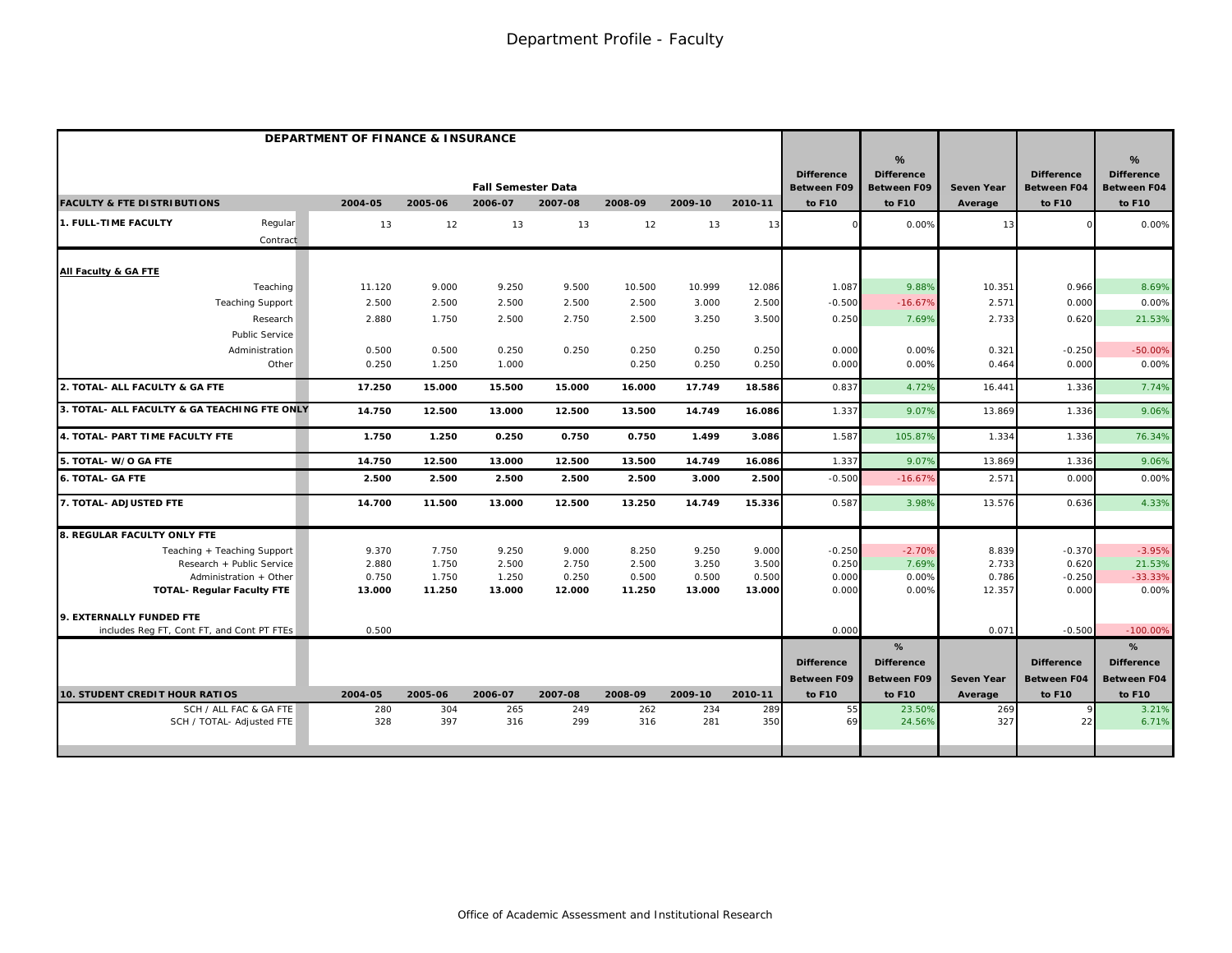|                                                     | DEPARTMENT OF GEOGRAPHY |            |                           |            |            |              |            |                                         |                                                 |                   |                                         |                                                 |
|-----------------------------------------------------|-------------------------|------------|---------------------------|------------|------------|--------------|------------|-----------------------------------------|-------------------------------------------------|-------------------|-----------------------------------------|-------------------------------------------------|
|                                                     |                         |            | <b>Fall Semester Data</b> |            |            |              |            | <b>Difference</b><br><b>Between F09</b> | $\%$<br><b>Difference</b><br><b>Between F09</b> | <b>Seven Year</b> | <b>Difference</b><br><b>Between F04</b> | $\%$<br><b>Difference</b><br><b>Between F04</b> |
| <b>FACULTY &amp; FTE DISTRIBUTIONS</b>              | 2004-05                 | 2005-06    | 2006-07                   | 2007-08    | 2008-09    | 2009-10      | 2010-11    | to F10                                  | to F10                                          | Average           | to F10                                  | to F10                                          |
| 1. FULL-TIME FACULTY<br>Regular                     | 11                      | 9          | 8                         | 11         | 10         | 11           | 11         |                                         | 0.00%                                           | 10                |                                         | 0.00%                                           |
| Contract                                            | 3                       | 5          | 5                         | 3          | 3          | $\mathbf{3}$ | 3          |                                         | 0.00%                                           |                   |                                         | 0.00%                                           |
| <b>All Faculty &amp; GA FTE</b>                     |                         |            |                           |            |            |              |            |                                         |                                                 |                   |                                         |                                                 |
| Teaching                                            | 16.250                  | 14.763     | 15.253                    | 15.500     | 15.034     | 14.692       | 15.037     | 0.345                                   | 2.35%                                           | 15.218            | $-1.213$                                | $-7.46%$                                        |
| <b>Teaching Support</b>                             | 3.000                   | 3.000      | 2.500                     | 2.000      | 2.500      | 1.500        | 3.000      | 1.500                                   | 100.00%                                         | 2.500             | 0.000                                   | 0.00%                                           |
| Research                                            | 1.500                   | 2.237      | 2.000                     | 2.000      | 1.685      | 2.250        | 1.839      | $-0.411$                                | $-18.27%$                                       | 1.930             | 0.339                                   | 22.60%                                          |
| Public Service                                      |                         |            |                           |            |            |              |            |                                         |                                                 |                   |                                         |                                                 |
| Administration                                      | 0.750                   | 1.000      | 1.000                     | 0.750      | 0.750      | 0.750        | 0.750      | 0.000                                   | 0.00%                                           | 0.821             | 0.000                                   | 0.00%                                           |
| Other                                               |                         |            |                           |            |            |              |            |                                         |                                                 |                   |                                         |                                                 |
| 2. TOTAL- ALL FACULTY & GA FTE                      | 21.500                  | 21.000     | 20.753                    | 20.250     | 19.969     | 19.192       | 20.626     | 1.434                                   | 7.47%                                           | 20.470            | $-0.874$                                | $-4.07%$                                        |
| 3. TOTAL- ALL FACULTY & GA TEACHING FTE ONLY        | 18.500                  | 18.000     | 18.253                    | 18.250     | 17.469     | 17.692       | 17.126     | $-0.566$                                | $-3.20%$                                        | 17.899            | $-1.374$                                | $-7.43%$                                        |
| 4. TOTAL- PART TIME FACULTY FTE                     | 2.750                   | 3.500      | 2.500                     | 2.750      | 3.250      | 2.000        | 1.750      | $-0.250$                                | $-12.50%$                                       | 2.643             | $-1.000$                                | $-36.36%$                                       |
| 5. TOTAL- W/O GA FTE                                | 18.500                  | 18.000     | 17.753                    | 18.250     | 17.469     | 17.692       | 17.126     | $-0.566$                                | $-3.209$                                        | 17.827            | $-1.374$                                | $-7.43%$                                        |
| <b>6. TOTAL- GA FTE</b>                             | 3.000                   | 3.000      | 3.000                     | 2.000      | 2.500      | 1.500        | 3.500      | 2.000                                   | 133.33%                                         | 2.643             | 0.500                                   | 16.67%                                          |
| 7. TOTAL- ADJUSTED FTE                              | 17.000                  | 17.750     | 16.250                    | 17.000     | 16.670     | 15.000       | 15.976     | 0.976                                   | 6.51%                                           | 16.521            | $-1.024$                                | $-6.02%$                                        |
| 8. REGULAR FACULTY ONLY FTE                         |                         |            |                           |            |            |              |            |                                         |                                                 |                   |                                         |                                                 |
| Teaching + Teaching Support                         | 9.500                   | 6.263      | 6.000                     | 8.750      | 8.734      | 8.667        | 9.387      | 0.720                                   | 8.31%                                           | 8.186             | $-0.113$                                | $-1.19%$                                        |
| Research + Public Service                           | 1.500                   | 2.237      | 2.000                     | 2.000      | 1.685      | 2.250        | 1.339      | $-0.911$                                | $-40.49%$                                       | 1.859             | $-0.161$                                | $-10.73%$                                       |
| Administration + Other                              | 0.500                   | 0.750      | 0.750                     | 0.500      | 0.500      | 0.500        | 0.500      | 0.000                                   | 0.00%                                           | 0.571             | 0.000                                   | 0.00%                                           |
| <b>TOTAL- Regular Faculty FTE</b>                   | 11.500                  | 9.250      | 8.750                     | 11.250     | 10.919     | 11.417       | 11.226     | $-0.191$                                | $-1.67%$                                        | 10.616            | $-0.274$                                | $-2.38%$                                        |
| 9. EXTERNALLY FUNDED FTE                            |                         |            |                           |            |            |              |            |                                         |                                                 |                   |                                         |                                                 |
| includes Reg FT, Cont FT, and Cont PT FTEs          |                         |            |                           |            |            |              |            |                                         |                                                 |                   |                                         |                                                 |
|                                                     |                         |            |                           |            |            |              |            |                                         | %                                               |                   |                                         | %                                               |
|                                                     |                         |            |                           |            |            |              |            | <b>Difference</b>                       | <b>Difference</b>                               |                   | <b>Difference</b>                       | <b>Difference</b>                               |
|                                                     |                         |            |                           |            |            |              |            | <b>Between F09</b>                      | <b>Between F09</b>                              | <b>Seven Year</b> | <b>Between F04</b>                      | <b>Between F04</b>                              |
| <b>10. STUDENT CREDIT HOUR RATIOS</b>               | 2004-05                 | 2005-06    | 2006-07                   | 2007-08    | 2008-09    | 2009-10      | 2010-11    | to F10                                  | to F10                                          | Average           | to F10                                  | to F10                                          |
| SCH / ALL FAC & GA FTE<br>SCH / TOTAL- Adjusted FTE | 274<br>346              | 242<br>286 | 245<br>313                | 243<br>290 | 229<br>275 | 259<br>331   | 248<br>321 | $-11$<br>$-10$                          | $-4.08%$<br>$-2.96%$                            | 249<br>309        | $-26$<br>$-25$                          | $-9.49%$<br>$-7.23%$                            |
|                                                     |                         |            |                           |            |            |              |            |                                         |                                                 |                   |                                         |                                                 |
|                                                     |                         |            |                           |            |            |              |            |                                         |                                                 |                   |                                         |                                                 |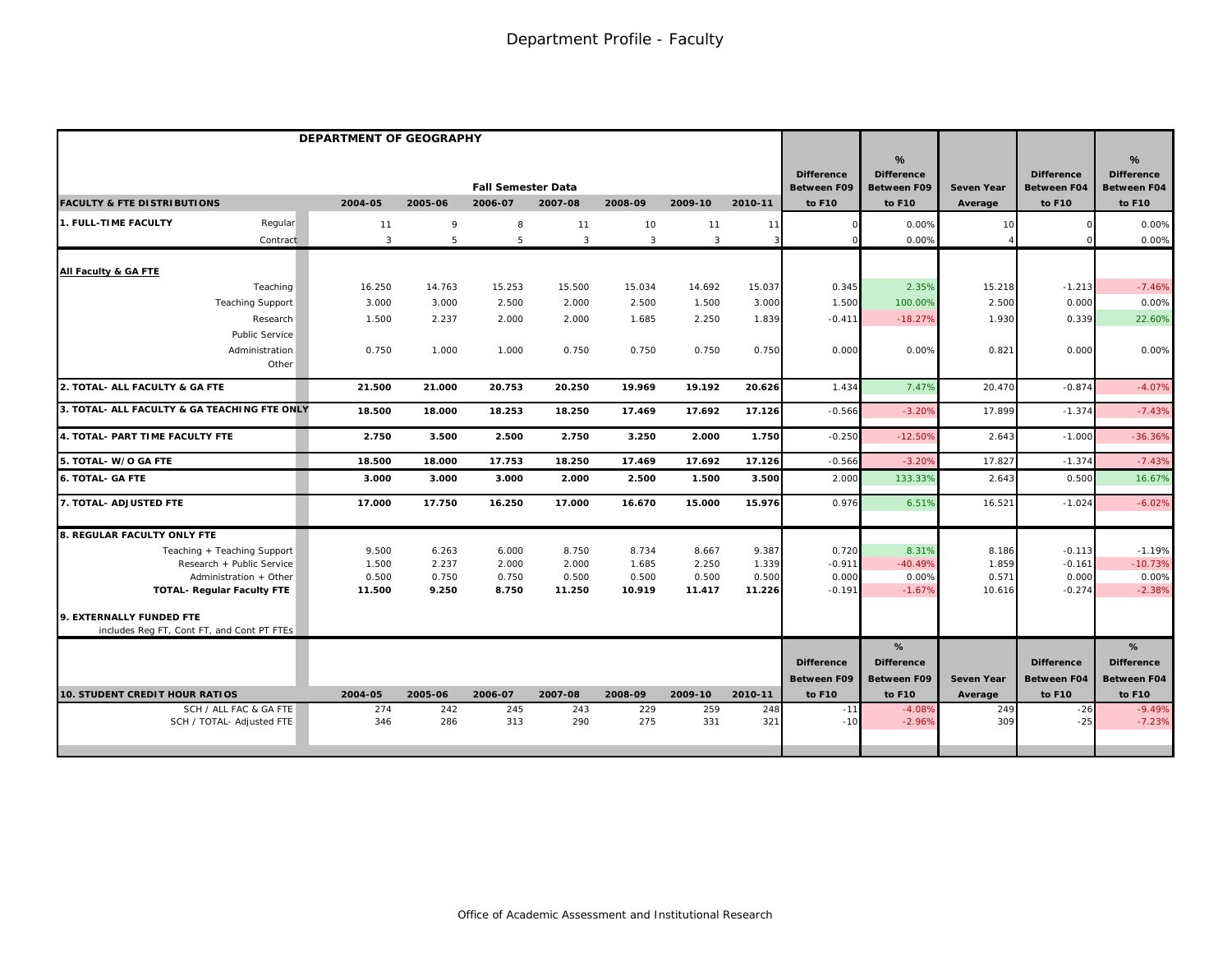|                                              | DEPARTMENT OF GEOLOGICAL SCIENCES |         |                           |                |                |                |         |                                         |                                              |                   |                                         |                                                          |
|----------------------------------------------|-----------------------------------|---------|---------------------------|----------------|----------------|----------------|---------|-----------------------------------------|----------------------------------------------|-------------------|-----------------------------------------|----------------------------------------------------------|
|                                              |                                   |         | <b>Fall Semester Data</b> |                |                |                |         | <b>Difference</b><br><b>Between F09</b> | %<br><b>Difference</b><br><b>Between F09</b> | <b>Seven Year</b> | <b>Difference</b><br><b>Between F04</b> | $\frac{9}{6}$<br><b>Difference</b><br><b>Between F04</b> |
| <b>FACULTY &amp; FTE DISTRIBUTIONS</b>       | 2004-05                           | 2005-06 | 2006-07                   | 2007-08        | 2008-09        | 2009-10        | 2010-11 | to F10                                  | to F10                                       | Average           | to F10                                  | to F10                                                   |
| 1. FULL-TIME FACULTY<br>Regular              | 6                                 | 6       | 6                         | 5              | $\overline{4}$ | 5              |         |                                         | 20.00%                                       |                   |                                         | 0.00%                                                    |
| Contract                                     |                                   |         |                           | $\overline{2}$ | $\mathbf{3}$   | $\overline{1}$ |         |                                         | $-100.00%$                                   |                   |                                         |                                                          |
| All Faculty & GA FTE                         |                                   |         |                           |                |                |                |         |                                         |                                              |                   |                                         |                                                          |
| Teaching                                     | 4.332                             | 4.122   | 5.084                     | 4.750          | 4.977          | 4.876          | 3.530   | $-1.346$                                | $-27.60%$                                    | 4.524             | $-0.802$                                | $-18.51%$                                                |
| <b>Teaching Support</b>                      | 2.750                             | 2.750   | 2.500                     | 2.000          | 2.500          | 2.500          | 2.500   | 0.000                                   | 0.00%                                        | 2.500             | $-0.250$                                | $-9.09%$                                                 |
| Research                                     | 1.270                             | 1.211   | 1.166                     | 1.750          | 1.116          | 1.488          | 1.814   | 0.326                                   | 21.91%                                       | 1.402             | 0.544                                   | 42.83%                                                   |
| <b>Public Service</b>                        |                                   |         |                           |                |                |                |         |                                         |                                              |                   |                                         |                                                          |
| Administration                               | 0.500                             | 0.500   | 0.500                     | 1.250          | 1.000          | 1.000          | 0.739   | $-0.261$                                | $-26.10%$                                    | 0.784             | 0.239                                   | 47.80%                                                   |
| Other                                        | 1.000                             | 1.000   | 0.500                     |                |                |                | 1.000   | 1.000                                   |                                              | 0.500             | 0.000                                   | 0.00%                                                    |
| 2. TOTAL- ALL FACULTY & GA FTE               | 9.852                             | 9.583   | 9.750                     | 9.750          | 9.593          | 9.864          | 9.583   | $-0.281$                                | $-2.85%$                                     | 9.711             | $-0.269$                                | $-2.73%$                                                 |
| 3. TOTAL- ALL FACULTY & GA TEACHING FTE ONLY | 7.102                             | 7.083   | 7.250                     | 7.250          | 7.093          | 6.864          | 7.083   | 0.219                                   | 3.19%                                        | 7.104             | $-0.019$                                | $-0.27%$                                                 |
| 4. TOTAL- PART TIME FACULTY FTE              | 1.250                             | 1.250   | 0.750                     | 0.250          | 0.104          | 0.750          | 1.000   | 0.250                                   | 33.33%                                       | 0.765             | $-0.250$                                | $-20.00%$                                                |
| 5. TOTAL- W/O GA FTE                         | 7.102                             | 7.083   | 7.250                     | 7.250          | 7.093          | 6.864          | 7.083   | 0.219                                   | 3.19%                                        | 7.104             | $-0.019$                                | $-0.27%$                                                 |
| <b>6. TOTAL- GA FTE</b>                      | 2.750                             | 2.500   | 2.500                     | 2.500          | 2.500          | 3.000          | 2.500   | $-0.500$                                | $-16.67%$                                    | 2.607             | $-0.250$                                | $-9.09%$                                                 |
| 7. TOTAL- ADJUSTED FTE                       | 6.102                             | 6.083   | 6.750                     | 7.250          | 6.730          | 6.864          | 6.083   | $-0.781$                                | $-11.38%$                                    | 6.552             | $-0.019$                                | $-0.31%$                                                 |
| 8. REGULAR FACULTY ONLY FTE                  |                                   |         |                           |                |                |                |         |                                         |                                              |                   |                                         |                                                          |
| Teaching + Teaching Support                  | 3.082                             | 3.122   | 3.334                     | 3.000          | 2.696          | 3.626          | 2.769   | $-0.857$                                | $-23.63%$                                    | 3.090             | $-0.313$                                | $-10.16%$                                                |
| Research + Public Service                    | 1.270                             | 1.211   | 1.166                     | 1.250          | 1.054          | 0.988          | 1.814   | 0.826                                   | 83.60%                                       | 1.250             | 0.544                                   | 42.83%                                                   |
| Administration + Other                       | 1.500                             | 1.500   | 1.000                     | 0.750          | 0.500          | 0.500          | 1.500   | 1.000                                   | 200.00%                                      | 1.036             | 0.000                                   | 0.00%                                                    |
| <b>TOTAL- Regular Faculty FTE</b>            | 5.852                             | 5.833   | 5.500                     | 5.000          | 4.250          | 5.114          | 6.083   | 0.969                                   | 18.95%                                       | 5.376             | 0.231                                   | 3.95%                                                    |
| 9. EXTERNALLY FUNDED FTE                     |                                   |         |                           |                |                |                |         |                                         |                                              |                   |                                         |                                                          |
| includes Reg FT, Cont FT, and Cont PT FTEs   |                                   |         |                           |                |                |                |         |                                         |                                              |                   |                                         |                                                          |
|                                              |                                   |         |                           |                |                |                |         |                                         | %                                            |                   |                                         | %                                                        |
|                                              |                                   |         |                           |                |                |                |         | <b>Difference</b>                       | <b>Difference</b>                            |                   | <b>Difference</b>                       | <b>Difference</b>                                        |
|                                              |                                   |         |                           |                |                |                |         | Between F09                             | Between F09                                  | <b>Seven Year</b> | <b>Between F04</b>                      | <b>Between F04</b>                                       |
| <b>10. STUDENT CREDIT HOUR RATIOS</b>        | 2004-05                           | 2005-06 | 2006-07                   | 2007-08        | 2008-09        | 2009-10        | 2010-11 | to F10                                  | to F10                                       | Average           | to F10                                  | to F10                                                   |
| SCH / ALL FAC & GA FTE                       | 185                               | 184     | 172                       | 157            | 191            | 210            | 171     | $-39$                                   | $-18.40%$                                    | 181               | $-14$                                   | $-7.57%$                                                 |
| SCH / TOTAL- Adjusted FTE                    | 299                               | 289     | 248                       | 211            | 272            | 301            | 269     | $-32$                                   | $-10.67%$                                    | 270               | $-3C$                                   | $-10.03%$                                                |
|                                              |                                   |         |                           |                |                |                |         |                                         |                                              |                   |                                         |                                                          |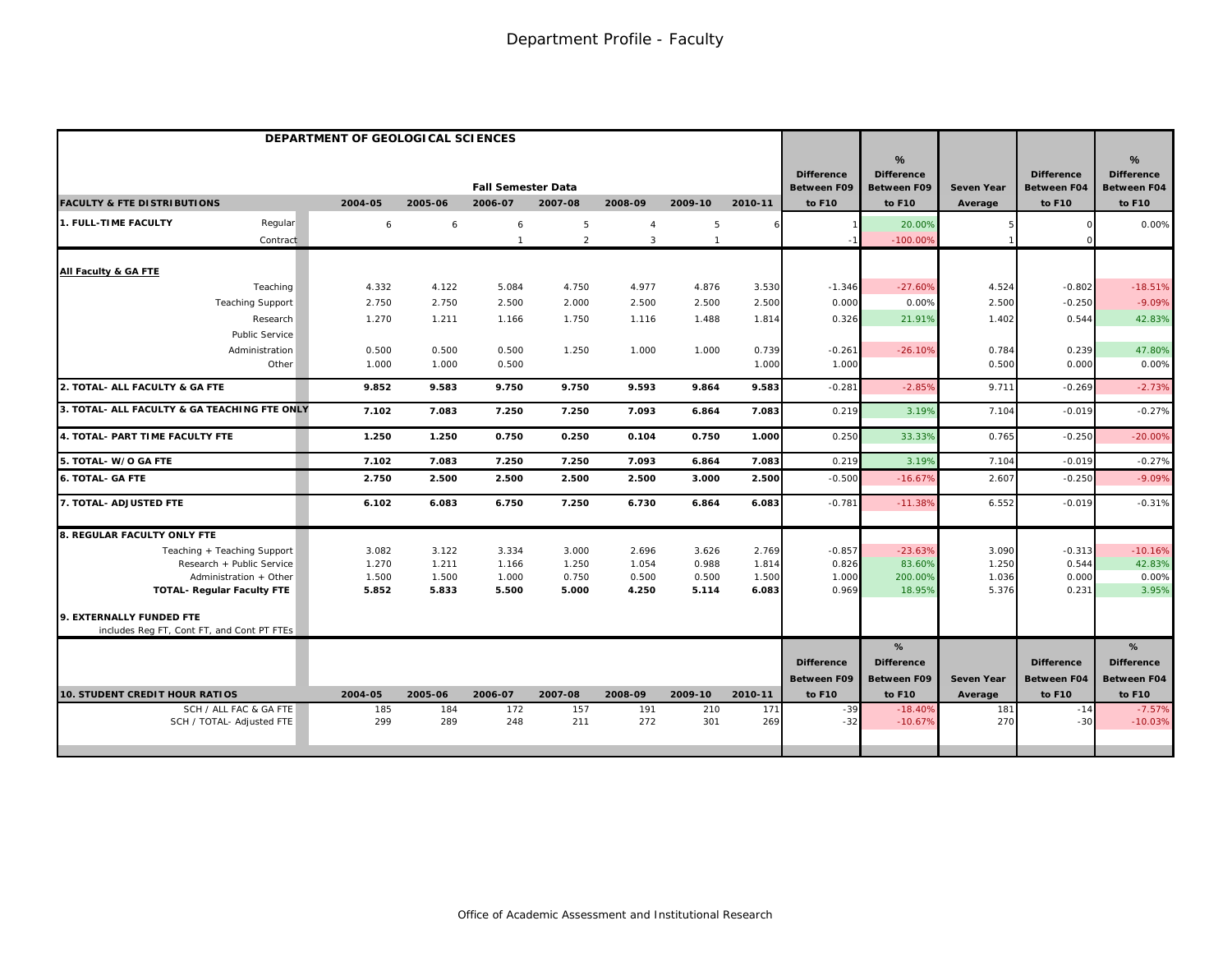|                                                     | <b>DEPARTMENT OF HISTORY</b> |                |                                      |            |            |                 |            |                                                   |                                                        |                              |                                                   |                                                                    |
|-----------------------------------------------------|------------------------------|----------------|--------------------------------------|------------|------------|-----------------|------------|---------------------------------------------------|--------------------------------------------------------|------------------------------|---------------------------------------------------|--------------------------------------------------------------------|
| <b>FACULTY &amp; FTE DISTRIBUTIONS</b>              | 2004-05                      | 2005-06        | <b>Fall Semester Data</b><br>2006-07 | 2007-08    | 2008-09    | 2009-10         | 2010-11    | <b>Difference</b><br><b>Between F09</b><br>to F10 | %<br><b>Difference</b><br><b>Between F09</b><br>to F10 | <b>Seven Year</b><br>Average | <b>Difference</b><br><b>Between F04</b><br>to F10 | $\frac{9}{6}$<br><b>Difference</b><br><b>Between F04</b><br>to F10 |
| 1. FULL-TIME FACULTY<br>Regular                     | 21                           | 23             | 23                                   | 23         | 22         | 23              | 25         |                                                   | 8.70%                                                  | 23                           |                                                   | 19.05%                                                             |
| Contract                                            | $\overline{4}$               | $\overline{4}$ | 6                                    | 5          | 8          | $7\overline{ }$ | 5          |                                                   | $-28.57%$                                              |                              |                                                   | 25.00%                                                             |
| All Faculty & GA FTE                                |                              |                |                                      |            |            |                 |            |                                                   |                                                        |                              |                                                   |                                                                    |
| Teaching                                            | 33.612                       | 34.511         | 34.816                               | 34.592     | 37.118     | 30.250          | 33.063     | 2.813                                             | 9.30%                                                  | 33.995                       | $-0.549$                                          | $-1.63%$                                                           |
| <b>Teaching Support</b>                             | 3.000                        | 2.500          | 2.500                                | 2.500      | 2.500      | 2.500           | 3.000      | 0.500                                             | 20.00%                                                 | 2.643                        | 0.000                                             | 0.00%                                                              |
| Research                                            | 4.065                        | 4.280          | 4.617                                | 4.676      | 3.421      | 4.183           | 4.975      | 0.792                                             | 18.93%                                                 | 4.317                        | 0.910                                             | 22.39%                                                             |
| Public Service                                      |                              |                |                                      |            |            |                 |            |                                                   |                                                        |                              |                                                   |                                                                    |
| Administration                                      | 1.116                        | 1.997          | 1.623                                | 1.984      | 2.242      | 1.800           | 1.750      | $-0.050$                                          | $-2.78%$                                               | 1.787                        | 0.634                                             | 56.81%                                                             |
| Other                                               | 0.793                        | 1.250          | 1.500                                | 1.247      | 1.038      | 1.250           |            | $-1.250$                                          | $-100.00%$                                             | 1.011                        | $-0.793$                                          | $-100.00%$                                                         |
| 2. TOTAL- ALL FACULTY & GA FTE                      | 42.586                       | 44.538         | 45.056                               | 44.999     | 46.319     | 39.983          | 42.788     | 2.805                                             | 7.02%                                                  | 43.753                       | 0.202                                             | 0.47%                                                              |
| 3. TOTAL- ALL FACULTY & GA TEACHING FTE ONLY        | 39.586                       | 42.038         | 42.556                               | 42.499     | 43.819     | 37.483          | 39.788     | 2.305                                             | 6.15%                                                  | 41.110                       | 0.202                                             | 0.51%                                                              |
| 4. TOTAL- PART TIME FACULTY FTE                     | 11.250                       | 12.278         | 10.893                               | 12.999     | 13.046     | 8.525           | 10.471     | 1.946                                             | 22.83%                                                 | 11.352                       | $-0.779$                                          | $-6.92%$                                                           |
| 5. TOTAL- W/O GA FTE                                | 39.586                       | 42.038         | 42.556                               | 42.499     | 43.819     | 37.483          | 39.788     | 2.305                                             | 6.15%                                                  | 41.110                       | 0.202                                             | 0.51%                                                              |
| <b>6. TOTAL- GA FTE</b>                             | 3.000                        | 2.500          | 2.500                                | 2.500      | 2.500      | 2.500           | 3.000      | 0.500                                             | 20,00%                                                 | 2.643                        | 0.000                                             | 0.00%                                                              |
| 7. TOTAL- ADJUSTED FTE                              | 37.209                       | 39.278         | 38.554                               | 38.949     | 40.520     | 34.550          | 36.863     | 2.313                                             | 6.69%                                                  | 37.989                       | $-0.346$                                          | $-0.93%$                                                           |
| 8. REGULAR FACULTY ONLY FTE                         |                              |                |                                      |            |            |                 |            |                                                   |                                                        |                              |                                                   |                                                                    |
| Teaching + Teaching Support                         | 15.526                       | 17.223         | 15.760                               | 15.065     | 14.132     | 17.075          | 15.525     | $-1.550$                                          | $-9.08%$                                               | 15.758                       | $-0.001$                                          | $-0.01%$                                                           |
| Research + Public Service                           | 4.065                        | 4.280          | 4.617                                | 4.204      | 3.171      | 4.183           | 4.975      | 0.792                                             | 18.93%                                                 | 4.214                        | 0.910                                             | 22.39%                                                             |
| Administration + Other                              | 1.909                        | 3.247          | 3.123                                | 3.231      | 3.280      | 2.050           | 1.750      | $-0.300$                                          | $-14.63%$                                              | 2.656                        | $-0.159$                                          | $-8.33%$                                                           |
| <b>TOTAL- Requiar Faculty FTE</b>                   | 21.500                       | 24.750         | 23.500                               | 22.500     | 20.583     | 23.308          | 22.250     | $-1.058$                                          | $-4.54%$                                               | 22.627                       | 0.750                                             | 3.49%                                                              |
| 9. EXTERNALLY FUNDED FTE                            |                              |                |                                      |            |            |                 |            |                                                   |                                                        |                              |                                                   |                                                                    |
| includes Reg FT, Cont FT, and Cont PT FTEs          | 0.041                        |                | 0.227                                | 0.050      | 0.050      | 0.125           | 0.250      | 0.125                                             | 100.00%                                                | 0.106                        | 0.209                                             | 509.76%                                                            |
|                                                     |                              |                |                                      |            |            |                 |            |                                                   | %                                                      |                              |                                                   | %                                                                  |
|                                                     |                              |                |                                      |            |            |                 |            | <b>Difference</b>                                 | <b>Difference</b>                                      |                              | <b>Difference</b>                                 | <b>Difference</b>                                                  |
|                                                     |                              |                |                                      |            |            |                 |            | <b>Between F09</b>                                | <b>Between F09</b>                                     | <b>Seven Year</b>            | <b>Between F04</b>                                | <b>Between F04</b>                                                 |
| <b>10. STUDENT CREDIT HOUR RATIOS</b>               | 2004-05                      | 2005-06        | 2006-07                              | 2007-08    | 2008-09    | 2009-10         | 2010-11    | to F10                                            | to F10                                                 | Average                      | to F10                                            | to F10                                                             |
| SCH / ALL FAC & GA FTE<br>SCH / TOTAL- Adjusted FTE | 357<br>409                   | 341<br>386     | 314<br>367                           | 304<br>352 | 323<br>369 | 354<br>410      | 364<br>423 | 10<br>13                                          | 2.82%<br>3.17%                                         | 337<br>388                   | 14                                                | 1.96%<br>3.42%                                                     |
|                                                     |                              |                |                                      |            |            |                 |            |                                                   |                                                        |                              |                                                   |                                                                    |
|                                                     |                              |                |                                      |            |            |                 |            |                                                   |                                                        |                              |                                                   |                                                                    |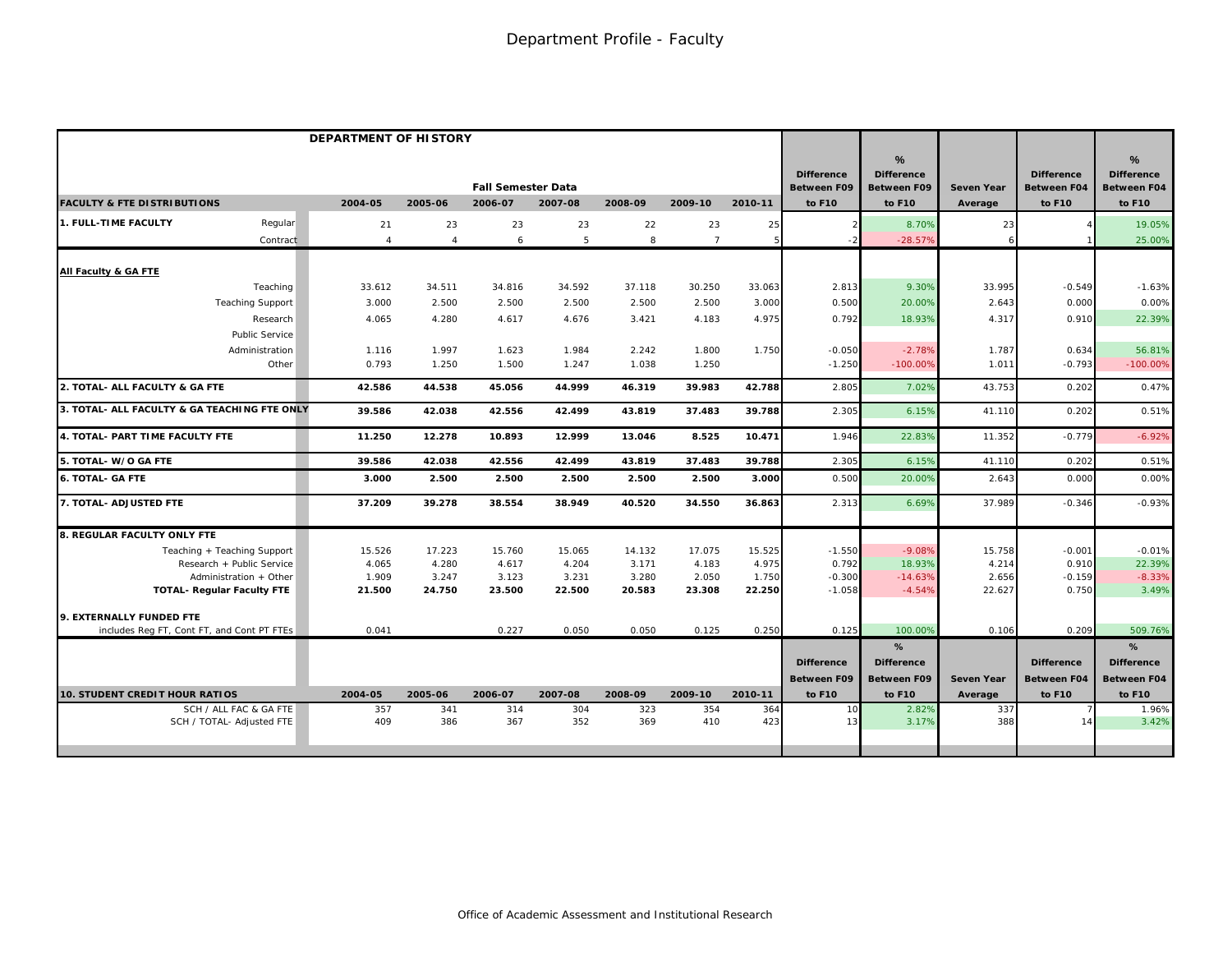| DEPARTMENT OF INFORMATION SYSTEMS & OPERATIONS MANAGEMENT |                |                |                           |                |         |                |               |                                         |                                                          |                       |                                         |                                                          |
|-----------------------------------------------------------|----------------|----------------|---------------------------|----------------|---------|----------------|---------------|-----------------------------------------|----------------------------------------------------------|-----------------------|-----------------------------------------|----------------------------------------------------------|
|                                                           |                |                | <b>Fall Semester Data</b> |                |         |                |               | <b>Difference</b><br><b>Between F09</b> | $\frac{9}{6}$<br><b>Difference</b><br><b>Between F09</b> | <b>Seven Year</b>     | <b>Difference</b><br><b>Between F04</b> | $\frac{9}{6}$<br><b>Difference</b><br><b>Between F04</b> |
| <b>FACULTY &amp; FTE DISTRIBUTIONS</b>                    | 2004-05        | 2005-06        | 2006-07                   | 2007-08        | 2008-09 | 2009-10        | 2010-11       | to F10                                  | to F10                                                   | Average               | to F10                                  | to F10                                                   |
| 1. FULL-TIME FACULTY<br>Regular                           | 16             | 17             | 16                        | 15             | 14      | 15             | 16            |                                         | 6.67%                                                    | 16                    |                                         | 0.00%                                                    |
| Contract                                                  | $\overline{2}$ | $\overline{2}$ | 2                         | $\overline{2}$ | 3       | $\overline{2}$ | $\mathcal{D}$ |                                         | 0.00%                                                    |                       |                                         | 0.00%                                                    |
| All Faculty & GA FTE                                      |                |                |                           |                |         |                |               |                                         |                                                          |                       |                                         |                                                          |
| Teaching                                                  | 17.000         | 17.417         | 17.084                    | 16.084         | 17.750  | 24.583         | 25.750        | 1.167                                   | 4.75%                                                    | 19.381                | 8.750                                   | 51.47%                                                   |
| <b>Teaching Support</b>                                   | 3.500          | 4.500          | 4.166                     | 3.166          | 5.125   | 3.958          | 3.955         | $-0.003$                                | $-0.08%$                                                 | 4.053                 | 0.455                                   | 13.00%                                                   |
| Research                                                  | 3.500          | 4.000          | 4.250                     | 4.000          | 2.875   | 3.459          | 3.545         | 0.086                                   | 2.49%                                                    | 3.661                 | 0.045                                   | 1.29%                                                    |
| Public Service                                            |                |                |                           |                |         |                |               |                                         |                                                          |                       |                                         |                                                          |
| Administration                                            | 0.500          | 0.250          | 0.250                     | 0.250          | 0.250   | 0.250          | 0.250         | 0.000                                   | 0.00%                                                    | 0.286                 | $-0.250$                                | $-50.00%$                                                |
| Other                                                     |                | 0.083          | 0.250                     |                | 1.000   |                | 0.250         | 0.250                                   |                                                          | 0.226                 | 0.250                                   |                                                          |
| 2. TOTAL- ALL FACULTY & GA FTE                            | 24.500         | 26.250         | 26.000                    | 23.500         | 27.000  | 32.250         | 33.750        | 1.500                                   | 4.65%                                                    | 27.607                | 9.250                                   | 37.76%                                                   |
| 3. TOTAL- ALL FACULTY & GA TEACHING FTE ONLY              | 21.000         | 22.250         | 22.500                    | 20.500         | 23.500  | 28.750         | 30.250        | 1.500                                   | 5.22%                                                    | 24.107                | 9.250                                   | 44.05%                                                   |
| 4. TOTAL- PART TIME FACULTY FTE                           | 3.000          | 2.750          | 4.000                     | 3.000          | 6.250   | 10.750         | 13.250        | 2.500                                   | 23.26%                                                   | 6.143                 | 10.250                                  | 341.67%                                                  |
| 5. TOTAL- W/O GA FTE                                      | 20.500         | 22.250         | 22.500                    | 20.500         | 23.500  | 28.750         | 30.250        | 1.500                                   | 5.22%                                                    | 24.036                | 9.750                                   | 47.56%                                                   |
| <b>6. TOTAL- GA FTE</b>                                   | 4.000          | 4.000          | 3.500                     | 3.000          | 3.500   | 3.500          | 3.500         | 0.000                                   | 0.00%                                                    | 3.571                 | $-0.500$                                | $-12.50%$                                                |
| 7. TOTAL- ADJUSTED FTE                                    | 20.000         | 21.750         | 22.000                    | 20.000         | 21.750  | 27.500         | 26.750        | $-0.750$                                | $-2.73%$                                                 | 22.821                | 6.750                                   | 33.75%                                                   |
| 8. REGULAR FACULTY ONLY FTE                               |                |                |                           |                |         |                |               |                                         |                                                          |                       |                                         |                                                          |
| Teaching + Teaching Support                               | 12.000         | 12.667         | 11.250                    | 10.750         | 9.875   | 11.041         | 11.955        | 0.914                                   | 8.28%                                                    | 11.363                | $-0.045$                                | $-0.37%$                                                 |
| Research + Public Service                                 | 3.500          | 4.000          | 4.250                     | 4.000          | 2.875   | 3.459          | 3.545         | 0.086                                   | 2.49%                                                    | 3.661                 | 0.045                                   | 1.29%                                                    |
| Administration + Other                                    | 0.500          | 0.333          | 0.500                     | 0.250          | 1.250   | 0.250          | 0.500         | 0.250                                   | 100.00%                                                  | 0.512                 | 0.000                                   | 0.00%                                                    |
| <b>TOTAL- Regular Faculty FTE</b>                         | 16.000         | 17.000         | 16.000                    | 15.000         | 14.000  | 14.750         | 16.000        | 1.250                                   | 8.47%                                                    | 15.536                | 0.000                                   | 0.00%                                                    |
| 9. EXTERNALLY FUNDED FTE                                  |                |                |                           |                |         |                |               |                                         |                                                          |                       |                                         |                                                          |
| includes Reg FT, Cont FT, and Cont PT FTEs                |                |                |                           |                | 0.250   |                |               | 0.000                                   |                                                          | 0.036                 | 0.000                                   |                                                          |
|                                                           |                |                |                           |                |         |                |               |                                         | %                                                        |                       |                                         | %                                                        |
|                                                           |                |                |                           |                |         |                |               | <b>Difference</b>                       | <b>Difference</b>                                        |                       | <b>Difference</b>                       | <b>Difference</b>                                        |
| <b>10. STUDENT CREDIT HOUR RATIOS</b>                     | 2004-05        | 2005-06        | 2006-07                   | 2007-08        | 2008-09 | 2009-10        | 2010-11       | <b>Between F09</b><br>to F10            | <b>Between F09</b><br>to F10                             | Seven Year<br>Average | <b>Between F04</b><br>to F10            | <b>Between F04</b><br>to F10                             |
| SCH / ALL FAC & GA FTE                                    | 217            | 238            | 221                       | 243            | 219     | 224            | 215           |                                         | $-4.02%$                                                 | 225                   |                                         | $-0.92%$                                                 |
| SCH / TOTAL- Adjusted FTE                                 | 266            | 287            | 261                       | 285            | 272     | 263            | 271           |                                         | 3.04%                                                    | 272                   |                                         | 1.88%                                                    |
|                                                           |                |                |                           |                |         |                |               |                                         |                                                          |                       |                                         |                                                          |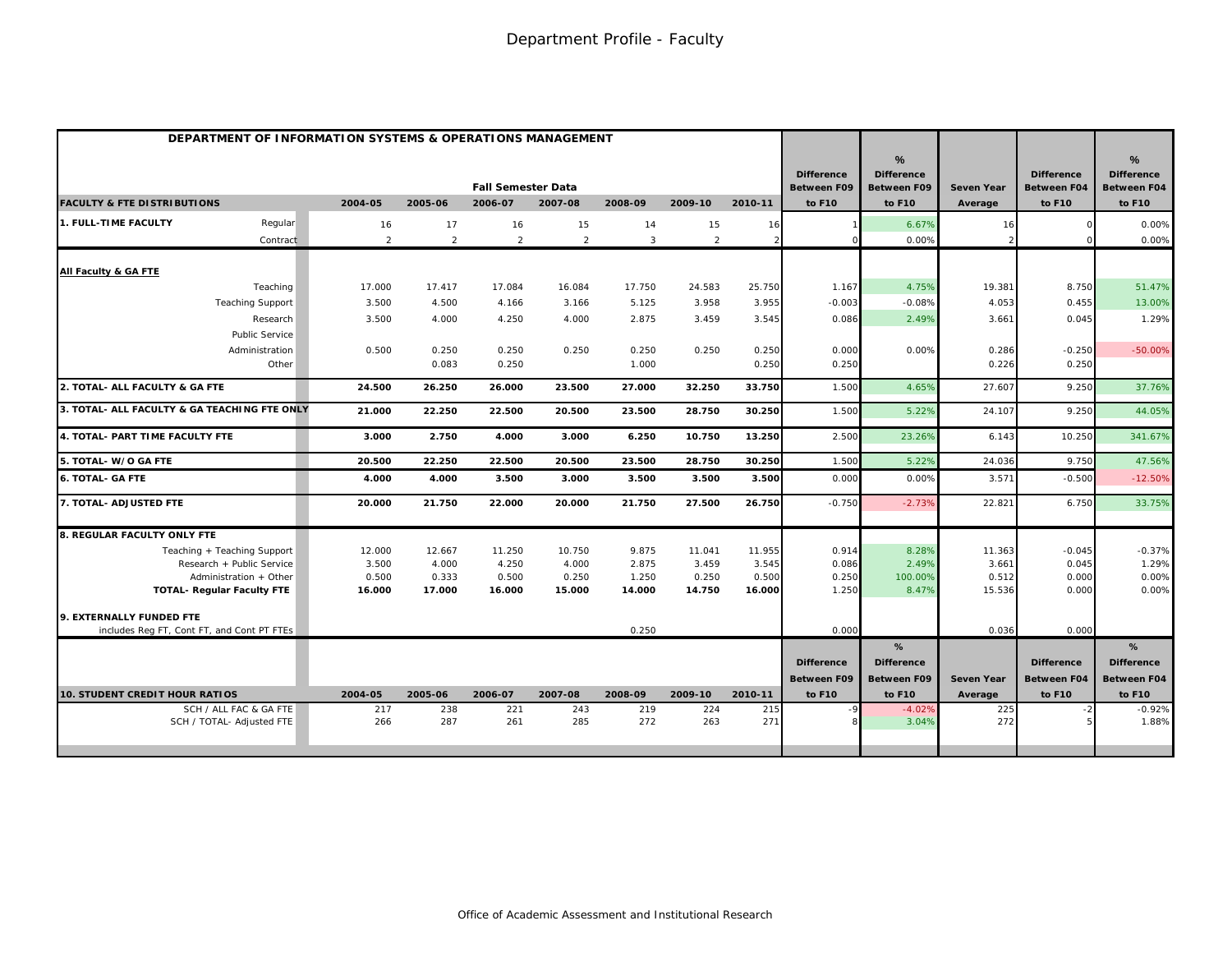|                                              | DEPARTMENT OF JOURNALISM |         |                           |                |         |         |         |                                         |                                       |                   |                                         |                                                          |
|----------------------------------------------|--------------------------|---------|---------------------------|----------------|---------|---------|---------|-----------------------------------------|---------------------------------------|-------------------|-----------------------------------------|----------------------------------------------------------|
|                                              |                          |         | <b>Fall Semester Data</b> |                |         |         |         | <b>Difference</b><br><b>Between F09</b> | %<br><b>Difference</b><br>Between F09 | <b>Seven Year</b> | <b>Difference</b><br><b>Between F04</b> | $\frac{9}{6}$<br><b>Difference</b><br><b>Between F04</b> |
| <b>FACULTY &amp; FTE DISTRIBUTIONS</b>       | 2004-05                  | 2005-06 | 2006-07                   | 2007-08        | 2008-09 | 2009-10 | 2010-11 | to F10                                  | to F10                                | Average           | to F10                                  | to F10                                                   |
| 1. FULL-TIME FACULTY<br>Regular              | 15                       | 15      | 15                        | 17             | 14      | 15      | 15      |                                         | 0.00%                                 | 15                |                                         | 0.00%                                                    |
| Contract                                     | $\overline{7}$           | 10      | 9                         | $\overline{7}$ | 11      | 13      | 10      |                                         | $-23.089$                             | 10                |                                         | 42.86%                                                   |
| All Faculty & GA FTE                         |                          |         |                           |                |         |         |         |                                         |                                       |                   |                                         |                                                          |
| Teaching                                     | 19.928                   | 19.597  | 18.833                    | 17.383         | 18.583  | 21.845  | 22.797  | 0.952                                   | 4.36%                                 | 19.852            | 2.869                                   | 14.40%                                                   |
| <b>Teaching Support</b>                      | 9.200                    | 7.375   | 7.400                     | 8.000          | 6.500   | 3.082   | 2.667   | $-0.415$                                | $-13.47%$                             | 6.318             | $-6.533$                                | $-71.01%$                                                |
| Research                                     | 7.505                    | 3.874   | 7.100                     | 6.700          | 7.500   | 9.240   | 9.083   | $-0.157$                                | $-1.70%$                              | 7.286             | 1.578                                   | 21.03%                                                   |
| Public Service                               | 1.450                    | 0.250   | 0.250                     | 0.250          | 0.500   |         |         | 0.000                                   |                                       | 0.386             | $-1.450$                                | $-100.00%$                                               |
| Administration                               | 1.250                    | 1.000   | 1.000                     | 1.000          | 1.250   | 1.000   | 1.000   | 0.000                                   | 0.00%                                 | 1.071             | $-0.250$                                | $-20.00%$                                                |
| Other                                        |                          | 0.500   | 0.500                     | 0.500          | 0.500   | 0.500   | 0.499   | $-0.001$                                | $-0.20%$                              | 0.428             | 0.499                                   |                                                          |
| 2. TOTAL- ALL FACULTY & GA FTE               | 39.333                   | 32.596  | 35.083                    | 33.833         | 34.833  | 35.667  | 36.046  | 0.379                                   | 1.06%                                 | 35.342            | $-3.287$                                | $-8.36%$                                                 |
| 3. TOTAL- ALL FACULTY & GA TEACHING FTE ONLY | 28.833                   | 28.096  | 27.083                    | 26.083         | 29.083  | 31.417  | 30.546  | $-0.871$                                | $-2.77%$                              | 28.734            | 1.713                                   | 5.94%                                                    |
| 4. TOTAL- PART TIME FACULTY FTE              | 1.750                    | 2.500   | 1.000                     | 2.250          | 4.000   | 1.500   | 1.500   | 0.00C                                   | 0.00%                                 | 2.071             | $-0.250$                                | $-14.29%$                                                |
| 5. TOTAL- W/O GA FTE                         | 28.833                   | 28.096  | 27.083                    | 26.083         | 29.083  | 31.417  | 30.546  | $-0.87$                                 | $-2.779$                              | 28.734            | 1.713                                   | 5.94%                                                    |
| <b>6. TOTAL- GA FTE</b>                      | 10.500                   | 4.500   | 8.000                     | 7.750          | 5.750   | 4.250   | 5.500   | 1.250                                   | 29.41%                                | 6.607             | $-5.000$                                | $-47.62%$                                                |
| 7. TOTAL- ADJUSTED FTE                       | 27.240                   | 28.013  | 27.000                    | 26.000         | 28.750  | 31.334  | 29.713  | $-1.621$                                | $-5.17%$                              | 28.293            | 2.473                                   | 9.08%                                                    |
| 8. REGULAR FACULTY ONLY FTE                  |                          |         |                           |                |         |         |         |                                         |                                       |                   |                                         |                                                          |
| Teaching + Teaching Support                  | 11.095                   | 11.251  | 11.700                    | 12.550         | 9.000   | 10.260  | 11.750  | 1.490                                   | 14.52%                                | 11.087            | 0.655                                   | 5.90%                                                    |
| Research + Public Service                    | 3.405                    | 3.249   | 3.800                     | 3.950          | 3.750   | 4.240   | 3.333   | $-0.907$                                | $-21.39%$                             | 3.675             | $-0.072$                                | $-2.11%$                                                 |
| Administration + Other                       | 0.500                    | 0.500   | 0.500                     | 0.500          | 0.750   | 0.500   | 0.500   | 0.000                                   | 0.00%                                 | 0.536             | 0.000                                   | 0.00%                                                    |
| <b>TOTAL- Regular Faculty FTE</b>            | 15.000                   | 15.000  | 16.000                    | 17.000         | 13.500  | 15.000  | 15.583  | 0.583                                   | 3.89%                                 | 15.298            | 0.583                                   | 3.89%                                                    |
| 9. EXTERNALLY FUNDED FTE                     |                          |         |                           |                |         |         |         |                                         |                                       |                   |                                         |                                                          |
| includes Reg FT, Cont FT, and Cont PT FTEs   | 1.250                    |         |                           |                | 0.250   |         |         | 0.00C                                   |                                       | 0.214             | $-1.250$                                | $-100.00%$                                               |
|                                              |                          |         |                           |                |         |         |         |                                         | %                                     |                   |                                         | %                                                        |
|                                              |                          |         |                           |                |         |         |         | <b>Difference</b>                       | <b>Difference</b>                     |                   | <b>Difference</b>                       | <b>Difference</b>                                        |
|                                              |                          |         |                           |                |         |         |         | <b>Between F09</b>                      | Between F09                           | <b>Seven Year</b> | <b>Between F04</b>                      | Between F04                                              |
| 10. STUDENT CREDIT HOUR RATIOS               | 2004-05                  | 2005-06 | 2006-07                   | 2007-08        | 2008-09 | 2009-10 | 2010-11 | to F10                                  | to F10                                | Average           | to F10                                  | to F10                                                   |
| SCH / ALL FAC & GA FTE                       | 131                      | 160     | 139                       | 134            | 122     | 151     | 149     |                                         | $-1.46%$                              | 141               | 18                                      | 13.74%                                                   |
| SCH / TOTAL- Adjusted FTE                    | 190                      | 186     | 180                       | 174            | 148     | 172     | 181     |                                         | 5.16%                                 | 176               |                                         | $-4.74%$                                                 |
|                                              |                          |         |                           |                |         |         |         |                                         |                                       |                   |                                         |                                                          |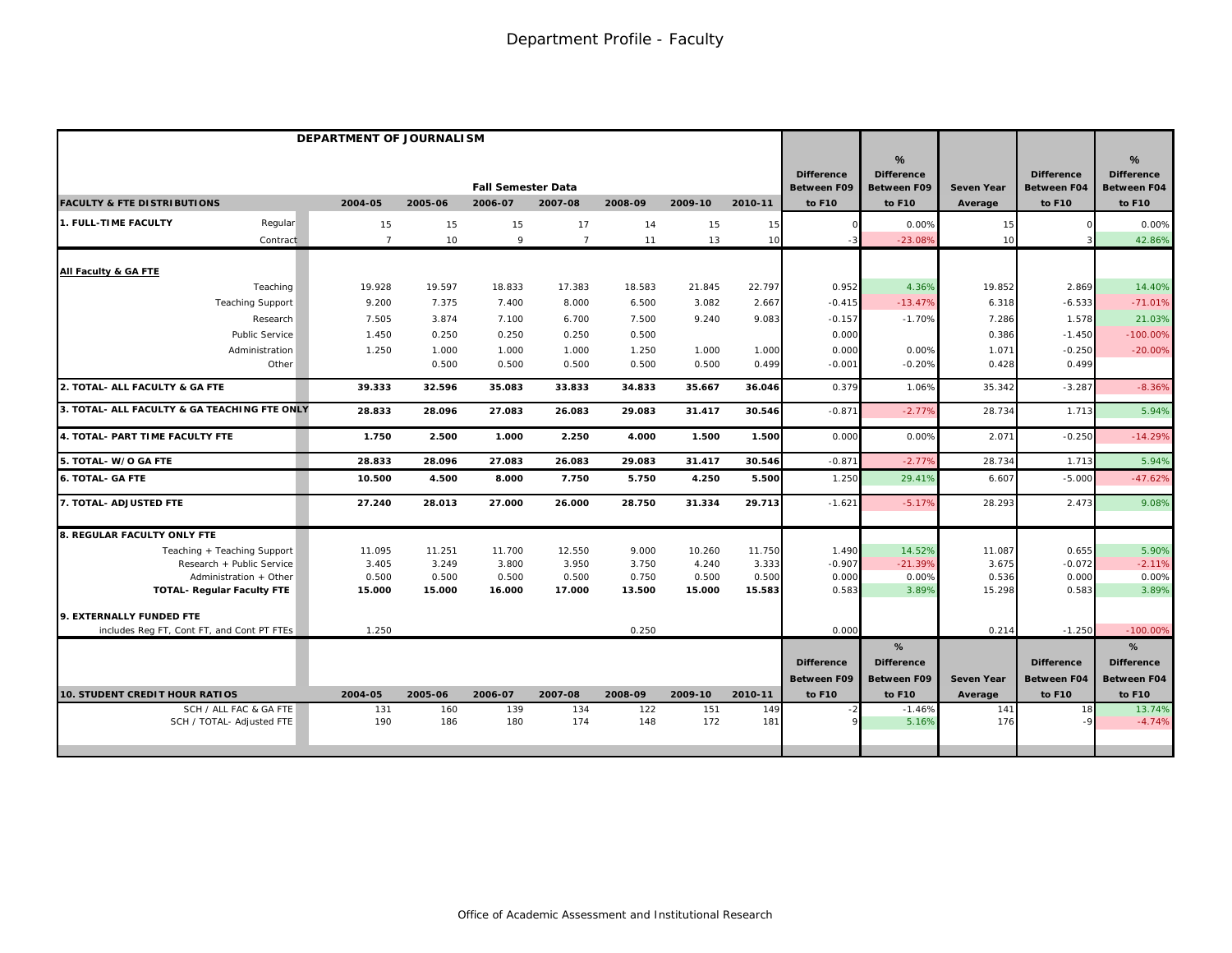|                                              |                 |                 | DEPARTMENT OF LANDSCAPE ARCHITECTURE |                 |                 |                 |                 |                                         |                                              |                   |                                         |                                                          |
|----------------------------------------------|-----------------|-----------------|--------------------------------------|-----------------|-----------------|-----------------|-----------------|-----------------------------------------|----------------------------------------------|-------------------|-----------------------------------------|----------------------------------------------------------|
|                                              |                 |                 | <b>Fall Semester Data</b>            |                 |                 |                 |                 | <b>Difference</b><br><b>Between F09</b> | %<br><b>Difference</b><br><b>Between F09</b> | <b>Seven Year</b> | <b>Difference</b><br><b>Between F04</b> | $\frac{9}{6}$<br><b>Difference</b><br><b>Between F04</b> |
| <b>FACULTY &amp; FTE DISTRIBUTIONS</b>       | 2004-05         | 2005-06         | 2006-07                              | 2007-08         | 2008-09         | 2009-10         | 2010-11         | to F10                                  | to F10                                       | Average           | to F10                                  | to F10                                                   |
| 1. FULL-TIME FACULTY<br>Regular              | 12              | 12              | 11                                   | 11              | 11              | 11              | 12              |                                         | 9.09%                                        | 11                |                                         | 0.00%                                                    |
| Contract                                     |                 | $\mathbf{1}$    | $\mathbf{1}$                         | $\overline{2}$  | $\overline{2}$  | $\overline{3}$  |                 |                                         | 33.33%                                       |                   |                                         |                                                          |
| All Faculty & GA FTE                         |                 |                 |                                      |                 |                 |                 |                 |                                         |                                              |                   |                                         |                                                          |
| Teaching                                     | 10.999          | 10.749          | 10.998                               | 11.166          | 11.749          | 11.081          | 11.582          | 0.501                                   | 4.52%                                        | 11.189            | 0.583                                   | 5.30%                                                    |
| <b>Teaching Support</b>                      | 1.500           | 1.750           | 1.000                                | 1.250           | 3.250           | 2.250           | 3.500           | 1.250                                   | 55.56%                                       | 2.071             | 2.000                                   | 133.33%                                                  |
| Research                                     | 3.500           | 3.250           | 3.250                                | 2.250           | 1.000           | 3.500           | 5.250           | 1.750                                   | 50.00%                                       | 3.143             | 1.750                                   | 50.00%                                                   |
| <b>Public Service</b>                        |                 |                 |                                      |                 |                 |                 |                 |                                         |                                              |                   |                                         |                                                          |
| Administration                               | 3.250           | 2.832           | 2.500                                | 5.000           | 4.833           | 3.000           | 2.583           | $-0.417$                                | $-13.90%$                                    | 3.428             | $-0.667$                                | $-20.52%$                                                |
| Other                                        |                 |                 |                                      |                 | 1.000           | 1.000           | 1.250           | 0.250                                   | 25.00%                                       | 0.464             | 1.250                                   |                                                          |
| 2. TOTAL- ALL FACULTY & GA FTE               | 19.249          | 18.581          | 17.748                               | 19.666          | 21.832          | 20.831          | 24.165          | 3.334                                   | 16.00%                                       | 20.296            | 4.916                                   | 25.54%                                                   |
| 3. TOTAL- ALL FACULTY & GA TEACHING FTE ONLY | 13.999          | 14.581          | 13.498                               | 13.916          | 15.582          | 14.331          | 16.415          | 2.084                                   | 14.54%                                       | 14.617            | 2.416                                   | 17.26%                                                   |
| 4. TOTAL- PART TIME FACULTY FTE              | 1.333           | 1.083           | 1.083                                | 1.000           | 1.333           | 0.333           | 1.000           | 0.667                                   | 200.30%                                      | 1.024             | $-0.333$                                | $-24.98%$                                                |
| 5. TOTAL- W/O GA FTE                         | 13.749          | 14.581          | 13.498                               | 13.916          | 15.582          | 14.331          | 16.415          | 2.084                                   | 14.54%                                       | 14.582            | 2.666                                   | 19.39%                                                   |
| <b>6. TOTAL- GA FTE</b>                      | 5.500           | 4.000           | 4.250                                | 5.750           | 6.250           | 6.500           | 7.750           | 1.250                                   | 19.23%                                       | 5.714             | 2.250                                   | 40.91%                                                   |
| 7. TOTAL- ADJUSTED FTE                       | 13.343          | 14.134          | 12.790                               | 13.723          | 13.410          | 12.249          | 16.148          | 3.899                                   | 31.83%                                       | 13.685            | 2.805                                   | 21.02%                                                   |
| 8. REGULAR FACULTY ONLY FTE                  |                 |                 |                                      |                 |                 |                 |                 |                                         |                                              |                   |                                         |                                                          |
| Teaching + Teaching Support                  | 9.166           | 8.916           | 9.083                                | 8.333           | 8.333           | 8.082           | 7.750           | $-0.332$                                | $-4.11%$                                     | 8.523             | $-1.416$                                | $-15.45%$                                                |
| Research + Public Service                    | 1.000           | 1.500           | 0.750                                | 0.500           | 0.250           | 0.500           | 2.500           | 2.000                                   | 400.00%                                      | 1.000             | 1.500                                   | 150.00%                                                  |
| Administration + Other                       | 2.000<br>12.166 | 1.917<br>12.333 | 1.750<br>11.583                      | 2.250<br>11.083 | 3.583<br>12.166 | 2.500<br>11.082 | 2.250<br>12.500 | $-0.250$<br>1.418                       | $-10.00%$<br>12.80%                          | 2.321<br>11.845   | 0.250                                   | 12.50%<br>2.75%                                          |
| <b>TOTAL- Regular Faculty FTE</b>            |                 |                 |                                      |                 |                 |                 |                 |                                         |                                              |                   | 0.334                                   |                                                          |
| 9. EXTERNALLY FUNDED FTE                     |                 |                 |                                      |                 |                 |                 |                 |                                         |                                              |                   |                                         |                                                          |
| includes Req FT, Cont FT, and Cont PT FTEs   | 0.240           | 0.114           | 0.125                                | 0.110           |                 |                 | 0.100           | 0.100                                   |                                              | 0.098             | $-0.140$                                | $-58.33%$                                                |
|                                              |                 |                 |                                      |                 |                 |                 |                 |                                         | %                                            |                   |                                         | %                                                        |
|                                              |                 |                 |                                      |                 |                 |                 |                 | <b>Difference</b>                       | <b>Difference</b>                            |                   | <b>Difference</b>                       | <b>Difference</b>                                        |
| 10. STUDENT CREDIT HOUR RATIOS               | 2004-05         | 2005-06         | 2006-07                              | 2007-08         | 2008-09         | 2009-10         | 2010-11         | <b>Between F09</b><br>to F10            | <b>Between F09</b><br>to F10                 | Seven Year        | <b>Between F04</b><br>to F10            | Between F04<br>to F10                                    |
| SCH / ALL FAC & GA FTE                       | 100             | 106             | 105                                  | 105             | 102             | 119             | 93              | $-26$                                   | $-21.73%$                                    | Average<br>104    |                                         | $-7.00%$                                                 |
| SCH / TOTAL- Adjusted FTE                    | 145             | 140             | 145                                  | 151             | 166             | 202             | 139             | $-63$                                   | $-31.21%$                                    | 155               |                                         | $-4.14%$                                                 |
|                                              |                 |                 |                                      |                 |                 |                 |                 |                                         |                                              |                   |                                         |                                                          |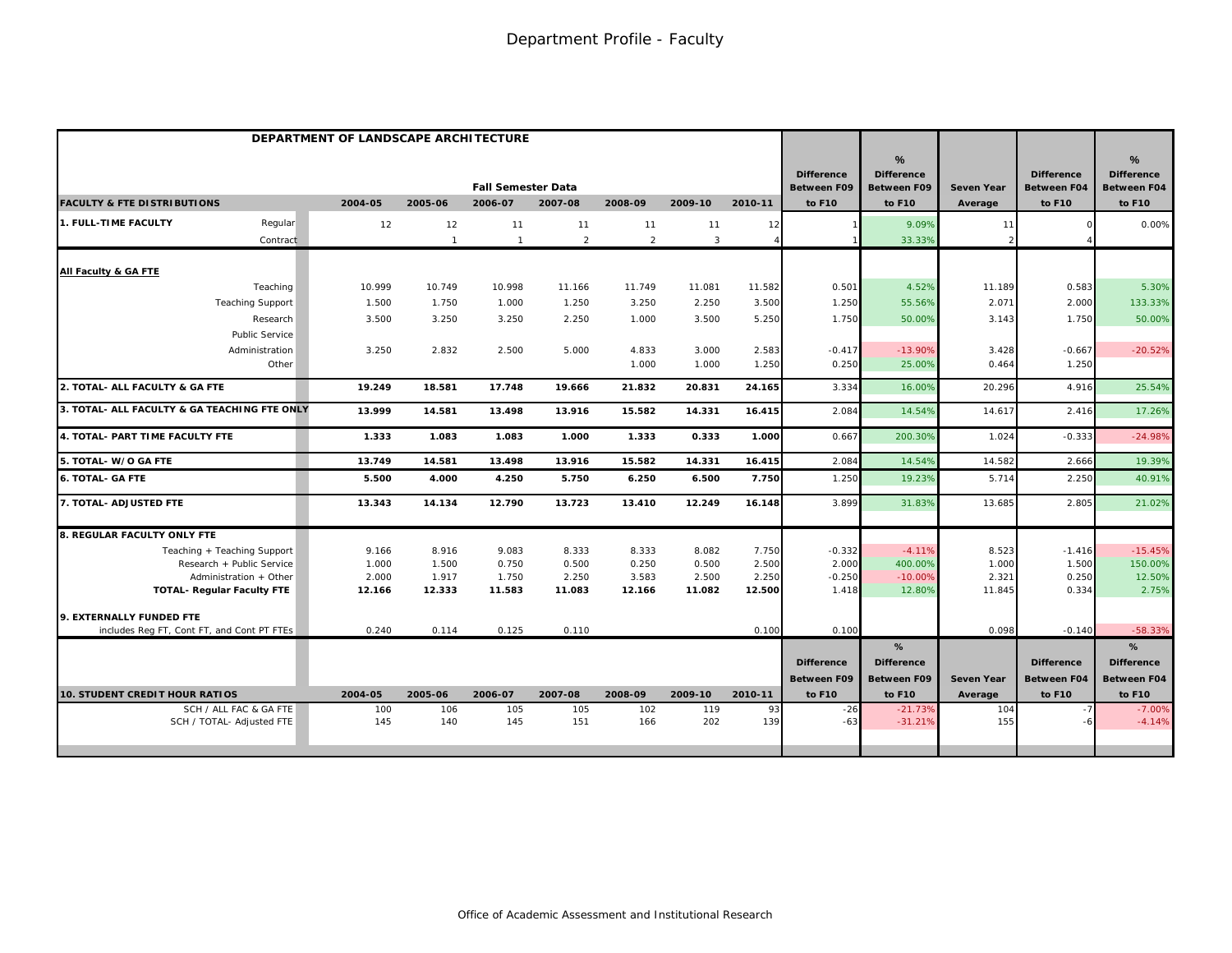|                                              | DEPARTMENT OF MATHEMATICAL SCIENCES |         |                           |         |         |         |         |                                         |                                              |                   |                                         |                                                          |
|----------------------------------------------|-------------------------------------|---------|---------------------------|---------|---------|---------|---------|-----------------------------------------|----------------------------------------------|-------------------|-----------------------------------------|----------------------------------------------------------|
|                                              |                                     |         | <b>Fall Semester Data</b> |         |         |         |         | <b>Difference</b><br><b>Between F09</b> | %<br><b>Difference</b><br><b>Between F09</b> | <b>Seven Year</b> | <b>Difference</b><br><b>Between F04</b> | $\frac{9}{6}$<br><b>Difference</b><br><b>Between F04</b> |
| <b>FACULTY &amp; FTE DISTRIBUTIONS</b>       | 2004-05                             | 2005-06 | 2006-07                   | 2007-08 | 2008-09 | 2009-10 | 2010-11 | to F10                                  | to F10                                       | Average           | to F10                                  | to F10                                                   |
| 1. FULL-TIME FACULTY<br>Regular              | 22                                  | 23      | 23                        | 21      | 22      | 21      | 22      |                                         | 4.76%                                        | 22                |                                         | 0.00%                                                    |
| Contract                                     | 16                                  | 14      | 14                        | 13      | 12      | 13      | 12      |                                         | $-7.69%$                                     | 13                |                                         | $-25.00%$                                                |
| All Faculty & GA FTE                         |                                     |         |                           |         |         |         |         |                                         |                                              |                   |                                         |                                                          |
| Teaching                                     | 42.306                              | 38.655  | 38.479                    | 36.412  | 39.663  | 38.473  | 38.284  | $-0.189$                                | $-0.49%$                                     | 38.896            | $-4.022$                                | $-9.51%$                                                 |
| <b>Teaching Support</b>                      | 7.750                               | 9.000   | 9.750                     | 8.500   | 9.252   | 8.418   | 7.919   | $-0.499$                                | $-5.93%$                                     | 8.656             | 0.169                                   | 2.18%                                                    |
| Research                                     | 6.188                               | 5.094   | 6.550                     | 7.442   | 6.344   | 5.640   | 5.898   | 0.258                                   | 4.57%                                        | 6.165             | $-0.290$                                | $-4.69%$                                                 |
| Public Service                               | 0.250                               |         |                           |         |         | 0.250   |         | $-0.250$                                | $-100.00%$                                   | 0.071             | $-0.250$                                | $-100.00%$                                               |
| Administration                               | 1.168                               | 1.250   | 1.500                     | 1.500   | 1.917   | 1.500   | 2.250   | 0.750                                   | 50.00%                                       | 1.584             | 1.082                                   | 92.64%                                                   |
| Other                                        |                                     | 1.750   | 2.250                     | 2.000   | 0.364   | 0.500   | 1.250   | 0.750                                   | 150.00%                                      | 1.159             | 1.250                                   |                                                          |
| 2. TOTAL- ALL FACULTY & GA FTE               | 57.662                              | 55.749  | 58.529                    | 55.854  | 57.540  | 54.781  | 55.601  | 0.820                                   | 1.50%                                        | 56.531            | $-2.061$                                | $-3.57%$                                                 |
| 3. TOTAL- ALL FACULTY & GA TEACHING FTE ONLY | 49.662                              | 46.749  | 49.029                    | 46.354  | 48.288  | 45.863  | 47.682  | 1.819                                   | 3.97%                                        | 47.661            | $-1.980$                                | $-3.99%$                                                 |
| 4. TOTAL- PART TIME FACULTY FTE              | 8.666                               | 8.333   | 8.333                     | 10.274  | 9.249   | 7.666   | 8.332   | 0.666                                   | 8.69%                                        | 8.693             | $-0.334$                                | $-3.85%$                                                 |
| 5. TOTAL- W/O GA FTE                         | 49.662                              | 45.749  | 48.029                    | 45.354  | 46.040  | 44.031  | 45.101  | 1.070                                   | 2.43%                                        | 46.281            | $-4.561$                                | $-9.18%$                                                 |
| <b>6. TOTAL- GA FTE</b>                      | 8.000                               | 10.000  | 10.500                    | 10.500  | 11.500  | 10.750  | 10.500  | $-0.25C$                                | $-2.339$                                     | 10.250            | 2.500                                   | 31.25%                                                   |
| 7. TOTAL- ADJUSTED FTE                       | 47.709                              | 43.388  | 43.779                    | 40.771  | 43.450  | 42.691  | 42.338  | $-0.353$                                | $-0.83%$                                     | 43.447            | $-5.371$                                | $-11.26%$                                                |
| 8. REGULAR FACULTY ONLY FTE                  |                                     |         |                           |         |         |         |         |                                         |                                              |                   |                                         |                                                          |
| Teaching + Teaching Support                  | 14.977                              | 14.516  | 13.359                    | 11.058  | 12.625  | 14.110  | 13.102  | $-1.008$                                | $-7.14%$                                     | 13.392            | $-1.875$                                | $-12.52%$                                                |
| Research + Public Service                    | 5.938                               | 5.094   | 5.891                     | 6.192   | 6.094   | 4.890   | 5.648   | 0.758                                   | 15.50%                                       | 5.678             | $-0.290$                                | $-4.88%$                                                 |
| Administration + Other                       | 1.168                               | 3.000   | 3.750                     | 3.500   | 2.281   | 2.000   | 3.250   | 1.250                                   | 62.50%                                       | 2.707             | 2.082                                   | 178.25%                                                  |
| <b>TOTAL- Regular Faculty FTE</b>            | 22.083                              | 22.610  | 23.000                    | 20.750  | 21.000  | 21.000  | 22.000  | 1.000                                   | 4.76%                                        | 21.778            | $-0.083$                                | $-0.38%$                                                 |
| 9. EXTERNALLY FUNDED FTE                     |                                     |         |                           |         |         |         |         |                                         |                                              |                   |                                         |                                                          |
| includes Reg FT, Cont FT, and Cont PT FTEs   | 0.845                               | 0.361   | 1.000                     | 1.833   | 1.085   | 0.340   | 0.180   | $-0.160$                                | $-47.06%$                                    | 0.806             | $-0.665$                                | $-78.70%$                                                |
|                                              |                                     |         |                           |         |         |         |         |                                         | %                                            |                   |                                         | %                                                        |
|                                              |                                     |         |                           |         |         |         |         | <b>Difference</b>                       | <b>Difference</b>                            |                   | <b>Difference</b>                       | <b>Difference</b>                                        |
|                                              |                                     |         |                           |         |         |         |         | <b>Between F09</b>                      | <b>Between F09</b>                           | <b>Seven Year</b> | <b>Between F04</b>                      | <b>Between F04</b>                                       |
| <b>10. STUDENT CREDIT HOUR RATIOS</b>        | 2004-05                             | 2005-06 | 2006-07                   | 2007-08 | 2008-09 | 2009-10 | 2010-11 | to F10                                  | to F10                                       | Average           | to F10                                  | to F10                                                   |
| SCH / ALL FAC & GA FTE                       | 262                                 | 264     | 248                       | 246     | 242     | 275     | 263     | $-12$                                   | $-4.47%$                                     | 257               |                                         | 0.38%                                                    |
| SCH / TOTAL- Adjusted FTE                    | 317                                 | 339     | 332                       | 337     | 321     | 353     | 346     |                                         | $-2.06%$                                     | 335               | 29                                      | 9.15%                                                    |
|                                              |                                     |         |                           |         |         |         |         |                                         |                                              |                   |                                         |                                                          |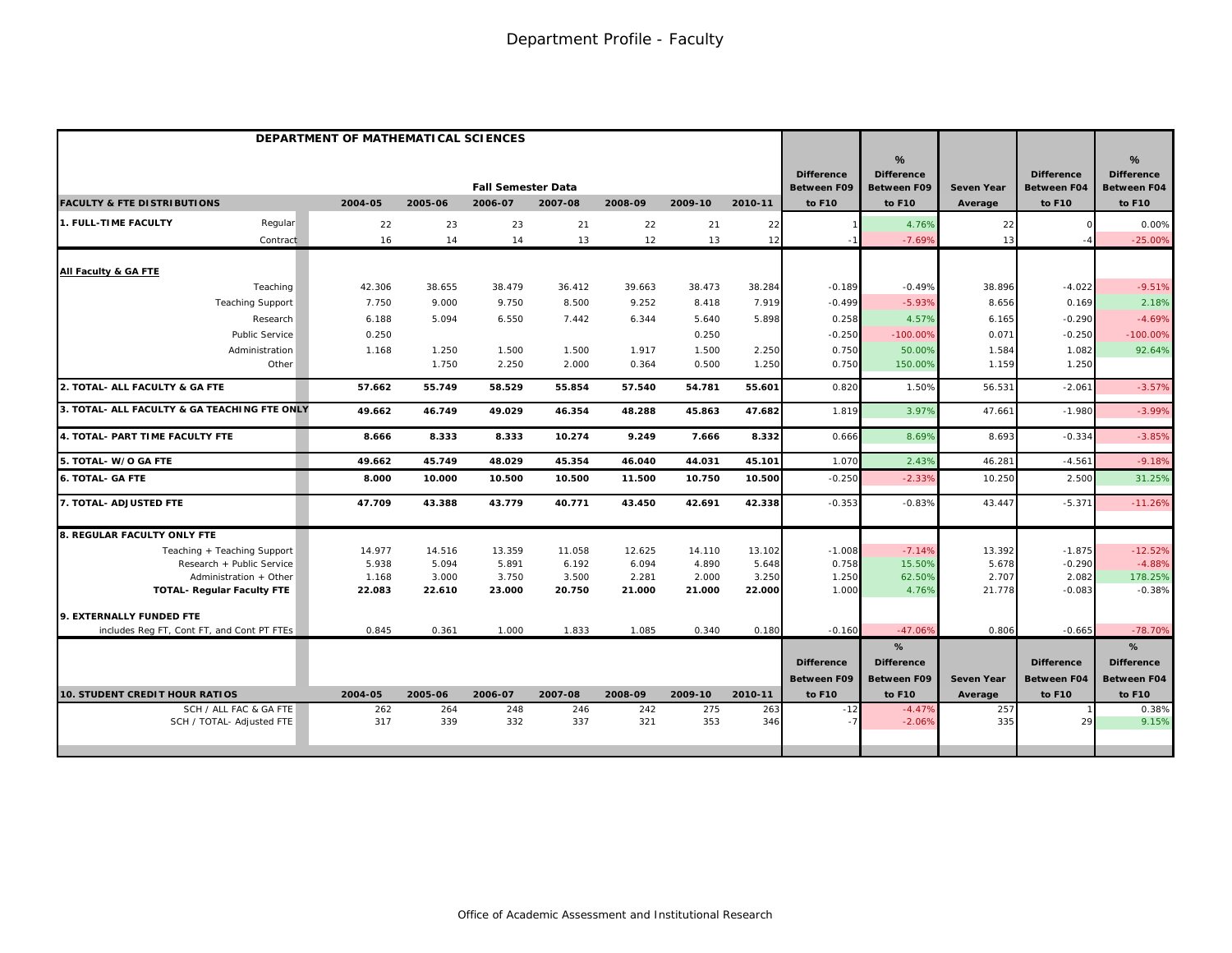|                                                             | DEPARTMENT OF MARKETING & MANAGEMENT |                 |                                      |                 |                 |                 |                 |                                                   |                                                        |                              |                                                   |                                                                    |
|-------------------------------------------------------------|--------------------------------------|-----------------|--------------------------------------|-----------------|-----------------|-----------------|-----------------|---------------------------------------------------|--------------------------------------------------------|------------------------------|---------------------------------------------------|--------------------------------------------------------------------|
| <b>FACULTY &amp; FTE DISTRIBUTIONS</b>                      | 2004-05                              | 2005-06         | <b>Fall Semester Data</b><br>2006-07 | 2007-08         | 2008-09         | 2009-10         | 2010-11         | <b>Difference</b><br><b>Between F09</b><br>to F10 | %<br><b>Difference</b><br><b>Between F09</b><br>to F10 | <b>Seven Year</b><br>Average | <b>Difference</b><br><b>Between F04</b><br>to F10 | $\frac{9}{6}$<br><b>Difference</b><br><b>Between F04</b><br>to F10 |
|                                                             |                                      |                 |                                      |                 |                 |                 |                 |                                                   |                                                        |                              |                                                   |                                                                    |
| 1. FULL-TIME FACULTY<br>Regular                             | 16                                   | 16              | 17                                   | 19              | 17              | 17              | 20              |                                                   | 17.65%                                                 | 17                           |                                                   | 25.00%                                                             |
| Contract                                                    | $\overline{4}$                       | 5               | $\overline{4}$                       | $\overline{2}$  | $\overline{4}$  | $\overline{4}$  |                 |                                                   | 0.00%                                                  |                              |                                                   | 0.00%                                                              |
| All Faculty & GA FTE                                        |                                      |                 |                                      |                 |                 |                 |                 |                                                   |                                                        |                              |                                                   |                                                                    |
| Teaching                                                    | 19.050                               | 20.000          | 22.800                               | 22.050          | 20.650          | 21.747          | 24.000          | 2.253                                             | 10.36%                                                 | 21.471                       | 4.950                                             | 25.98%                                                             |
| <b>Teaching Support</b>                                     | 3.500                                |                 | 3.500                                | 3.500           | 3.500           | 4.000           | 3.500           | $-0.500$                                          | $-12.50%$                                              | 3.071                        | 0.000                                             | 0.00%                                                              |
| Research                                                    | 4.750                                | 4.500           | 3.750                                | 4.500           | 5.500           | 4.750           | 5.250           | 0.500                                             | 10.53%                                                 | 4.714                        | 0.500                                             | 10.53%                                                             |
| <b>Public Service</b>                                       |                                      |                 |                                      |                 |                 |                 | 1.000           | 1.000                                             |                                                        | 0.143                        | 1.000                                             |                                                                    |
| Administration                                              | 0.500                                | 1.000           | 0.500                                | 1.000           | 1.000           | 1.250           | 2.000           | 0.750                                             | 60.00%                                                 | 1.036                        | 1.500                                             | 300.00%                                                            |
| Other                                                       |                                      |                 | 1.500                                | 1.750           | 0.750           | 0.500           | 0.500           | 0.000                                             | 0.00%                                                  | 0.714                        | 0.500                                             |                                                                    |
| 2. TOTAL- ALL FACULTY & GA FTE                              | 27.800                               | 29.000          | 32.050                               | 32.800          | 31.400          | 32.247          | 36.250          | 4.003                                             | 12.41%                                                 | 31.650                       | 8.450                                             | 30.40%                                                             |
| 3. TOTAL- ALL FACULTY & GA TEACHING FTE ONLY                | 24.300                               | 25.500          | 28.550                               | 29.300          | 27.900          | 28.247          | 32.750          | 4.503                                             | 15.94%                                                 | 28.078                       | 8.450                                             | 34.77%                                                             |
| 4. TOTAL- PART TIME FACULTY FTE                             | 4.000                                | 4.750           | 7.000                                | 6.750           | 6.750           | 7.250           | 6.500           | $-0.750$                                          | $-10.34%$                                              | 6.143                        | 2.500                                             | 62.50%                                                             |
| 5. TOTAL- W/O GA FTE                                        | 24.300                               | 25.500          | 28.550                               | 29.300          | 27.900          | 28.247          | 32.750          | 4.503                                             | 15.94%                                                 | 28.078                       | 8.450                                             | 34.77%                                                             |
| <b>6. TOTAL- GA FTE</b>                                     | 3.500                                | 3.500           | 3.500                                | 3.500           | 3.500           | 4.000           | 3.500           | $-0.500$                                          | $-12.50%$                                              | 3.571                        | 0.000                                             | 0.00%                                                              |
| 7. TOTAL- ADJUSTED FTE                                      | 23.500                               | 25.450          | 27.200                               | 27.893          | 26.500          | 27.750          | 31.000          | 3.250                                             | 11.71%                                                 | 27.042                       | 7.500                                             | 31.91%                                                             |
| <b>8. REGULAR FACULTY ONLY FTE</b>                          |                                      |                 |                                      |                 |                 |                 |                 |                                                   |                                                        |                              |                                                   |                                                                    |
| Teaching + Teaching Support                                 | 11.000                               | 10.750          | 11.500                               | 12.750          | 11.000          | 10.750          | 11.750          | 1.000                                             | 9.30%                                                  | 11.357                       | 0.750                                             | 6.82%                                                              |
| Research + Public Service                                   | 4.500                                | 4.250           | 3.500                                | 4.500           | 4.500           | 4.250           | 6.000           | 1.750                                             | 41.18%                                                 | 4.500                        | 1.500                                             | 33.33%                                                             |
| Administration + Other<br><b>TOTAL- Regular Faculty FTE</b> | 0.500<br>16.000                      | 1.000<br>16.000 | 2.000<br>17.000                      | 2.750<br>20.000 | 1.500<br>17.000 | 1.000<br>16.000 | 2.250<br>20.000 | 1.250<br>4.000                                    | 125.00%<br>25.00%                                      | 1.571<br>17.429              | 1.750<br>4.000                                    | 350.00%<br>25.00%                                                  |
|                                                             |                                      |                 |                                      |                 |                 |                 |                 |                                                   |                                                        |                              |                                                   |                                                                    |
| 9. EXTERNALLY FUNDED FTE                                    |                                      |                 |                                      |                 |                 |                 |                 |                                                   |                                                        |                              |                                                   |                                                                    |
| includes Reg FT, Cont FT, and Cont PT FTEs                  | 0.500                                | 0.050           | 0.050                                | 0.107           | 1.250           | 0.250           |                 | $-0.250$                                          | $-100.00%$                                             | 0.315                        | $-0.500$                                          | $-100.00%$                                                         |
|                                                             |                                      |                 |                                      |                 |                 |                 |                 |                                                   | %                                                      |                              |                                                   | %                                                                  |
|                                                             |                                      |                 |                                      |                 |                 |                 |                 | <b>Difference</b>                                 | <b>Difference</b>                                      |                              | <b>Difference</b>                                 | <b>Difference</b>                                                  |
|                                                             |                                      |                 |                                      |                 |                 |                 |                 | <b>Between F09</b>                                | <b>Between F09</b>                                     | <b>Seven Year</b>            | <b>Between F04</b>                                | <b>Between F04</b>                                                 |
| <b>10. STUDENT CREDIT HOUR RATIOS</b>                       | 2004-05                              | 2005-06         | 2006-07                              | 2007-08         | 2008-09         | 2009-10         | 2010-11         | to F10                                            | to F10                                                 | Average                      | to F10                                            | to F10                                                             |
| SCH / ALL FAC & GA FTE<br>SCH / TOTAL- Adjusted FTE         | 297<br>351                           | 296<br>337      | 271<br>320                           | 239<br>281      | 232<br>275      | 241<br>280      | 240<br>280      |                                                   | $-0.28%$<br>0.12%                                      | 259<br>303                   | $-57$<br>$-71$                                    | $-19.19%$<br>$-20.23%$                                             |
|                                                             |                                      |                 |                                      |                 |                 |                 |                 |                                                   |                                                        |                              |                                                   |                                                                    |
|                                                             |                                      |                 |                                      |                 |                 |                 |                 |                                                   |                                                        |                              |                                                   |                                                                    |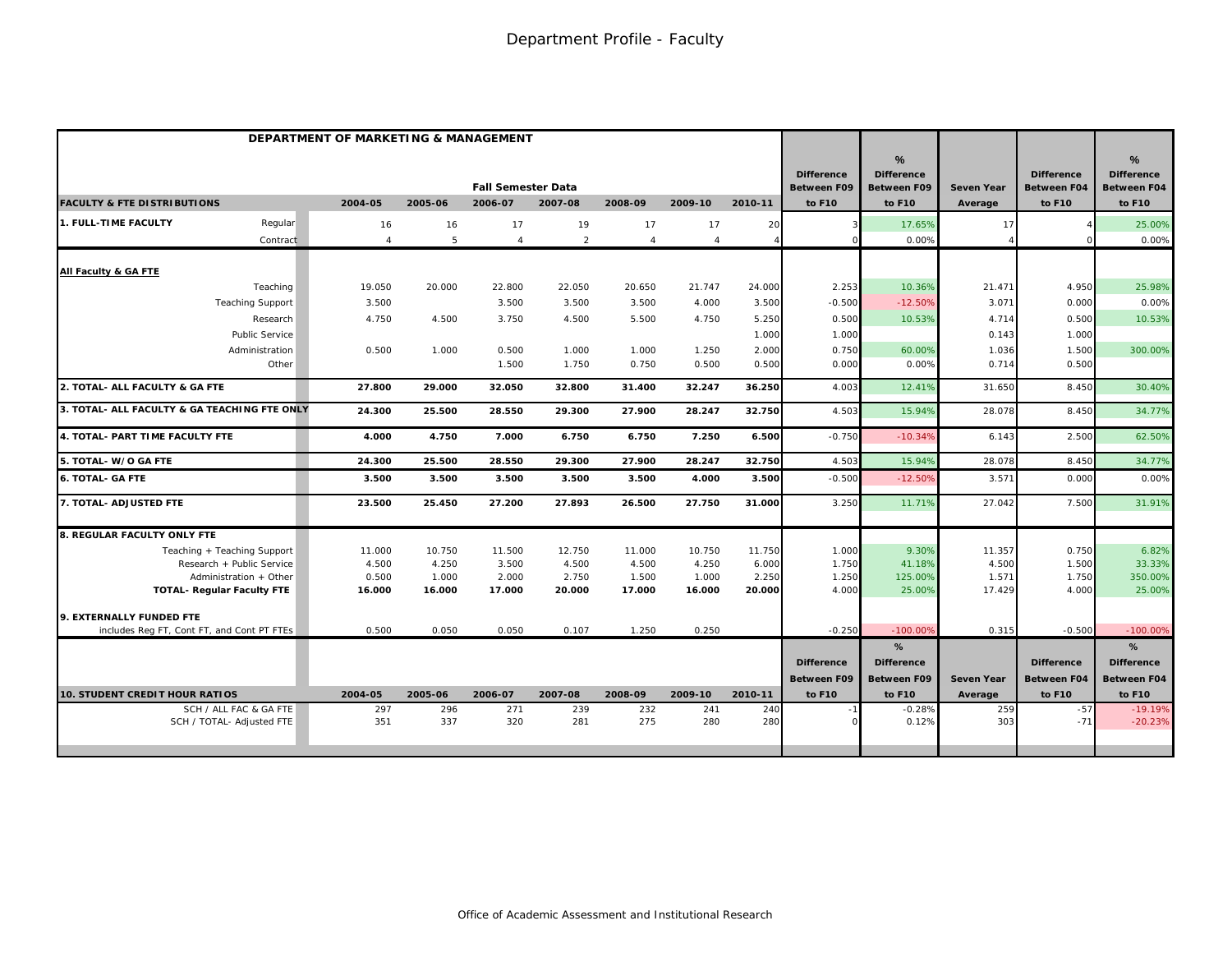|                                                             | DEPARTMENT OF MODERN LANGUAGES & CLASSICS |                 |                           |                 |                 |                 |                 |                                         |                                              |                              |                                         |                                                          |
|-------------------------------------------------------------|-------------------------------------------|-----------------|---------------------------|-----------------|-----------------|-----------------|-----------------|-----------------------------------------|----------------------------------------------|------------------------------|-----------------------------------------|----------------------------------------------------------|
|                                                             |                                           |                 | <b>Fall Semester Data</b> |                 |                 |                 |                 | <b>Difference</b><br><b>Between F09</b> | %<br><b>Difference</b><br><b>Between F09</b> | <b>Seven Year</b>            | <b>Difference</b><br><b>Between F04</b> | $\frac{9}{6}$<br><b>Difference</b><br><b>Between F04</b> |
| <b>FACULTY &amp; FTE DISTRIBUTIONS</b>                      | 2004-05                                   | 2005-06         | 2006-07                   | 2007-08         | 2008-09         | 2009-10         | 2010-11         | to F10                                  | to F10                                       | Average                      | to F10                                  | to F10                                                   |
| 1. FULL-TIME FACULTY<br>Regular                             | 16                                        | 17              | 17                        | 18              | 18              | 18              | 19              |                                         | 5.56%                                        | 18                           |                                         | 18.75%                                                   |
| Contract                                                    | 9                                         | 8               | 9                         | 9               | 12              | 11              | 11              |                                         | 0.00%                                        | 10                           |                                         | 22.22%                                                   |
| All Faculty & GA FTE                                        |                                           |                 |                           |                 |                 |                 |                 |                                         |                                              |                              |                                         |                                                          |
| Teaching                                                    | 33.365                                    | 35.039          | 34.324                    | 32.925          | 38.400          | 37.014          | 37.299          | 0.285                                   | 0.77%                                        | 35.481                       | 3.934                                   | 11.79%                                                   |
| <b>Teaching Support</b>                                     |                                           | 1.666           | 2.334                     | 2.500           | 1.750           | 1.918           | 2.168           | 0.250                                   | 13.03%                                       | 1.762                        | 2.168                                   |                                                          |
| Research                                                    | 3.214                                     | 3.940           | 2.920                     | 3.960           | 3.351           | 3.437           | 3.006           | $-0.431$                                | $-12.54%$                                    | 3.404                        | $-0.208$                                | $-6.47%$                                                 |
| <b>Public Service</b>                                       |                                           |                 |                           |                 |                 |                 |                 |                                         |                                              |                              |                                         |                                                          |
| Administration                                              | 0.750                                     | 0.750           | 0.750                     | 1.000           | 0.750           | 0.750           | 0.750           | 0.00C                                   | 0.00%                                        | 0.786                        | 0.000                                   | 0.00%                                                    |
| Other                                                       |                                           |                 |                           |                 |                 |                 |                 |                                         |                                              |                              |                                         |                                                          |
| 2. TOTAL- ALL FACULTY & GA FTE                              | 37.329                                    | 41.395          | 40.328                    | 40.385          | 44.251          | 43.119          | 43.223          | 0.104                                   | 0.24%                                        | 41.433                       | 5.894                                   | 15.79%                                                   |
| 3. TOTAL- ALL FACULTY & GA TEACHING FTE ONLY                | 37.329                                    | 39.729          | 37.994                    | 37.885          | 42.501          | 41.201          | 41.055          | $-0.146$                                | $-0.35%$                                     | 39.671                       | 3.726                                   | 9.98%                                                    |
| 4. TOTAL- PART TIME FACULTY FTE                             | 8.832                                     | 11.751          | 9.415                     | 6.582           | 8.466           | 7.357           | 6.750           | $-0.607$                                | $-8.25%$                                     | 8.450                        | $-2.082$                                | $-23.57%$                                                |
| 5. TOTAL- W/O GA FTE                                        | 35.663                                    | 37.645          | 36.828                    | 36.885          | 41.001          | 39.619          | 39.723          | 0.104                                   | 0.26%                                        | 38.195                       | 4.060                                   | 11.38%                                                   |
| <b>6. TOTAL- GA FTE</b>                                     | 1.666                                     | 3.750           | 3.500                     | 3.500           | 3.250           | 3.500           | 3.500           | 0.000                                   | 0.00%                                        | 3.238                        | 1.834                                   | 110.08%                                                  |
| 7. TOTAL- ADJUSTED FTE                                      | 32.832                                    | 36.165          | 35.330                    | 35.053          | 38.810          | 37.873          | 38.640          | 0.767                                   | 2.03%                                        | 36.386                       | 5.808                                   | 17.69%                                                   |
| 8. REGULAR FACULTY ONLY FTE                                 |                                           |                 |                           |                 |                 |                 |                 |                                         |                                              |                              |                                         |                                                          |
| Teaching + Teaching Support                                 | 11.869                                    | 12.141          | 13.578                    | 15.166          | 14.146          | 15.918          | 16.079          | 0.161                                   | 1.01%                                        | 14.128                       | 4.210                                   | 35.47%                                                   |
| Research + Public Service                                   | 3.214                                     | 3.690           | 2.920                     | 3.960           | 3.101           | 3.437           | 3.006           | $-0.431$                                | $-12.54%$                                    | 3.333                        | $-0.208$                                | $-6.47%$                                                 |
| Administration + Other<br><b>TOTAL- Regular Faculty FTE</b> | 0.750<br>15.833                           | 0.750<br>16.581 | 0.750<br>17.248           | 1.000<br>20.126 | 0.750<br>17.997 | 0.750<br>20.105 | 0.750<br>19.835 | 0.000<br>$-0.270$                       | 0.00%<br>$-1.34%$                            | 0.786<br>18.246              | 0.000<br>4.002                          | 0.00%<br>25.28%                                          |
|                                                             |                                           |                 |                           |                 |                 |                 |                 |                                         |                                              |                              |                                         |                                                          |
| 9. EXTERNALLY FUNDED FTE                                    |                                           |                 |                           |                 |                 |                 |                 |                                         |                                              |                              |                                         |                                                          |
| includes Reg FT, Cont FT, and Cont PT FTEs                  |                                           |                 |                           |                 |                 |                 |                 |                                         |                                              |                              |                                         |                                                          |
|                                                             |                                           |                 |                           |                 |                 |                 |                 |                                         | %                                            |                              |                                         | %                                                        |
|                                                             |                                           |                 |                           |                 |                 |                 |                 | <b>Difference</b>                       | <b>Difference</b>                            |                              | <b>Difference</b>                       | <b>Difference</b>                                        |
| <b>10. STUDENT CREDIT HOUR RATIOS</b>                       | 2004-05                                   | 2005-06         | 2006-07                   | 2007-08         | 2008-09         | 2009-10         | 2010-11         | <b>Between F09</b><br>to F10            | <b>Between F09</b><br>to F10                 | <b>Seven Year</b><br>Average | <b>Between F04</b><br>to F10            | <b>Between F04</b><br>to F10                             |
| SCH / ALL FAC & GA FTE                                      | 281                                       | 260             | 269                       | 249             | 250             | 278             | 261             | $-17$                                   | $-6.11%$                                     | 264                          | $-20$                                   | $-7.12%$                                                 |
| SCH / TOTAL- Adjusted FTE                                   | 319                                       | 297             | 307                       | 286             | 285             | 317             | 292             | $-25$                                   | $-7.74%$                                     | 300                          | $-27$                                   | $-8.46%$                                                 |
|                                                             |                                           |                 |                           |                 |                 |                 |                 |                                         |                                              |                              |                                         |                                                          |
|                                                             |                                           |                 |                           |                 |                 |                 |                 |                                         |                                              |                              |                                         |                                                          |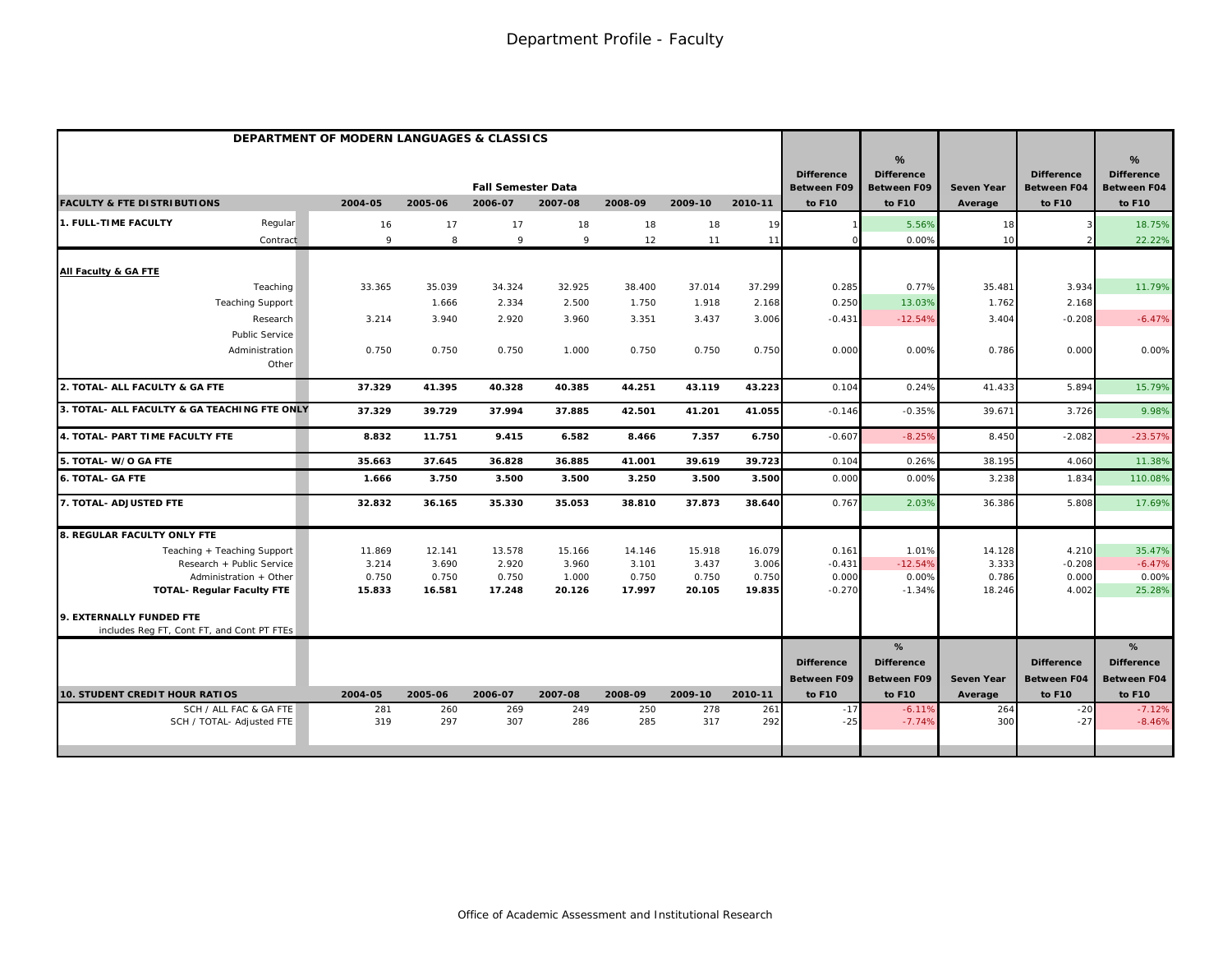|                                                     | <b>SCHOOL OF MUSIC</b> |           |                                      |                 |                 |           |           |                                                   |                                                        |                              |                                                   |                                                        |
|-----------------------------------------------------|------------------------|-----------|--------------------------------------|-----------------|-----------------|-----------|-----------|---------------------------------------------------|--------------------------------------------------------|------------------------------|---------------------------------------------------|--------------------------------------------------------|
| <b>FACULTY &amp; FTE DISTRIBUTIONS</b>              | 2004-05                | 2005-06   | <b>Fall Semester Data</b><br>2006-07 | 2007-08         | 2008-09         | 2009-10   | 2010-11   | <b>Difference</b><br><b>Between F09</b><br>to F10 | %<br><b>Difference</b><br><b>Between F09</b><br>to F10 | <b>Seven Year</b><br>Average | <b>Difference</b><br><b>Between F04</b><br>to F10 | %<br><b>Difference</b><br><b>Between F04</b><br>to F10 |
| Regular<br><b>1. FULL-TIME FACULTY</b>              | 48                     | 45        | 46                                   | 48              | 48              | 48        | 48        |                                                   | 0.00%                                                  | 47                           |                                                   | 0.00%                                                  |
| Contract                                            | $\overline{4}$         | 9         | $\overline{7}$                       | $7\overline{ }$ | $7\overline{ }$ | 6         | 6         |                                                   | 0.00%                                                  |                              |                                                   | 50.00%                                                 |
| All Faculty & GA FTE                                |                        |           |                                      |                 |                 |           |           |                                                   |                                                        |                              |                                                   |                                                        |
| Teaching                                            | 52.614                 | 54.339    | 56.840                               | 53.923          | 55.671          | 55.742    | 59.584    | 3.842                                             | 6.89%                                                  | 55.530                       | 6.970                                             | 13.25%                                                 |
| <b>Teaching Support</b>                             | 22.019                 | 17.913    | 18.140                               | 21.398          | 28.413          | 21.010    | 24.673    | 3.663                                             | 17.43%                                                 | 21.938                       | 2.654                                             | 12.05%                                                 |
| Research                                            | 3.691                  | 3.018     | 2.078                                | 5.849           | 0.333           | 1.619     | 3.410     | 1.791                                             | 110.62%                                                | 2.857                        | $-0.281$                                          | $-7.61%$                                               |
| Public Service                                      |                        |           | 0.083                                | 0.084           |                 |           |           | 0.000                                             |                                                        | 0.024                        | 0.000                                             |                                                        |
| Administration                                      | 3.799                  | 2.416     | 2.916                                | 3.195           | 1.665           | 1.667     |           | $-1.667$                                          | $-100.00%$                                             | 2.237                        | $-3.799$                                          | $-100.00%$                                             |
| Other                                               | 1.000                  | 2.418     | 0.500                                | 0.000           |                 |           | 1.000     | 1.000                                             |                                                        | 0.703                        | 0.000                                             | 0.00%                                                  |
| 2. TOTAL- ALL FACULTY & GA FTE                      | 83.123                 | 80.104    | 80.557                               | 84.449          | 86.082          | 80.038    | 88.667    | 8.629                                             | 10.78%                                                 | 83.289                       | 5.544                                             | 6.67%                                                  |
| 3. TOTAL- ALL FACULTY & GA TEACHING FTE ONLY        | 65.515                 | 64.999    | 65.793                               | 66.570          | 67.533          | 64.856    | 68.819    | 3.963                                             | 6.11%                                                  | 66.298                       | 3.304                                             | 5.04%                                                  |
| 4. TOTAL- PART TIME FACULTY FTE                     | 6.625                  | 4.916     | 6.691                                | 7.125           | 6.082           | 6.582     | 7.425     | 0.843                                             | 12.81%                                                 | 6.492                        | 0.800                                             | 12.08%                                                 |
| 5. TOTAL- W/O GA FTE                                | 60.873                 | 59.104    | 60.057                               | 62.031          | 60.832          | 60.082    | 60.417    | 0.335                                             | 0.56%                                                  | 60.485                       | $-0.456$                                          | $-0.75%$                                               |
| <b>6. TOTAL- GA FTE</b>                             | 22.250                 | 21.000    | 20.500                               | 22.418          | 25.250          | 19.956    | 28.250    | 8.294                                             | 41.56%                                                 | 22.803                       | 6.000                                             | 26.97%                                                 |
| 7. TOTAL- ADJUSTED FTE                              | 60.373                 | 56.604    | 58.524                               | 61.031          | 60.830          | 59.582    | 59.421    | $-0.161$                                          | $-0.27%$                                               | 59.481                       | $-0.952$                                          | $-1.58%$                                               |
| 8. REGULAR FACULTY ONLY FTE                         |                        |           |                                      |                 |                 |           |           |                                                   |                                                        |                              |                                                   |                                                        |
| Teaching + Teaching Support                         | 42.395                 | 38.298    | 40.039                               | 40.288          | 45.502          | 44.214    | 42.840    | $-1.374$                                          | $-3.11%$                                               | 41.939                       | 0.445                                             | 1.05%                                                  |
| Research + Public Service                           | 2.858                  | 2.644     | 2.078                                | 5.350           | 0.333           | 1.619     | 3.160     | 1.541                                             | 95.18%                                                 | 2.577                        | 0.302                                             | 10.57%                                                 |
| Administration + Other                              | 3.747                  | 5.058     | 2.666                                | 2.862           | 1.665           | 1.667     | 1.000     | $-0.667$                                          | $-40.01%$                                              | 2.666                        | $-2.747$                                          | $-73.31%$                                              |
| <b>TOTAL- Requiar Faculty FTE</b>                   | 49.000                 | 46.000    | 44.783                               | 48.500          | 47.500          | 47.500    | 47.000    | $-0.500$                                          | $-1.05%$                                               | 47.183                       | $-2.000$                                          | $-4.08%$                                               |
| 9. EXTERNALLY FUNDED FTE                            |                        |           |                                      |                 |                 |           |           |                                                   |                                                        |                              |                                                   |                                                        |
| includes Reg FT, Cont FT, and Cont PT FTEs          | 0.250                  |           |                                      | 1.000           |                 |           |           | 0.000                                             |                                                        | 0.179                        | $-0.250$                                          | $-100.00%$                                             |
|                                                     |                        |           |                                      |                 |                 |           |           |                                                   | %                                                      |                              |                                                   | %                                                      |
|                                                     |                        |           |                                      |                 |                 |           |           | <b>Difference</b>                                 | <b>Difference</b>                                      |                              | <b>Difference</b>                                 | <b>Difference</b>                                      |
|                                                     |                        |           |                                      |                 |                 |           |           | <b>Between F09</b>                                | <b>Between F09</b>                                     | <b>Seven Year</b>            | <b>Between F04</b>                                | <b>Between F04</b>                                     |
| <b>10. STUDENT CREDIT HOUR RATIOS</b>               | 2004-05                | 2005-06   | 2006-07                              | 2007-08         | 2008-09         | 2009-10   | 2010-11   | to F10                                            | to F10                                                 | Average                      | to F10                                            | to F10                                                 |
| SCH / ALL FAC & GA FTE<br>SCH / TOTAL- Adjusted FTE | 85<br>117              | 92<br>130 | 92<br>127                            | 88<br>122       | 92<br>130       | 97<br>131 | 91<br>135 |                                                   | $-6.19%$<br>3.05%                                      | 91<br>127                    | 18                                                | 7.06%<br>15.38%                                        |
|                                                     |                        |           |                                      |                 |                 |           |           |                                                   |                                                        |                              |                                                   |                                                        |
|                                                     |                        |           |                                      |                 |                 |           |           |                                                   |                                                        |                              |                                                   |                                                        |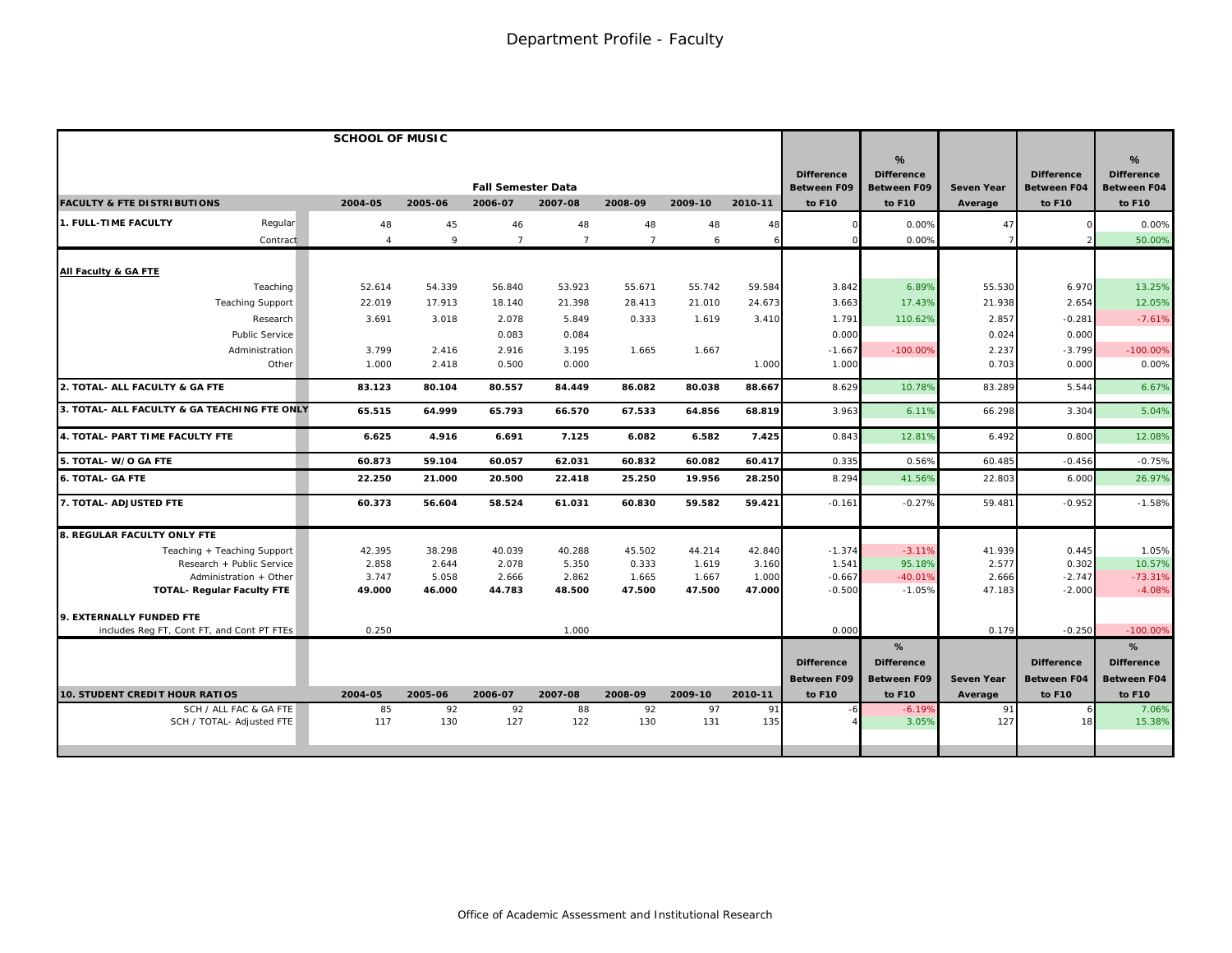| DEPARTMENT OF NATURAL RESOURCES & ENVIRONMENTAL MANAGEMENT |         |         |                           |         |              |              |         |                                         |                                              |                   |                                         |                                              |
|------------------------------------------------------------|---------|---------|---------------------------|---------|--------------|--------------|---------|-----------------------------------------|----------------------------------------------|-------------------|-----------------------------------------|----------------------------------------------|
|                                                            |         |         | <b>Fall Semester Data</b> |         |              |              |         | <b>Difference</b><br><b>Between F09</b> | %<br><b>Difference</b><br><b>Between F09</b> | <b>Seven Year</b> | <b>Difference</b><br><b>Between F04</b> | %<br><b>Difference</b><br><b>Between F04</b> |
| <b>FACULTY &amp; FTE DISTRIBUTIONS</b>                     | 2004-05 | 2005-06 | 2006-07                   | 2007-08 | 2008-09      | 2009-10      | 2010-11 | to F10                                  | to F10                                       | Average           | to F10                                  | to F10                                       |
| Regular<br>1. FULL-TIME FACULTY                            | 8       | 8       | 8                         | 8       | 6            | 6            |         |                                         | 33.33%                                       |                   |                                         | 0.00%                                        |
| Contract                                                   |         |         |                           |         | $\mathbf{1}$ | $\mathbf{1}$ |         |                                         | $-100.00%$                                   | 0.286             |                                         |                                              |
| All Faculty & GA FTE                                       |         |         |                           |         |              |              |         |                                         |                                              |                   |                                         |                                              |
| Teaching                                                   | 7.834   | 8.356   | 9.898                     | 9.219   | 9.966        | 9.532        | 8.446   | $-1.086$                                | $-11.39%$                                    | 9.036             | 0.612                                   | 7.81%                                        |
| <b>Teaching Support</b>                                    | 1.000   | 0.750   | 0.650                     | 1.000   | 0.750        | 1.350        | 1.693   | 0.343                                   | 25.41%                                       | 1.028             | 0.693                                   | 69.30%                                       |
| Research                                                   | 2.566   | 2.794   | 1.687                     | 2.724   | 1.507        | 1.424        | 1.153   | $-0.271$                                | $-19.03%$                                    | 1.979             | $-1.413$                                | $-55.07%$                                    |
| <b>Public Service</b>                                      | 0.750   | 0.350   | 0.250                     |         | 0.500        | 1.068        | 0.458   | $-0.610$                                | $-57.12%$                                    | 0.482             | $-0.292$                                | $-38.93%$                                    |
| Administration                                             | 0.500   | 0.500   | 0.500                     | 0.557   | 0.750        | 1.111        | 0.500   | $-0.611$                                | $-55.00%$                                    | 0.631             | 0.000                                   | 0.00%                                        |
| Other                                                      | 0.250   |         | 0.015                     |         | 1.000        | 0.250        | 1.250   | 1.000                                   | 400.00%                                      | 0.395             | 1.000                                   | 400.00%                                      |
| 2. TOTAL- ALL FACULTY & GA FTE                             | 12.900  | 12.750  | 13.000                    | 13.500  | 14.473       | 14.735       | 13.500  | $-1.235$                                | $-8.38%$                                     | 13.551            | 0.600                                   | 4.65%                                        |
| 3. TOTAL- ALL FACULTY & GA TEACHING FTE ONLY               | 9.900   | 11.150  | 12.100                    | 11.500  | 12.723       | 11.817       | 11.456  | $-0.361$                                | $-3.05%$                                     | 11.521            | 1.556                                   | 15.72%                                       |
| 4. TOTAL- PART TIME FACULTY FTE                            | 0.250   | 1.500   | 1.500                     | 2.000   | 5.017        | 3.000        | 3.000   | 0.000                                   | 0.00%                                        | 2.324             | 2.750                                   | 1100.00%                                     |
| 5. TOTAL- W/O GA FTE                                       | 8.650   | 9.500   | 9.750                     | 10.000  | 10.973       | 10.735       | 11.000  | 0.265                                   | 2.47%                                        | 10.08             | 2.350                                   | 27.17%                                       |
| <b>6. TOTAL- GA FTE</b>                                    | 4.250   | 3.250   | 3.250                     | 3.500   | 3.500        | 4.000        | 2.500   | $-1.500$                                | $-37.50%$                                    | 3.464             | $-1.750$                                | $-41.18%$                                    |
| 7. TOTAL- ADJUSTED FTE                                     | 8.250   | 8.972   | 9.750                     | 9.800   | 9.220        | 10.000       | 9.750   | $-0.250$                                | $-2.50%$                                     | 9.392             | 1.500                                   | 18.18%                                       |
| 8. REGULAR FACULTY ONLY FTE                                |         |         |                           |         |              |              |         |                                         |                                              |                   |                                         |                                              |
| Teaching + Teaching Support                                | 6.184   | 5.206   | 6.048                     | 5.719   | 2.991        | 4.032        | 5.097   | 1.065                                   | 26.41%                                       | 5.040             | $-1.087$                                | $-17.58%$                                    |
| Research + Public Service                                  | 1.316   | 2.294   | 1.687                     | 1.724   | 1.007        | 0.924        | 1.153   | 0.229                                   | 24.78%                                       | 1.444             | $-0.163$                                | $-12.39%$                                    |
| Administration + Other                                     | 0.750   | 0.500   | 0.515                     | 0.557   | 0.500        | 1.361        | 1.750   | 0.389                                   | 28.58%                                       | 0.848             | 1.000                                   | 133.33%                                      |
| <b>TOTAL- Regular Faculty FTE</b>                          | 8.250   | 8.000   | 8.250                     | 8.000   | 4.498        | 6.317        | 8.000   | 1.683                                   | 26.64%                                       | 7.331             | $-0.250$                                | $-3.03%$                                     |
| 9. EXTERNALLY FUNDED FTE                                   |         |         |                           |         |              |              |         |                                         |                                              |                   |                                         |                                              |
| includes Reg FT, Cont FT, and Cont PT FTEs                 |         | 0.528   |                           | 0.200   | 0.250        |              | 0.250   | 0.250                                   |                                              | 0.175             | 0.250                                   |                                              |
|                                                            |         |         |                           |         |              |              |         |                                         | %                                            |                   |                                         | %                                            |
|                                                            |         |         |                           |         |              |              |         | <b>Difference</b>                       | <b>Difference</b>                            |                   | <b>Difference</b>                       | <b>Difference</b>                            |
| <b>10. STUDENT CREDIT HOUR RATIOS</b>                      | 2004-05 | 2005-06 | 2006-07                   | 2007-08 | 2008-09      | 2009-10      | 2010-11 | <b>Between F09</b><br>to F10            | <b>Between F09</b><br>to F10                 | <b>Seven Year</b> | <b>Between F04</b><br>to F10            | <b>Between F04</b><br>to F10                 |
| SCH / ALL FAC & GA FTE                                     | 171     | 183     | 176                       | 178     | 176          | 191          | 195     |                                         | 2.09%                                        | Average<br>181    | 24                                      | 14.04%                                       |
| SCH / TOTAL- Adjusted FTE                                  | 267     | 261     | 235                       | 245     | 276          | 282          | 270     | $-12$                                   | $-4.26%$                                     | 262               |                                         | 1.12%                                        |
|                                                            |         |         |                           |         |              |              |         |                                         |                                              |                   |                                         |                                              |
|                                                            |         |         |                           |         |              |              |         |                                         |                                              |                   |                                         |                                              |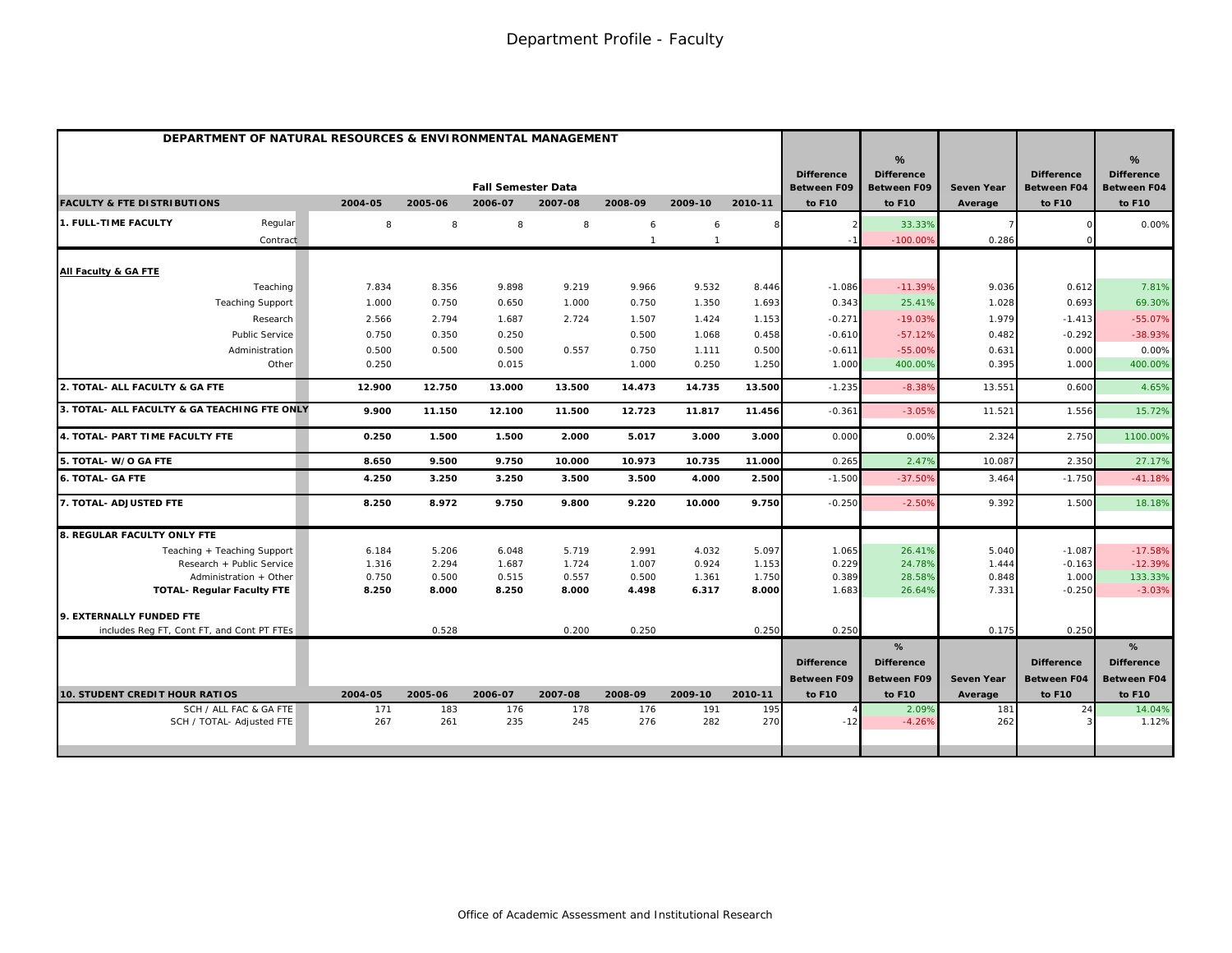|                                                                 | <b>SCHOOL OF NURSING</b> |                |                                      |                |                |                |                |                                                   |                                                        |                              |                                                   |                                                                    |
|-----------------------------------------------------------------|--------------------------|----------------|--------------------------------------|----------------|----------------|----------------|----------------|---------------------------------------------------|--------------------------------------------------------|------------------------------|---------------------------------------------------|--------------------------------------------------------------------|
| <b>FACULTY &amp; FTE DISTRIBUTIONS</b>                          | 2004-05                  | 2005-06        | <b>Fall Semester Data</b><br>2006-07 | 2007-08        | 2008-09        | 2009-10        | 2010-11        | <b>Difference</b><br><b>Between F09</b><br>to F10 | %<br><b>Difference</b><br><b>Between F09</b><br>to F10 | <b>Seven Year</b><br>Average | <b>Difference</b><br><b>Between F04</b><br>to F10 | $\frac{9}{6}$<br><b>Difference</b><br><b>Between F04</b><br>to F10 |
| 1. FULL-TIME FACULTY<br>Regular                                 | 13                       | 14             | 12                                   | 13             | 13             | 12             | 12             |                                                   | 0.00%                                                  | 13                           |                                                   | $-7.69%$                                                           |
| Contract                                                        | 13                       | 15             | 16                                   | 18             | 17             | 19             | 22             |                                                   | 15.79%                                                 | 17                           |                                                   | 69.23%                                                             |
| All Faculty & GA FTE                                            |                          |                |                                      |                |                |                |                |                                                   |                                                        |                              |                                                   |                                                                    |
| Teaching                                                        | 25.583                   | 27.986         | 28.670                               | 34.778         | 33.438         | 36.966         | 41.791         | 4.825                                             | 13.05%                                                 | 32.745                       | 16.208                                            | 63.35%                                                             |
| <b>Teaching Support</b>                                         | 2.830                    | 1.225          | 1.913                                | 4.388          | 6.393          | 2.833          | 3.000          | 0.167                                             | 5.89%                                                  | 3.226                        | 0.170                                             | 6.01%                                                              |
| Research                                                        | 2.427                    | 1.391          | 1.832                                | 0.500          |                | 1.833          | 1.250          | $-0.583$                                          | $-31.81%$                                              | 1.319                        | $-1.177$                                          | $-48.50%$                                                          |
| Public Service                                                  |                          |                |                                      |                |                | 0.750          | 2.417          | 1.667                                             | 222.27%                                                | 0.452                        | 2.417                                             |                                                                    |
| Administration<br>Other                                         | 2.105                    | 2.831          | 1.917                                | 1.500          | 2.750          | 1.666          |                | $-1.666$                                          | $-100.00%$                                             | 1.824                        | $-2.105$                                          | $-100.00\%$                                                        |
| 2. TOTAL- ALL FACULTY & GA FTE                                  | 32.945                   | 33.433         | 34.332                               | 41.166         | 42.581         | 44.048         | 48.458         |                                                   | 10.01%                                                 | 39.566                       | 15.513                                            | 47.09%                                                             |
| 3. TOTAL- ALL FACULTY & GA TEACHING FTE ONLY                    | 31.945                   | 32.433         | 33.832                               | 39.166         | 40.081         | 41.548         | 45.458         | 3.910                                             | 9.41%                                                  | 37.780                       | 13.513                                            | 42.30%                                                             |
| 4. TOTAL- PART TIME FACULTY FTE                                 | 5.820                    | 4.053          | 5.415                                | 7.498          | 9.082          | 9.714          | 9.958          | 0.244                                             | 2.51%                                                  | 7.363                        | 4.138                                             | 71.10%                                                             |
| 5. TOTAL- W/O GA FTE                                            | 31.945                   | 32.433         | 33.832                               | 39.166         | 40.081         | 41.548         | 45.458         | 3.910                                             | 9.41%                                                  | 37.780                       | 13.513                                            | 42.30%                                                             |
| <b>6. TOTAL- GA FTE</b>                                         | 1.000                    | 1.000          | 0.500                                | 2.000          | 2.500          | 2.500          | 3.000          | 0.500                                             | 20,00%                                                 | 1.786                        | 2.000                                             | 200.00%                                                            |
| 7. TOTAL- ADJUSTED FTE                                          | 31.895                   | 32.393         | 33.499                               | 38.582         | 39.330         | 40.881         | 44.041         | 3.160                                             | 7.73%                                                  | 37.232                       | 12.146                                            | 38.08%                                                             |
| 8. REGULAR FACULTY ONLY FTE                                     |                          |                |                                      |                |                |                |                |                                                   |                                                        |                              |                                                   |                                                                    |
| Teaching + Teaching Support                                     | 8.718                    | 9.360          | 8.501                                | 11.500         | 10.500         | 8.001          | 8.583          | 0.582                                             | 7.27%                                                  | 9.309                        | $-0.135$                                          | $-1.55%$                                                           |
| Research + Public Service                                       | 2.427                    | 1.391          | 1.832                                |                |                | 2.583          | 1.250          | $-1.333$                                          | $-51.61%$                                              | 1.355                        | $-1.177$                                          | $-48.50%$                                                          |
| Administration + Other                                          | 1.855                    | 2.249          | 1.667                                | 1.500          | 2.500          | 1.416          | 2.167          | 0.751                                             | 53.04%                                                 | 1.908                        | 0.312                                             | 16.82%                                                             |
| <b>TOTAL- Regular Faculty FTE</b>                               | 13.000                   | 13.000         | 12.000                               | 13.000         | 13.000         | 12.000         | 12.000         | 0.000                                             | 0.00%                                                  | 12.571                       | $-1.000$                                          | $-7.69%$                                                           |
| 9. EXTERNALLY FUNDED FTE                                        |                          |                |                                      |                |                |                |                |                                                   |                                                        |                              |                                                   |                                                                    |
| includes Reg FT, Cont FT, and Cont PT FTEs                      | 0.050                    | 0.040          |                                      |                |                |                |                | 0.000                                             |                                                        | 0.013                        | $-0.050$                                          | $-100.00%$                                                         |
|                                                                 |                          |                |                                      |                |                |                |                |                                                   | %                                                      |                              |                                                   | %                                                                  |
|                                                                 |                          |                |                                      |                |                |                |                | <b>Difference</b>                                 | <b>Difference</b>                                      |                              | <b>Difference</b>                                 | <b>Difference</b>                                                  |
|                                                                 |                          |                |                                      |                |                |                |                | <b>Between F09</b>                                | <b>Between F09</b>                                     | <b>Seven Year</b>            | <b>Between F04</b>                                | <b>Between F04</b>                                                 |
| <b>10. STUDENT CREDIT HOUR RATIOS</b><br>SCH / ALL FAC & GA FTE | 2004-05<br>128           | 2005-06<br>137 | 2006-07<br>151                       | 2007-08<br>141 | 2008-09<br>135 | 2009-10<br>145 | 2010-11<br>150 | to F10                                            | to F10<br>3.48%                                        | Average<br>141               | to F10<br>22                                      | to F10<br>17.19%                                                   |
| SCH / TOTAL- Adjusted FTE                                       | 132                      | 141            | 155                                  | 150            | 146            | 156            | 165            |                                                   | 5.64%                                                  | 149                          | 33                                                | 25.00%                                                             |
|                                                                 |                          |                |                                      |                |                |                |                |                                                   |                                                        |                              |                                                   |                                                                    |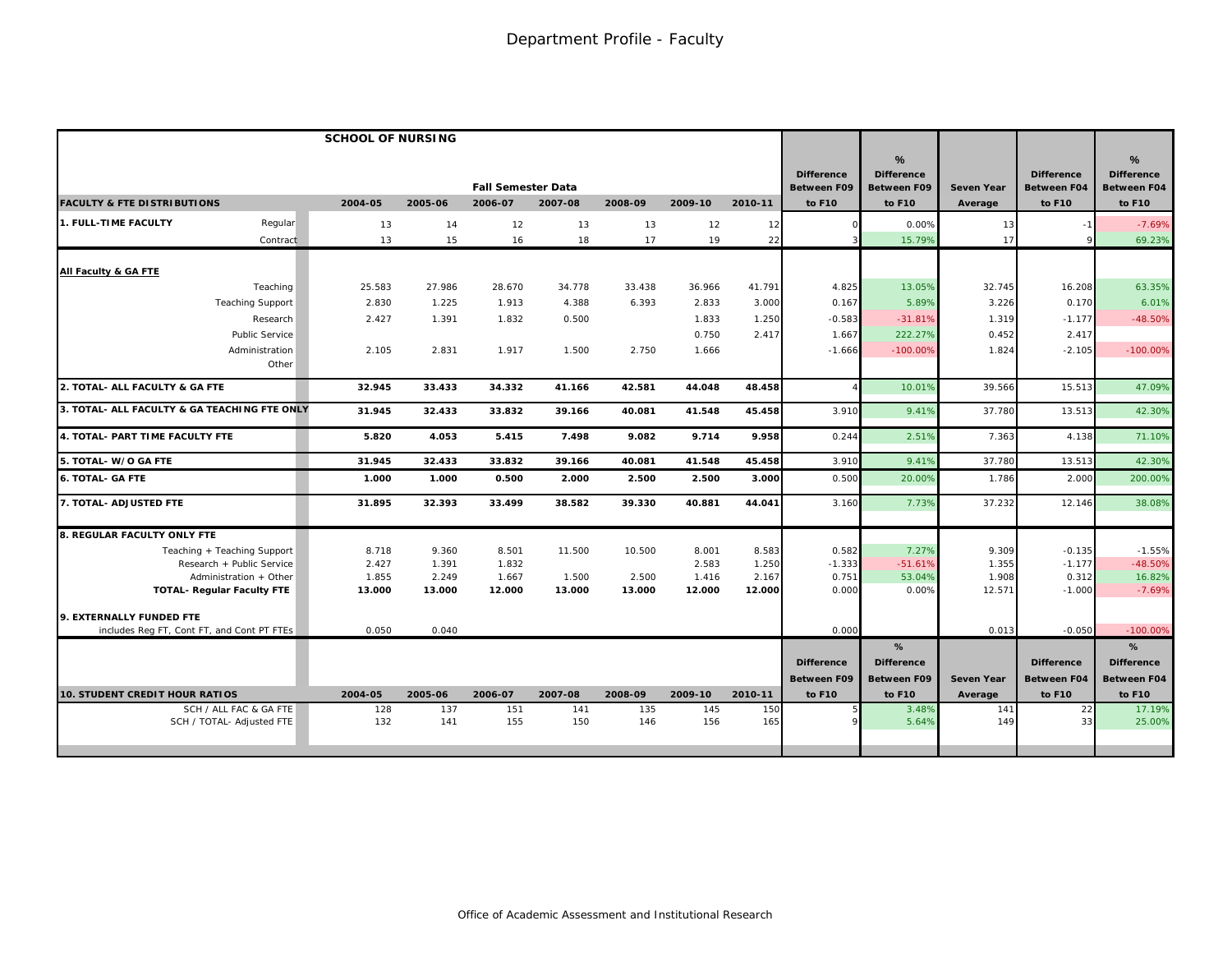| SCHOOL OF PHYSICAL EDUCATION, SPORT, & EXERCISE SCIENCE |         |         |                           |         |         |         |         |                                         |                                              |                   |                                         |                                                          |
|---------------------------------------------------------|---------|---------|---------------------------|---------|---------|---------|---------|-----------------------------------------|----------------------------------------------|-------------------|-----------------------------------------|----------------------------------------------------------|
|                                                         |         |         | <b>Fall Semester Data</b> |         |         |         |         | <b>Difference</b><br><b>Between F09</b> | %<br><b>Difference</b><br><b>Between F09</b> | <b>Seven Year</b> | <b>Difference</b><br><b>Between F04</b> | $\frac{9}{6}$<br><b>Difference</b><br><b>Between F04</b> |
| <b>FACULTY &amp; FTE DISTRIBUTIONS</b>                  | 2004-05 | 2005-06 | 2006-07                   | 2007-08 | 2008-09 | 2009-10 | 2010-11 | to F10                                  | to F10                                       | Average           | to F10                                  | to F10                                                   |
| 1. FULL-TIME FACULTY<br>Regular                         | 25      | 26      | 21                        | 21      | 20      | 18      | 19      |                                         | 5.56%                                        | 21                |                                         | $-24.00%$                                                |
| Contract                                                | 16      | 11      | 17                        | 17      | 16      | 18      | 18      |                                         | 0.00%                                        | 16                |                                         | 12.50%                                                   |
| All Faculty & GA FTE                                    |         |         |                           |         |         |         |         |                                         |                                              |                   |                                         |                                                          |
| Teaching                                                | 37.044  | 33.188  | 35.828                    | 37.271  | 38.052  | 39.416  | 38.265  | $-1.151$                                | $-2.92%$                                     | 37.009            | 1.221                                   | 3.30%                                                    |
| <b>Teaching Support</b>                                 | 6.226   | 5.034   | 3.483                     | 3.028   | 0.416   |         |         | 0.000                                   |                                              | 2.598             | $-6.226$                                | $-100.00\%$                                              |
| Research                                                | 19.917  | 21.251  | 21.416                    | 25.417  | 25.655  | 22.215  | 23.919  | 1.704                                   | 7.67%                                        | 22.827            | 4.002                                   | 20.09%                                                   |
| <b>Public Service</b>                                   |         |         |                           |         |         | 0.500   |         | $-0.500$                                | $-100.00%$                                   | 0.071             | 0.000                                   |                                                          |
| Administration                                          | 4.749   | 3.417   | 4.500                     | 5.333   | 4.917   | 4.414   | 6.510   | 2.096                                   | 47.49%                                       | 4.834             | 1.761                                   | 37.08%                                                   |
| Other                                                   | 0.833   | 2.332   | 2.084                     | 1.166   | 0.916   | 1.465   | 0.462   | $-1.003$                                | $-68.46%$                                    | 1.323             | $-0.371$                                | $-44.54%$                                                |
| 2. TOTAL- ALL FACULTY & GA FTE                          | 68.769  | 65.222  | 67.311                    | 72.215  | 69.956  | 68.010  | 69.156  | 1.146                                   | 1.69%                                        | 68.663            | 0.387                                   | 0.56%                                                    |
| 3. TOTAL- ALL FACULTY & GA TEACHING FTE ONLY            | 51.519  | 47.188  | 49.494                    | 51.270  | 53.468  | 53.170  | 54.074  | 0.904                                   | 1.70%                                        | 51.455            | 2.555                                   | 4.96%                                                    |
| 4. TOTAL- PART TIME FACULTY FTE                         | 8.011   | 6.953   | 6.349                     | 8.313   | 11.190  | 9.677   | 9.417   | $-0.260$                                | $-2.69%$                                     | 8.559             | 1.406                                   | 17.55%                                                   |
| 5. TOTAL- W/O GA FTE                                    | 51.269  | 46.388  | 47.811                    | 50.215  | 51.956  | 50.510  | 51.656  | 1.146                                   | 2.27%                                        | 49.972            | 0.387                                   | 0.75%                                                    |
| <b>6. TOTAL- GA FTE</b>                                 | 17.500  | 18.834  | 19.500                    | 22.000  | 18.000  | 17.500  | 17.500  | 0.00C                                   | 0.00%                                        | 18.691            | 0.000                                   | 0.00%                                                    |
| 7. TOTAL- ADJUSTED FTE                                  | 45.440  | 43.203  | 44.015                    | 44.909  | 45.360  | 44.977  | 43.636  | $-1.341$                                | $-2.98%$                                     | 44.506            | $-1.804$                                | $-3.97%$                                                 |
| <b>8. REGULAR FACULTY ONLY FTE</b>                      |         |         |                           |         |         |         |         |                                         |                                              |                   |                                         |                                                          |
| Teaching + Teaching Support                             | 16.388  | 15.779  | 10.788                    | 10.739  | 10.766  | 8.712   | 9.604   | 0.892                                   | 10.24%                                       | 11.825            | $-6.784$                                | $-41.40%$                                                |
| Research + Public Service                               | 6.167   | 6.917   | 6.083                     | 6.917   | 6.667   | 6.625   | 6.187   | $-0.438$                                | $-6.61%$                                     | 6.509             | 0.020                                   | 0.32%                                                    |
| Administration + Other                                  | 3.667   | 3.667   | 4.417                     | 4.000   | 3.583   | 3.830   | 4.889   | 1.059                                   | 27.65%                                       | 4.008             | 1.222                                   | 33.32%                                                   |
| <b>TOTAL- Regular Faculty FTE</b>                       | 26.222  | 26.363  | 21.288                    | 21.656  | 21.016  | 19.167  | 20.680  | 1.513                                   | 7.89%                                        | 22.342            | $-5.542$                                | $-21.13%$                                                |
| 9. EXTERNALLY FUNDED FTE                                |         |         |                           |         |         |         |         |                                         |                                              |                   |                                         |                                                          |
| includes Reg FT, Cont FT, and Cont PT FTEs              | 2.150   | 0.900   | 0.250                     | 1.320   | 2.500   | 1.500   | 3.305   | 1.805                                   | 120.33%                                      | 1.704             | 1.155                                   | 53.72%                                                   |
|                                                         |         |         |                           |         |         |         |         |                                         | %                                            |                   |                                         | %                                                        |
|                                                         |         |         |                           |         |         |         |         | <b>Difference</b>                       | <b>Difference</b>                            |                   | <b>Difference</b>                       | <b>Difference</b>                                        |
|                                                         |         |         |                           |         |         |         |         | <b>Between F09</b>                      | <b>Between F09</b>                           | <b>Seven Year</b> | <b>Between F04</b>                      | <b>Between F04</b>                                       |
| <b>10. STUDENT CREDIT HOUR RATIOS</b>                   | 2004-05 | 2005-06 | 2006-07                   | 2007-08 | 2008-09 | 2009-10 | 2010-11 | to F10                                  | to F10                                       | Average           | to F10                                  | to F10                                                   |
| SCH / ALL FAC & GA FTE                                  | 154     | 149     | 159                       | 146     | 154     | 161     | 155     |                                         | $-3.44%$                                     | 154               |                                         | 0.65%                                                    |
| SCH / TOTAL- Adjusted FTE                               | 233     | 225     | 243                       | 235     | 237     | 243     | 246     |                                         | 1.35%                                        | 237               | $\mathbf{1}$                            | 5.58%                                                    |
|                                                         |         |         |                           |         |         |         |         |                                         |                                              |                   |                                         |                                                          |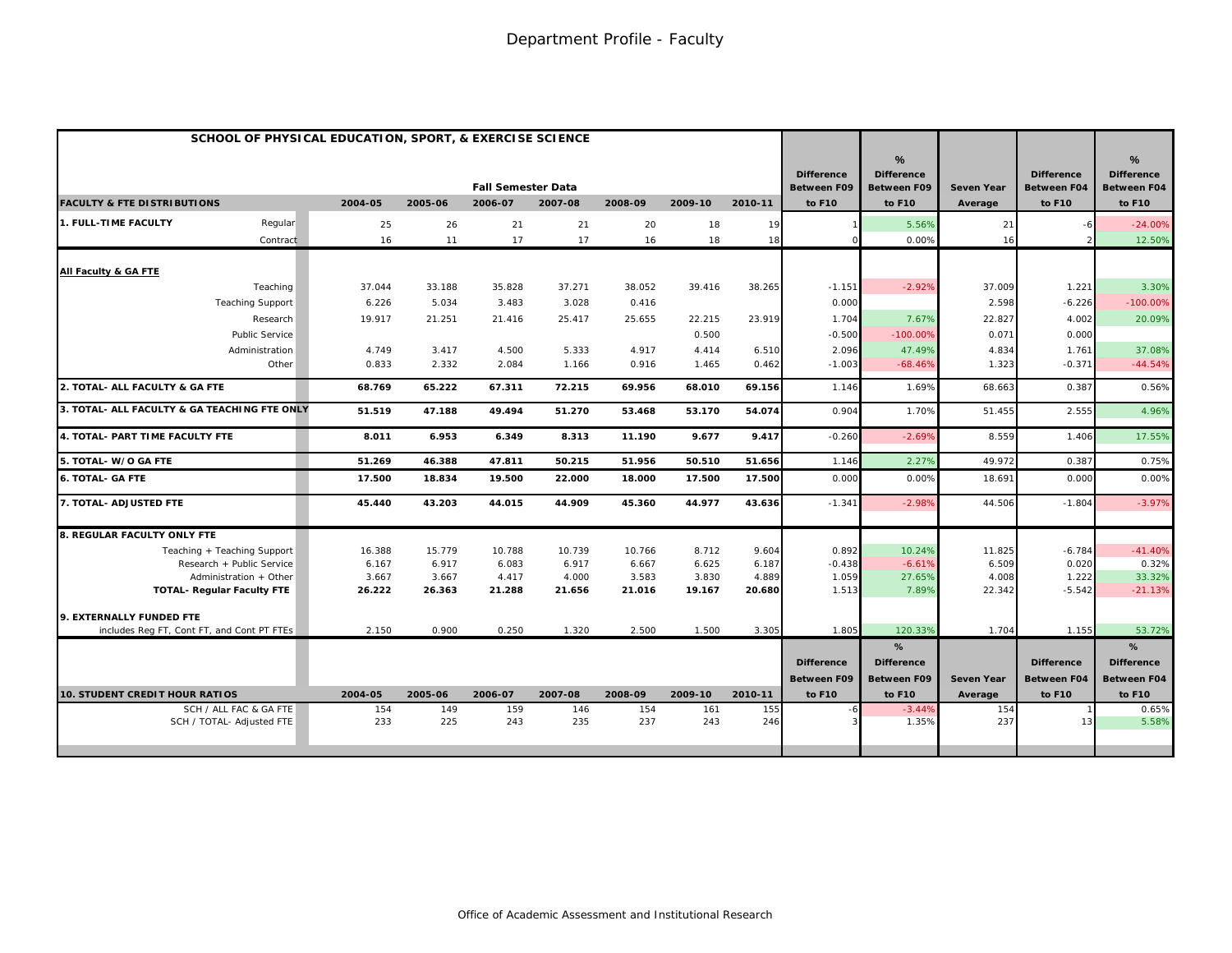| DEPARTMENT OF PHILOSOPHY & RELIGIOUS STUDIES                |                |                |                           |                |                 |                 |                 |                                         |                                              |                   |                                         |                                                          |
|-------------------------------------------------------------|----------------|----------------|---------------------------|----------------|-----------------|-----------------|-----------------|-----------------------------------------|----------------------------------------------|-------------------|-----------------------------------------|----------------------------------------------------------|
|                                                             |                |                | <b>Fall Semester Data</b> |                |                 |                 |                 | <b>Difference</b><br><b>Between F09</b> | %<br><b>Difference</b><br><b>Between F09</b> | <b>Seven Year</b> | <b>Difference</b><br><b>Between F04</b> | $\frac{9}{6}$<br><b>Difference</b><br><b>Between F04</b> |
| <b>FACULTY &amp; FTE DISTRIBUTIONS</b>                      | 2004-05        | 2005-06        | 2006-07                   | 2007-08        | 2008-09         | 2009-10         | 2010-11         | to F10                                  | to F10                                       | Average           | to F10                                  | to F10                                                   |
| <b>1. FULL-TIME FACULTY</b><br>Regular                      | 8              | 9              | 9                         | 9              | 10              | 10              | 11              |                                         | 10.00%                                       |                   |                                         | 37.50%                                                   |
| Contract                                                    | $\overline{7}$ | 6              | 5                         | 5              | 3               | $\overline{1}$  |                 |                                         | $-100.00%$                                   |                   |                                         | $-100.00%$                                               |
| All Faculty & GA FTE                                        |                |                |                           |                |                 |                 |                 |                                         |                                              |                   |                                         |                                                          |
| Teaching                                                    | 17.270         | 15.501         | 16.115                    | 14.757         | 12.300          | 8.488           | 8.162           | $-0.326$                                | $-3.84%$                                     | 13.228            | $-9.108$                                | $-52.74%$                                                |
| <b>Teaching Support</b>                                     |                |                |                           |                |                 | 0.250           | 0.250           | 0.000                                   | 0.00%                                        | 0.071             | 0.250                                   |                                                          |
| Research                                                    | 1.980          | 2.999          | 2.248                     | 2.743          | 2.450           | 2.250           | 2.200           | $-0.050$                                | $-2.22%$                                     | 2.410             | 0.220                                   | 11.11%                                                   |
| Public Service                                              |                |                |                           |                |                 |                 |                 |                                         |                                              |                   |                                         |                                                          |
| Administration                                              | 0.750          | 0.500          | 0.500                     | 0.500          | 0.500           | 0.500           | 0.500           | 0.000                                   | 0.00%                                        | 0.536             | $-0.250$                                | $-33.33%$                                                |
| Other                                                       |                |                |                           |                | 1.000           | 1.000           |                 | $-1.000$                                | $-100.00%$                                   | 0.286             | 0.000                                   |                                                          |
| 2. TOTAL- ALL FACULTY & GA FTE                              | 20.000         | 19.000         | 18.863                    | 18.000         | 16.250          | 12.488          | 11.112          | $-1.376$                                | $-11.02%$                                    | 16.530            | $-8.888$                                | $-44.44%$                                                |
| 3. TOTAL- ALL FACULTY & GA TEACHING FTE ONLY                | 20.000         | 19.000         | 18.863                    | 18.000         | 16.250          | 12.488          | 11.112          | $-1.376$                                | $-11.02%$                                    | 16.530            | $-8.888$                                | $-44.44%$                                                |
| 4. TOTAL- PART TIME FACULTY FTE                             | 3.750          | 2.750          | 3.501                     | 2.900          | 2.250           | 1.500           | 0.500           | $-1.000$                                | $-66.67%$                                    | 2.450             | $-3.250$                                | $-86.67%$                                                |
| 5. TOTAL-W/O GA FTE                                         | 20.000         | 19.000         | 18.863                    | 18.000         | 16.250          | 12.488          | 11.112          | $-1.376$                                | $-11.02%$                                    | 16.530            | $-8.888$                                | $-44.44%$                                                |
| <b>6. TOTAL- GA FTE</b>                                     |                |                |                           |                |                 |                 |                 |                                         |                                              |                   |                                         |                                                          |
| 7. TOTAL- ADJUSTED FTE                                      | 18.750         | 17.250         | 17.613                    | 16.900         | 14.750          | 11.488          | 10.943          | $-0.545$                                | $-4.74%$                                     | 15.385            | $-7.807$                                | $-41.64%$                                                |
| 8. REGULAR FACULTY ONLY FTE                                 |                |                |                           |                |                 |                 |                 |                                         |                                              |                   |                                         |                                                          |
| Teaching + Teaching Support                                 | 5.270          | 6.001          | 6.252                     | 5.757          | 6.050           | 6.250           | 7.800           | 1.550                                   | 24.80%                                       | 6.197             | 2.530                                   | 48.01%                                                   |
| Research + Public Service                                   | 1.980          | 2.749          | 2.248                     | 2.743          | 2.450           | 2.250           | 2.200           | $-0.050$                                | $-2.22%$                                     | 2.374             | 0.220                                   | 11.11%                                                   |
| Administration + Other<br><b>TOTAL- Regular Faculty FTE</b> | 0.750<br>8.000 | 0.500<br>9.250 | 0.500<br>9.000            | 0.500<br>9.000 | 1.500<br>10.000 | 1.500<br>10.000 | 0.500<br>10.500 | $-1.000$<br>0.500                       | $-66.67%$<br>5.00%                           | 0.821<br>9.393    | $-0.250$<br>2.500                       | $-33.33%$<br>31.25%                                      |
|                                                             |                |                |                           |                |                 |                 |                 |                                         |                                              |                   |                                         |                                                          |
| 9. EXTERNALLY FUNDED FTE                                    |                |                |                           |                |                 |                 |                 |                                         |                                              |                   |                                         |                                                          |
| includes Reg FT, Cont FT, and Cont PT FTEs                  |                | 0.500          |                           |                |                 |                 |                 | 0.000                                   |                                              | 0.071             | 0.000                                   |                                                          |
|                                                             |                |                |                           |                |                 |                 |                 | <b>Difference</b>                       | %<br><b>Difference</b>                       |                   | <b>Difference</b>                       | %<br><b>Difference</b>                                   |
|                                                             |                |                |                           |                |                 |                 |                 | <b>Between F09</b>                      | <b>Between F09</b>                           | <b>Seven Year</b> | <b>Between F04</b>                      | <b>Between F04</b>                                       |
| <b>10. STUDENT CREDIT HOUR RATIOS</b>                       | 2004-05        | 2005-06        | 2006-07                   | 2007-08        | 2008-09         | 2009-10         | 2010-11         | to F10                                  | to F10                                       | Average           | to F10                                  | to F10                                                   |
| SCH / ALL FAC & GA FTE                                      | 303            | 273            | 273                       | 282            | 302             | 344             | 385             | 41                                      | 11.84%                                       | 309               | 82                                      | 27.06%                                                   |
| SCH / TOTAL- Adjusted FTE                                   | 323            | 300            | 292                       | 301            | 332             | 374             | 391             | 17                                      | 4.48%                                        | 330               | 68                                      | 21.05%                                                   |
|                                                             |                |                |                           |                |                 |                 |                 |                                         |                                              |                   |                                         |                                                          |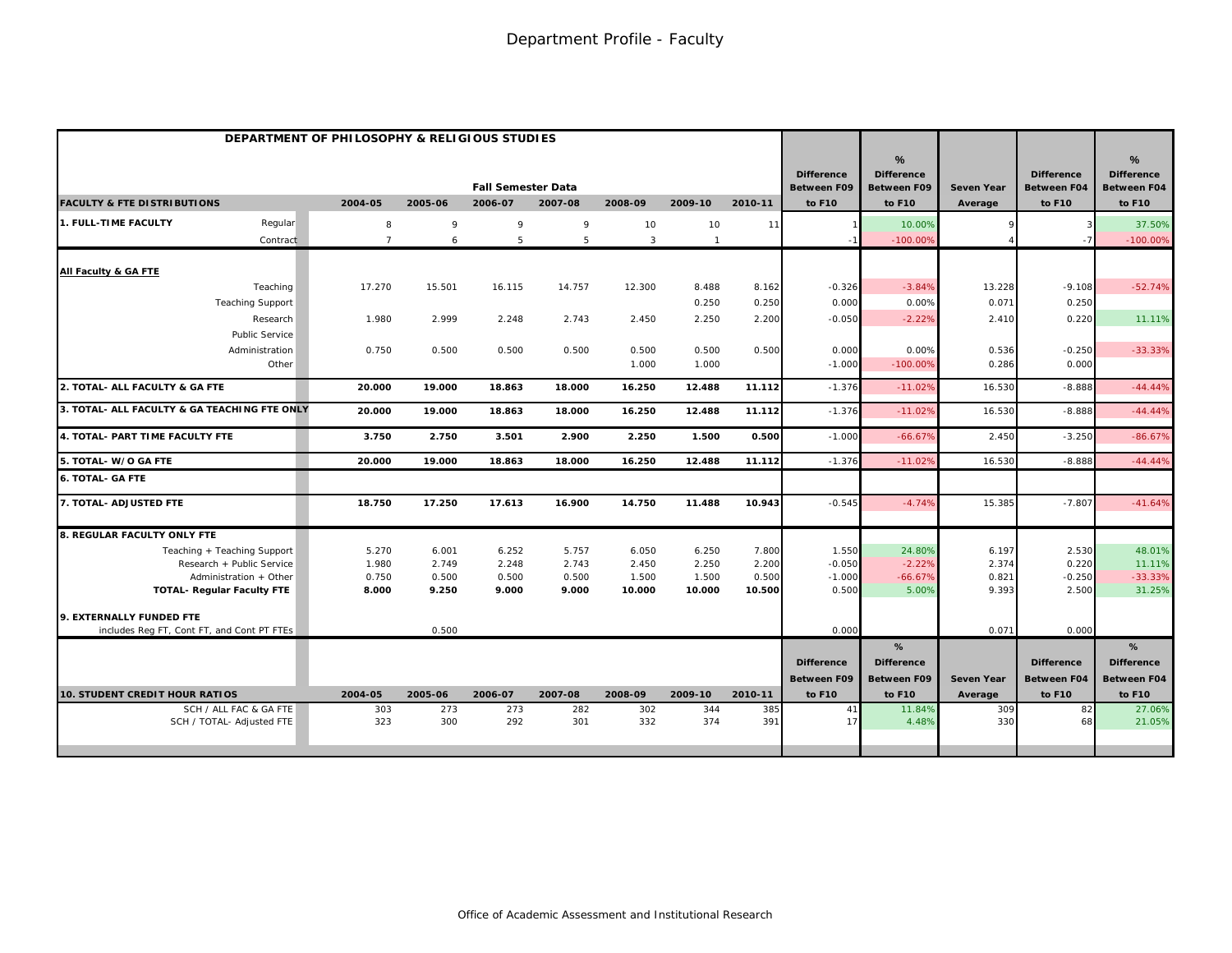|                                              | DEPARTMENT OF PHYSICS & ASTRONOMY |                |                                      |         |                |                |            |                                                   |                                                        |                              |                                                   |                                                                    |
|----------------------------------------------|-----------------------------------|----------------|--------------------------------------|---------|----------------|----------------|------------|---------------------------------------------------|--------------------------------------------------------|------------------------------|---------------------------------------------------|--------------------------------------------------------------------|
| <b>FACULTY &amp; FTE DISTRIBUTIONS</b>       | 2004-05                           | 2005-06        | <b>Fall Semester Data</b><br>2006-07 | 2007-08 | 2008-09        | 2009-10        | 2010-11    | <b>Difference</b><br><b>Between F09</b><br>to F10 | %<br><b>Difference</b><br><b>Between F09</b><br>to F10 | <b>Seven Year</b><br>Average | <b>Difference</b><br><b>Between F04</b><br>to F10 | $\frac{9}{6}$<br><b>Difference</b><br><b>Between F04</b><br>to F10 |
|                                              |                                   |                |                                      |         |                |                |            |                                                   |                                                        |                              |                                                   |                                                                    |
| 1. FULL-TIME FACULTY<br>Regular              | 13                                | 13             | 13                                   | 11      | 13             | 13             | 12         |                                                   | $-7.69%$                                               | 13                           |                                                   | $-7.69%$                                                           |
| Contract                                     | $\overline{2}$                    | $\overline{3}$ | $\mathbf{3}$                         | 5       | $\overline{3}$ | $\overline{3}$ |            |                                                   | 33.33%                                                 |                              |                                                   | 100.00%                                                            |
| All Faculty & GA FTE                         |                                   |                |                                      |         |                |                |            |                                                   |                                                        |                              |                                                   |                                                                    |
| Teaching                                     | 11.709                            | 11.585         | 11.085                               | 13.002  | 14.488         | 13.873         | 14.013     | 0.140                                             | 1.01%                                                  | 12.822                       | 2.304                                             | 19.68%                                                             |
| <b>Teaching Support</b>                      | 4.500                             | 4.000          | 4.250                                | 3.833   | 4.500          | 4.000          | 4.000      | 0.000                                             | 0.00%                                                  | 4.155                        | $-0.500$                                          | $-11.11%$                                                          |
| Research                                     | 7.270                             | 5.917          | 7.497                                | 6.498   | 5.011          | 5.700          | 2.742      | $-2.958$                                          | $-51.89%$                                              | 5.805                        | $-4.528$                                          | $-62.28%$                                                          |
| Public Service                               | 0.667                             | 0.417          | 1.000                                | 0.916   | 1.000          | 1.000          | 1.000      | 0.000                                             | 0.00%                                                  | 0.857                        | 0.333                                             | 49.93%                                                             |
| Administration                               | 0.069                             | 0.330          |                                      | 0.750   | 0.750          | 0.833          | 0.725      | $-0.108$                                          | $-12.97%$                                              | 0.494                        | 0.656                                             | 950.72%                                                            |
| Other                                        |                                   | 1.000          | 1.000                                | 1.000   |                |                |            | 0.000                                             |                                                        | 0.429                        | 0.000                                             |                                                                    |
| 2. TOTAL- ALL FACULTY & GA FTE               | 24.215                            | 23.249         | 24.832                               | 25.999  | 25.749         | 25.406         | 22.480     | $-2.926$                                          | $-11.52%$                                              | 24.561                       | $-1.735$                                          | $-7.16%$                                                           |
| 3. TOTAL- ALL FACULTY & GA TEACHING FTE ONLY | 19.215                            | 17.749         | 17.082                               | 18.499  | 19.499         | 18.906         | 17.980     | $-0.926$                                          | $-4.90%$                                               | 18.419                       | $-1.235$                                          | $-6.43%$                                                           |
| 4. TOTAL- PART TIME FACULTY FTE              | 3.250                             | 1.666          | 0.833                                | 1.666   | 0.333          |                |            | 0.00C                                             |                                                        | 1.107                        | $-3.250$                                          | $-100.00%$                                                         |
| 5. TOTAL- W/O GA FTE                         | 19.215                            | 17.749         | 16.832                               | 18.499  | 18.999         | 18.906         | 17.689     | $-1.217$                                          | $-6.449$                                               | 18.270                       | $-1.526$                                          | $-7.94%$                                                           |
| <b>6. TOTAL- GA FTE</b>                      | 5.000                             | 5.500          | 8.000                                | 7.500   | 6.750          | 6.500          | 4.791      | $-1.709$                                          | $-26.299$                                              | 6.292                        | $-0.209$                                          | $-4.18%$                                                           |
| 7. TOTAL- ADJUSTED FTE                       | 15.491                            | 15.161         | 15.582                               | 15.500  | 18.670         | 18.323         | 16.641     | $-1.682$                                          | $-9.18%$                                               | 16.481                       | 1.150                                             | 7.42%                                                              |
| 8. REGULAR FACULTY ONLY FTE                  |                                   |                |                                      |         |                |                |            |                                                   |                                                        |                              |                                                   |                                                                    |
| Teaching + Teaching Support                  | 8.826                             | 8.169          | 8.002                                | 6.586   | 8.986          | 8.759          | 7.366      | $-1.393$                                          | $-15.90%$                                              | 8.099                        | $-1.460$                                          | $-16.54%$                                                          |
| Research + Public Service                    | 4.437                             | 3.334          | 3.497                                | 3.247   | 4.097          | 4.200          | 3.242      | $-0.958$                                          | $-22.81%$                                              | 3.722                        | $-1.195$                                          | $-26.93%$                                                          |
| Administration + Other                       | 0.069                             | 1.330          | 2.000                                | 1.750   | 0.750          | 0.833          | 0.725      | $-0.108$                                          | $-12.97%$                                              | 1.065                        | 0.656                                             | 950.72%                                                            |
| <b>TOTAL- Regular Faculty FTE</b>            | 13.332                            | 12.833         | 13.499                               | 11.583  | 13.833         | 13.792         | 11.333     | $-2.459$                                          | $-17.83%$                                              | 12.886                       | $-1.999$                                          | $-14.99%$                                                          |
| 9. EXTERNALLY FUNDED FTE                     |                                   |                |                                      |         |                |                |            |                                                   |                                                        |                              |                                                   |                                                                    |
| includes Reg FT, Cont FT, and Cont PT FTEs   | 3.475                             | 1.338          | 0.917                                | 0.916   |                |                | 0.340      | 0.340                                             |                                                        | 0.998                        | $-3.135$                                          | $-90.22%$                                                          |
|                                              |                                   |                |                                      |         |                |                |            |                                                   | %                                                      |                              |                                                   | %                                                                  |
|                                              |                                   |                |                                      |         |                |                |            | <b>Difference</b>                                 | <b>Difference</b>                                      |                              | <b>Difference</b>                                 | <b>Difference</b>                                                  |
|                                              |                                   |                |                                      |         |                |                |            | <b>Between F09</b>                                | <b>Between F09</b>                                     | <b>Seven Year</b>            | <b>Between F04</b>                                | <b>Between F04</b>                                                 |
| 10. STUDENT CREDIT HOUR RATIOS               | 2004-05                           | 2005-06        | 2006-07                              | 2007-08 | 2008-09        | 2009-10        | 2010-11    | to F10                                            | to F10                                                 | Average                      | to F10                                            | to F10                                                             |
| SCH / ALL FAC & GA FTE                       | 230<br>359                        | 249            | 209<br>333                           | 202     | 209            | 171<br>238     | 201<br>272 | 30<br>34                                          | 17.54%                                                 | 210                          | $-29$<br>$-87$                                    | $-12.61%$                                                          |
| SCH / TOTAL- Adjusted FTE                    |                                   | 382            |                                      | 339     | 288            |                |            |                                                   | 14.29%                                                 | 316                          |                                                   | $-24.23%$                                                          |
|                                              |                                   |                |                                      |         |                |                |            |                                                   |                                                        |                              |                                                   |                                                                    |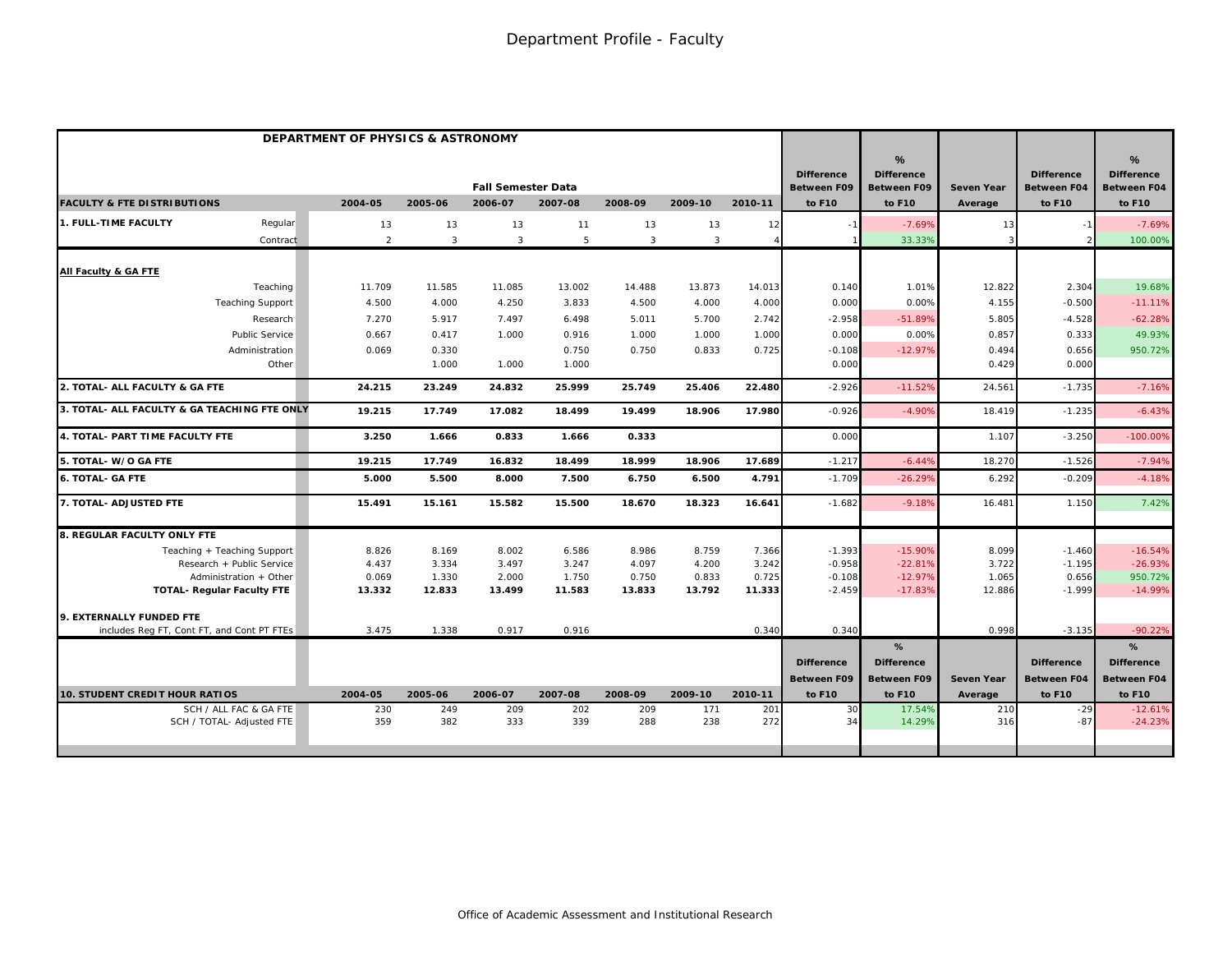|                                                     | DEPARTMENT OF PHYSIOLOGY & HEALTH SCIENCE |            |                           |            |            |            |            |                                         |                                              |                   |                                         |                                              |
|-----------------------------------------------------|-------------------------------------------|------------|---------------------------|------------|------------|------------|------------|-----------------------------------------|----------------------------------------------|-------------------|-----------------------------------------|----------------------------------------------|
|                                                     |                                           |            | <b>Fall Semester Data</b> |            |            |            |            | <b>Difference</b><br><b>Between F09</b> | %<br><b>Difference</b><br><b>Between F09</b> | <b>Seven Year</b> | <b>Difference</b><br><b>Between F04</b> | %<br><b>Difference</b><br><b>Between F04</b> |
| <b>FACULTY &amp; FTE DISTRIBUTIONS</b>              | 2004-05                                   | 2005-06    | 2006-07                   | 2007-08    | 2008-09    | 2009-10    | 2010-11    | to F10                                  | to F10                                       | Average           | to F10                                  | to F10                                       |
| 1. FULL-TIME FACULTY<br>Regular                     | 16                                        | 16         | 15                        | 15         | 14         | 13         | 12         |                                         | $-7.69%$                                     | 14                |                                         | $-25.00%$                                    |
| Contract                                            | 5                                         | 6          | 6                         | 6          | 6          | 8          | 8          |                                         | 0.00%                                        |                   |                                         | 60.00%                                       |
| All Faculty & GA FTE                                |                                           |            |                           |            |            |            |            |                                         |                                              |                   |                                         |                                              |
| Teaching                                            | 19.768                                    | 19.228     | 20.440                    | 21.178     | 19.749     | 19.655     | 19.762     | 0.107                                   | 0.54%                                        | 19.969            | $-0.006$                                | $-0.03%$                                     |
| <b>Teaching Support</b>                             | 3.091                                     | 2.837      | 1.753                     | 3.093      | 2.425      | 2.176      | 3.009      | 0.833                                   | 38.28%                                       | 2.626             | $-0.082$                                | $-2.65%$                                     |
| Research                                            | 5.156                                     | 3.295      | 3.455                     | 3.095      | 2.583      | 1.969      | 1.935      | $-0.034$                                | $-1.73%$                                     | 3.070             | $-3.221$                                | $-62.47%$                                    |
| Public Service                                      |                                           |            |                           |            |            |            |            |                                         |                                              |                   |                                         |                                              |
| Administration                                      | 1.148                                     | 0.750      | 1.000                     | 0.950      | 0.750      | 0.750      | 0.500      | $-0.250$                                | $-33.33%$                                    | 0.835             | $-0.648$                                | $-56.45%$                                    |
| Other                                               | 2.420                                     | 1.600      | 1.250                     | 1.042      | 2.593      | 2.833      | 2.083      | $-0.750$                                | $-26.47%$                                    | 1.974             | $-0.337$                                | $-13.93%$                                    |
| 2. TOTAL- ALL FACULTY & GA FTE                      | 31.583                                    | 27.710     | 27.898                    | 29.358     | 28.100     | 27.383     | 27.289     | $-0.094$                                | $-0.34%$                                     | 28.474            | $-4.294$                                | $-13.60%$                                    |
| 3. TOTAL- ALL FACULTY & GA TEACHING FTE ONLY        | 27.992                                    | 24.957     | 26.145                    | 26.265     | 25.675     | 25.207     | 24.864     | $-0.343$                                | $-1.36%$                                     | 25.872            | $-3.128$                                | $-11.17%$                                    |
| 4. TOTAL- PART TIME FACULTY FTE                     | 3.750                                     | 0.984      | 1.774                     | 1.276      | 3.289      | 0.935      | 1.932      | 0.997                                   | 106.63%                                      | 1.991             | $-1.818$                                | $-48.48%$                                    |
| 5. TOTAL- W/O GA FTE                                | 26.083                                    | 23.544     | 24.398                    | 23.858     | 23.600     | 22.883     | 22.789     | $-0.094$                                | $-0.41%$                                     | 23.879            | $-3.294$                                | $-12.63%$                                    |
| <b>6. TOTAL- GA FTE</b>                             | 5.500                                     | 4.166      | 3.500                     | 5.500      | 4.500      | 4.500      | 4.500      | 0.00C                                   | 0.00%                                        | 4.595             | $-1.000$                                | $-18.18%$                                    |
| 7. TOTAL- ADJUSTED FTE                              | 21.600                                    | 22.054     | 22.574                    | 22.126     | 22.530     | 20.544     | 21.848     | 1.304                                   | 6.35%                                        | 21.897            | 0.248                                   | 1.15%                                        |
| 8. REGULAR FACULTY ONLY FTE                         |                                           |            |                           |            |            |            |            |                                         |                                              |                   |                                         |                                              |
| Teaching + Teaching Support                         | 11.456                                    | 11.275     | 10.795                    | 11.302     | 8.988      | 8.570      | 8.815      | 0.245                                   | 2.86%                                        | 10.172            | $-2.641$                                | $-23.05%$                                    |
| Research + Public Service                           | 2.656                                     | 3.295      | 3.455                     | 3.095      | 2.333      | 1.969      | 1.935      | $-0.034$                                | $-1.73%$                                     | 2.677             | $-0.721$                                | $-27.15%$                                    |
| Administration + Other                              | 2.638                                     | 1.600      | 1.500                     | 1.103      | 1.700      | 2.527      | 1.250      | $-1.277$                                | $-50.53%$                                    | 1.760             | $-1.388$                                | $-52.62%$                                    |
| <b>TOTAL- Regular Faculty FTE</b>                   | 16.750                                    | 16.170     | 15.750                    | 15.500     | 13.021     | 13.066     | 12.000     | $-1.066$                                | $-8.16%$                                     | 14.608            | $-4.750$                                | $-28.36%$                                    |
| 9. EXTERNALLY FUNDED FTE                            |                                           |            |                           |            |            |            |            |                                         |                                              |                   |                                         |                                              |
| includes Reg FT, Cont FT, and Cont PT FTEs          | 2.150                                     | 0.200      | 0.200                     | 0.150      |            |            |            |                                         |                                              | 0.386             | $-2.150$                                | $-100.00%$                                   |
|                                                     |                                           |            |                           |            |            |            |            |                                         | %                                            |                   |                                         | %                                            |
|                                                     |                                           |            |                           |            |            |            |            | <b>Difference</b>                       | <b>Difference</b>                            |                   | <b>Difference</b>                       | <b>Difference</b>                            |
|                                                     |                                           |            |                           |            |            |            |            | <b>Between F09</b>                      | <b>Between F09</b>                           | <b>Seven Year</b> | <b>Between F04</b>                      | <b>Between F04</b>                           |
| 10. STUDENT CREDIT HOUR RATIOS                      | 2004-05                                   | 2005-06    | 2006-07                   | 2007-08    | 2008-09    | 2009-10    | 2010-11    | to F10                                  | to F10                                       | Average           | to F10                                  | to F10                                       |
| SCH / ALL FAC & GA FTE<br>SCH / TOTAL- Adjusted FTE | 308<br>451                                | 345<br>434 | 348<br>431                | 335<br>445 | 332<br>414 | 366<br>488 | 384<br>480 | 18                                      | 4.91%<br>$-1.62%$                            | 346<br>449        | 76<br>29                                | 24.68%<br>6.43%                              |
|                                                     |                                           |            |                           |            |            |            |            |                                         |                                              |                   |                                         |                                              |
|                                                     |                                           |            |                           |            |            |            |            |                                         |                                              |                   |                                         |                                              |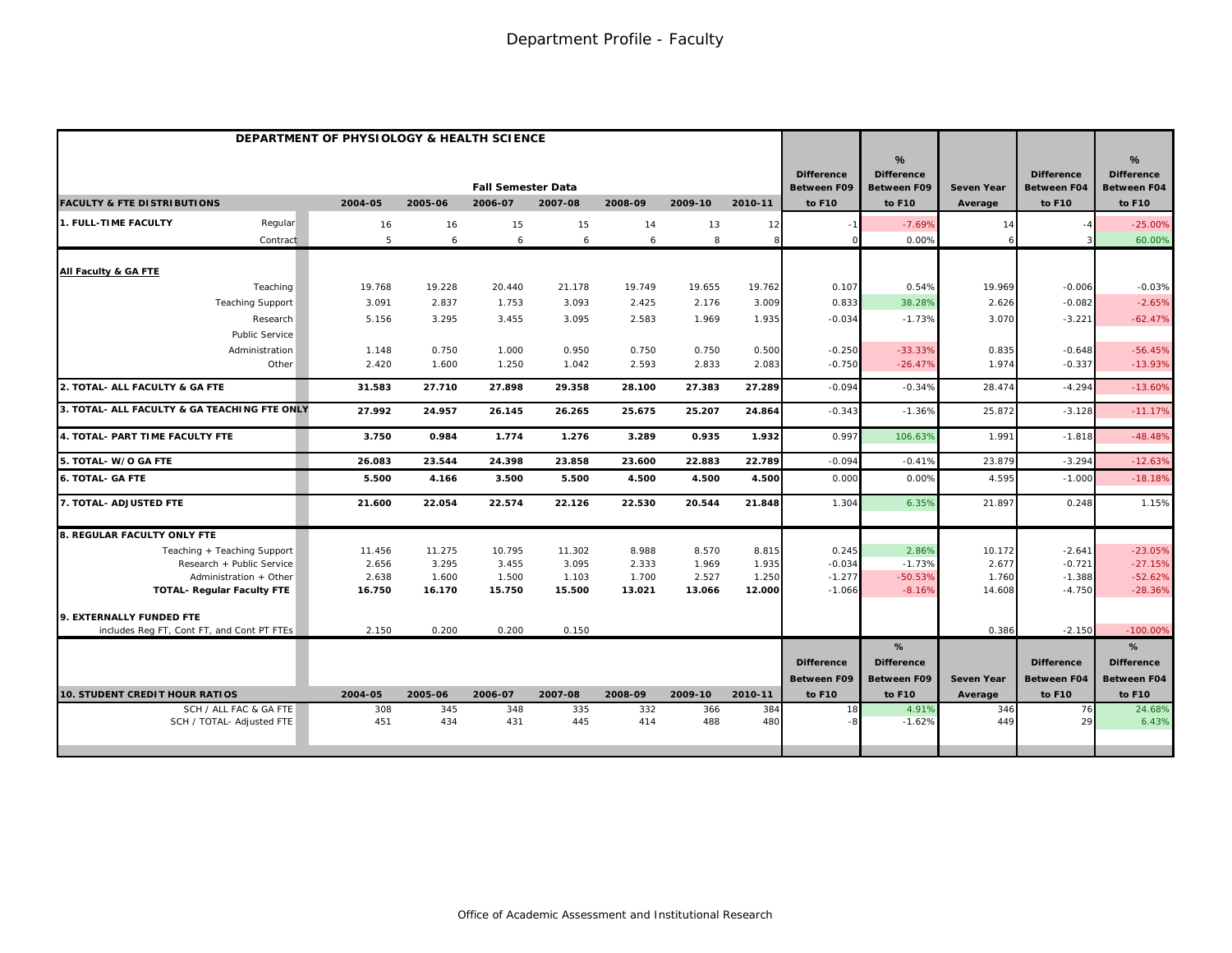|                                              | DEPARTMENT OF POLITICAL SCIENCE |                |                           |                |                |                |                |                                         |                                              |                   |                                         |                                              |
|----------------------------------------------|---------------------------------|----------------|---------------------------|----------------|----------------|----------------|----------------|-----------------------------------------|----------------------------------------------|-------------------|-----------------------------------------|----------------------------------------------|
|                                              |                                 |                | <b>Fall Semester Data</b> |                |                |                |                | <b>Difference</b><br><b>Between F09</b> | %<br><b>Difference</b><br><b>Between F09</b> | <b>Seven Year</b> | <b>Difference</b><br><b>Between F04</b> | %<br><b>Difference</b><br><b>Between F04</b> |
| <b>FACULTY &amp; FTE DISTRIBUTIONS</b>       | 2004-05                         | 2005-06        | 2006-07                   | 2007-08        | 2008-09        | 2009-10        | 2010-11        | to F10                                  | to F10                                       | Average           | to F10                                  | to F10                                       |
| 1. FULL-TIME FACULTY<br>Regular              | 14                              | 14             | 13                        | 14             | 12             | 14             | 15             |                                         | 7.14%                                        | 14                |                                         | 7.14%                                        |
| Contract                                     | $\mathbf{1}$                    | $\overline{1}$ | $\mathbf{1}$              | $\overline{1}$ | $\overline{4}$ | $\overline{3}$ | $\overline{2}$ |                                         | $-33.33%$                                    |                   |                                         | 100.00%                                      |
| All Faculty & GA FTE                         |                                 |                |                           |                |                |                |                |                                         |                                              |                   |                                         |                                              |
| Teaching                                     | 14.389                          | 14.379         | 15.468                    | 16.895         | 15.547         | 13.976         | 15.449         | 1.473                                   | 10.54%                                       | 15.158            | 1.060                                   | 7.37%                                        |
| <b>Teaching Support</b>                      | 1.250                           | 1.452          | 1.500                     | 1.250          | 1.500          | 1.250          | 1.750          | 0.500                                   | 40.00%                                       | 1.422             | 0.500                                   | 40.00%                                       |
| Research                                     | 4.000                           | 3.250          | 3.691                     | 3.665          | 3.652          | 5.952          | 5.326          | $-0.626$                                | $-10.52%$                                    | 4.219             | 1.326                                   | 33.15%                                       |
| Public Service                               |                                 |                |                           |                |                |                |                |                                         |                                              |                   |                                         |                                              |
| Administration                               |                                 | 0.404          | 0.750                     | 1.000          | 1.976          | 1.908          | 1.184          | $-0.724$                                | $-37.95%$                                    | 1.032             | 1.184                                   |                                              |
| Other                                        | 0.750                           | 1.750          | 1.163                     | 0.690          | 1.500          | 1.726          | 0.683          | $-1.043$                                | $-60.43%$                                    | 1.180             | $-0.067$                                | $-8.93%$                                     |
| 2. TOTAL- ALL FACULTY & GA FTE               | 20.389                          | 21.235         | 22.572                    | 23.500         | 24.175         | 24.812         | 24.392         | $-0.420$                                | $-1.69%$                                     | 23.011            | 4.003                                   | 19.63%                                       |
| 3. TOTAL- ALL FACULTY & GA TEACHING FTE ONLY | 17.889                          | 18.735         | 19.572                    | 21.000         | 21.675         | 20.312         | 20.892         | 0.580                                   | 2.86%                                        | 20.011            | 3.003                                   | 16.79%                                       |
| 4. TOTAL- PART TIME FACULTY FTE              | 3.764                           | 3.485          | 5.572                     | 6.000          | 6.859          | 3.346          | 3.417          | 0.071                                   | 2.12%                                        | 4.635             | $-0.347$                                | $-9.22%$                                     |
| 5. TOTAL- W/O GA FTE                         | 17.889                          | 18.735         | 19.572                    | 21.000         | 21.675         | 20.312         | 20.892         | 0.580                                   | 2.86%                                        | 20.011            | 3.003                                   | 16.79%                                       |
| <b>6. TOTAL- GA FTE</b>                      | 2.500                           | 2.500          | 3.000                     | 2.500          | 2.500          | 4.500          | 3.500          | $-1.00C$                                | $-22.22%$                                    | 3.000             | 1.000                                   | 40.00%                                       |
| 7. TOTAL- ADJUSTED FTE                       | 17.389                          | 17.485         | 19.572                    | 21.000         | 20.430         | 19.312         | 19.917         | 0.605                                   | 3.13%                                        | 19.301            | 2.528                                   | 14.54%                                       |
| 8. REGULAR FACULTY ONLY FTE                  |                                 |                |                           |                |                |                |                |                                         |                                              |                   |                                         |                                              |
| Teaching + Teaching Support                  | 9.750                           | 10.346         | 8.896                     | 10.145         | 5.572          | 8.592          | 10.216         | 1.624                                   | 18.90%                                       | 9.074             | 0.466                                   | 4.78%                                        |
| Research + Public Service                    | 2.750                           | 2.000          | 2.191                     | 2.415          | 1.952          | 2.702          | 3.576          | 0.874                                   | 32.35%                                       | 2.512             | 0.826                                   | 30.04%                                       |
| Administration + Other                       | 0.500                           | 1.904          | 1.913                     | 1.440          | 3.476          | 2.706          | 1.458          | $-1.248$                                | $-46.12%$                                    | 1.914             | 0.958                                   | 191.60%                                      |
| <b>TOTAL- Regular Faculty FTE</b>            | 13.000                          | 14.250         | 13.000                    | 14.000         | 11.000         | 14.000         | 15.250         | 1.250                                   | 8.93%                                        | 13.500            | 2.250                                   | 17.31%                                       |
| 9. EXTERNALLY FUNDED FTE                     |                                 |                |                           |                |                |                |                |                                         |                                              |                   |                                         |                                              |
| includes Reg FT, Cont FT, and Cont PT FTEs   | 0.500                           |                |                           |                | 0.250          | 0.250          | 0.725          | 0.475                                   | 190.00%                                      | 0.246             | 0.225                                   | 45.00%                                       |
|                                              |                                 |                |                           |                |                |                |                |                                         | %                                            |                   |                                         | %                                            |
|                                              |                                 |                |                           |                |                |                |                | <b>Difference</b>                       | <b>Difference</b>                            |                   | <b>Difference</b>                       | <b>Difference</b>                            |
|                                              |                                 |                |                           |                |                |                |                | <b>Between F09</b>                      | <b>Between F09</b>                           | <b>Seven Year</b> | <b>Between F04</b>                      | <b>Between F04</b>                           |
| <b>10. STUDENT CREDIT HOUR RATIOS</b>        | 2004-05                         | 2005-06        | 2006-07                   | 2007-08        | 2008-09        | 2009-10        | 2010-11        | to F10                                  | to F10                                       | Average           | to F10                                  | to F10                                       |
| SCH / ALL FAC & GA FTE                       | 252                             | 236            | 195                       | 193            | 187            | 180            | 182            |                                         | 1.11%                                        | 204               | $-70$                                   | $-27.78%$                                    |
| SCH / TOTAL- Adjusted FTE                    | 296                             | 287            | 225                       | 216            | 221            | 231            | 223            |                                         | $-3.46%$                                     | 243               | $-73$                                   | $-24.66%$                                    |
|                                              |                                 |                |                           |                |                |                |                |                                         |                                              |                   |                                         |                                              |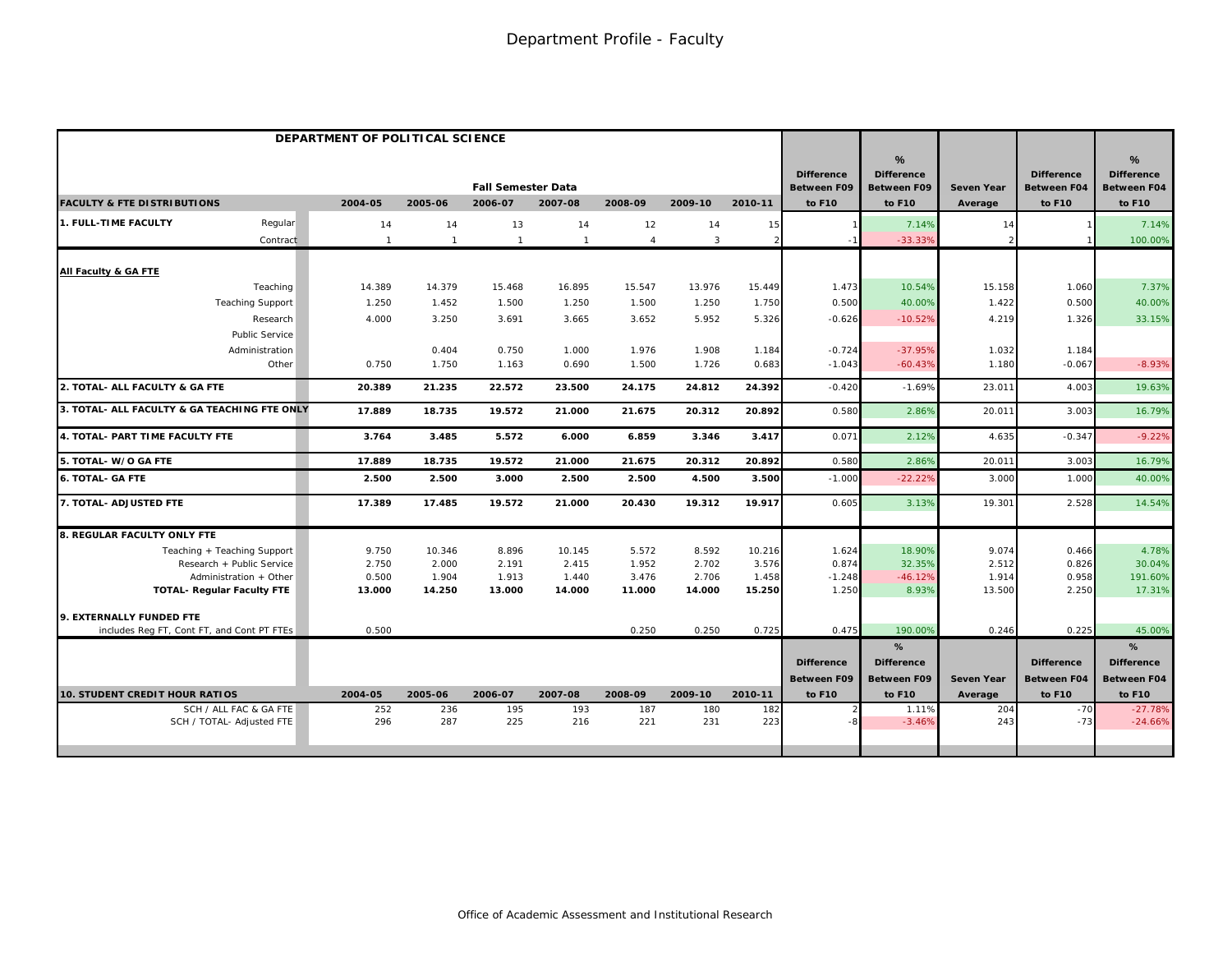|                                              | DEPARTMENT OF PSYCHOLOGICAL SCIENCE |         |                           |         |         |         |         |                                         |                                              |                   |                                         |                                              |
|----------------------------------------------|-------------------------------------|---------|---------------------------|---------|---------|---------|---------|-----------------------------------------|----------------------------------------------|-------------------|-----------------------------------------|----------------------------------------------|
|                                              |                                     |         | <b>Fall Semester Data</b> |         |         |         |         | <b>Difference</b><br><b>Between F09</b> | %<br><b>Difference</b><br><b>Between F09</b> | <b>Seven Year</b> | <b>Difference</b><br><b>Between F04</b> | %<br><b>Difference</b><br><b>Between F04</b> |
| <b>FACULTY &amp; FTE DISTRIBUTIONS</b>       | 2004-05                             | 2005-06 | 2006-07                   | 2007-08 | 2008-09 | 2009-10 | 2010-11 | to F10                                  | to F10                                       | Average           | to F10                                  | to F10                                       |
| 1. FULL-TIME FACULTY<br>Regular              | 15                                  | 15      | 15                        | 16      | 16      | 15      | 16      |                                         | 6.67%                                        | 15                |                                         | 6.67%                                        |
| Contract                                     | $\overline{7}$                      | 6       | 6                         | 6       | 6       | 6       | 5       |                                         | $-16.67%$                                    |                   |                                         | $-28.57%$                                    |
| All Faculty & GA FTE                         |                                     |         |                           |         |         |         |         |                                         |                                              |                   |                                         |                                              |
| Teaching                                     | 24.764                              | 23.945  | 24.141                    | 21.082  | 21.535  | 22.825  | 20.427  | $-2.398$                                | $-10.51%$                                    | 22.674            | $-4.337$                                | $-17.51%$                                    |
| <b>Teaching Support</b>                      | 0.250                               | 0.350   |                           |         |         |         |         | 0.000                                   |                                              | 0.086             | $-0.250$                                | $-100.00\%$                                  |
| Research                                     | 10.680                              | 11.681  | 12.000                    | 14.310  | 11.200  | 11.045  | 11.372  | 0.327                                   | 2.96%                                        | 11.755            | 0.692                                   | 6.48%                                        |
| Public Service                               |                                     |         |                           |         |         |         |         |                                         |                                              |                   |                                         |                                              |
| Administration                               | 1.388                               | 0.750   | 1.333                     | 1.582   | 1.568   | 1.717   | 2.176   | 0.459                                   | 26.73%                                       | 1.502             | 0.788                                   | 56.77%                                       |
| Other                                        |                                     |         | 1.000                     | 1.000   |         | 1.000   | 0.825   | $-0.175$                                | $-17.50%$                                    | 0.546             | 0.825                                   |                                              |
| 2. TOTAL- ALL FACULTY & GA FTE               | 37.082                              | 36.726  | 38.474                    | 37.974  | 34.303  | 36.587  | 34.800  | $-1.787$                                | $-4.88%$                                     | 36.564            | $-2.282$                                | $-6.15%$                                     |
| 3. TOTAL- ALL FACULTY & GA TEACHING FTE ONLY | 29.082                              | 28.226  | 29.974                    | 28.474  | 25.753  | 28.587  | 26.300  | $-2.287$                                | $-8.00%$                                     | 28.057            | $-2.782$                                | $-9.57%$                                     |
| 4. TOTAL- PART TIME FACULTY FTE              | 6.500                               | 5.552   | 5.251                     | 4.250   | 2.825   | 4.450   | 2.882   | $-1.568$                                | $-35.24%$                                    | 4.530             | $-3.618$                                | $-55.66%$                                    |
| 5. TOTAL- W/O GA FTE                         | 29.082                              | 28.226  | 29.974                    | 28.474  | 25.753  | 28.587  | 26.300  | $-2.287$                                | $-8.00%$                                     | 28.057            | $-2.782$                                | $-9.57%$                                     |
| <b>6. TOTAL- GA FTE</b>                      | 8.000                               | 8.500   | 8.500                     | 9.500   | 8.550   | 8.000   | 8.500   | 0.500                                   | 6.25%                                        | 8.507             | 0.500                                   | 6.25%                                        |
| 7. TOTAL- ADJUSTED FTE                       | 27.916                              | 25.952  | 25.751                    | 24.558  | 23.280  | 24.390  | 23.226  | $-1.164$                                | $-4.77%$                                     | 25.010            | $-4.690$                                | $-16.80%$                                    |
| 8. REGULAR FACULTY ONLY FTE                  |                                     |         |                           |         |         |         |         |                                         |                                              |                   |                                         |                                              |
| Teaching + Teaching Support                  | 10.182                              | 11.269  | 9.886                     | 9.274   | 10.396  | 9.871   | 10.745  | 0.874                                   | 8.85%                                        | 10.232            | 0.563                                   | 5.53%                                        |
| Research + Public Service                    | 2.680                               | 3.181   | 3.500                     | 4.810   | 2.400   | 3.045   | 2.872   | $-0.173$                                | $-5.68%$                                     | 3.213             | 0.192                                   | 7.16%                                        |
| Administration + Other                       | 1.304                               | 0.250   | 1.833                     | 1.916   | 1.250   | 2.084   | 2.383   | 0.299                                   | 14.35%                                       | 1.574             | 1.079                                   | 82.75%                                       |
| <b>TOTAL- Regular Faculty FTE</b>            | 14.166                              | 14.700  | 15.219                    | 16.000  | 14.046  | 15.000  | 16.000  | 1.000                                   | 6.67%                                        | 15.019            | 1.834                                   | 12.95%                                       |
| 9. EXTERNALLY FUNDED FTE                     |                                     |         |                           |         |         |         |         |                                         |                                              |                   |                                         |                                              |
| includes Reg FT, Cont FT, and Cont PT FTEs   | 0.250                               |         |                           | 0.750   | 0.310   | 0.310   |         | $-0.310$                                | $-100.00%$                                   | 0.231             | $-0.250$                                | $-100.00%$                                   |
|                                              |                                     |         |                           |         |         |         |         |                                         | %                                            |                   |                                         | %                                            |
|                                              |                                     |         |                           |         |         |         |         | <b>Difference</b>                       | <b>Difference</b>                            |                   | <b>Difference</b>                       | <b>Difference</b>                            |
|                                              |                                     |         |                           |         |         |         |         | <b>Between F09</b>                      | <b>Between F09</b>                           | <b>Seven Year</b> | <b>Between F04</b>                      | <b>Between F04</b>                           |
| 10. STUDENT CREDIT HOUR RATIOS               | 2004-05                             | 2005-06 | 2006-07                   | 2007-08 | 2008-09 | 2009-10 | 2010-11 | to F10                                  | to F10                                       | Average           | to F10                                  | to F10                                       |
| SCH / ALL FAC & GA FTE                       | 326                                 | 326     | 294                       | 254     | 271     | 293     | 313     | 20                                      | 6.79%                                        | 297               | $-13$                                   | $-3.99%$                                     |
| SCH / TOTAL- Adjusted FTE                    | 433                                 | 461     | 439                       | 392     | 399     | 440     | 469     | 29                                      | 6.67%                                        | 433               | 36                                      | 8.31%                                        |
|                                              |                                     |         |                           |         |         |         |         |                                         |                                              |                   |                                         |                                              |
|                                              |                                     |         |                           |         |         |         |         |                                         |                                              |                   |                                         |                                              |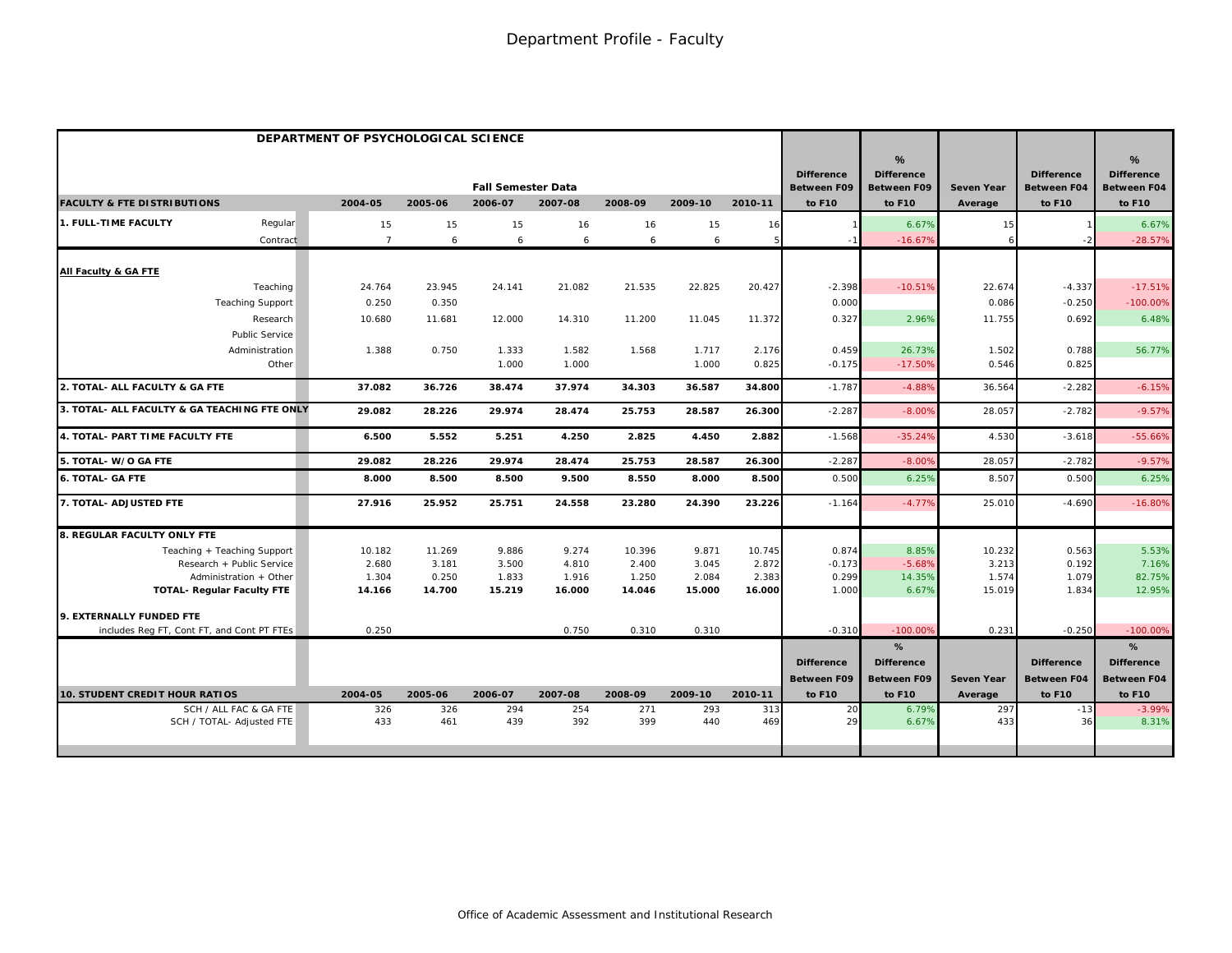|                                                                 | DEPARTMENT OF SOCIOLOGY |                |                           |                |                     |                 |                 |                                         |                                              |                   |                                         |                                              |
|-----------------------------------------------------------------|-------------------------|----------------|---------------------------|----------------|---------------------|-----------------|-----------------|-----------------------------------------|----------------------------------------------|-------------------|-----------------------------------------|----------------------------------------------|
|                                                                 |                         |                | <b>Fall Semester Data</b> |                |                     |                 |                 | <b>Difference</b><br><b>Between F09</b> | %<br><b>Difference</b><br><b>Between F09</b> | <b>Seven Year</b> | <b>Difference</b><br><b>Between F04</b> | %<br><b>Difference</b><br><b>Between F04</b> |
| <b>FACULTY &amp; FTE DISTRIBUTIONS</b>                          | 2004-05                 | 2005-06        | 2006-07                   | 2007-08        | 2008-09             | 2009-10         | 2010-11         | to F10                                  | to F10                                       | Average           | to F10                                  | to F10                                       |
| Regular<br>1. FULL-TIME FACULTY                                 | 9                       | 9              | 10                        | 9              | 11                  | 10              | 10              |                                         | 0.00%                                        | 10                |                                         | 11.11%                                       |
| Contract                                                        | $\overline{1}$          | $\overline{1}$ | $\mathbf{1}$              | $\overline{2}$ | $\mathsf{O}\xspace$ | $\circ$         | $\Omega$        |                                         | 0.00%                                        |                   |                                         | $-100.00%$                                   |
| All Faculty & GA FTE                                            |                         |                |                           |                |                     |                 |                 |                                         |                                              |                   |                                         |                                              |
| Teaching                                                        | 11.025                  | 12.750         | 14.000                    | 12.210         | 10.259              | 11.101          | 13.166          | 2.065                                   | 18.60%                                       | 12.073            | 2.141                                   | 19.42%                                       |
| <b>Teaching Support</b>                                         |                         |                |                           |                |                     |                 | 3.000           | 3.000                                   |                                              | 0.429             | 3.000                                   |                                              |
| Research                                                        | 5.500                   | 5.750          | 5.000                     | 5.570          | 4.771               | 4.199           | 1.776           | $-2.423$                                | $-57.70%$                                    | 4.652             | $-3.724$                                | $-67.71%$                                    |
| Public Service                                                  |                         |                |                           |                |                     |                 |                 |                                         |                                              |                   |                                         |                                              |
| Administration                                                  | 0.750                   | 1.000          | 1.000                     | 0.970          | 1.470               | 1.500           | 0.750           | $-0.750$                                | $-50.00%$                                    | 1.063             | 0.000                                   | 0.00%                                        |
| Other                                                           | 1.000                   |                |                           | 0.250          | 1.000               | 1.000           |                 | $-1.000$                                | $-100.00%$                                   | 0.464             | $-1.000$                                | $-100.00%$                                   |
| 2. TOTAL- ALL FACULTY & GA FTE                                  | 18.275                  | 19.500         | 20.000                    | 19.000         | 17.500              | 17.800          | 18.692          | 0.892                                   | 5.01%                                        | 18.681            | 0.417                                   | 2.28%                                        |
| 3. TOTAL- ALL FACULTY & GA TEACHING FTE ONLY                    | 14.775                  | 16.000         | 17.500                    | 16.500         | 15.000              | 15.550          | 15.692          | 0.142                                   | 0.91%                                        | 15.860            | 0.917                                   | 6.21%                                        |
| 4. TOTAL- PART TIME FACULTY FTE                                 | 4.275                   | 5.500          | 6.250                     | 5.500          | 5.000               | 4.550           | 5.442           | 0.892                                   | 19.60%                                       | 5.217             | 1.167                                   | 27.30%                                       |
| 5. TOTAL- W/O GA FTE                                            | 14.775                  | 15.500         | 17.500                    | 16.500         | 15.000              | 15.550          | 15.692          | 0.142                                   | 0.91%                                        | 15.788            | 0.917                                   | 6.21%                                        |
| <b>6. TOTAL- GA FTE</b>                                         | 3.500                   | 4.000          | 2.500                     | 2.500          | 2.500               | 2.250           | 3.000           | 0.750                                   | 33.33%                                       | 2.893             | $-0.500$                                | $-14.29%$                                    |
| 7. TOTAL- ADJUSTED FTE                                          | 13.775                  | 15.500         | 17.250                    | 15.500         | 14.000              | 14.550          | 15.692          | 1.142                                   | 7.85%                                        | 15.181            | 1.917                                   | 13.92%                                       |
| 8. REGULAR FACULTY ONLY FTE                                     |                         |                |                           |                |                     |                 |                 |                                         |                                              |                   |                                         |                                              |
| Teaching + Teaching Support                                     | 5.750                   | 5.750          | 6.500                     | 5.710          | 6.259               | 6.551           | 8.474           | 1.923                                   | 29.35%                                       | 6.428             | 2.724                                   | 47.37%                                       |
| Research + Public Service                                       | 2.000                   | 2.250          | 2.500                     | 2.070          | 2.271               | 1.949           | 1.776           | $-0.173$                                | $-8.88%$                                     | 2.117             | $-0.224$                                | $-11.20%$                                    |
| Administration + Other                                          | 1.750<br>9.500          | 1.000<br>9.000 | 1.000<br>10.000           | 1.220<br>9.000 | 2.470<br>11.000     | 2.500<br>11.000 | 0.750<br>11.000 | $-1.750$<br>0.000                       | $-70.00%$<br>0.00%                           | 1.527<br>10.071   | $-1.000$<br>1.500                       | $-57.14%$<br>15.79%                          |
| <b>TOTAL- Regular Faculty FTE</b>                               |                         |                |                           |                |                     |                 |                 |                                         |                                              |                   |                                         |                                              |
| 9. EXTERNALLY FUNDED FTE                                        |                         |                |                           |                |                     |                 |                 |                                         |                                              |                   |                                         |                                              |
| includes Reg FT, Cont FT, and Cont PT FTEs                      |                         |                |                           | 1.000          |                     |                 |                 | 0.000                                   |                                              | 0.143             | 0.000                                   |                                              |
|                                                                 |                         |                |                           |                |                     |                 |                 |                                         | %                                            |                   |                                         | %                                            |
|                                                                 |                         |                |                           |                |                     |                 |                 | <b>Difference</b>                       | <b>Difference</b>                            |                   | <b>Difference</b>                       | <b>Difference</b>                            |
|                                                                 |                         |                |                           |                |                     |                 |                 | <b>Between F09</b>                      | <b>Between F09</b>                           | <b>Seven Year</b> | <b>Between F04</b>                      | Between F04                                  |
| <b>10. STUDENT CREDIT HOUR RATIOS</b><br>SCH / ALL FAC & GA FTE | 2004-05<br>318          | 2005-06<br>287 | 2006-07<br>323            | 2007-08<br>311 | 2008-09<br>320      | 2009-10<br>327  | 2010-11<br>342  | to F10<br>15                            | to F10<br>4.54%                              | Average<br>318    | to F10<br>24                            | to F10<br>7.55%                              |
| SCH / TOTAL- Adjusted FTE                                       | 421                     | 361            | 374                       | 381            | 400                 | 400             | 408             |                                         | 1.95%                                        | 392               | $-13$                                   | $-3.09%$                                     |
|                                                                 |                         |                |                           |                |                     |                 |                 |                                         |                                              |                   |                                         |                                              |
|                                                                 |                         |                |                           |                |                     |                 |                 |                                         |                                              |                   |                                         |                                              |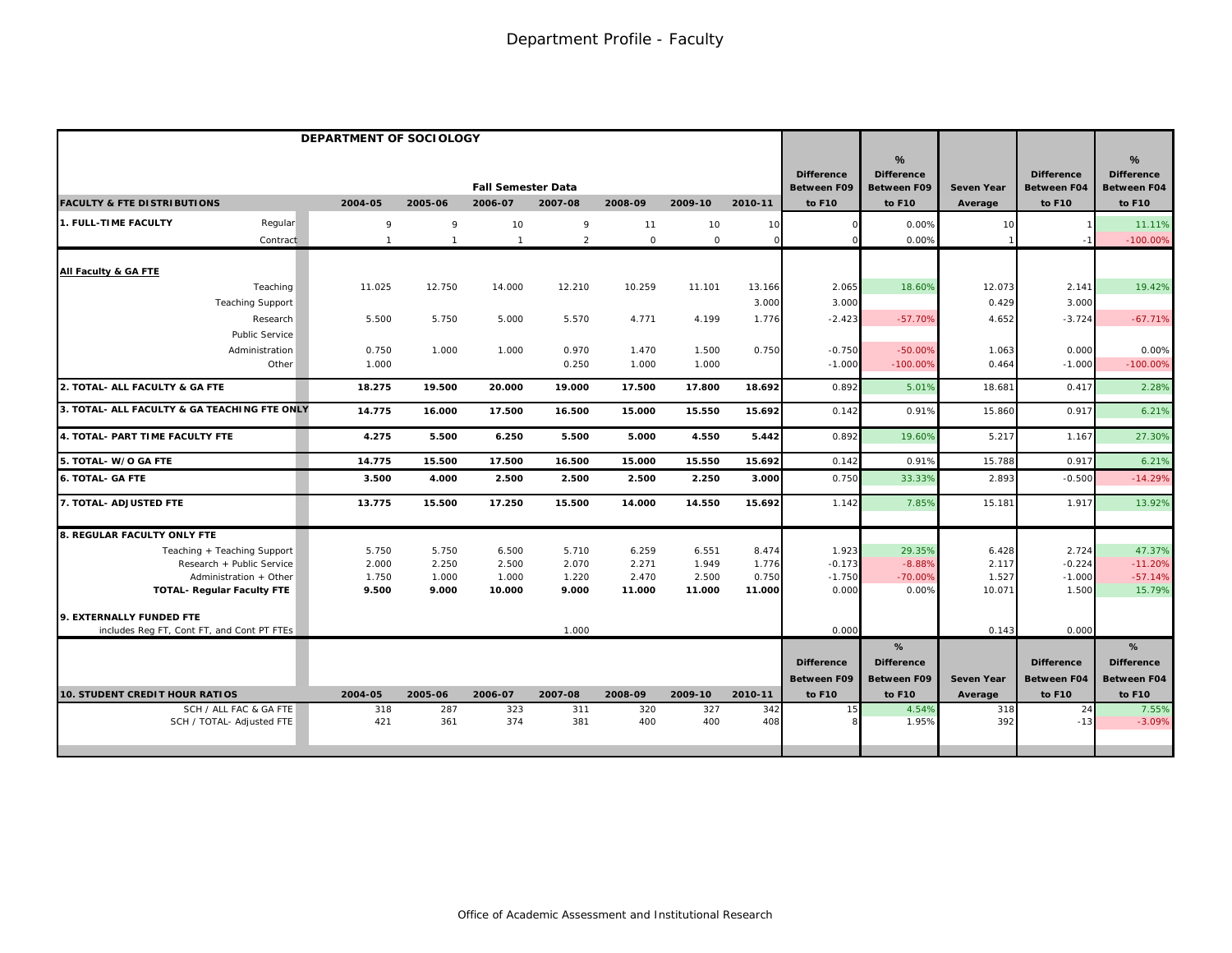|                                              | DEPARTMENT OF SOCIAL WORK |                |                |                           |                |         |                |         |                                         |                                              |                   |                                         |                                                          |
|----------------------------------------------|---------------------------|----------------|----------------|---------------------------|----------------|---------|----------------|---------|-----------------------------------------|----------------------------------------------|-------------------|-----------------------------------------|----------------------------------------------------------|
|                                              |                           |                |                | <b>Fall Semester Data</b> |                |         |                |         | <b>Difference</b><br><b>Between F09</b> | %<br><b>Difference</b><br><b>Between F09</b> | <b>Seven Year</b> | <b>Difference</b><br><b>Between F04</b> | $\frac{9}{6}$<br><b>Difference</b><br><b>Between F04</b> |
| <b>FACULTY &amp; FTE DISTRIBUTIONS</b>       |                           | 2004-05        | 2005-06        | 2006-07                   | 2007-08        | 2008-09 | 2009-10        | 2010-11 | to F10                                  | to F10                                       | Average           | to F10                                  | to F10                                                   |
| 1. FULL-TIME FACULTY                         | Regular                   | 6              | $\overline{7}$ | 6                         | 6              | 5       | 6              |         |                                         | 16.67%                                       |                   |                                         | 16.67%                                                   |
|                                              | Contract                  | $\overline{2}$ | $\overline{1}$ | $\overline{2}$            | $\overline{2}$ | 3       | $\overline{2}$ |         |                                         | 0.00%                                        |                   |                                         | 0.00%                                                    |
| All Faculty & GA FTE                         |                           |                |                |                           |                |         |                |         |                                         |                                              |                   |                                         |                                                          |
|                                              | Teaching                  | 4.500          | 5.000          | 5.250                     | 5.238          | 5.800   | 5.525          | 5.625   | 0.100                                   | 1.81%                                        | 5.277             | 1.125                                   | 25.00%                                                   |
| <b>Teaching Support</b>                      |                           |                |                |                           | 0.233          |         | 0.131          | 0.475   | 0.344                                   | 262.60%                                      | 0.120             | 0.475                                   |                                                          |
|                                              | Research                  | 1.750          | 1.750          | 1.800                     | 1.622          | 1.855   | 1.989          | 1.460   | $-0.529$                                | $-26.60%$                                    | 1.747             | $-0.290$                                | $-16.57%$                                                |
|                                              | Public Service            |                |                |                           |                |         |                |         |                                         |                                              |                   |                                         |                                                          |
|                                              | Administration            | 1.500          | 1.750          | 1.700                     | 1.740          | 1.345   | 1.380          | 2.170   | 0.790                                   | 57.25%                                       | 1.655             | 0.670                                   | 44.67%                                                   |
|                                              | Other                     | 1.000          |                |                           |                |         |                |         | 0.000                                   |                                              | 0.143             | $-1.000$                                | $-100.00%$                                               |
| 2. TOTAL- ALL FACULTY & GA FTE               |                           | 8.750          | 8.500          | 8.750                     | 8.833          | 9.000   | 9.025          | 9.730   | 0.705                                   | 7.81%                                        | 8.941             | 0.980                                   | 11.20%                                                   |
| 3. TOTAL- ALL FACULTY & GA TEACHING FTE ONLY |                           | 8.750          | 8.500          | 8.750                     | 8.833          | 9.000   | 9.025          | 9.730   | 0.705                                   | 7.81%                                        | 8.941             | 0.980                                   | 11.20%                                                   |
| 4. TOTAL- PART TIME FACULTY FTE              |                           | 0.500          | 0.500          | 0.500                     | 0.500          | 0.750   | 0.750          |         | $-0.750$                                | $-100.009$                                   | 0.500             | $-0.500$                                | $-100.00%$                                               |
| 5. TOTAL- W/O GA FTE                         |                           | 8.750          | 8.500          | 8.750                     | 8.833          | 9.000   | 9.025          | 9.730   | 0.705                                   | 7.81%                                        | 8.941             | 0.980                                   | 11.20%                                                   |
| <b>6. TOTAL- GA FTE</b>                      |                           |                |                |                           |                |         |                |         |                                         |                                              |                   |                                         |                                                          |
| 7. TOTAL- ADJUSTED FTE                       |                           | 7.750          | 8.300          | 8.200                     | 8.073          | 7.790   | 8.220          | 9.120   | 0.900                                   | 10.95%                                       | 8.208             | 1.370                                   | 17.68%                                                   |
| 8. REGULAR FACULTY ONLY FTE                  |                           |                |                |                           |                |         |                |         |                                         |                                              |                   |                                         |                                                          |
| Teaching + Teaching Support                  |                           | 2.500          | 3.750          | 3.000                     | 3.471          | 3.050   | 3.381          | 4.350   | 0.969                                   | 28.66%                                       | 3.357             | 1.850                                   | 74.00%                                                   |
| Research + Public Service                    |                           | 1.500          | 1.750          | 1.800                     | 1.622          | 1.770   | 1.989          | 1.460   | $-0.529$                                | $-26.60%$                                    | 1.699             | $-0.040$                                | $-2.67%$                                                 |
| Administration + Other                       |                           | 2.000          | 1.500          | 1.450                     | 1.240          | 0.430   | 0.880          | 1.670   | 0.790                                   | 89.77%                                       | 1.310             | $-0.330$                                | $-16.50%$                                                |
| <b>TOTAL- Regular Faculty FTE</b>            |                           | 6.000          | 7.000          | 6.250                     | 6.333          | 5.250   | 6.250          | 7.480   | 1.230                                   | 19.68%                                       | 6.366             | 1.480                                   | 24.67%                                                   |
| 9. EXTERNALLY FUNDED FTE                     |                           |                |                |                           |                |         |                |         |                                         |                                              |                   |                                         |                                                          |
| includes Reg FT, Cont FT, and Cont PT FTEs   |                           | 0.750          | 0.200          | 0.300                     | 0.510          | 0.963   | 0.530          | 0.110   | $-0.420$                                | $-79.259$                                    | 0.480             | $-0.640$                                | $-85.33%$                                                |
|                                              |                           |                |                |                           |                |         |                |         |                                         | %                                            |                   |                                         | %                                                        |
|                                              |                           |                |                |                           |                |         |                |         | <b>Difference</b>                       | <b>Difference</b>                            |                   | <b>Difference</b>                       | <b>Difference</b>                                        |
|                                              |                           |                |                |                           |                |         |                |         | <b>Between F09</b>                      | <b>Between F09</b>                           | Seven Year        | <b>Between F04</b>                      | <b>Between F04</b>                                       |
| <b>10. STUDENT CREDIT HOUR RATIOS</b>        |                           | 2004-05        | 2005-06        | 2006-07                   | 2007-08        | 2008-09 | 2009-10        | 2010-11 | to F10                                  | to F10                                       | Average           | to F10                                  | to F10                                                   |
| SCH / ALL FAC & GA FTE                       |                           | 159            | 163            | 164                       | 139            | 164     | 159            | 157     | $-2$                                    | $-1.26%$                                     | 158               |                                         | $-1.26%$                                                 |
| SCH / TOTAL- Adjusted FTE                    |                           | 180            | 167            | 175                       | 152            | 190     | 174            | 168     |                                         | $-3.45%$                                     | 172               | $-12$                                   | $-6.67%$                                                 |
|                                              |                           |                |                |                           |                |         |                |         |                                         |                                              |                   |                                         |                                                          |
|                                              |                           |                |                |                           |                |         |                |         |                                         |                                              |                   |                                         |                                                          |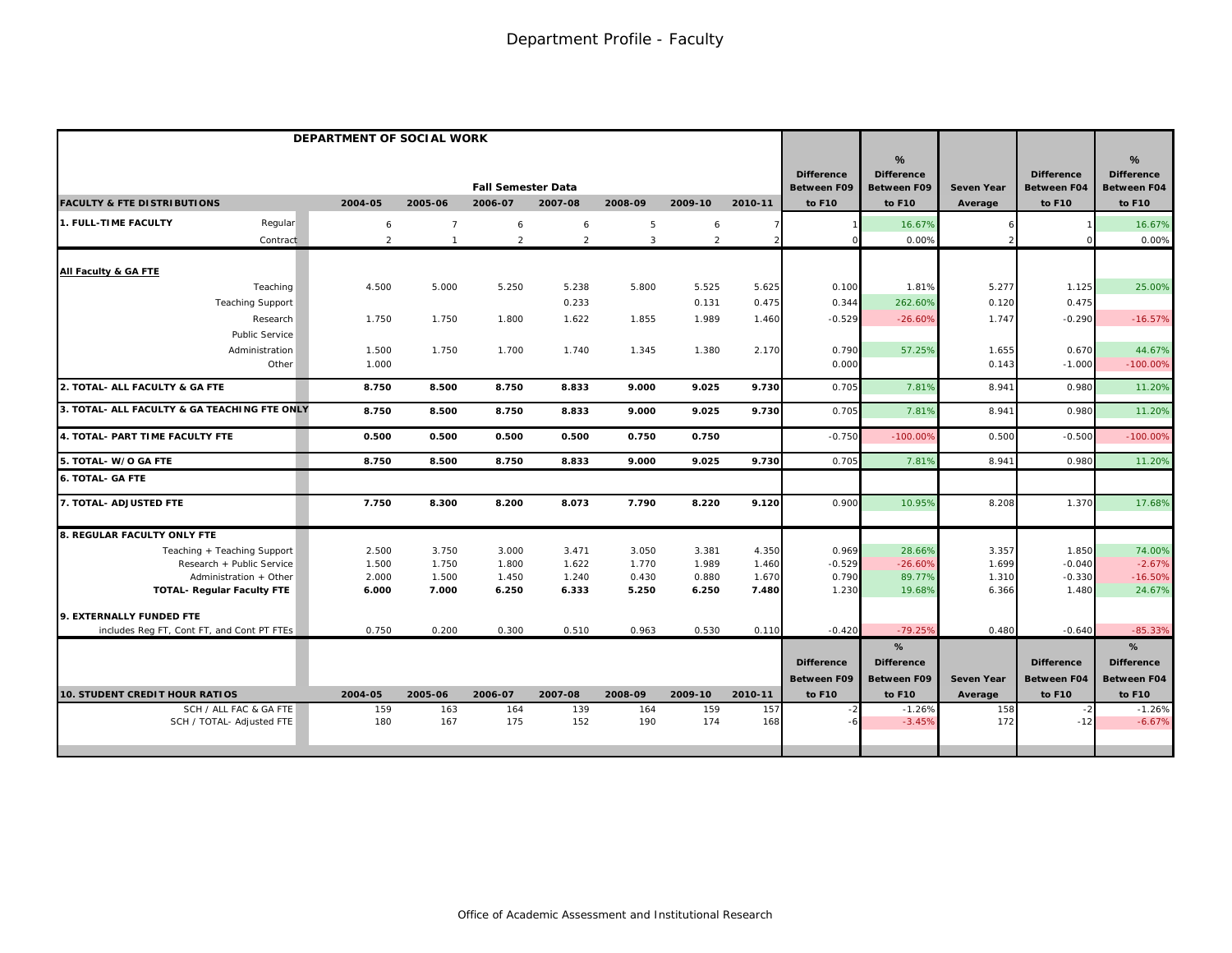|                                                                 |                |                | <b>Fall Semester Data</b> |                |                |                |                | <b>Difference</b><br><b>Between F09</b> | %<br><b>Difference</b><br><b>Between F09</b> | <b>Seven Year</b> | <b>Difference</b><br><b>Between F04</b> | %<br><b>Difference</b><br><b>Between F04</b> |
|-----------------------------------------------------------------|----------------|----------------|---------------------------|----------------|----------------|----------------|----------------|-----------------------------------------|----------------------------------------------|-------------------|-----------------------------------------|----------------------------------------------|
| <b>FACULTY &amp; FTE DISTRIBUTIONS</b>                          | 2004-05        | 2005-06        | 2006-07                   | 2007-08        | 2008-09        | 2009-10        | 2010-11        | to F10                                  | to F10                                       | Average           | to F10                                  | to F10                                       |
| 1. FULL-TIME FACULTY<br>Regular                                 | $\overline{7}$ | $\overline{7}$ | $\overline{7}$            | $\overline{7}$ | $\overline{7}$ | $\overline{7}$ |                |                                         | $-14.29%$                                    |                   |                                         | $-14.29%$                                    |
| Contract                                                        | 8              | 9              | 10                        | 10             | 10             | 10             | 8              |                                         | $-20.00%$                                    |                   |                                         | 0.00%                                        |
| All Faculty & GA FTE                                            |                |                |                           |                |                |                |                |                                         |                                              |                   |                                         |                                              |
| Teaching                                                        | 15.917         | 15.755         | 15.668                    | 16.334         | 15.422         | 15.930         | 16.002         | 0.072                                   | 0.45%                                        | 15.861            | 0.085                                   | 0.53%                                        |
| <b>Teaching Support</b>                                         | 8.250          | 6.166          | 5.750                     | 5.750          | 6.083          | 5.666          | 5.580          | $-0.086$                                | $-1.52%$                                     | 6.178             | $-2.670$                                | $-32.36%$                                    |
| Research                                                        | 1.750          | 1.250          | 1.250                     | 1.250          | 1.000          | 1.476          | 1.000          | $-0.476$                                | $-32.25%$                                    | 1.282             | $-0.750$                                | $-42.86%$                                    |
| Public Service                                                  | 0.250          | 0.250          |                           |                | 0.250          | 0.250          |                | $-0.250$                                | $-100.00%$                                   | 0.143             | $-0.250$                                | $-100.00%$                                   |
| Administration                                                  | 1.000          | 1.000          | 0.750                     | 0.750          | 0.995          | 1.000          | 1.250          | 0.250                                   | 25.00%                                       | 0.964             | 0.250                                   | 25.00%                                       |
| Other                                                           |                |                |                           |                | 1.000          |                |                | 0.000                                   |                                              | 0.143             | 0.000                                   |                                              |
| 2. TOTAL- ALL FACULTY & GA FTE                                  | 27.167         | 24.421         | 23.418                    | 24.084         | 24.750         | 24.322         | 23.832         | $-0.490$                                | $-2.01%$                                     | 24.571            | $-3.335$                                | $-12.28%$                                    |
| 3. TOTAL- ALL FACULTY & GA TEACHING FTE ONLY                    | 18.917         | 19.171         | 17.668                    | 18.584         | 18.750         | 18.822         | 18.332         | $-0.490$                                | $-2.60%$                                     | 18.606            | $-0.585$                                | $-3.09%$                                     |
| 4. TOTAL- PART TIME FACULTY FTE                                 | 2.667          | 0.833          | 1.667                     | 1.417          | 4.25           | 1.750          | 2.250          | 0.500                                   | 28.57%                                       | 13.870            | $-16.667$                               | $-88.11%$                                    |
| 5. TOTAL- W/O GA FTE                                            | 18.917         | 19.171         | 17.668                    | 18.584         | 18.750         | 18.822         | 18.332         | $-0.49C$                                | $-2.60%$                                     | 18.606            | $-0.585$                                | $-3.09%$                                     |
| <b>6. TOTAL- GA FTE</b>                                         | 8.250          | 5.250          | 5.750                     | 5.500          | 6.000          | 5.500          | 5.500          | 0.000                                   | 0.00%                                        | 5.964             | $-2.750$                                | $-33.33%$                                    |
| 7. TOTAL- ADJUSTED FTE                                          | 17.584         | 16.087         | 16.834                    | 17.667         | 17.000         | 17.990         | 16.248         | $-1.742$                                | $-9.68%$                                     | 17.059            | $-1.336$                                | $-7.60%$                                     |
| 8. REGULAR FACULTY ONLY FTE                                     |                |                |                           |                |                |                |                |                                         |                                              |                   |                                         |                                              |
| Teaching + Teaching Support                                     | 5.167          | 6.170          | 5.417                     | 5.750          | 4.922          | 5.372          | 4.834          | $-0.538$                                | $-10.01%$                                    | 5.376             | $-0.333$                                | $-6.44%$                                     |
| Research + Public Service                                       | 1.750          | 1.500          | 1.250                     | 1.250          | 1.000          | 1.476          | 1.000          | $-0.476$                                | $-32.25%$                                    | 1.318             | $-0.750$                                | $-42.86%$                                    |
| Administration + Other<br><b>TOTAL- Regular Faculty FTE</b>     | 0.500<br>7.417 | 0.750<br>8.420 | 0.500<br>7.167            | 0.500<br>7.500 | 1.495<br>7.417 | 0.750<br>7.598 | 0.750<br>6.584 | 0.000<br>$-1.014$                       | 0.00%<br>$-13.35%$                           | 0.749<br>7.443    | 0.250<br>$-0.833$                       | 50.00%<br>$-11.23%$                          |
|                                                                 |                |                |                           |                |                |                |                |                                         |                                              |                   |                                         |                                              |
| 9. EXTERNALLY FUNDED FTE                                        |                |                |                           |                |                |                |                |                                         |                                              |                   |                                         |                                              |
| includes Reg FT, Cont FT, and Cont PT FTEs                      | 0.500          |                |                           |                |                | 0.250          |                | $-0.250$                                | $-100.00%$                                   | 0.107             | $-0.500$                                | $-100.00%$                                   |
|                                                                 |                |                |                           |                |                |                |                |                                         | %                                            |                   |                                         | %                                            |
|                                                                 |                |                |                           |                |                |                |                | <b>Difference</b>                       | <b>Difference</b>                            |                   | <b>Difference</b>                       | <b>Difference</b>                            |
|                                                                 |                |                |                           |                |                |                |                | <b>Between F09</b>                      | <b>Between F09</b>                           | <b>Seven Year</b> | <b>Between F04</b>                      | <b>Between F04</b>                           |
| <b>10. STUDENT CREDIT HOUR RATIOS</b><br>SCH / ALL FAC & GA FTE | 2004-05<br>86  | 2005-06        | 2006-07                   | 2007-08        | 2008-09        | 2009-10        | 2010-11        | to F10                                  | to F10                                       | Average           | to F10                                  | to F10<br>34.88%                             |
| SCH / TOTAL- Adjusted FTE                                       | 133            | 101<br>154     | 108<br>151                | 113<br>154     | 108<br>157     | 110<br>148     | 116<br>171     | 23                                      | 5.45%<br>15.54%                              | 106<br>152        | 30<br>38                                | 28.57%                                       |
|                                                                 |                |                |                           |                |                |                |                |                                         |                                              |                   |                                         |                                              |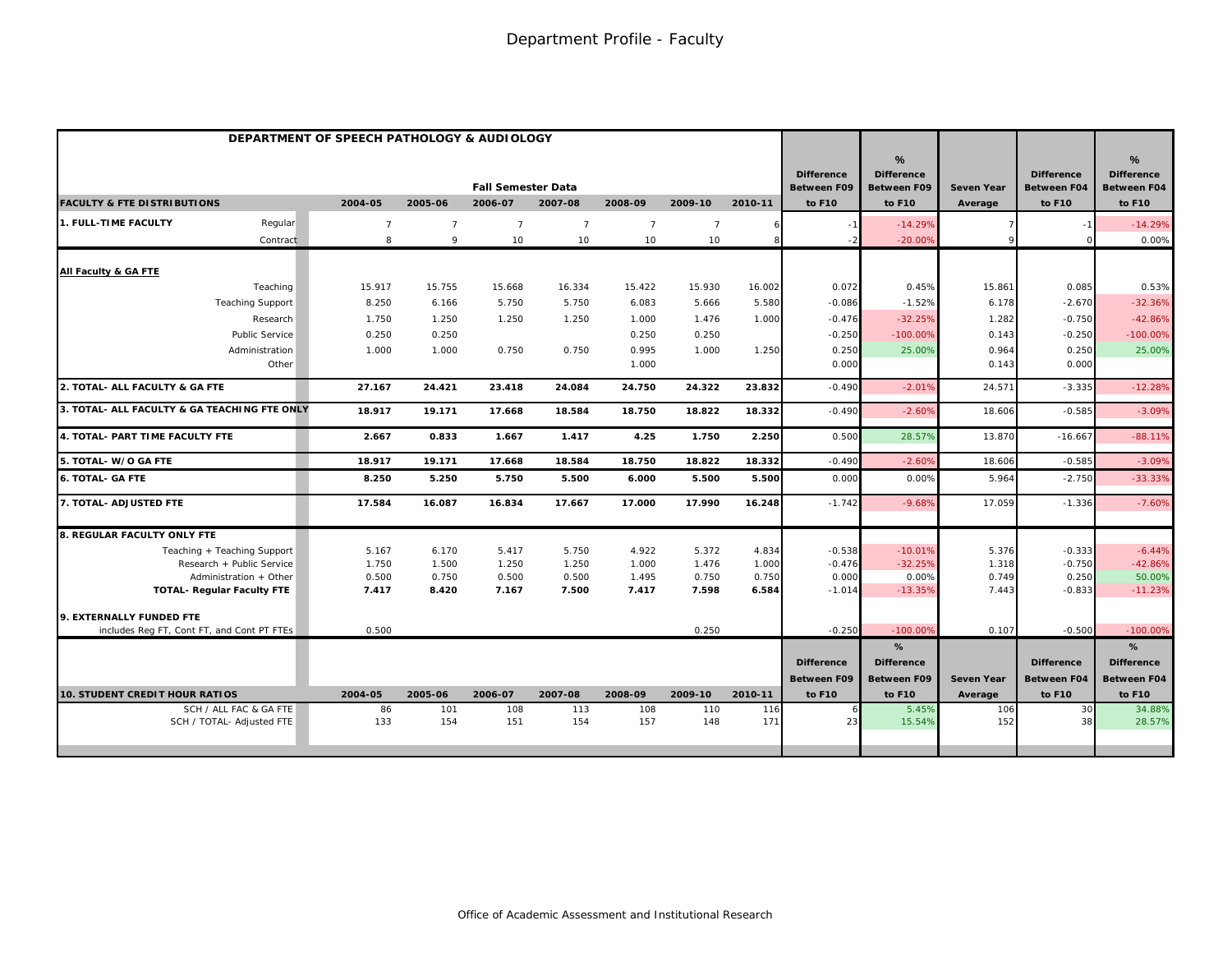|                                              | DEPARTMENT OF SPECIAL EDUCATION |                |                           |                |            |                |            |                                         |                                              |                   |                                         |                                                          |
|----------------------------------------------|---------------------------------|----------------|---------------------------|----------------|------------|----------------|------------|-----------------------------------------|----------------------------------------------|-------------------|-----------------------------------------|----------------------------------------------------------|
|                                              |                                 |                | <b>Fall Semester Data</b> |                |            |                |            | <b>Difference</b><br><b>Between F09</b> | %<br><b>Difference</b><br><b>Between F09</b> | <b>Seven Year</b> | <b>Difference</b><br><b>Between F04</b> | $\frac{9}{6}$<br><b>Difference</b><br><b>Between F04</b> |
| <b>FACULTY &amp; FTE DISTRIBUTIONS</b>       | 2004-05                         | 2005-06        | 2006-07                   | 2007-08        | 2008-09    | 2009-10        | 2010-11    | to F10                                  | to F10                                       | Average           | to F10                                  | to F10                                                   |
| <b>1. FULL-TIME FACULTY</b><br>Regular       | 11                              | 9              | 10                        | 11             | 10         | 10             | 10         |                                         | 0.00%                                        | 10                |                                         | $-9.09%$                                                 |
| Contract                                     | $\mathbf{1}$                    | $\overline{1}$ |                           | $\overline{1}$ | 3          | $\overline{3}$ | 3          |                                         | 0.00%                                        |                   |                                         | 200.00%                                                  |
| All Faculty & GA FTE                         |                                 |                |                           |                |            |                |            |                                         |                                              |                   |                                         |                                                          |
| Teaching                                     | 14.198                          | 15.251         | 12.970                    | 13.266         | 14.353     | 15.635         | 17.446     | 1.811                                   | 11.58%                                       | 14.731            | 3.248                                   | 22.88%                                                   |
| <b>Teaching Support</b>                      | 3.000                           | 2.000          | 5.000                     | 5.000          | 8.000      | 5.500          | 4.500      | $-1.000$                                | $-18.18%$                                    | 4.714             | 1.500                                   | 50.00%                                                   |
| Research                                     | 5.270                           | 4.000          | 3.250                     | 5.000          | 2.500      | 3.500          | 3.000      | $-0.500$                                | $-14.29%$                                    | 3.789             | $-2.270$                                | $-43.07%$                                                |
| Public Service                               |                                 |                |                           |                |            |                |            |                                         |                                              |                   |                                         |                                                          |
| Administration                               | 2.147                           | 2.167          | 1.417                     | 1.250          | 1.000      | 1.000          | 1.000      | 0.000                                   | 0.00%                                        | 1.426             | $-1.147$                                | $-53.42%$                                                |
| Other                                        |                                 |                |                           | 0.833          | 1.333      | 1.583          | 1.100      | $-0.483$                                | $-30.51%$                                    | 0.693             | 1.100                                   |                                                          |
| 2. TOTAL- ALL FACULTY & GA FTE               | 24.615                          | 23.418         | 22.637                    | 25.349         | 27.186     | 27.218         | 27.046     | $-0.172$                                | $-0.63%$                                     | 25.353            | 2.431                                   | 9.88%                                                    |
| 3. TOTAL- ALL FACULTY & GA TEACHING FTE ONLY | 19.865                          | 19.418         | 17.137                    | 17.849         | 19.186     | 20.718         | 22.046     | 1.328                                   | 6.41%                                        | 19.460            | 2.181                                   | 10.98%                                                   |
| 4. TOTAL- PART TIME FACULTY FTE              | 6.916                           | 8.418          | 6.108                     | 5.505          | 5.582      | 5.332          | 6.145      | 0.813                                   | 15.25%                                       | 6.287             | $-0.771$                                | $-11.15%$                                                |
| 5. TOTAL- W/O GA FTE                         | 19.615                          | 19.418         | 17.137                    | 17.849         | 19.186     | 20.718         | 21.546     | 0.828                                   | 4.00%                                        | 19.353            | 1.931                                   | 9.84%                                                    |
| <b>6. TOTAL- GA FTE</b>                      | 5.000                           | 4.000          | 5.500                     | 7.500          | 8.000      | 6.500          | 5.500      | $-1.000$                                | $-15.38%$                                    | 6.000             | 0.500                                   | 10.00%                                                   |
| 7. TOTAL- ADJUSTED FTE                       | 19.198                          | 18.668         | 16.555                    | 17.016         | 18.020     | 18.968         | 19.546     | 0.578                                   | 3.05%                                        | 18.282            | 0.348                                   | 1.81%                                                    |
| 8. REGULAR FACULTY ONLY FTE                  |                                 |                |                           |                |            |                |            |                                         |                                              |                   |                                         |                                                          |
| Teaching + Teaching Support                  | 6.750                           | 6.083          | 6.583                     | 7.343          | 7.083      | 7.416          | 9.000      | 1.584                                   | 21.36%                                       | 7.180             | 2.250                                   | 33.33%                                                   |
| Research + Public Service                    | 2.770                           | 1.500          | 2.250                     | 2.500          | 2.500      | 2.500          | 2.000      | $-0.500$                                | $-20.00%$                                    | 2.289             | $-0.770$                                | $-27.80%$                                                |
| Administration + Other                       | 1.147                           | 1.167          | 1.417                     | 1.750          | 1.000      | 1.250          | 1.250      | 0.000                                   | 0.00%                                        | 1.283             | 0.103                                   | 8.98%                                                    |
| <b>TOTAL- Regular Faculty FTE</b>            | 10.667                          | 8.750          | 10.250                    | 11.593         | 10.583     | 11.166         | 12.250     | 1.084                                   | 9.71%                                        | 10.751            | 1.583                                   | 14.84%                                                   |
| 9. EXTERNALLY FUNDED FTE                     |                                 |                |                           |                |            |                |            |                                         |                                              |                   |                                         |                                                          |
| includes Req FT, Cont FT, and Cont PT FTEs   |                                 |                | 0.500                     | 0.250          |            |                |            |                                         |                                              | 0.107             |                                         |                                                          |
|                                              |                                 |                |                           |                |            |                |            |                                         | %                                            |                   |                                         | %                                                        |
|                                              |                                 |                |                           |                |            |                |            | <b>Difference</b>                       | <b>Difference</b>                            |                   | <b>Difference</b>                       | <b>Difference</b>                                        |
|                                              |                                 |                |                           |                |            |                |            | <b>Between F09</b>                      | <b>Between F09</b>                           | <b>Seven Year</b> | <b>Between F04</b>                      | <b>Between F04</b>                                       |
| 10. STUDENT CREDIT HOUR RATIOS               | 2004-05                         | 2005-06        | 2006-07                   | 2007-08        | 2008-09    | 2009-10        | 2010-11    | to F10                                  | to F10                                       | Average           | to F10                                  | to F10                                                   |
| SCH / ALL FAC & GA FTE                       | 129<br>165                      | 136<br>170     | 124<br>170                | 114<br>171     | 115<br>174 | 129<br>185     | 150<br>208 | 21<br>23                                | 16.58%<br>12.66%                             | 128<br>177        | 21<br>4 <sup>1</sup>                    | 16.28%                                                   |
| SCH / TOTAL- Adjusted FTE                    |                                 |                |                           |                |            |                |            |                                         |                                              |                   |                                         | 26.06%                                                   |
|                                              |                                 |                |                           |                |            |                |            |                                         |                                              |                   |                                         |                                                          |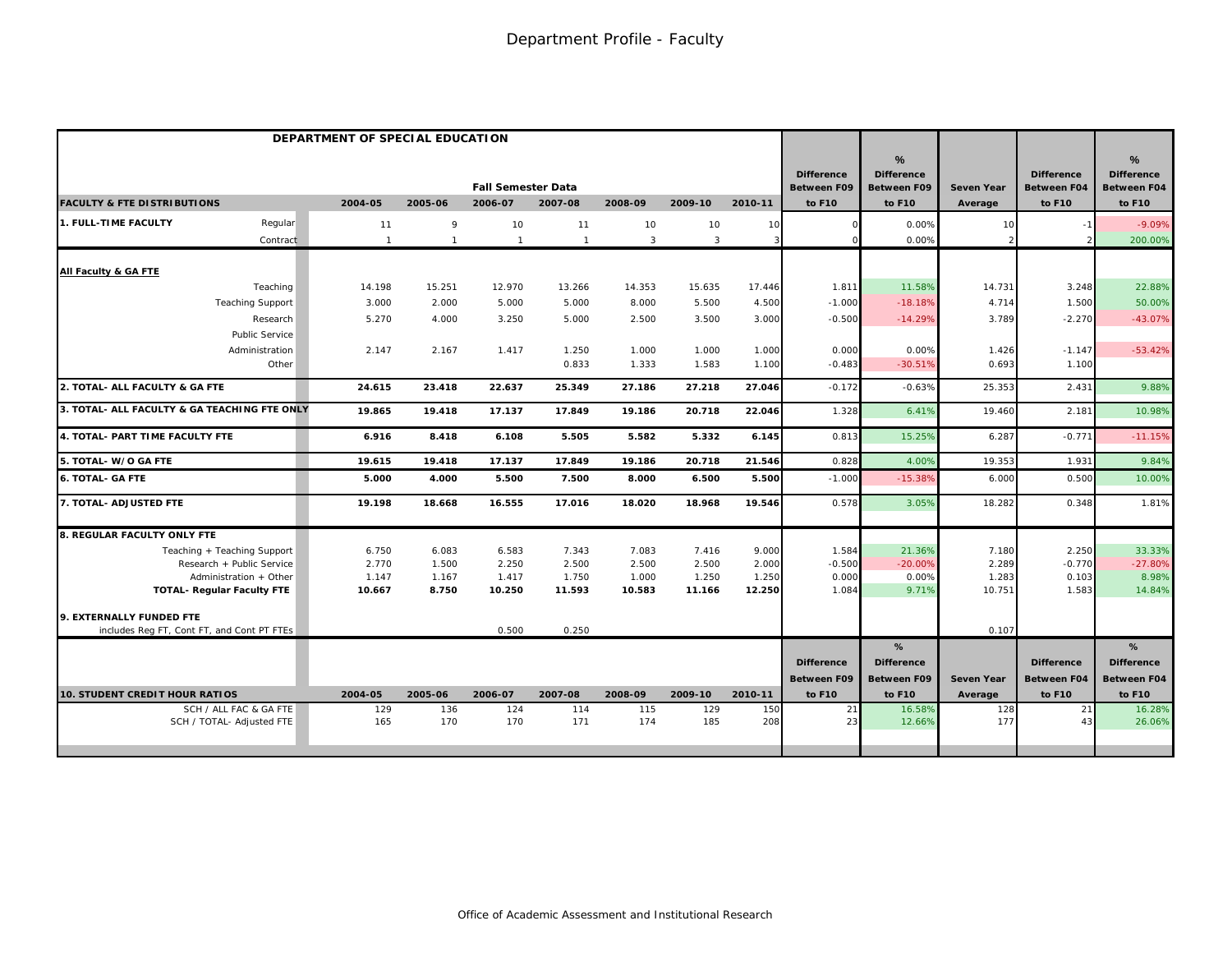|                                                     | DEPARTMENT OF TELECOMMUNICATIONS |                 |                                      |                |                 |                 |                 |                                                   |                                                        |                              |                                                   |                                                        |
|-----------------------------------------------------|----------------------------------|-----------------|--------------------------------------|----------------|-----------------|-----------------|-----------------|---------------------------------------------------|--------------------------------------------------------|------------------------------|---------------------------------------------------|--------------------------------------------------------|
| <b>FACULTY &amp; FTE DISTRIBUTIONS</b>              | 2004-05                          | 2005-06         | <b>Fall Semester Data</b><br>2006-07 | 2007-08        | 2008-09         | 2009-10         | 2010-11         | <b>Difference</b><br><b>Between F09</b><br>to F10 | %<br><b>Difference</b><br><b>Between F09</b><br>to F10 | <b>Seven Year</b><br>Average | <b>Difference</b><br><b>Between F04</b><br>to F10 | %<br><b>Difference</b><br><b>Between F04</b><br>to F10 |
| 1. FULL-TIME FACULTY<br>Regular                     | 12                               | 14              | 13                                   | 12             | 13              | 13              |                 |                                                   | $-7.69%$                                               |                              |                                                   | 0.00%                                                  |
| Contract                                            | 6                                | 6               | $\overline{7}$                       | $\overline{7}$ | 9               | 11              | 12<br>12        |                                                   | 9.09%                                                  | 13                           |                                                   | 100.00%                                                |
|                                                     |                                  |                 |                                      |                |                 |                 |                 |                                                   |                                                        |                              |                                                   |                                                        |
| All Faculty & GA FTE                                |                                  |                 |                                      |                |                 |                 |                 |                                                   |                                                        |                              |                                                   |                                                        |
| Teaching                                            | 18.150                           | 17.500          | 16.498                               | 19.169         | 19.417          | 20.165          | 20.700          | 0.535                                             | 2.65%                                                  | 18.800                       | 2.550                                             | 14.05%                                                 |
| <b>Teaching Support</b>                             | 0.500                            | 2.250           | 2.500                                | 2.250          | 1.083           | 6.501           | 2.750           | $-3.751$                                          | $-57.70%$                                              | 2.548                        | 2.250                                             | 450.00%                                                |
| Research                                            | 8.885                            | 2.500           | 2.750                                | 2.915          | 5.000           | 1.166           | 3.876           | 2.710                                             | 232.42%                                                | 3.870                        | $-5.009$                                          | $-56.38%$                                              |
| <b>Public Service</b>                               | 0.250                            |                 |                                      |                | 0.250           | 0.417           |                 | $-0.417$                                          | $-100.00%$                                             | 0.131                        | $-0.250$                                          | $-100.00\%$                                            |
| Administration                                      | 1.875                            | 1.250           | 1.750                                | 1.500          | 1.250           | 1.500           | 0.667           | $-0.833$                                          | $-55.53%$                                              | 1.399                        | $-1.208$                                          | $-64.43%$                                              |
| Other                                               | 0.500                            | 0.250           | 0.250                                |                |                 |                 |                 | 0.000                                             |                                                        | 0.143                        | $-0.500$                                          | $-100.00%$                                             |
| 2. TOTAL- ALL FACULTY & GA FTE                      | 30.160                           | 23.750          | 23.748                               | 25.834         | 27.000          | 29.749          | 27.993          | $-1.756$                                          | $-5.90%$                                               | 26.891                       | $-2.167$                                          | $-7.19%$                                               |
| 3. TOTAL- ALL FACULTY & GA TEACHING FTE ONLY        | 24.160                           | 21.500          | 21.248                               | 23.169         | 23.917          | 24.748          | 24.743          | $-0.005$                                          | $-0.02%$                                               | 23.355                       | 0.583                                             | 2.41%                                                  |
| 4. TOTAL- PART TIME FACULTY FTE                     | 2.500                            | 1.750           | 1.748                                | 3.334          | 1.500           | 1.750           | 2.584           | 0.834                                             | 47.66%                                                 | 2.167                        | 0.084                                             | 3.36%                                                  |
| 5. TOTAL- W/O GA FTE                                | 24.160                           | 21.250          | 20.998                               | 22.834         | 23.500          | 23.249          | 23.243          | $-0.006$                                          | $-0.03%$                                               | 22.748                       | $-0.917$                                          | $-3.80%$                                               |
| <b>6. TOTAL- GA FTE</b>                             | 6.000                            | 2.500           | 2.750                                | 3.000          | 3.500           | 6.500           | 4.750           | $-1.750$                                          | $-26.92%$                                              | 4.143                        | $-1.250$                                          | $-20.83%$                                              |
| 7. TOTAL- ADJUSTED FTE                              | 22.440                           | 21.250          | 20.748                               | 22.334         | 22.500          | 22.999          | 22.618          | $-0.381$                                          | $-1.66%$                                               | 22.127                       | 0.178                                             | 0.79%                                                  |
| <b>8. REGULAR FACULTY ONLY FTE</b>                  |                                  |                 |                                      |                |                 |                 |                 |                                                   |                                                        |                              |                                                   |                                                        |
| Teaching + Teaching Support                         | 8.000                            | 10.000          | 9.250                                | 9.000          | 9.750           | 11.334          | 9.333           | $-2.001$                                          | $-17.65%$                                              | 9.524                        | 1.333                                             | 16.66%                                                 |
| Research + Public Service                           | 2.385                            | 2.250           | 2.500                                | 2.250          | 2.750           | 1.166           | 2.167           | 1.001                                             | 85.85%                                                 | 2.210                        | $-0.218$                                          | $-9.14%$                                               |
| Administration + Other                              | 0.625<br>11.010                  | 0.750<br>13.000 | 1.250<br>13.000                      | 1.000          | 0.500<br>13.000 | 0.500<br>13.000 | 0.250<br>11.750 | $-0.250$<br>$-1.250$                              | $-50.00%$<br>$-9.62%$                                  | 0.696<br>12.430              | $-0.375$<br>0.740                                 | $-60.00%$<br>6.72%                                     |
| <b>TOTAL- Regular Faculty FTE</b>                   |                                  |                 |                                      | 12.250         |                 |                 |                 |                                                   |                                                        |                              |                                                   |                                                        |
| 9. EXTERNALLY FUNDED FTE                            |                                  |                 |                                      |                |                 |                 |                 |                                                   |                                                        |                              |                                                   |                                                        |
| includes Reg FT, Cont FT, and Cont PT FTEs          | 1.570                            |                 |                                      | 0.250          | 1.000           | 0.250           | 0.250           | 0.00C                                             | 0.00%                                                  | 0.474                        | $-1.320$                                          | $-84.08%$                                              |
|                                                     |                                  |                 |                                      |                |                 |                 |                 |                                                   | %                                                      |                              |                                                   | %                                                      |
|                                                     |                                  |                 |                                      |                |                 |                 |                 | <b>Difference</b>                                 | <b>Difference</b>                                      |                              | <b>Difference</b>                                 | <b>Difference</b>                                      |
|                                                     |                                  |                 |                                      |                |                 |                 |                 | <b>Between F09</b>                                | <b>Between F09</b>                                     | <b>Seven Year</b>            | <b>Between F04</b>                                | <b>Between F04</b>                                     |
| <b>10. STUDENT CREDIT HOUR RATIOS</b>               | 2004-05                          | 2005-06         | 2006-07                              | 2007-08        | 2008-09         | 2009-10         | 2010-11         | to F10                                            | to F10                                                 | Average                      | to F10                                            | to F10                                                 |
| SCH / ALL FAC & GA FTE<br>SCH / TOTAL- Adjusted FTE | 166<br>223                       | 197<br>220      | 188<br>216                           | 189<br>218     | 180<br>215      | 186<br>240      | 199<br>246      | 13                                                | 6.99%<br>2.50%                                         | 186<br>225                   | 33<br>-23                                         | 19.88%<br>10.31%                                       |
|                                                     |                                  |                 |                                      |                |                 |                 |                 |                                                   |                                                        |                              |                                                   |                                                        |
|                                                     |                                  |                 |                                      |                |                 |                 |                 |                                                   |                                                        |                              |                                                   |                                                        |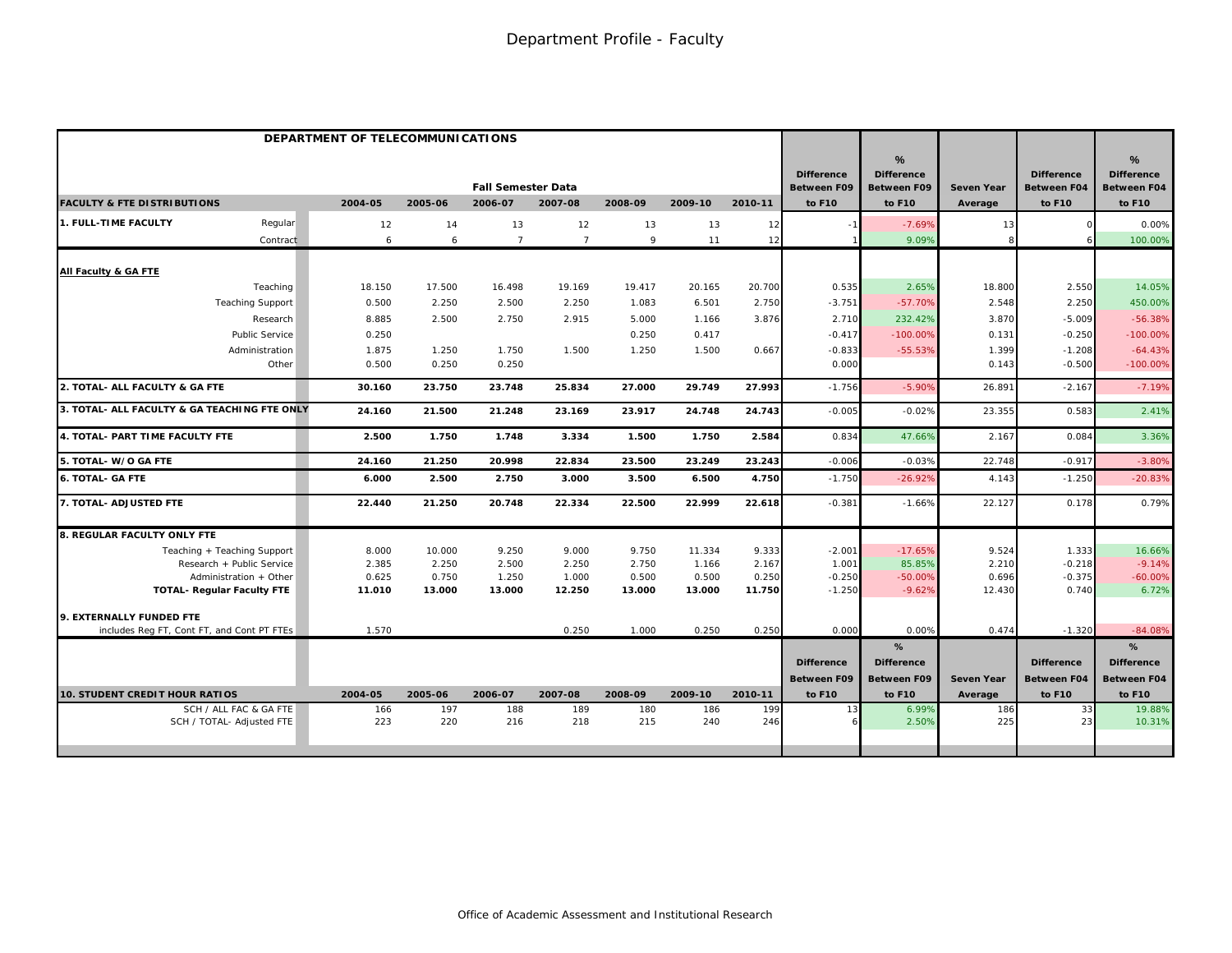|                                                             | DEPARTMENT OF TECHNOLOGY |                 |                           |                 |                 |                 |                 |                                         |                                              |                   |                                         |                                              |
|-------------------------------------------------------------|--------------------------|-----------------|---------------------------|-----------------|-----------------|-----------------|-----------------|-----------------------------------------|----------------------------------------------|-------------------|-----------------------------------------|----------------------------------------------|
|                                                             |                          |                 | <b>Fall Semester Data</b> |                 |                 |                 |                 | <b>Difference</b><br><b>Between F09</b> | %<br><b>Difference</b><br><b>Between F09</b> | <b>Seven Year</b> | <b>Difference</b><br><b>Between F04</b> | %<br><b>Difference</b><br><b>Between F04</b> |
| <b>FACULTY &amp; FTE DISTRIBUTIONS</b>                      | 2004-05                  | 2005-06         | 2006-07                   | 2007-08         | 2008-09         | 2009-10         | 2010-11         | to F10                                  | to F10                                       | Average           | to F10                                  | to F10                                       |
| <b>1. FULL-TIME FACULTY</b><br>Regular                      | 15                       | 14              | 15                        | 13              | 14              | 14              | 15              |                                         | 7.14%                                        | 14                |                                         | 0.00%                                        |
| Contract                                                    | $\overline{7}$           | $\overline{7}$  | $\overline{7}$            | $\overline{7}$  | $\overline{7}$  | $\overline{7}$  | $\overline{7}$  |                                         | 0.00%                                        |                   |                                         | 0.00%                                        |
| All Faculty & GA FTE                                        |                          |                 |                           |                 |                 |                 |                 |                                         |                                              |                   |                                         |                                              |
| Teaching                                                    | 16.915                   | 16.417          | 17.500                    | 16.875          | 18.000          | 16.750          | 19.001          | 2.251                                   | 13.44%                                       | 17.351            | 2.086                                   | 12.33%                                       |
| <b>Teaching Support</b>                                     | 3.500                    | 6.083           | 5.750                     | 3.500           | 4.000           | 3.750           | 4.250           | 0.500                                   | 13.33%                                       | 4.405             | 0.750                                   | 21.43%                                       |
| Research                                                    | 3.250                    | 2.000           | 2.250                     | 3.000           | 3.500           | 2.750           | 2.750           | 0.000                                   | 0.00%                                        | 2.786             | $-0.500$                                | $-15.38%$                                    |
| <b>Public Service</b>                                       |                          |                 | 0.250                     |                 |                 | 0.250           |                 | $-0.250$                                | $-100.00%$                                   | 0.071             | 0.000                                   |                                              |
| Administration                                              | 2.500                    | 2.250           | 2.375                     | 1.750           | 1.250           | 1.000           | 1.000           | 0.000                                   | 0.00%                                        | 1.732             | $-1.500$                                | $-60.00%$                                    |
| Other                                                       | 1.750                    | 1.000           | 0.875                     | 0.750           | 2.000           | 2.000           | 3.000           | 1.000                                   | 50.00%                                       | 1.625             | 1.250                                   | 71.43%                                       |
| 2. TOTAL- ALL FACULTY & GA FTE                              | 27.915                   | 27.750          | 29.000                    | 25.875          | 28.750          | 26.500          | 30.001          | 3.501                                   | 13.21%                                       | 27.970            | 2.086                                   | 7.47%                                        |
| 3. TOTAL- ALL FACULTY & GA TEACHING FTE ONLY                | 24.415                   | 23.250          | 25.000                    | 22.375          | 24.750          | 22.750          | 25.751          | 3.001                                   | 13.19%                                       | 24.042            | 1.336                                   | 5.47%                                        |
| 4. TOTAL- PART TIME FACULTY FTE                             | 1.749                    | 2.000           | 2.500                     | 1.750           | 2.250           | 1.250           | 1.750           | 0.500                                   | 40.00%                                       | 1.893             | 0.001                                   | 0.06%                                        |
| 5. TOTAL-W/O GA FTE                                         | 24.415                   | 23.250          | 25.000                    | 22.375          | 24.750          | 22.500          | 25.501          | 3.001                                   | 13.34%                                       | 23.970            | 1.086                                   | 4.45%                                        |
| <b>6. TOTAL- GA FTE</b>                                     | 3.500                    | 4.500           | 4.000                     | 3.500           | 4.000           | 4.000           | 4.500           | 0.500                                   | 12.50%                                       | 4.000             | 1.000                                   | 28.57%                                       |
| 7. TOTAL- ADJUSTED FTE                                      | 22.249                   | 22.500          | 24.250                    | 21.225          | 22.250          | 21.625          | 22.251          | 0.626                                   | 2.89%                                        | 22.336            | 0.002                                   | 0.01%                                        |
| 8. REGULAR FACULTY ONLY FTE                                 |                          |                 |                           |                 |                 |                 |                 |                                         |                                              |                   |                                         |                                              |
| Teaching + Teaching Support                                 | 9.666                    | 10.250          | 10.500                    | 8.500           | 9.250           | 9.333           | 9.500           | 0.167                                   | 1.79%                                        | 9.571             | $-0.166$                                | $-1.72%$                                     |
| Research + Public Service                                   | 2.750                    | 2.000           | 2.500                     | 3.000           | 3.500           | 2.750           | 2.750           | 0.000                                   | 0.00%                                        | 2.750             | 0.000                                   | 0.00%                                        |
| Administration + Other<br><b>TOTAL- Regular Faculty FTE</b> | 3.000<br>15.416          | 2.000<br>14.250 | 2.000<br>15.000           | 1.750<br>13.250 | 2.000<br>14.750 | 2.250<br>14.333 | 3.000<br>15.250 | 0.750<br>0.917                          | 33.33%<br>6.40%                              | 2.286<br>14.607   | 0.000<br>$-0.166$                       | 0.00%<br>$-1.08%$                            |
|                                                             |                          |                 |                           |                 |                 |                 |                 |                                         |                                              |                   |                                         |                                              |
| 9. EXTERNALLY FUNDED FTE                                    |                          |                 |                           |                 |                 |                 |                 |                                         |                                              |                   |                                         |                                              |
| includes Reg FT, Cont FT, and Cont PT FTEs                  | 0.250                    | 0.250           | 0.250                     | 0.500           | 0.750           | 0.375           | 0.250           | $-0.125$                                | $-33.33%$                                    | 0.375             | 0.000                                   | 0.00%                                        |
|                                                             |                          |                 |                           |                 |                 |                 |                 |                                         | %                                            |                   |                                         | %                                            |
|                                                             |                          |                 |                           |                 |                 |                 |                 | <b>Difference</b>                       | <b>Difference</b>                            |                   | <b>Difference</b>                       | <b>Difference</b>                            |
|                                                             |                          |                 |                           |                 |                 |                 |                 | <b>Between F09</b>                      | <b>Between F09</b>                           | Seven Year        | <b>Between F04</b>                      | Between F04                                  |
| <b>10. STUDENT CREDIT HOUR RATIOS</b>                       | 2004-05                  | 2005-06         | 2006-07                   | 2007-08         | 2008-09         | 2009-10         | 2010-11         | to F10                                  | to F10                                       | Average           | to F10                                  | to F10                                       |
| SCH / ALL FAC & GA FTE<br>SCH / TOTAL- Adjusted FTE         | 132<br>165               | 142<br>175      | 124<br>149                | 131<br>160      | 131<br>169      | 150<br>184      | 140<br>189      | $-10$                                   | $-6.95%$<br>2.51%                            | 136<br>170        | 24                                      | 6.06%<br>14.55%                              |
|                                                             |                          |                 |                           |                 |                 |                 |                 |                                         |                                              |                   |                                         |                                              |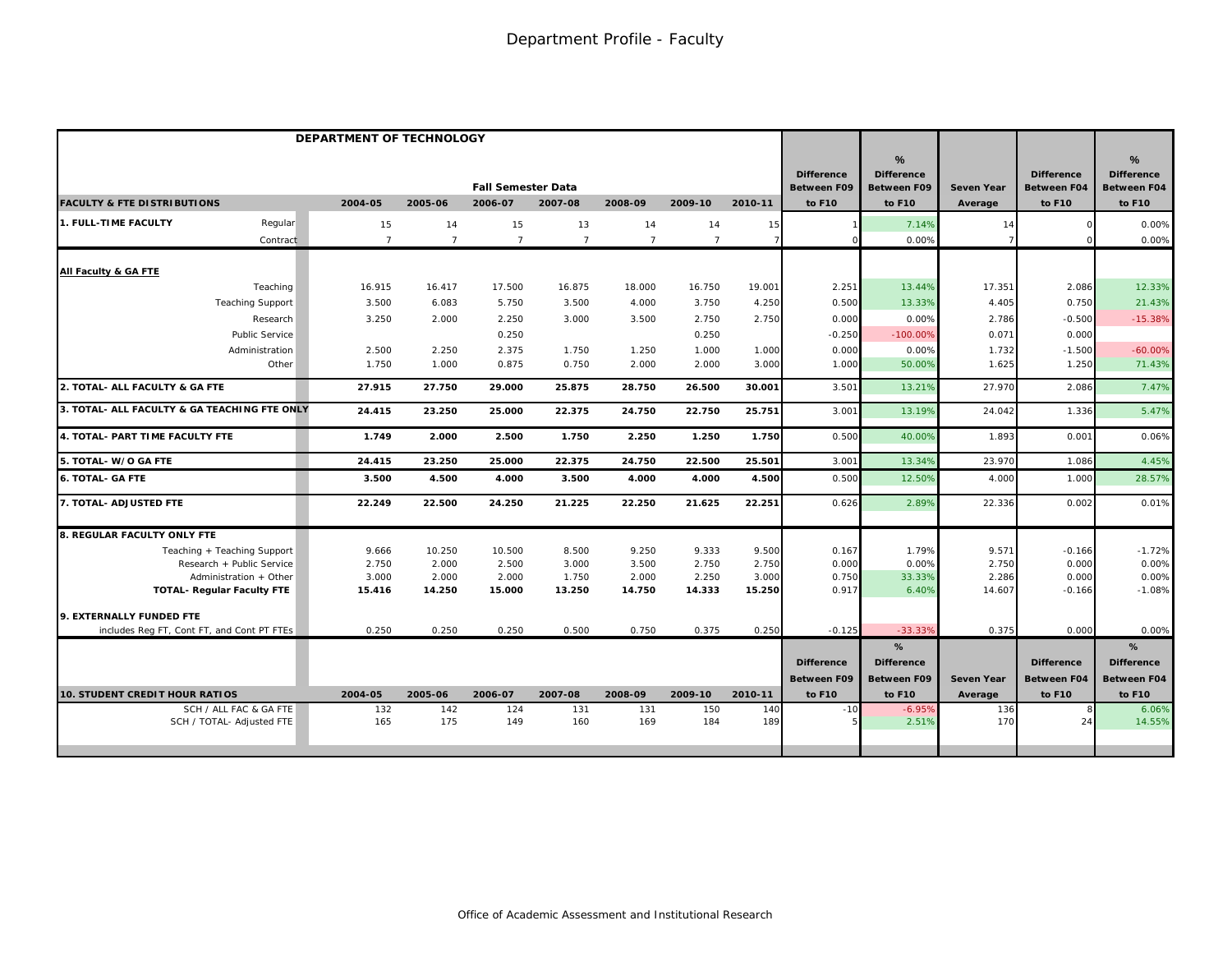|                                              | DEPARTMENT OF THEATRE & DANCE |         |         |                           |                |                |         |         |                                         |                                              |                   |                                         |                                                          |
|----------------------------------------------|-------------------------------|---------|---------|---------------------------|----------------|----------------|---------|---------|-----------------------------------------|----------------------------------------------|-------------------|-----------------------------------------|----------------------------------------------------------|
|                                              |                               |         |         | <b>Fall Semester Data</b> |                |                |         |         | <b>Difference</b><br><b>Between F09</b> | %<br><b>Difference</b><br><b>Between F09</b> | <b>Seven Year</b> | <b>Difference</b><br><b>Between F04</b> | $\frac{9}{6}$<br><b>Difference</b><br><b>Between F04</b> |
| <b>FACULTY &amp; FTE DISTRIBUTIONS</b>       |                               | 2004-05 | 2005-06 | 2006-07                   | 2007-08        | 2008-09        | 2009-10 | 2010-11 | to F10                                  | to F10                                       | Average           | to F10                                  | to F10                                                   |
| 1. FULL-TIME FACULTY                         | Regular                       | 14      | 15      | 15                        | 17             | 15             | 16      | 18      |                                         | 12.50%                                       | 16                |                                         | 28.57%                                                   |
|                                              | Contract                      | 8       | 6       | 5                         | $\overline{4}$ | $\overline{7}$ | 6       | 5       |                                         | $-16.679$                                    |                   |                                         | $-37.50%$                                                |
| All Faculty & GA FTE                         |                               |         |         |                           |                |                |         |         |                                         |                                              |                   |                                         |                                                          |
| Teaching                                     |                               | 15.756  | 16.375  | 18.307                    | 19.419         | 22.081         | 28.207  | 29.248  | 1.041                                   | 3.69%                                        | 21.342            | 13.492                                  | 85.63%                                                   |
| <b>Teaching Support</b>                      |                               | 5.166   | 4.000   | 5.001                     | 4.750          | 6.500          | 3.500   | 3.917   | 0.417                                   | 11.91%                                       | 4.691             | $-1.249$                                | $-24.18%$                                                |
| Research                                     |                               | 1.000   | 0.750   | 1.000                     | 3.125          | 2.167          | 1.000   |         | $-1.000$                                | $-100.00%$                                   | 1.292             | $-1.000$                                | $-100.00\%$                                              |
| Public Service                               |                               |         | 0.250   |                           |                |                | 0.250   |         | $-0.250$                                | $-100.00%$                                   | 0.071             | 0.000                                   |                                                          |
| Administration                               |                               |         | 1.250   | 1.250                     | 1.250          | 0.500          | 1.250   |         | $-1.250$                                | $-100.00%$                                   | 0.786             | 0.000                                   |                                                          |
|                                              | Other                         | 0.750   | 1.125   |                           | 0.334          | 2.584          | 2.000   | 0.500   | $-1.500$                                | $-75.00%$                                    | 1.042             | $-0.250$                                | $-33.33%$                                                |
| 2. TOTAL- ALL FACULTY & GA FTE               |                               | 22.672  | 23.750  | 25.558                    | 28.878         | 33.832         | 36.207  | 33.665  | $-2.542$                                | $-7.02%$                                     | 29.223            | 10.993                                  | 48.49%                                                   |
| 3. TOTAL- ALL FACULTY & GA TEACHING FTE ONLY |                               | 22.672  | 23.750  | 25.558                    | 28.878         | 33.832         | 36.207  | 33.665  | $-2.542$                                | $-7.02%$                                     | 29.223            | 10.993                                  | 48.49%                                                   |
| 4. TOTAL- PART TIME FACULTY FTE              |                               | 0.583   | 2.000   | 3.808                     | 5.252          | 7.665          | 10.832  | 10.539  | $-0.293$                                | $-2.70%$                                     | 5.811             | 9.956                                   | 1707.72%                                                 |
| 5. TOTAL- W/O GA FTE                         |                               | 22.672  | 23.750  | 25.558                    | 28.878         | 33.832         | 36.207  | 33.665  | $-2.542$                                | $-7.029$                                     | 29.223            | 10.993                                  | 48.49%                                                   |
| <b>6. TOTAL- GA FTE</b>                      |                               |         |         |                           |                |                |         |         |                                         |                                              |                   |                                         |                                                          |
| 7. TOTAL- ADJUSTED FTE                       |                               | 22.089  | 22.500  | 23.808                    | 25.502         | 30.160         | 31.832  | 31.040  | $-0.792$                                | $-2.49%$                                     | 26.704            | 8.951                                   | 40.52%                                                   |
| 8. REGULAR FACULTY ONLY FTE                  |                               |         |         |                           |                |                |         |         |                                         |                                              |                   |                                         |                                                          |
| Teaching + Teaching Support                  |                               | 12.250  | 12.625  | 14.500                    | 14.917         | 13.666         | 15.250  | 16.708  | 1.458                                   | 9.56%                                        | 14.274            | 4.458                                   | 36.39%                                                   |
| Research + Public Service                    |                               | 1.000   | 1.000   | 1.000                     | 2.625          | 1.750          | 1.250   |         | $-1.250$                                | $-100.00%$                                   | 1.232             | $-1.000$                                | $-100.00%$                                               |
| Administration + Other                       |                               | 0.750   | 2.125   | 1.250                     | 1.584          | 2.584          | 2.250   |         | $-2.250$                                | $-100.00%$                                   | 1.506             | $-0.750$                                | $-100.00%$                                               |
| <b>TOTAL- Regular Faculty FTE</b>            |                               | 14.000  | 15.750  | 16.750                    | 19.126         | 18.000         | 18.750  | 16.708  | $-2.042$                                | $-10.89%$                                    | 17.012            | 2.708                                   | 19.34%                                                   |
| 9. EXTERNALLY FUNDED FTE                     |                               |         |         |                           |                |                |         |         |                                         |                                              |                   |                                         |                                                          |
| includes Reg FT, Cont FT, and Cont PT FTEs   |                               | 0.500   | 0.500   | 1.000                     | 1.000          | 1.000          | 1.000   |         | $-1.000$                                | $-100.009$                                   | 0.714             | $-0.500$                                | $-100.00%$                                               |
|                                              |                               |         |         |                           |                |                |         |         |                                         | %                                            |                   |                                         | %                                                        |
|                                              |                               |         |         |                           |                |                |         |         | <b>Difference</b>                       | <b>Difference</b>                            |                   | <b>Difference</b>                       | <b>Difference</b>                                        |
|                                              |                               |         |         |                           |                |                |         |         | <b>Between F09</b>                      | <b>Between F09</b>                           | <b>Seven Year</b> | <b>Between F04</b>                      | <b>Between F04</b>                                       |
| <b>10. STUDENT CREDIT HOUR RATIOS</b>        |                               | 2004-05 | 2005-06 | 2006-07                   | 2007-08        | 2008-09        | 2009-10 | 2010-11 | to F10                                  | to F10                                       | Average           | to F10                                  | to F10                                                   |
| SCH / ALL FAC & GA FTE                       |                               | 183     | 198     | 203                       | 194            | 176            | 172     | 189     | 17                                      | 9.67%                                        | 188               |                                         | 3.28%                                                    |
| SCH / TOTAL- Adjusted FTE                    |                               | 188     | 209     | 217                       | 220            | 198            | 196     | 205     |                                         | 4.58%                                        | 205               | 17                                      | 9.04%                                                    |
|                                              |                               |         |         |                           |                |                |         |         |                                         |                                              |                   |                                         |                                                          |
|                                              |                               |         |         |                           |                |                |         |         |                                         |                                              |                   |                                         |                                                          |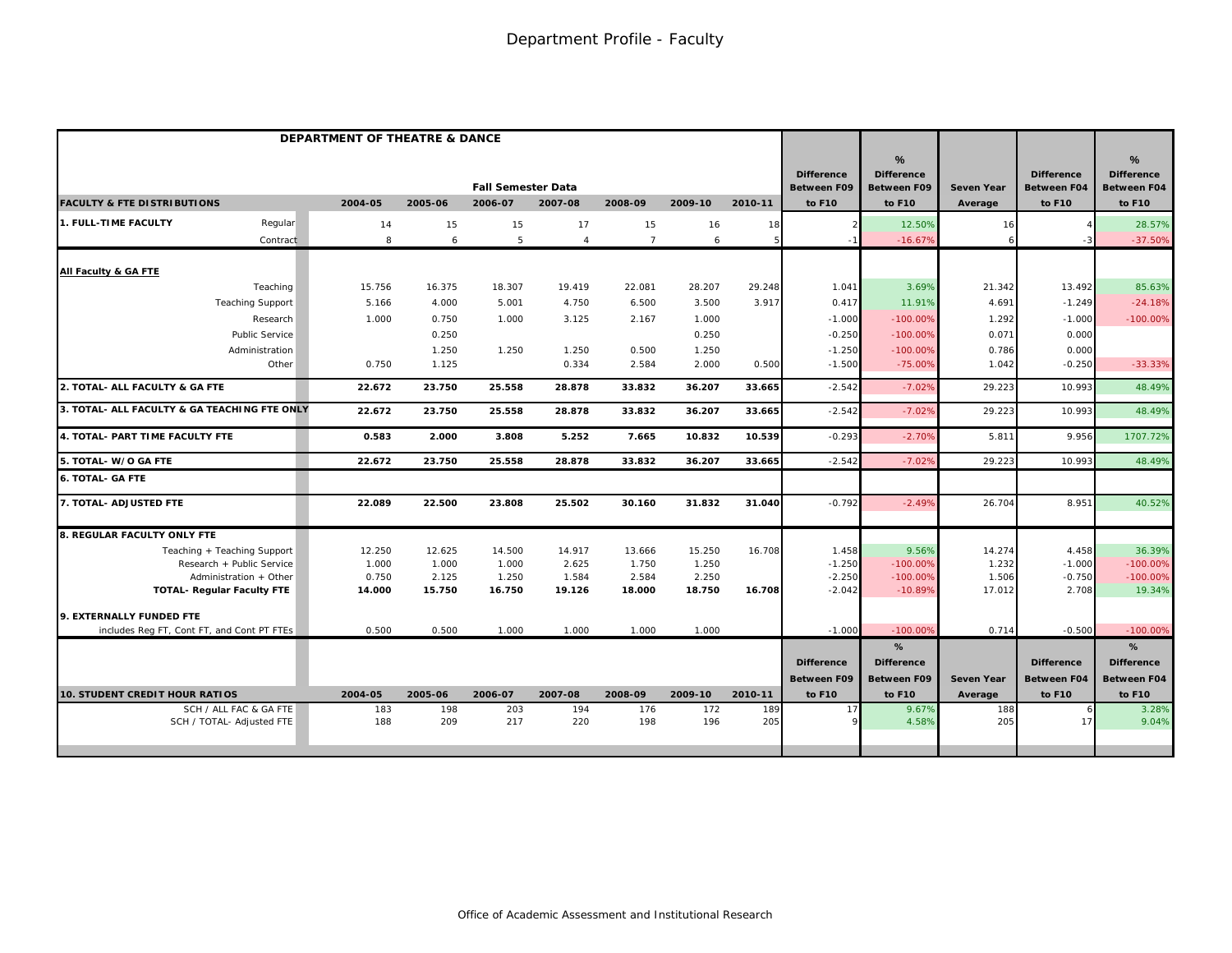|                                                     | DEPARTMENT OF URBAN PLANNING |           |                                      |                |                |                |            |                                                   |                                                        |                              |                                                   |                                                        |
|-----------------------------------------------------|------------------------------|-----------|--------------------------------------|----------------|----------------|----------------|------------|---------------------------------------------------|--------------------------------------------------------|------------------------------|---------------------------------------------------|--------------------------------------------------------|
| <b>FACULTY &amp; FTE DISTRIBUTIONS</b>              | 2004-05                      | 2005-06   | <b>Fall Semester Data</b><br>2006-07 | 2007-08        | 2008-09        | 2009-10        | 2010-11    | <b>Difference</b><br><b>Between F09</b><br>to F10 | %<br><b>Difference</b><br><b>Between F09</b><br>to F10 | <b>Seven Year</b><br>Average | <b>Difference</b><br><b>Between F04</b><br>to F10 | %<br><b>Difference</b><br><b>Between F04</b><br>to F10 |
| 1. FULL-TIME FACULTY<br>Regular                     | 9                            | 9         | 8                                    | $\overline{7}$ | 6              | $\overline{7}$ |            |                                                   | 0.00%                                                  |                              |                                                   | $-22.22%$                                              |
| Contract                                            |                              |           |                                      | $\overline{2}$ | $\overline{3}$ | $\overline{3}$ | 3          |                                                   | 0.00%                                                  |                              |                                                   |                                                        |
| All Faculty & GA FTE                                |                              |           |                                      |                |                |                |            |                                                   |                                                        |                              |                                                   |                                                        |
| Teaching                                            | 7.565                        | 6.150     | 7.249                                | 7.244          | 7.934          | 7.841          | 6.750      | $-1.091$                                          | $-13.91%$                                              | 7.248                        | $-0.815$                                          | $-10.77%$                                              |
| <b>Teaching Support</b>                             | 2.750                        | 2.500     | 3.750                                | 5.050          | 5.750          | 3.000          | 2.500      | $-0.500$                                          | $-16.67%$                                              | 3.614                        | $-0.250$                                          | $-9.09%$                                               |
| Research                                            | 4.997                        | 4.250     | 7.750                                | 0.456          | 0.250          | 0.374          | 1.250      | 0.876                                             | 234.22%                                                | 2.761                        | $-3.747$                                          | $-74.98%$                                              |
| <b>Public Service</b>                               | 0.500                        | 1.500     |                                      | 2.250          | 1.000          | 0.000          | 0.750      | 0.750                                             |                                                        | 0.857                        | 0.250                                             | 50.00%                                                 |
| Administration                                      | 1.961                        | 1.500     | 0.874                                | 2.000          | 1.500          | 1.160          | 2.500      | 1.340                                             | 115.52%                                                | 1.642                        | 0.539                                             | 27.49%                                                 |
| Other                                               |                              |           | 0.250                                |                | 0.250          | 0.875          | 0.250      | $-0.625$                                          | $-71.43%$                                              | 0.232                        | 0.250                                             |                                                        |
| 2. TOTAL- ALL FACULTY & GA FTE                      | 17.773                       | 15.900    | 19.873                               | 17.000         | 16.684         | 13.250         | 14.000     | 0.750                                             | 5.66%                                                  | 16.354                       | $-3.773$                                          | $-21.23%$                                              |
| 3. TOTAL- ALL FACULTY & GA TEACHING FTE ONLY        | 10.523                       | 9.400     | 10.373                               | 9.500          | 9.934          | 10.250         | 9.500      | $-0.750$                                          | $-7.32%$                                               | 9.926                        | $-1.023$                                          | $-9.72%$                                               |
| 4. TOTAL- PART TIME FACULTY FTE                     | 1.250                        |           | 1.250                                | 0.250          | 1.500          | 0.500          | 0.250      | $-0.250$                                          | $-50.00%$                                              | 0.714                        | $-1.000$                                          | $-80.00%$                                              |
| 5. TOTAL- W/O GA FTE                                | 10.523                       | 9.400     | 10.373                               | 9.500          | 9.934          | 10.250         | 9.500      | $-0.750$                                          | $-7.329$                                               | 9.926                        | $-1.023$                                          | $-9.72%$                                               |
| <b>6. TOTAL- GA FTE</b>                             | 7.250                        | 6.500     | 9.500                                | 7.500          | 6.750          | 3.000          | 4.500      | 1.500                                             | 50.00%                                                 | 6.429                        | $-2.750$                                          | $-37.93%$                                              |
| 7. TOTAL- ADJUSTED FTE                              | 10.373                       | 9.250     | 9.962                                | 9.250          | 9.680          | 9.500          | 9.000      | $-0.500$                                          | $-5.26%$                                               | 9.574                        | $-1.373$                                          | $-13.24%$                                              |
| 8. REGULAR FACULTY ONLY FTE                         |                              |           |                                      |                |                |                |            |                                                   |                                                        |                              |                                                   |                                                        |
| Teaching + Teaching Support                         | 6.082                        | 6.000     | 5.249                                | 5.044          | 3.250          | 4.341          | 4.750      | 0.409                                             | 9.42%                                                  | 4.959                        | $-1.332$                                          | $-21.90%$                                              |
| Research + Public Service                           | 0.997                        | 1.750     | 1.750                                | 0.706          | 0.250          | 0.374          | 1.000      | 0.626                                             | 167.38%                                                | 0.975                        | 0.003                                             | 0.30%                                                  |
| Administration + Other                              | 1.961                        | 1.500     | 1.124                                | 1.250          | 1.750          | 2.035          | 1.750      | $-0.285$                                          | $-14.00%$                                              | 1.624                        | $-0.211$                                          | $-10.76%$                                              |
| <b>TOTAL- Regular Faculty FTE</b>                   | 9.040                        | 9.250     | 8.123                                | 7.000          | 5.250          | 6.750          | 7.500      | 0.750                                             | 11.11%                                                 | 7.559                        | $-1.540$                                          | $-17.04%$                                              |
| 9. EXTERNALLY FUNDED FTE                            |                              |           |                                      |                |                |                |            |                                                   |                                                        |                              |                                                   |                                                        |
| includes Reg FT, Cont FT, and Cont PT FTEs          |                              |           | 0.411                                |                |                |                |            |                                                   |                                                        | 0.059                        |                                                   |                                                        |
|                                                     |                              |           |                                      |                |                |                |            |                                                   | %                                                      |                              |                                                   | %                                                      |
|                                                     |                              |           |                                      |                |                |                |            | <b>Difference</b>                                 | <b>Difference</b>                                      |                              | <b>Difference</b>                                 | <b>Difference</b>                                      |
|                                                     |                              |           |                                      |                |                |                |            | <b>Between F09</b>                                | <b>Between F09</b>                                     | <b>Seven Year</b>            | <b>Between F04</b>                                | Between F04                                            |
| 10. STUDENT CREDIT HOUR RATIOS                      | 2004-05                      | 2005-06   | 2006-07                              | 2007-08        | 2008-09        | 2009-10        | 2010-11    | to F10                                            | to F10                                                 | Average                      | to F10                                            | to F10                                                 |
| SCH / ALL FAC & GA FTE<br>SCH / TOTAL- Adjusted FTE | 78<br>134                    | 74<br>128 | 66<br>132                            | 78<br>143      | 87<br>150      | 114<br>159     | 105<br>163 |                                                   | $-7.89%$<br>2.52%                                      | 86<br>144                    | 27<br>29                                          | 34.62%<br>21.64%                                       |
|                                                     |                              |           |                                      |                |                |                |            |                                                   |                                                        |                              |                                                   |                                                        |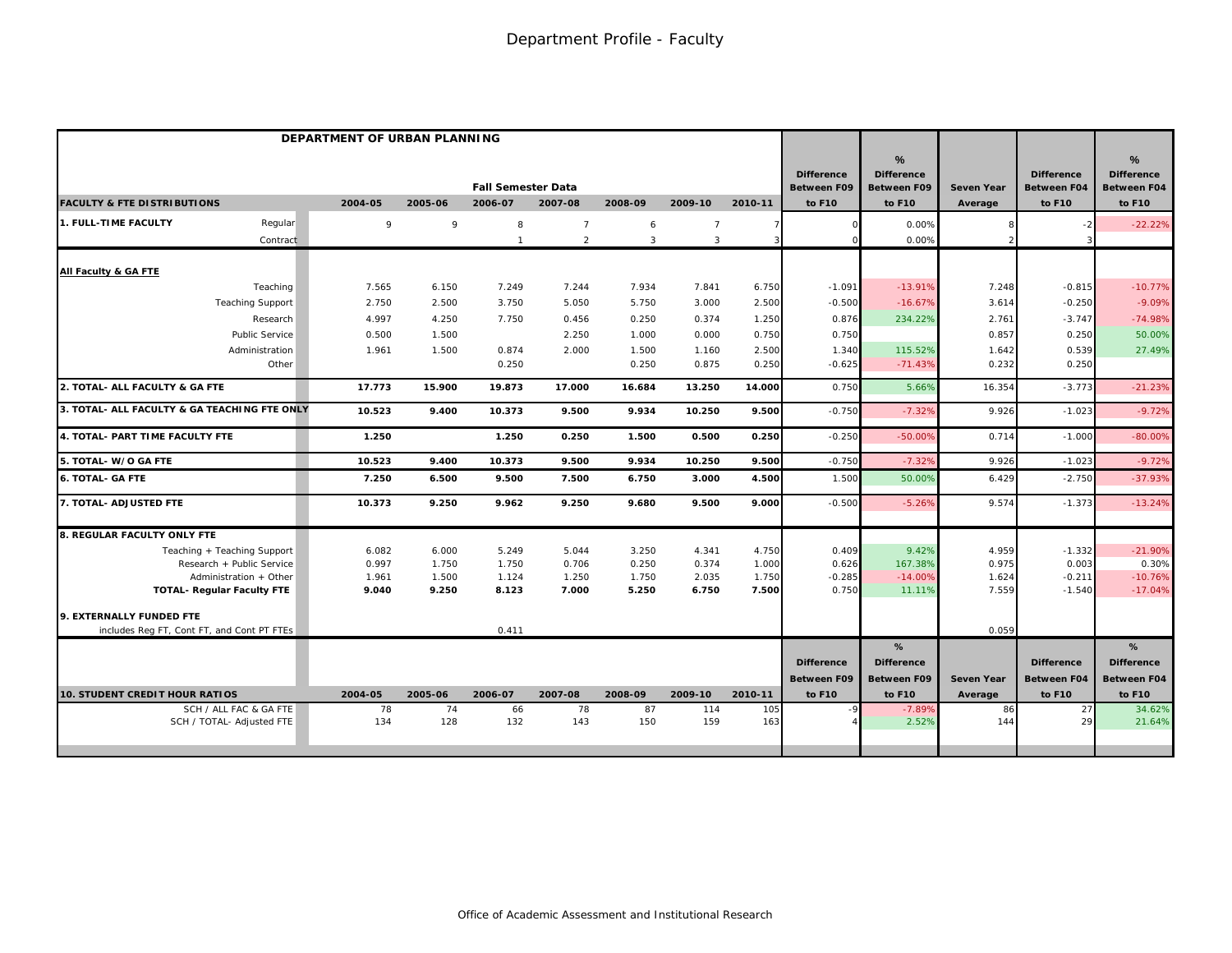|                                                             | <b>INSTITUTE OF WELLNESS &amp; GERONTOLOGY</b> |                       |                           |                |                |                |                |                                         |                                                 |                              |                                         |                                              |
|-------------------------------------------------------------|------------------------------------------------|-----------------------|---------------------------|----------------|----------------|----------------|----------------|-----------------------------------------|-------------------------------------------------|------------------------------|-----------------------------------------|----------------------------------------------|
|                                                             |                                                |                       | <b>Fall Semester Data</b> |                |                |                |                | <b>Difference</b><br><b>Between F09</b> | $\%$<br><b>Difference</b><br><b>Between F09</b> | <b>Seven Year</b>            | <b>Difference</b><br><b>Between F04</b> | %<br><b>Difference</b><br><b>Between F04</b> |
| <b>FACULTY &amp; FTE DISTRIBUTIONS</b>                      | 2004-05                                        | 2005-06               | 2006-07                   | 2007-08        | 2008-09        | 2009-10        | 2010-11        | to F10                                  | to F10                                          | Average                      | to F10                                  | to F10                                       |
| 1. FULL-TIME FACULTY<br>Regular                             | $\overline{4}$                                 | $\boldsymbol{\Delta}$ | $\overline{4}$            | $\overline{4}$ | $\overline{2}$ | 2              |                |                                         | 0.00%                                           |                              |                                         | $-50.00%$                                    |
| Contract                                                    |                                                |                       |                           |                | $\mathbf{1}$   |                |                |                                         |                                                 | 0.143                        |                                         |                                              |
| All Faculty & GA FTE                                        |                                                |                       |                           |                |                |                |                |                                         |                                                 |                              |                                         |                                              |
| Teaching                                                    | 1.751                                          | 2.750                 | 2.002                     | 1.751          | 2.010          | 2.009          | 1.756          | $-0.253$                                | $-12.59%$                                       | 2.004                        | 0.005                                   | 0.29%                                        |
| <b>Teaching Support</b>                                     |                                                |                       |                           |                | 0.250          |                |                | 0.000                                   |                                                 | 0.036                        | 0.000                                   |                                              |
| Research                                                    | 13.500                                         | 13.750                | 14.749                    | 15.600         | 14.375         | 14.000         | 11.250         | $-2.750$                                | $-19.64%$                                       | 13.889                       | $-2.250$                                | $-16.67%$                                    |
| Public Service                                              | 0.500                                          |                       |                           |                |                |                |                | 0.000                                   |                                                 | 0.071                        | $-0.500$                                | $-100.00%$                                   |
| Administration                                              | 0.750                                          | 0.500                 | 0.500                     | 0.500          | 0.250          | 0.500          |                | $-0.500$                                | $-100.00%$                                      | 0.429                        | $-0.750$                                | $-100.00%$                                   |
| Other                                                       | 0.499                                          | 0.500                 | 0.499                     | 0.499          | 0.615          | 0.246          | 0.247          | 0.001                                   | 0.41%                                           | 0.444                        | $-0.252$                                | $-50.50%$                                    |
| 2. TOTAL- ALL FACULTY & GA FTE                              | 17.000                                         | 17.500                | 17.750                    | 18.350         | 17.500         | 16.755         | 13.253         | $-3.502$                                | $-20.90%$                                       | 16.873                       | $-3.747$                                | $-22.04%$                                    |
| 3. TOTAL- ALL FACULTY & GA TEACHING FTE ONLY                | 5.000                                          | 5.000                 | 4.750                     | 4.850          | 4.500          | 3.755          | 2.753          | $-1.002$                                | $-26.68%$                                       | 4.373                        | $-2.247$                                | $-44.94%$                                    |
| 4. TOTAL- PART TIME FACULTY FTE                             |                                                |                       | 0.750                     | 0.850          | 2.500          | 1.755          | 0.250          | $-1.505$                                | $-85.75%$                                       | 0.872                        | 0.250                                   |                                              |
| 5. TOTAL- W/O GA FTE                                        | 5.000                                          | 5.000                 | 4.750                     | 4.850          | 4.500          | 3.755          | 2.753          | $-1.002$                                | $-26.689$                                       | 4.373                        | $-2.247$                                | $-44.94%$                                    |
| <b>6. TOTAL- GA FTE</b>                                     | 12.000                                         | 12.500                | 13.000                    | 13.500         | 13.000         | 13.000         | 10.500         | $-2.50C$                                | $-19.23%$                                       | 12.500                       | $-1.500$                                | $-12.50%$                                    |
| 7. TOTAL- ADJUSTED FTE                                      | 4.750                                          | 5.000                 | 4.250                     | 4.000          | 4.250          | 3.685          | 2.753          | $-0.932$                                | $-25.29%$                                       | 4.098                        | $-1.997$                                | $-42.04%$                                    |
| <b>8. REGULAR FACULTY ONLY FTE</b>                          |                                                |                       |                           |                |                |                |                |                                         |                                                 |                              |                                         |                                              |
| Teaching + Teaching Support                                 | 1.751                                          | 2.750                 | 1.752                     | 1.501          | 0.500          | 1.004          | 1.003          | $-0.001$                                | $-0.10%$                                        | 1.466                        | $-0.748$                                | $-42.72%$                                    |
| Research + Public Service                                   | 2.000                                          | 1.250                 | 1.249                     | 1.500          | 0.500          | 0.750          | 0.750          | 0.000                                   | 0.00%                                           | 1.143                        | $-1.250$                                | $-62.50%$                                    |
| Administration + Other<br><b>TOTAL- Regular Faculty FTE</b> | 1.249<br>5.000                                 | 1.000<br>5.000        | 0.999<br>4.000            | 0.999<br>4.000 | 1.000          | 0.246<br>2.000 | 0.247<br>2.000 | 0.001<br>0.000                          | 0.41%<br>0.00%                                  | 0.677<br>3.286               | $-1.002$<br>$-3.000$                    | $-80.22%$<br>$-60.00%$                       |
|                                                             |                                                |                       |                           |                |                |                |                |                                         |                                                 |                              |                                         |                                              |
| 9. EXTERNALLY FUNDED FTE                                    |                                                |                       |                           |                |                |                |                |                                         |                                                 |                              |                                         |                                              |
| includes Reg FT, Cont FT, and Cont PT FTEs                  | 0.250                                          |                       | 0.500                     | 0.850          |                | 0.070          |                | $-0.070$                                | $-100.009$                                      | 0.239                        | $-0.250$                                | $-100.00%$                                   |
|                                                             |                                                |                       |                           |                |                |                |                |                                         | %                                               |                              |                                         | %                                            |
|                                                             |                                                |                       |                           |                |                |                |                | <b>Difference</b>                       | <b>Difference</b>                               |                              | <b>Difference</b>                       | <b>Difference</b>                            |
| <b>10. STUDENT CREDIT HOUR RATIOS</b>                       | 2004-05                                        | 2005-06               | 2006-07                   | 2007-08        | 2008-09        | 2009-10        | 2010-11        | <b>Between F09</b><br>to F10            | <b>Between F09</b><br>to F10                    | <b>Seven Year</b><br>Average | <b>Between F04</b><br>to F10            | Between F04<br>to F10                        |
| SCH / ALL FAC & GA FTE                                      | 10                                             | 16                    | 16                        | 14             | 19             | 16             | 14             |                                         | $-12.50%$                                       | 15                           |                                         | 40.00%                                       |
| SCH / TOTAL- Adjusted FTE                                   | 37                                             | 57                    | 68                        | 66             | 80             | 71             | 69             |                                         | $-2.82%$                                        | 64                           | 32                                      | 86.49%                                       |
|                                                             |                                                |                       |                           |                |                |                |                |                                         |                                                 |                              |                                         |                                              |